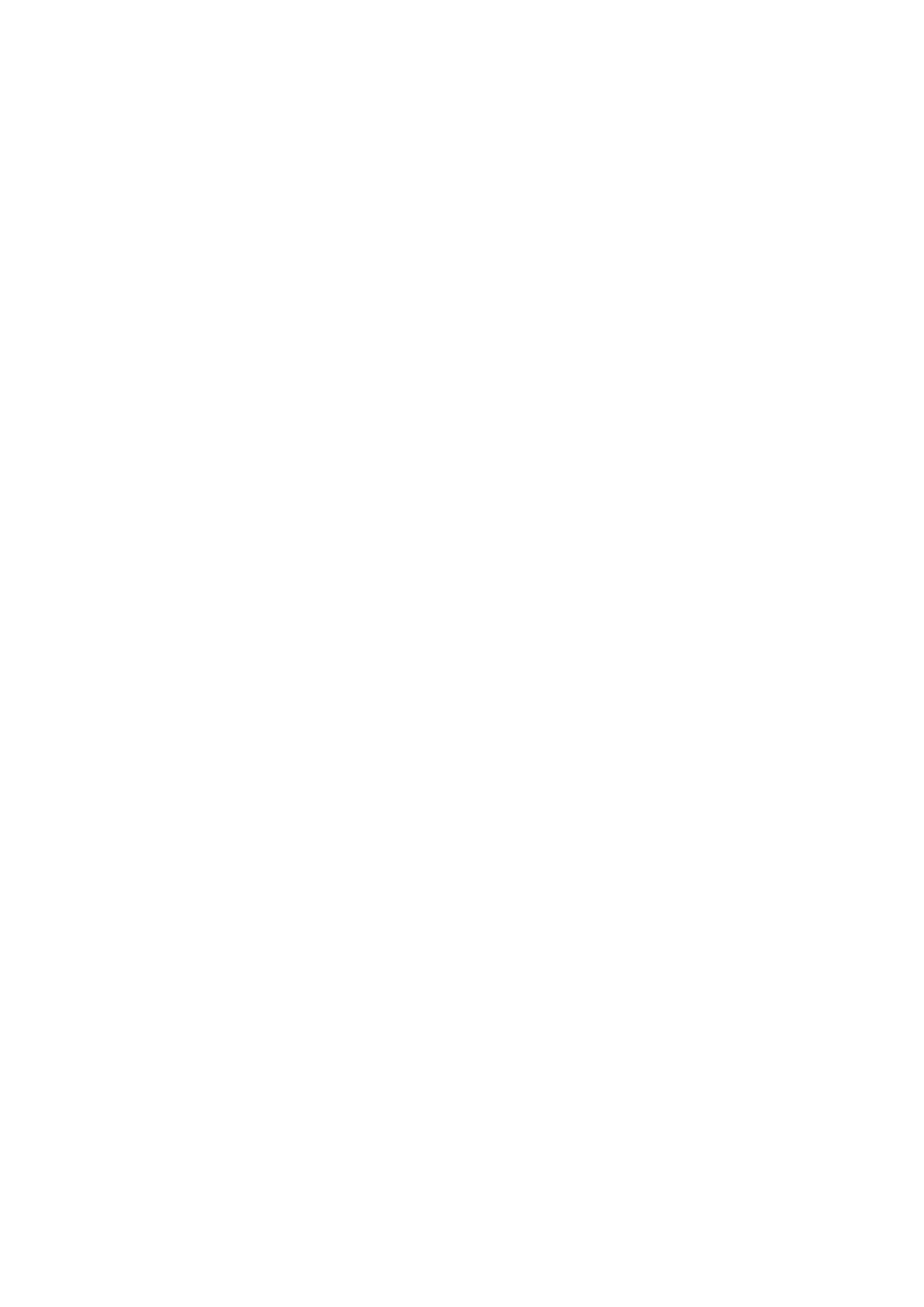#### **RACING AND WAGERING WESTERN AUSTRALIA ACT 2003**

# **FIXED ODDS RULES 2021**

#### **A. CONDITIONS OF AGREEMENT**

- 1-7. Not Adopted
- 8-10. Definitions
- 11-13. Bet Acceptance
- 14-21. Betting and Payout Limitations
- 22-27. Cancellation (Voiding) of Bets
- 28-36. Disclaimer and Priority

#### **B. GENERAL BETTING RULES**

- 1-7. Common Terms of Reference
- 8-20. Bet Types
- 21-45. Betting Props
- 46-57. System Bets
- 58-100. Result Settlement
	- 101. Tattersalls Rule 4
	- 102. Not Adopted
	- 103. Not Adopted

### **C. SPORTS BETTING RULES AND LIMITS**

- 1-3. Olympic and Championship Events
- 4-23. American Football
- 24-27. Athletics
- 28-38. Australian Rules Football
	- 39. Badminton
- 40-52. Baseball
- 53-64. Basketball
- 65-69. Beach Volleyball
- 70-79. Boxing
- 80-149. Cricket
	- 150. Not Adopted
- 151-157. Cycling
- 158. Not Adopted
- 159-183. Football
- 184-210. Golf
- 211-214. Handball
	- 215. Not Adopted
- 216-225. Ice Hockey
- 226-243. Motor Sports
- 244-248. Netball
	- 249. Pesapallo (Finnish Baseball)
- 250-256. Rugby League
- 257-262. Rugby Union
	- 263. Squash
	- 264. Not Adopted
- 265-267. Surfing
- 268-271. Swimming
- 272-283. Tennis and Racket Sports
- 284-290. Volleyball
- 291-297. Winter Sports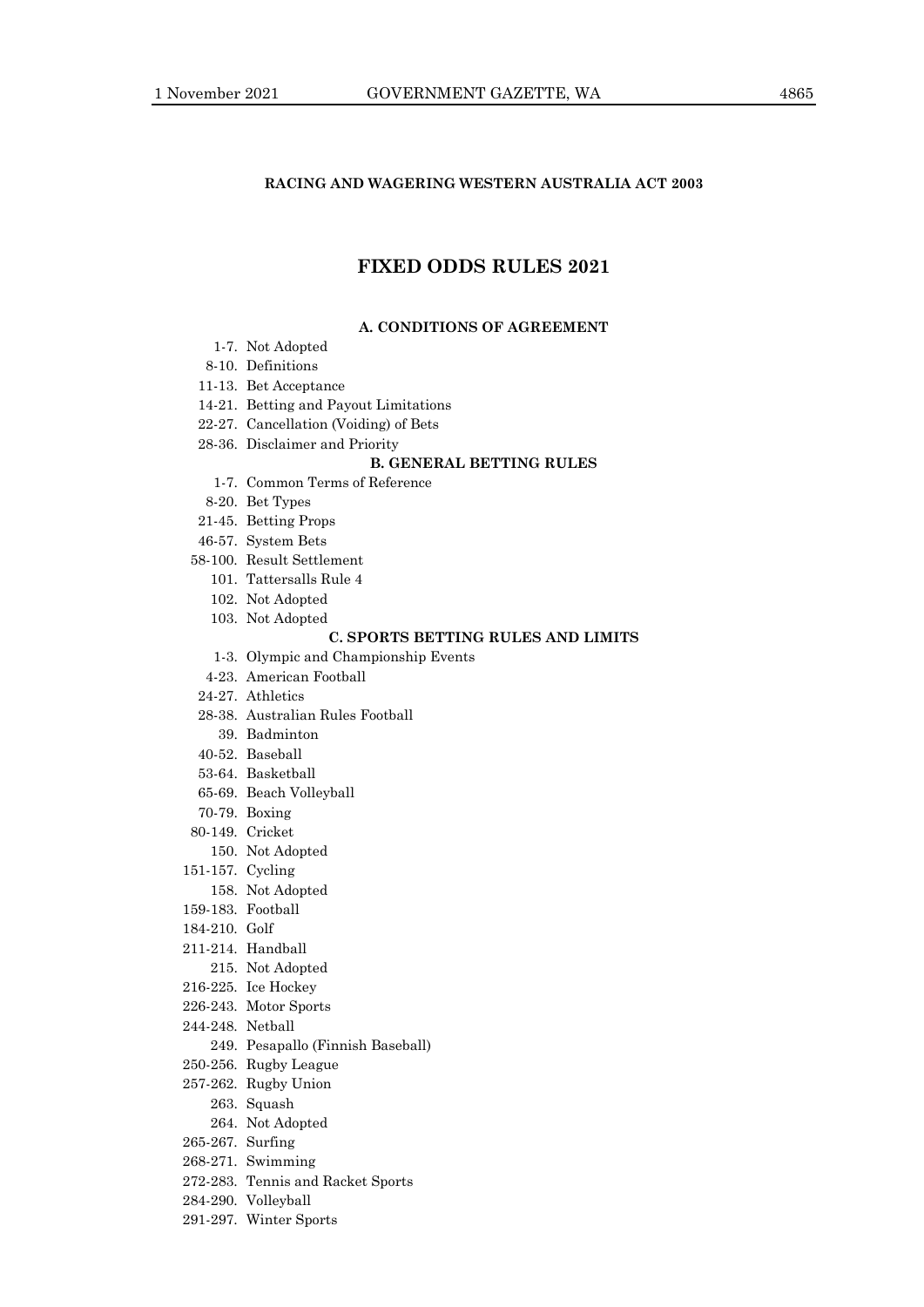298-303. Other (Non Sport/Special Bets) 304-323. Sport Specific Limits 324-335. Mixed Martial Arts

336-342. Snooker

343-349. Darts

# **D. NOT ADOPTED**

#### **E. ESPORTS**

- 1-5. Introduction
- 6-45. Bet Settlement Rules
- 46-111. Game Specific Rules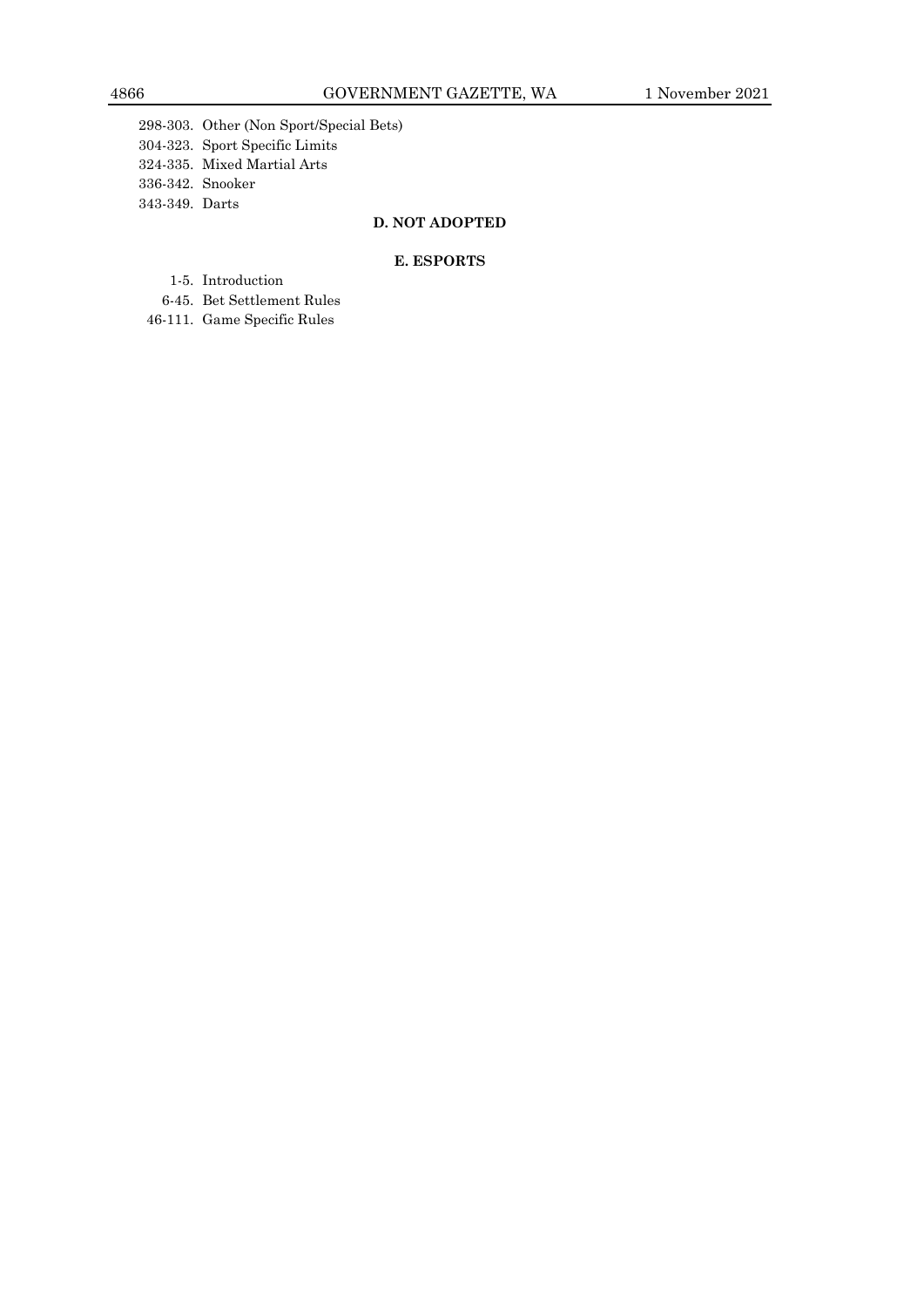# **RACING AND WAGERING WESTERN AUSTRALIA ACT 2003**

# **FIXED ODDS RULES 2021**

| A. CONDITIONS OF AGREEMENT |                                                                                                                                                                                                                                                                                                                                                                                                                                                        |
|----------------------------|--------------------------------------------------------------------------------------------------------------------------------------------------------------------------------------------------------------------------------------------------------------------------------------------------------------------------------------------------------------------------------------------------------------------------------------------------------|
| 1.                         | Not Adopted.                                                                                                                                                                                                                                                                                                                                                                                                                                           |
| 2.                         | Not Adopted.                                                                                                                                                                                                                                                                                                                                                                                                                                           |
| 3.                         | Not Adopted.                                                                                                                                                                                                                                                                                                                                                                                                                                           |
| 4.                         | Not Adopted.                                                                                                                                                                                                                                                                                                                                                                                                                                           |
| 5.                         | Not Adopted.                                                                                                                                                                                                                                                                                                                                                                                                                                           |
| 6.                         | Not Adopted.                                                                                                                                                                                                                                                                                                                                                                                                                                           |
| 7.                         | Not Adopted.                                                                                                                                                                                                                                                                                                                                                                                                                                           |
| 8.                         | <b>Definitions</b>                                                                                                                                                                                                                                                                                                                                                                                                                                     |
|                            | "Error" is a mistake, misprint, misinterpretation, mishearing, misreading, mistranslation,<br>spelling mistake, technical hazard, registration error, transaction error, manifest error,<br>force majeure and/or similar. Examples of errors include, but are not limited to-<br>• bets accepted during technical problems that would otherwise not have been                                                                                          |
|                            | accepted;                                                                                                                                                                                                                                                                                                                                                                                                                                              |
|                            | • bets placed on events/offers that have already been decided;                                                                                                                                                                                                                                                                                                                                                                                         |
|                            | • bets on markets/events containing incorrect participants and/or not allowed within<br>the applicable jurisdiction;                                                                                                                                                                                                                                                                                                                                   |
|                            | • bets placed at odds that are materially different from those available in the general<br>market at the time the bet was placed;                                                                                                                                                                                                                                                                                                                      |
|                            | • bets offered at odds which reflect an incorrect score situation; or else,                                                                                                                                                                                                                                                                                                                                                                            |
|                            | • odds being clearly incorrect given the chance of the event occurring at the time the<br>bet was placed.                                                                                                                                                                                                                                                                                                                                              |
| 9.                         | "Influence Betting" is an act, prohibited by RWWA, where a Client, or parties acting in<br>association with a Client, can influence the outcome of a match or an event—directly or<br>indirectly.                                                                                                                                                                                                                                                      |
| 10.                        | "Syndicate Betting" is an act, prohibited by RWWA, where Clients act together to place a<br>series of bets on the same event or competition.<br>Where there is evidence of Clients acting together in this manner RWWA reserves the right<br>to make the relevant bets void and/or withhold payment of returns pending the outcome of<br>subsequent investigations.                                                                                    |
| 11.                        | <b>Bet Acceptance</b><br>A bet is not valid until it is validated and shows in the Client's bet history. In cases of<br>uncertainty about the validity of a bet, the Client is requested to check the open (pending)<br>bets or contact Customer Service.                                                                                                                                                                                              |
| 12.                        | Unless accepted in Error, once accepted, a bet will remain valid and cannot be withdrawn.<br>It is the responsibility of the Client to ensure details of the bets placed are correct.<br>Under no circumstance RWWA will accept any responsibility for any mistakes (perceived<br>and actual), deriving from Errors, or any other reason, such as but not limited to, incorrect<br>listing of the odds/betting objects.                                |
| 13.                        | Should a dispute arise about the acceptance (or lack thereof) of any transaction in the<br>Client's account, the transaction log database will be the ultimate authority in deciding such<br>matters.                                                                                                                                                                                                                                                  |
| 14.                        | <b>Betting and Payout Limitations</b><br>RWWA reserves the right to limit the net payout (the payout after the stake has been<br>deducted) on any bet or combination of bets by one Client at \$200,000 AUD for any bets<br>placed or settled within a 24-hour timeframe.<br>This limit may be lower depending on the specific sport, league and type of bet offer. For<br>further information it is recommended to consult the Sport Specific Limits. |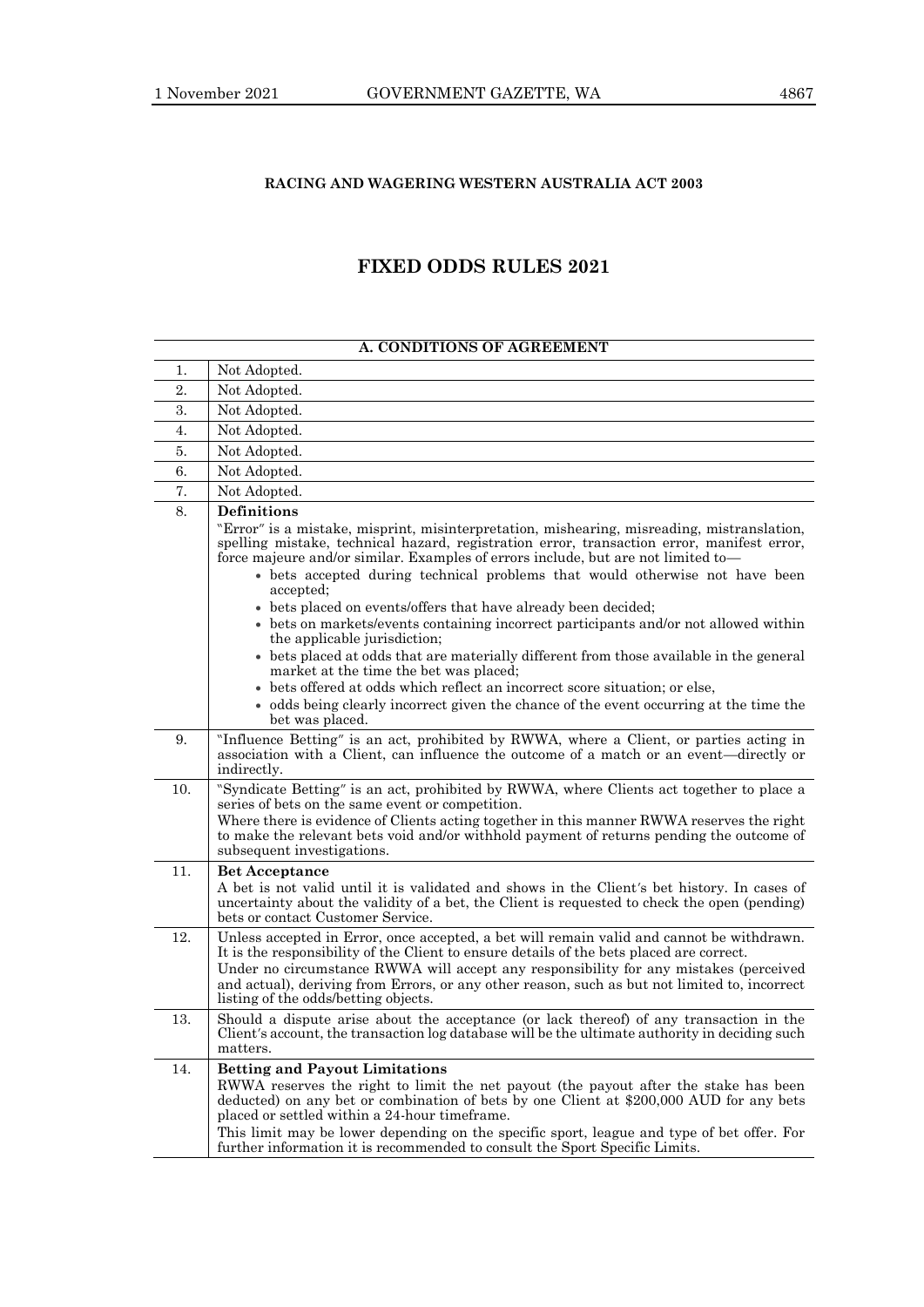| 15. | All bet selections are subject to pre-imposed limits set solely at RWWA's discretion which<br>may be lower than the limits mentioned in the above rule.<br>Should this limit be reached, the Account Holder will be presented with three options.<br>Firstly, they can accept the reduced amount and choose not to request a further amount.<br>Secondly, they can accept the reduced amount and request that the remainder of their wager<br>be approved. Thirdly, they can elect not to accept the reduced amount and send the entire<br>amount for approval.                                                                                                                                         |
|-----|---------------------------------------------------------------------------------------------------------------------------------------------------------------------------------------------------------------------------------------------------------------------------------------------------------------------------------------------------------------------------------------------------------------------------------------------------------------------------------------------------------------------------------------------------------------------------------------------------------------------------------------------------------------------------------------------------------|
|     | While RWWA will try and accommodate customer requests where possible, it reserves the<br>right to reject or limit any bet.                                                                                                                                                                                                                                                                                                                                                                                                                                                                                                                                                                              |
| 16. | RWWA reserves the right to decline, solely at its own discretion, all, or part of, any bet<br>requested. This includes the possibility that a "System bet" is not accepted in full, either in<br>terms of stakes or combinations included in said "System bet".                                                                                                                                                                                                                                                                                                                                                                                                                                         |
| 17. | Not Adopted.                                                                                                                                                                                                                                                                                                                                                                                                                                                                                                                                                                                                                                                                                            |
| 18. | All bets placed through any RWWA platform, also including bets requesting manual<br>approval, may be subject to a time delay prior to acceptance, the length of which may vary.<br>Such delay is to be determined by RWWA at its sole discretion                                                                                                                                                                                                                                                                                                                                                                                                                                                        |
| 19. | RWWA reserves the right to withhold payment and/or to declare bets void on an event (or<br>series of events), if there is sufficient evidence that any of the following has occurred—<br>(a) the integrity of the event has been called into question;<br>(b) the price(s) has been manipulated;<br>(c) Match-rigging has taken place, or the match is under investigation for such;<br>(d) Results/outcomes need to be further ascertained with a third party organization but<br>not limited to the organizing association and/or the relevant Regulatory body.                                                                                                                                       |
|     | Evidence of the above may be based on the size, volume or pattern of bets placed with RWWA<br>across any or all of its betting channels, as well as information received from other betting<br>providers or officially recognized organizations.                                                                                                                                                                                                                                                                                                                                                                                                                                                        |
| 20. | All odds offered are subject to variation. Such fluctuation is determined solely at RWWA's<br>discretion. Bets are accepted only at the odds available in the betting grid at the time the<br>bet was accepted by RWWA, irrespective of any other claim or previous publication present<br>on the website or any other media detailing otherwise.                                                                                                                                                                                                                                                                                                                                                       |
| 21. | All payout calculations when settling bets will be done based on Decimal odds, irrespective<br>of any other format displayed/chosen at time of bet placement.                                                                                                                                                                                                                                                                                                                                                                                                                                                                                                                                           |
| 22. | <b>Cancellation (Voiding) of Bets</b><br>A bet can be declared void, and will be, in that event, settled with the odds of \$1.00 (AUD).                                                                                                                                                                                                                                                                                                                                                                                                                                                                                                                                                                 |
| 23. | A bet made as an accumulative bet shall remain valid notwithstanding a match or an event<br>which is part of the accumulative bet being void.                                                                                                                                                                                                                                                                                                                                                                                                                                                                                                                                                           |
| 24. | RWWA reserves the right, at its own discretion, to declare a bet void, totally or partly, if it<br>is obvious that any of the following circumstances have occurred—<br>(a) Bets have been offered, placed and/or accepted due to an Error and/or at odds which<br>significantly differ from those currently presented elsewhere in the market;<br>(b) Bets placed while the website was encountering technical problems, that would<br>otherwise not have been accepted;<br>(c) Influence Betting;<br>(d) Syndicate Betting;<br>(e) A result has been affected by criminal actions—directly or indirectly;<br>(f) A public announcement has occurred in relation to the bet which alters significantly |
|     | the odds.                                                                                                                                                                                                                                                                                                                                                                                                                                                                                                                                                                                                                                                                                               |
| 25. | Related contingencies: Unless placed via RWWA's in-event combination functionality, or<br>offered explicitly as a specific offering, RWWA prohibits accumulator bets that include two<br>or more outcomes which might turn out to be related (e.g. Team X to become champions and<br>Player Y to be Top Goal Scorer in the same league).<br>Although RWWA takes all necessary steps to prevent such possibilities, in the eventuality<br>that this would happen, RWWA reserves the right, solely at its own discretion, to declare<br>void all parts of the accumulative bet which include the correlated outcomes whose odds are<br>not indicative of the related contingency.                         |
| 26. | Bets can be voided regardless of whether the event has been settled or not.                                                                                                                                                                                                                                                                                                                                                                                                                                                                                                                                                                                                                             |
| 27. | Past-posting and other cancellations: While RWWA employs its most reasonable endeavours<br>to ensure the best user-experience, should a market be available for betting when it should<br>have been removed or else with incorrect odds, RWWA reserves the right to void all bets<br>accepted within said circumstances in accordance with these rules. Similar situations<br>include, but are not limited to-<br>(i) 'Pre-match' bets placed/accepted after the event has started;<br>(ii) 'Live' bets placed/accepted at incorrect odds due to delayed or failing 'Live' coverage,                                                                                                                    |
|     | or on odds which represented a different score than the actual;<br>(iii) Bets placed following the last instance that a participant/outcome had any chance<br>to influence the match/event scoring applicable to the relevant market and an<br>eventual withdrawal/disqualification/cancellation/format change or anything which<br>precludes the ability of the applicable participant/outcome to influence said scoring                                                                                                                                                                                                                                                                               |

will be declared void;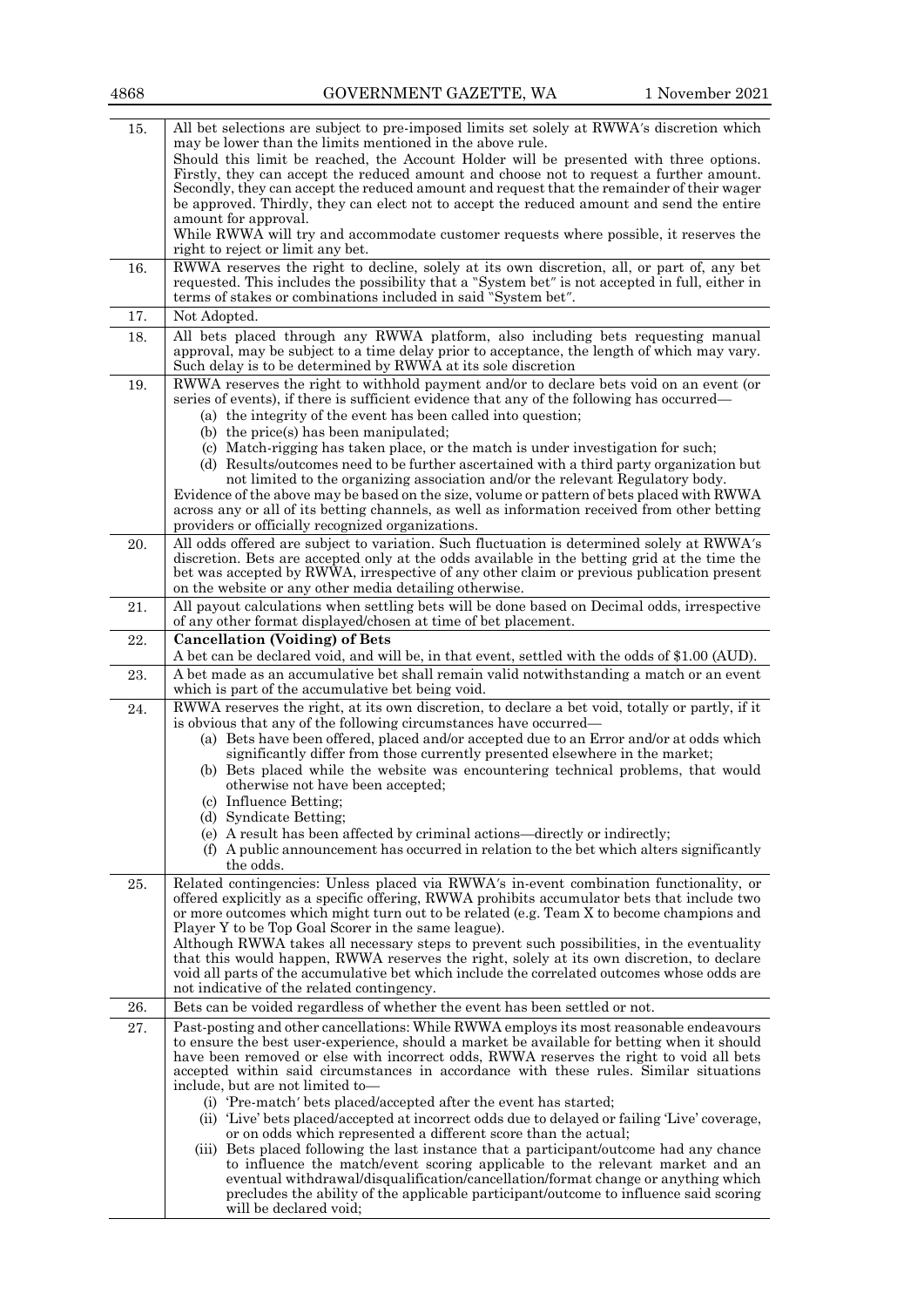|     | (iv) Bets placed with odds which do not reflect that a related event was underway and<br>where conditions could have been altered in a direct and indisputable way, or else<br>after an event which could normally be deemed as leading to the outcome is<br>happening or has happened already.                                                                                                                                             |
|-----|---------------------------------------------------------------------------------------------------------------------------------------------------------------------------------------------------------------------------------------------------------------------------------------------------------------------------------------------------------------------------------------------------------------------------------------------|
| 28. | <b>Disclaimer and Priority</b><br>RWWA reserves the right, at its own discretion, to adjust a Payout credited to an Client's<br>balance if it is obvious that the Payout has been credited to the Account due to an Error.                                                                                                                                                                                                                  |
| 29. | In order to adjust any inaccuracy in the Client's balance following amounts credited due to<br>an Error, RWWA reserves the right to take any necessary action, without prior notice and<br>within reasonable limits, to adjust the Client's balance through the reversal, amendment or<br>cancellation, of any subsequent transaction on the Client's account.                                                                              |
| 30. | Any complaints/disagreements towards settlement of any bet offer, should reach RWWA<br>within 14 days of the initial settlement to require a full investigation.<br>All other complaints will only be considered if indisputable evidence of an inaccurate<br>settlement is presented by the Client. Such evidence will only be taken into consideration<br>unless it is in any way attributable to situations as described in these rules. |
| 31. | RWWA reserves the right to suspend access to the account until it completes any<br>investigations it deems necessary.                                                                                                                                                                                                                                                                                                                       |
| 32. | These rules are applicable to all transactions with RWWA's Sports Book and may be<br>supplemented with other Rules. In the event of ambiguity, priority should be considered in<br>the following order—                                                                                                                                                                                                                                     |
|     | (a) Rules and conditions published in conjunction with an offer and/or campaign;<br>(b) Should these be inconclusive, reference will be made to the General Sports Rules,<br>unless Sport-Specific Rules declare otherwise.                                                                                                                                                                                                                 |
| 33. | In cases where it deems that these Rules are inconclusive, RWWA reserves the right,<br>according to its own discretion, to settle offers on an individual basis on the basis of equity,<br>attaining itself to generally accepted betting norms, customs and definitions.                                                                                                                                                                   |
| 34. | Adaptations into other languages of these Terms and Conditions, or any other text which<br>can be associated with bet offers, are done for purely informative purposes.                                                                                                                                                                                                                                                                     |
|     | Although all necessary precautions have been taken to assure the most faithful rendition of<br>these terms in the specific language, RWWA will not accept any liability for any<br>incompatibility between the English version and any other language.                                                                                                                                                                                      |
|     | Thus, in case of discrepancy between the English edition and the respective translation, the<br>former will be deemed as binding and will be the basis upon which the offers will be settled.                                                                                                                                                                                                                                               |
| 35. | Any data provided or accessible in, from or related to the Sports Book may be used by the<br>Client for private, non-commercial use only and any use or attempted use of such data for<br>commercial purposes is strictly prohibited.                                                                                                                                                                                                       |
| 36. | Not Adopted.<br><b>B. GENERAL BETTING RULES</b>                                                                                                                                                                                                                                                                                                                                                                                             |
| 1.  | <b>Common Terms of Reference</b>                                                                                                                                                                                                                                                                                                                                                                                                            |
|     | Unless listed either in conjunction with the bet offer, or else in the Sport Specific rules, all<br>bets should be considered valid for the result at the end of the "Regular Time" or "Full Time"<br>only.                                                                                                                                                                                                                                 |
|     | "Regular Time" or "Full time" is defined as interpreted by the official rules published by the<br>respective governing association.                                                                                                                                                                                                                                                                                                         |
|     | For example, in Football, full time is stipulated to be 90 minutes including injury time, and<br>in Ice Hockey it is stipulated as the 3 x 20 minute periods.                                                                                                                                                                                                                                                                               |
|     | Should the governing association decide to stipulate, before the start of the event, that the<br>said event is to be played over a different duration, this will be treated as being the official<br>rules for the event (for example, football matches played with $3 \times 30$ minutes or $2 \times 40$<br>minutes formats).                                                                                                             |
|     | Nonetheless, such occurrence is limited to the "regular" playing time and does not include<br>any prolongation such as extra time or overtime, unless explicitly stated.                                                                                                                                                                                                                                                                    |
| 2.  | "Livebetting" is where it is possible to bet during an ongoing match or event. RWWA does<br>not acknowledge or accept any liability whatsoever if it not possible to place a bet or the live<br>score update is not correct.<br>At all times it is the Client's responsibility to be aware of the match and the events<br>surrounding it such as the current score, its progression and how much time remains before                        |
|     | the match is completed.<br>RWWA does not accept any liability for changes to the Livebetting schedule or interruption<br>of the Livebetting service.                                                                                                                                                                                                                                                                                        |
| 3.  | The 'Cash Out' function allows the Client the possibility to redeem a bet, which status has<br>not been settled yet, at its current value.                                                                                                                                                                                                                                                                                                  |
|     | It is available on selected events both in pre-match and live, as well as on both single and<br>multiple bets.                                                                                                                                                                                                                                                                                                                              |
|     | Cash Out functionality cannot be used on free bets.                                                                                                                                                                                                                                                                                                                                                                                         |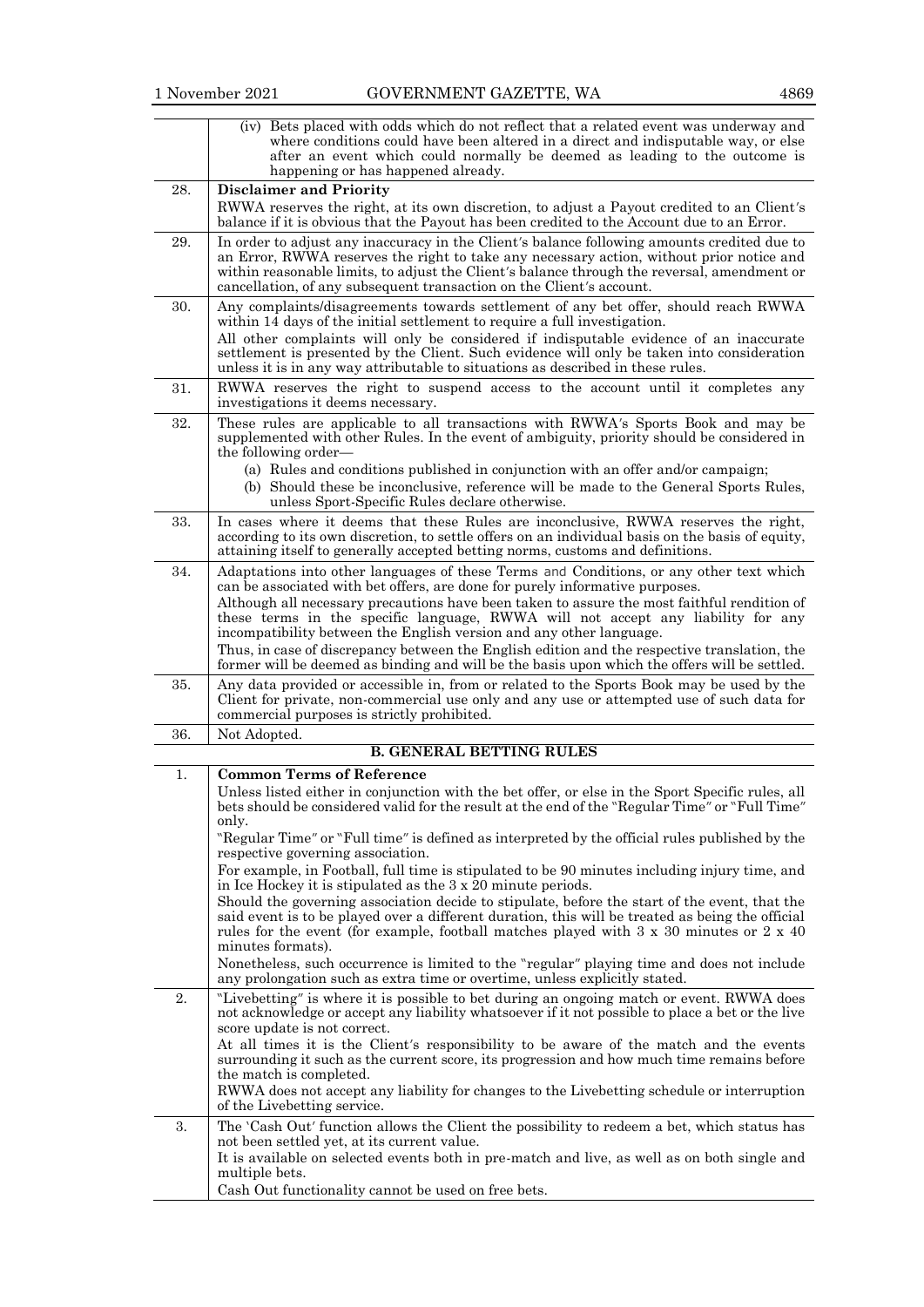|     | Cash Out requests might be subject to a delay procedure. Should it happen that during this<br>delay, for whatever reason, either the offer is removed or odds fluctuate, the Cash Out<br>request will not be accepted and the Client will be notified with an on-screen message.<br>RWWA reserves the right to offer such functionality solely at its own discretion and does<br>not acknowledge or accept any liability whatsoever if the Cash Out functionality is not<br>available. |
|-----|----------------------------------------------------------------------------------------------------------------------------------------------------------------------------------------------------------------------------------------------------------------------------------------------------------------------------------------------------------------------------------------------------------------------------------------------------------------------------------------|
|     | Should a Cash Out request be successful, the bet will be settled immediately and any<br>subsequent events which occur in relation with the bet will not beconsidered.<br>In the instance of a cashed out bet having suffered from a technical, pricing or settlement<br>error at any time between the time of original placement and the cash out, RWWA reserves                                                                                                                       |
|     | the right rectify such inaccuracy.                                                                                                                                                                                                                                                                                                                                                                                                                                                     |
| 4.  | The "Participant" is an object constituting part of an event.<br>In "Head-to-Head" and "Triple-Head" the Participant only refers to objects that are subject<br>to the "Head-to-Head" or "Triple-Head" event in question.                                                                                                                                                                                                                                                              |
|     | For sake of clarity a "participant" is to be intended as a single player, a team or any group<br>of individuals grouped/listed together. Any reference to participants within these rules is to<br>be intended accordingly regardless of whether its definition is in singular or plural.                                                                                                                                                                                              |
| 5.  | The deadline (cut-off time) shown on the website is to be treated for information purposes<br>only. RWWA reserves the right, at its own discretion, to suspend, partially or completely,<br>the betting activity at any time where it deems necessary.                                                                                                                                                                                                                                 |
| 6.  | Statistics or editorial text published on the RWWA site are to be considered as added<br>information. RWWA does not acknowledge or accept any liability whatsoever if the<br>information is not correct.                                                                                                                                                                                                                                                                               |
|     | At all times it is the Client's responsibility to be aware about circumstances relating to an<br>event.                                                                                                                                                                                                                                                                                                                                                                                |
| 7.  | Theoretical return in fixed odds betting to the player is given by the odds from all possible<br>outcomes in the offer.                                                                                                                                                                                                                                                                                                                                                                |
|     | The theoretical payback to a player on a bet offer with 3 outcomes a, b and c can be calculated<br>as follows.                                                                                                                                                                                                                                                                                                                                                                         |
| 8.  | Theoretical $% = 1/(1/\text{°odds outcome a} + 1/\text{°odds outcome b} + 1/\text{°odds outcome c} + 100$<br><b>Bet Types</b>                                                                                                                                                                                                                                                                                                                                                          |
|     | "Game" (aka Moneyline) is where it is possible to bet on the (partial or definite) outcome of<br>a game or event. The options are: " $1'' =$ Home team/Player 1, or the participant listed to the<br>left side of the offer; " $X'' = Draw/T$ ie, or the selection in the middle; "2" = Away team/Player<br>2, or the participant listed to the right side of the offer.                                                                                                               |
|     | In particular instances or specific competitions, RWWA might display an offer in the so-<br>called "American" format (ie: Away Team @ Home Team), where the host team is listed<br>following the visiting team.                                                                                                                                                                                                                                                                        |
|     | Irrespective of the positioning of the teams on the board/betslip, the references to "Home"<br>and "Away" teams will always refer to the actual teams playing at home (host) and away<br>(visitor) respectively, as determined by the official organization bar the exceptions as<br>detailed in these rules.                                                                                                                                                                          |
| 9.  | "Correct Score" (aka Result Betting) is where it is possible to bet on the (partial or definite)<br>exact score of a match or event, or part of it.                                                                                                                                                                                                                                                                                                                                    |
| 10. | "Over/Under" (aka Totals) is where it is possible to bet on the (partial or definite) amount of<br>a predefined occurrence (e.g. goals, points, corners, rebounds, penalty minutes, etc.).                                                                                                                                                                                                                                                                                             |
|     | Should the total amount of the listed occurrences be exactly equal to the betting line, then<br>all bets on this offer will be declared void.                                                                                                                                                                                                                                                                                                                                          |
|     | Example: an offer where the betting line is 128.0 points and the match ends with the result<br>64-64 will be declared void.                                                                                                                                                                                                                                                                                                                                                            |
| 11. | "Odd/Even" is where it is possible to bet on the (partial or definite) amount of a predefined<br>occurrence (e.g. goals, points, corners, rebounds, penalty minutes, etc.)."Odd" is 1,3,5 etc.;<br>"Even" is $0.2.4$ etc.                                                                                                                                                                                                                                                              |
| 12. | A "Head-to-Head" and/or "Triple-Head" is a competition between two or three<br>participants/outcomes, originating from either an officially organised event, or else, as<br>virtually defined by RWWA.                                                                                                                                                                                                                                                                                 |
| 13. | "Half time/Full time" is where it is possible to bet on the result in Half Time and the outcome<br>at the end of the listed timeframe.<br>E.g. if at Half time the home team is leading 1-0 and the match ends 1-1, the winning                                                                                                                                                                                                                                                        |
|     | outcome is 1/X.<br>Bets on this market will be declared void should the match be played in a format where it is<br>impossible to determine an outcome based on the time frames listed within the offer.                                                                                                                                                                                                                                                                                |
| 14. | "Period betting" is where it is possible to bet on the outcome of each separate period within                                                                                                                                                                                                                                                                                                                                                                                          |
|     | a match/event.<br>E.g. If the period scores in an ice hockey match are $2-0/0-1/1-1$ , the winning outcome is<br>$1/2/X$ .                                                                                                                                                                                                                                                                                                                                                             |
|     | Bets on this market will be declared void should the match be played in a format where it is<br>impossible to determine an outcome based on the timeframes listed within the offer.                                                                                                                                                                                                                                                                                                    |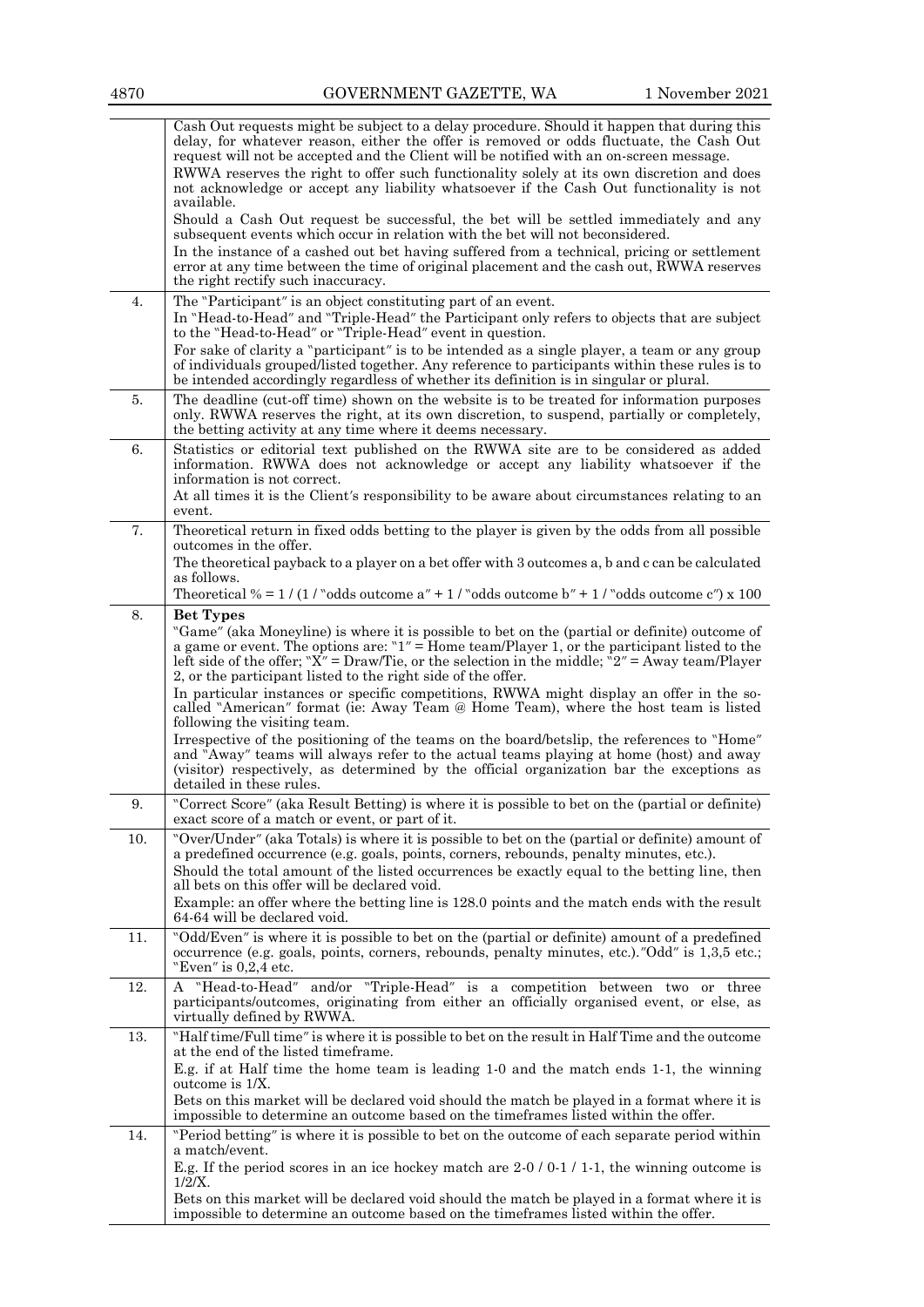| 15. | "Draw No Bet" (aka Money Line) is where it is possible to bet on either "1" or "2". It is also<br>common practice to refer to "Draw No Bet" in cases where no draw odds are offered.<br>Stakes will be refunded should the specific match/event not produce any winning outcome<br>(E.g. match ends as a draw), or the occurrence not happen (E.g. First Goal, Draw No Bet<br>and match ends 0-0).                                                                                                                                                                                                                                                                                                                                                                                                                                                                                                                                                                                                                                                                                                                                                                                                                                                                                                                                                                                                                                                                                                                                                                                                                                                                                                                    |
|-----|-----------------------------------------------------------------------------------------------------------------------------------------------------------------------------------------------------------------------------------------------------------------------------------------------------------------------------------------------------------------------------------------------------------------------------------------------------------------------------------------------------------------------------------------------------------------------------------------------------------------------------------------------------------------------------------------------------------------------------------------------------------------------------------------------------------------------------------------------------------------------------------------------------------------------------------------------------------------------------------------------------------------------------------------------------------------------------------------------------------------------------------------------------------------------------------------------------------------------------------------------------------------------------------------------------------------------------------------------------------------------------------------------------------------------------------------------------------------------------------------------------------------------------------------------------------------------------------------------------------------------------------------------------------------------------------------------------------------------|
| 16. | "Handicap" (aka Spread) is where it is possible to bet on whether the chosen outcome will<br>be victorious once the listed handicap is added/subtracted (as applicable) to the<br>match/period/total score to which the bet refers to.<br>In those circumstances where the result after the adjustment of the handicap line is exactly<br>equal to the betting line, then all bets on this offer will be declared void.<br>Example: a bet on -3.0 goals will be declared void if the chosen team wins the match by<br>exactly 3 goals difference (3-0,4-1, 5-2, etc).<br>Any reference in this section to the term "margin" is intended to be understood as the<br>outcome emerging from the subtraction of the goals/points scored by the 2<br>teams/participants.<br>Unless otherwise stated all handicaps listed on the RWWA site are to be calculated based<br>on the result from the start of the listed match/period to the end of the specified<br>match/period.<br>It is however customary that for certain handicap bet offers in specific sports (Asian<br>Handicap in Football), only the outcomes obtained from the time of bet placement until the<br>end of the listed timeframe will be taken into consideration, thus disregarding any<br>goals/points scored before the time the bet was placed and accepted.<br>Any bet offer with these characteristics will be clearly displayed on site and highlighted in<br>the punter's Bet History with the score at the time of bet placement.<br>There are 3 different "handicap betting" formats—<br>2-way Handicap: Team $A( -1.5)$ vs Team $B( +1.5)$<br>Example-<br>• Team A is given a -1.5 goal handicap in the match. For the bet to be won, Team A |
|     | must win the match with a margin equal or bigger than the listed handicap (ie. 2)<br>goals or more).<br>• Team B is given a $+1.5$ goal advantage in the match. For the bet to be won, Team B<br>must either win the match, match finish in a draw or not lose with a margin equal<br>or bigger than their listed advantage (ie. lose with a 1 goal margin).<br>3-way Handicap: Team A $(-2)$ Draw (Exactly 2) Team B $(+2)$<br>Example-<br>• Team A is given a 2 goal handicap in the match. For the bet to be won, Team A must<br>win the match with a bigger margin than the listed handicap (ie. 3 goals or more).<br>• Draw would be the victorious outcome should the match end up with exactly the                                                                                                                                                                                                                                                                                                                                                                                                                                                                                                                                                                                                                                                                                                                                                                                                                                                                                                                                                                                                             |
|     | listed margin (ie. match ends with results such as 2-0, 3-1 and 4-2).<br>• Team B is given a 2 goal advantage in the match. For the bet to be won, Team B<br>must either win the match, match finish in a draw or not lose with a margin equal<br>or bigger than their listed advantage (ie. lose with only a 1 goal margin).<br>Asian Handicap: Team A $(-1.75)$ vs Team B $(+1.75)$                                                                                                                                                                                                                                                                                                                                                                                                                                                                                                                                                                                                                                                                                                                                                                                                                                                                                                                                                                                                                                                                                                                                                                                                                                                                                                                                 |
| 17. | Example-<br>• Team A is given a -1.75 goal handicap in the match. This means that the stake is<br>divided into 2 equal bets and placed on the outcomes -1.5 and -2.0.<br>For the bet to be fully paid out at the listed odds, Team A must win the match with a bigger<br>margin than both of their listed handicaps (ie. 3 goals or more margin).<br>In the eventuality that Team A wins with only a 2 goal margin, the bet will be considered<br>as partially won with a full payout on the -1.5 part of the bet and a refund on the -2.0 side<br>since the outcome on that part of the bet would be considered a "tie".<br>Should the match produce any other outcome, including a Team A victory with only 1 goal<br>of margin, the whole stake would be lost.<br>$\bullet$ Team B is given a +1.75 goal advantage in the match. This means that the stake is<br>divided into 2 equal bets and placed on the outcomes $+1.5$ and $+2.0$ .<br>For the bet to be fully paid out at the listed odds, Team B must either win the match, match<br>finish in a draw or not lose with a margin equal or bigger than any of their listed advantages<br>(ie. lose with only a 1 goal margin).<br>In the eventuality that Team B loses with exactly a 2 goal margin, the bet will be considered<br>as partially lost with a refund on the -2.0 part of the bet and a loss on the -1.5 part of the<br>bet.<br>Should the match produce any other outcome which results in a defeat of Team B with a<br>margin of 3 or more goals, the whole stake would be lost.<br>"Double Chance" is where it is possible to bet simultaneously on two (partial or definite)                                                                |
|     | outcomes of a match or event. The options are: 1X, 12 and X2 with "1", "X" and "2".                                                                                                                                                                                                                                                                                                                                                                                                                                                                                                                                                                                                                                                                                                                                                                                                                                                                                                                                                                                                                                                                                                                                                                                                                                                                                                                                                                                                                                                                                                                                                                                                                                   |
| 18. | "Outright" or "Place" betting is where it is possible to choose from a list of alternatives and<br>bet on the eventuality that a participant wins or places within a specified position in the<br>classification of the listed event/competition.<br>Should two or more participants share finishing positions, the settlement will be based as<br>per the definition of the "dead-heat" rule.                                                                                                                                                                                                                                                                                                                                                                                                                                                                                                                                                                                                                                                                                                                                                                                                                                                                                                                                                                                                                                                                                                                                                                                                                                                                                                                        |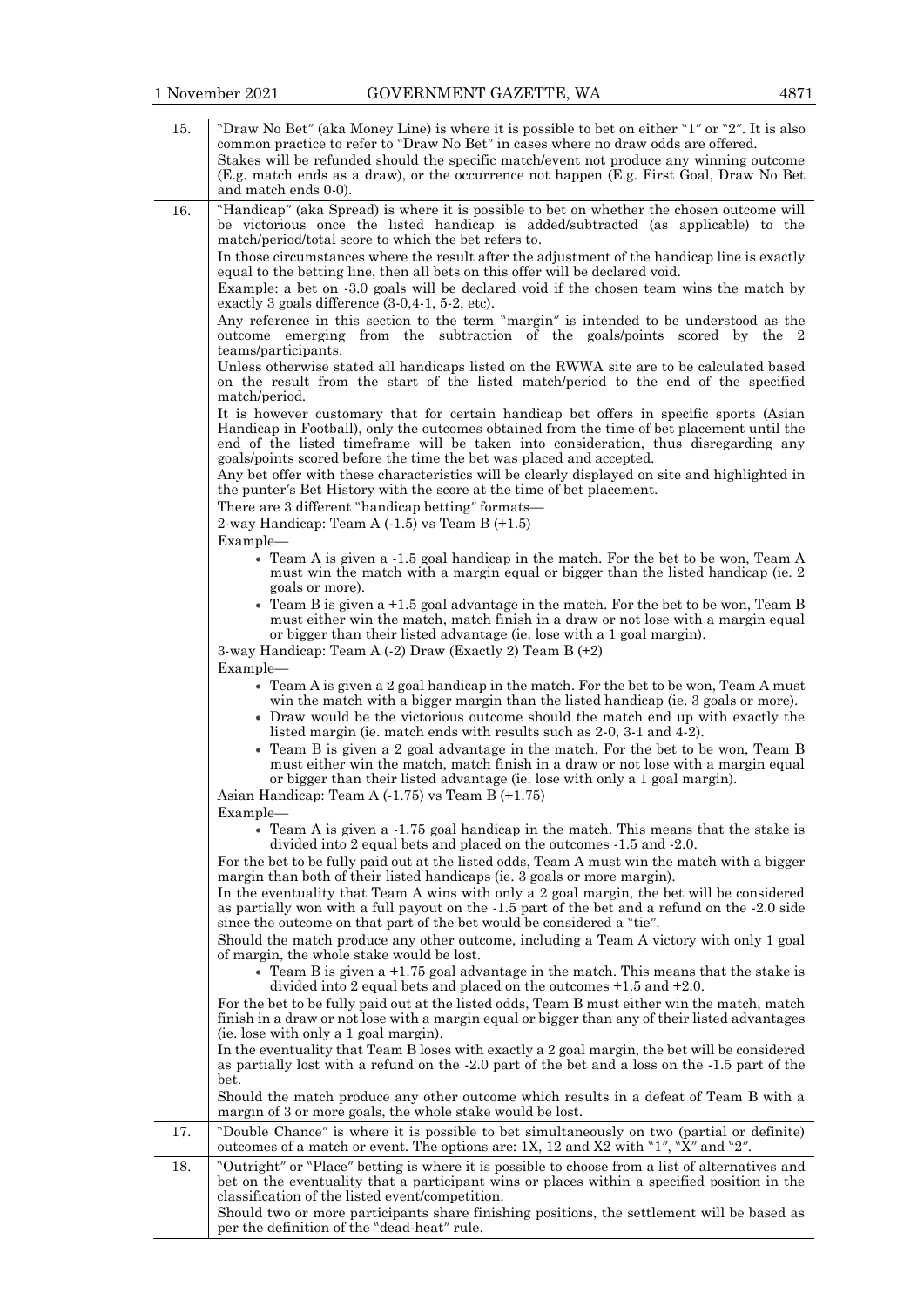| 4872 | GOVERNMENT GAZETTE, WA                                                                                                                                                                                                                                                                                                                                                                                                                                | 1 November 2021 |
|------|-------------------------------------------------------------------------------------------------------------------------------------------------------------------------------------------------------------------------------------------------------------------------------------------------------------------------------------------------------------------------------------------------------------------------------------------------------|-----------------|
| 19.  | An "Each Way" bet (aka EW) refers to a bet where the chosen selection must either Win or<br>else Place within the payout terms.<br>The bet is divided in two parts (the "Win" part and the "Place" part) of an equal stake.                                                                                                                                                                                                                           |                 |
|      | Settlement of such bets will take into account the applicable rules governing the "Win" and<br>"Place" bets, namely the Sport-specific rules as well as the "dead-heat" rule.                                                                                                                                                                                                                                                                         |                 |
| 20.  | "Goal minutes" is where it is possible to bet on the sum of the minutes when the goals have<br>been scored.                                                                                                                                                                                                                                                                                                                                           |                 |
|      | When settling such bets, goals scored in injury time of both halves are to be considered as<br>having been scored in the 45th minute in case the goal was scored in the first half injury<br>time and the 90th minute in case the goal was scored in the second half injury time.<br>Own goals will not count towards the settlement of individual player's 'goal minutes'.                                                                           |                 |
| 21.  | <b>Betting Props</b><br>Fantasy/Virtual "Matches" or "Head to Heads" are implicit match-ups where the<br>performances of two or more participants/teams which are not directly confronting each<br>other in the same match/event/round are compared.                                                                                                                                                                                                  |                 |
|      | Settlement will be based on the number of times each participant records a predefined<br>occurrence (e.g. goals) in the respective match.                                                                                                                                                                                                                                                                                                             |                 |
|      | The following criteria will be used to determine the settlement of these type of offerings—<br>(a) Unless specifically stated the bets refer to the next official match/event/round (as<br>applicable) that the listed participants/teams are scheduled to take part in.<br>(b) All relative matches/events must be completed on the same day/session which the<br>match/event/round is scheduled to be completed for bets to stand, except for those |                 |
|      | offers the outcomes of which has been decided prior to the abandonment and could<br>not possibly be changed regardless of future events, which will be settled according<br>to the decided outcome.                                                                                                                                                                                                                                                   |                 |
|      | (c) Results for these offers will only take into account occurrences deriving from the<br>actual play. Results attributable to walk-overs as well as other decisions will not be<br>taken into consideration.<br>(d) Should the aforementioned criteria be inconclusive in determining the outcome for                                                                                                                                                |                 |
|      | these offers, the following criteria will be progressively referenced to in order to<br>settle the offering-                                                                                                                                                                                                                                                                                                                                          |                 |
|      | (i) the applicable Sport-specific rules,<br>(ii) the Result Settlement rules                                                                                                                                                                                                                                                                                                                                                                          |                 |
|      | (e) Bets will be settled as void should it still be impossible to determine a winning<br>outcome.                                                                                                                                                                                                                                                                                                                                                     |                 |
| 22.  | "Grand Salami" is where it is possible to bet on the total number of listed occurrences<br>(Example: Total Goals, Total Runs) happening in a collection of matches/events on a<br>specified round/day/match day.                                                                                                                                                                                                                                      |                 |
|      | All relative matches/events must be completed for bets to stand except for those the<br>outcomes of which have been decided prior to the abandonment and could not possibly be<br>changed regardless of future events, which will be settled according to the decided outcome.                                                                                                                                                                        |                 |
| 23.  | Over/Under bets on classification of participants in performances/events must be<br>interpreted as follows: "Over" means a worse or lower position while "Under" means a better<br>or higher position.<br>Example: A bet on a player's classification in a tournament with an Over/Under line 2.5 will                                                                                                                                                |                 |
|      | be settled as Under if the player classifies first or second. All other placements will be settled<br>as Over.                                                                                                                                                                                                                                                                                                                                        |                 |
| 24.  | Bets on "Quarter / Half / Period X" refer to the result/score achieved in the relevant<br>time frame and does not include any other points/goals/events tallied from other parts of the<br>event/match.                                                                                                                                                                                                                                               |                 |
|      | Bets on this market will be declared void should the match be played in a format where it is<br>impossible to determine an outcomes for the timeframes specified in the offer.                                                                                                                                                                                                                                                                        |                 |
| 25.  | Bets on "Result at end of Quarter / Half / Period X" refer to the result of the match/event<br>after termination of the stipulated timeframe and will take into account all other<br>points/goals/events tallied from previous parts of the event/match.                                                                                                                                                                                              |                 |
|      | Bets on this market will be declared void should the match be played in a format where it is<br>impossible to determine an outcomes for the timeframes specified in the offer.                                                                                                                                                                                                                                                                        |                 |
| 26.  | Bets on "Race to X Points / Race to X Goals" and similar offers refer to the team/participant<br>that is the first to reach the specified tally of points/goals/events.<br>If the offer lists a timeframe (or any other period restriction) it will not include any other<br>points/goals/events tallied from other parts of the event/match which are not related to the<br>mentioned timeframe.                                                     |                 |
|      | Should the listed score not be reached within the stipulated time frame (if any), all bets will<br>be declared void, unless odds for such eventuality have been published within the market.                                                                                                                                                                                                                                                          |                 |
| 27.  | Bets on "Winner of Point X / Next to Score" and similar offers refer to the team/participant<br>scoring/winning the listed occurrence.<br>For the settlement of these offers, no reference to events happening prior to the listed                                                                                                                                                                                                                    |                 |
|      | occurrence will be taken into consideration.<br>Should the listed occurrence not be scored/won within the stipulated time frame (if any), all<br>bets will be declared void, unless odds for such eventuality have been published within the<br>market.                                                                                                                                                                                               |                 |
|      |                                                                                                                                                                                                                                                                                                                                                                                                                                                       |                 |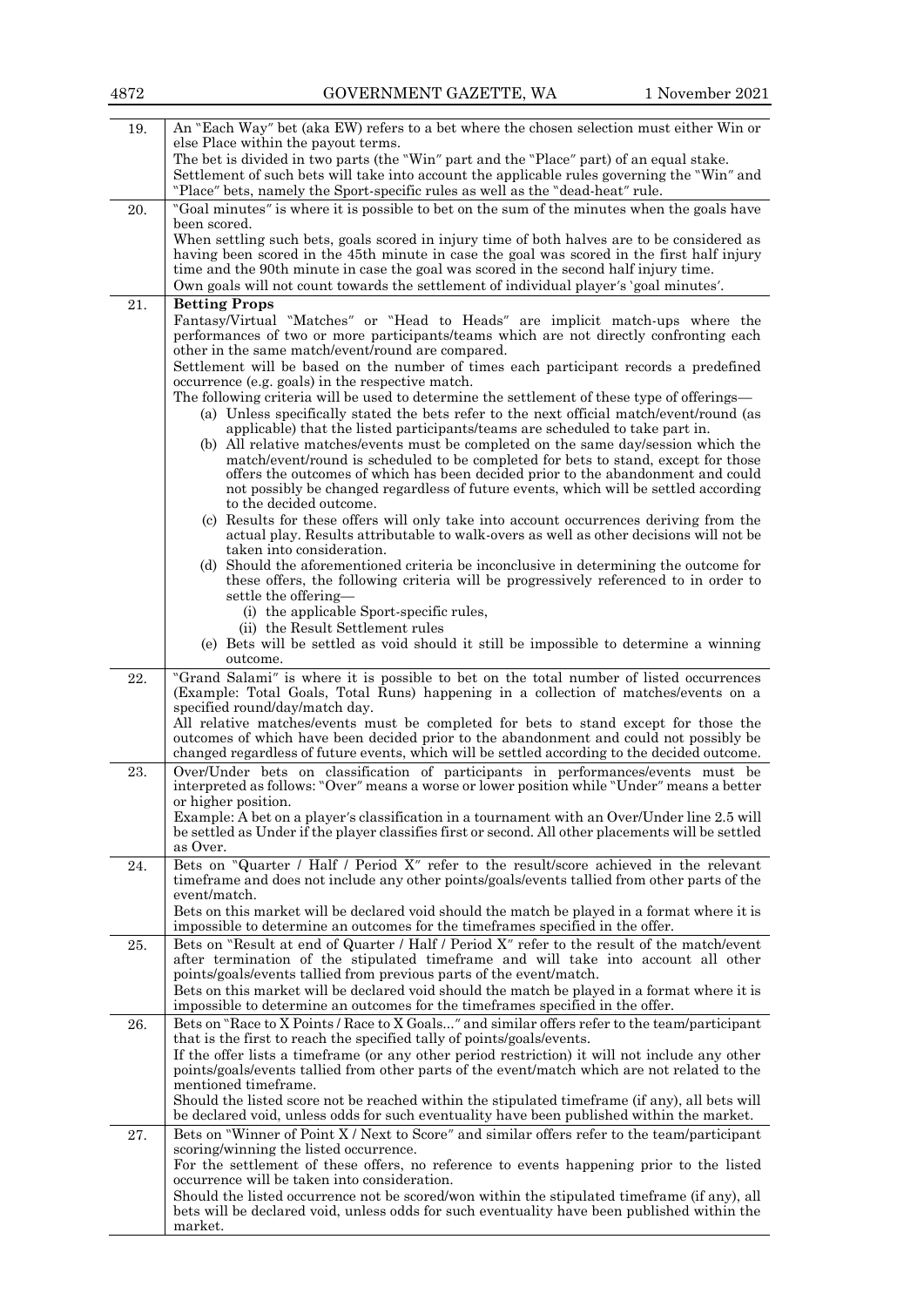| 28. | Bets referring to the happening of a particular occurrence in a pre-defined time order, such<br>as "First Card", or "Next Team to receive penalty minutes" will be settled as void should it<br>not be possible, without any reasonable doubt, to decide the winning outcome, for example<br>in case of players from different teams which are shown a card in the same interruption of                                                                                                                                                                                                                                                                                                                                                                                                                                                                                                                                                                                                                                                                                                                                                                                                                                                                                                                                                                                                                      |
|-----|--------------------------------------------------------------------------------------------------------------------------------------------------------------------------------------------------------------------------------------------------------------------------------------------------------------------------------------------------------------------------------------------------------------------------------------------------------------------------------------------------------------------------------------------------------------------------------------------------------------------------------------------------------------------------------------------------------------------------------------------------------------------------------------------------------------------------------------------------------------------------------------------------------------------------------------------------------------------------------------------------------------------------------------------------------------------------------------------------------------------------------------------------------------------------------------------------------------------------------------------------------------------------------------------------------------------------------------------------------------------------------------------------------------|
|     | play.                                                                                                                                                                                                                                                                                                                                                                                                                                                                                                                                                                                                                                                                                                                                                                                                                                                                                                                                                                                                                                                                                                                                                                                                                                                                                                                                                                                                        |
| 29. | "To score first and win" refer to the listed team/participant being the first to register any<br>scoring in the match and going on to win the match. Should there be no scoring in the match<br>all bets will be settled as void.                                                                                                                                                                                                                                                                                                                                                                                                                                                                                                                                                                                                                                                                                                                                                                                                                                                                                                                                                                                                                                                                                                                                                                            |
| 30. | Any reference to "Clean sheet"/"Shutout" indicates that the listed team/participant must not<br>concede any goal/points during the match/relevant timeframe.                                                                                                                                                                                                                                                                                                                                                                                                                                                                                                                                                                                                                                                                                                                                                                                                                                                                                                                                                                                                                                                                                                                                                                                                                                                 |
| 31. | "To win from behind" refers to the listed team/particiapant winning the match after having<br>been at least 1 goal/point behind their opponents at any point in the match/relevant<br>timeframe.                                                                                                                                                                                                                                                                                                                                                                                                                                                                                                                                                                                                                                                                                                                                                                                                                                                                                                                                                                                                                                                                                                                                                                                                             |
| 32. | Any reference for a team/participant to win all halves/periods (e.g. Team to win both halves)<br>means that the listed team must score more goals/points than its opponent during all the<br>stipulated halves/periods of the match.                                                                                                                                                                                                                                                                                                                                                                                                                                                                                                                                                                                                                                                                                                                                                                                                                                                                                                                                                                                                                                                                                                                                                                         |
| 33. | Any reference to "Injury Time" refers to the amount displayed by the designated official and<br>not to the actual amount played.                                                                                                                                                                                                                                                                                                                                                                                                                                                                                                                                                                                                                                                                                                                                                                                                                                                                                                                                                                                                                                                                                                                                                                                                                                                                             |
| 34. | Settlement of bets on offers such as "Man of the Match", "Most Valuable Player" etc. will be<br>based on the competition's organisers' decision, unless otherwise stated.                                                                                                                                                                                                                                                                                                                                                                                                                                                                                                                                                                                                                                                                                                                                                                                                                                                                                                                                                                                                                                                                                                                                                                                                                                    |
| 35. | Settlement of bets which make reference to terms such as "decisive goal" will be settled<br>based on the scorer of the goal that at the end of the match/tie (as applicable) proves to be<br>the one that has produced an unassailable lead, following which any further goals would<br>prove to be irrelevant towards the final outcome.<br>For a bet to be settled as "YES" the listed player's team must be declared winner of that<br>particular match (in case of one match) or progressing to the next round/winning the<br>competition.                                                                                                                                                                                                                                                                                                                                                                                                                                                                                                                                                                                                                                                                                                                                                                                                                                                               |
| 36. | Goals scored in Regular Time and Extra Time count but not Penalty Shoot outs.<br>Bets on events which feature a selection of episodes that could happen in a match (E.g.<br>"What will happen first to the player? with options "Score a goal, Get a Yellow/Red Card, Be<br>Substituted) will be settled as void should none of the listed events/outcomes occur, unless<br>odds for such eventuality have been published withing the market.                                                                                                                                                                                                                                                                                                                                                                                                                                                                                                                                                                                                                                                                                                                                                                                                                                                                                                                                                                |
| 37. | Settlement of Transfer bets will also take into account players signed by the club on loan<br>deals.                                                                                                                                                                                                                                                                                                                                                                                                                                                                                                                                                                                                                                                                                                                                                                                                                                                                                                                                                                                                                                                                                                                                                                                                                                                                                                         |
| 38. | Bets referring to Managerial changes refer to the individual in the Head Coach/Manager<br>role (as applicable) who steps down/is removed from the position for any reason.<br>Bets are valid even in cases where a joint responsible (if any) leaves their position and will<br>be settled accordingly.<br>In case that no more changes are happening between the time the bet is placed and the last<br>league fixture (excluding play-offs, play-outs, post season, etc.) the bets placed after the last<br>Managerial change (if any) will be void, unless a suitable option has been offered for betting.<br>Football markets will consider and settle accordingly, any interim/caretaker Head<br>Coash/Manager who since the last Managerial change has led the team for 10 consecutive<br>matches.                                                                                                                                                                                                                                                                                                                                                                                                                                                                                                                                                                                                     |
| 39. | Offers referring to which team/participant will achieve a particular accomplishment against<br>another team/participant (E.g. Next team to beat Team X) as well as offers which refer to<br>the classification on a certain date, will stand and be settled regardless of any eventual<br>fixture changes and number of games/rounds played.                                                                                                                                                                                                                                                                                                                                                                                                                                                                                                                                                                                                                                                                                                                                                                                                                                                                                                                                                                                                                                                                 |
| 40. | Settlement of offers referring to which team/participant will be the first to achieve a<br>particular accomplishment against other team(s)/participant(s) (E.g. Team to score first in<br>Matchday X) will be based upon the timeframe in the respective match in which the feat has<br>been accomplished.<br>Example: Team A plays on Saturday and score their first goal in the 43rd minute while<br>Team B plays on Sunday and score their first goal after 5 minutes, then Team B will be<br>settled as winner.                                                                                                                                                                                                                                                                                                                                                                                                                                                                                                                                                                                                                                                                                                                                                                                                                                                                                          |
| 41. | From time to time RWWA, at its sole discretion and without prejudice to related<br>contingencies, might decide to publish offerings referring either to the single performance<br>of a participant/team or offerings which combine the potential outcomes of 2 or more<br>teams/participants (example: Enhanced Multiples, Boosted Odds, etc), at higher odds than<br>those normally available.<br>RWWA reserves the right to withdraw such offers, edit the respective odds and effect any<br>further changes RWWA might deem necessary at its sole discretion. Settlement of these<br>offers will be based on the following criteria in the listed order;<br>(a) Unless specifically stated the offer refers only to the listed day(s) and/or next official<br>match/event/round (as applicable) that the listed participants/teams are scheduled<br>to take part in at the time the offer is published;<br>(b) Results settled as per respective Sport-specific rules. All related events must be<br>completed as scheduled within the applicable timeframes for bets to stand unless<br>any other outcome in the offer would incontrovertibly determine the outcome of the<br>offer in a way that completion (or lack of thereof) of the other events listed in the<br>offer would not influence the outcome of the offer. Such markets will be settled<br>according to the already determined outcomes; |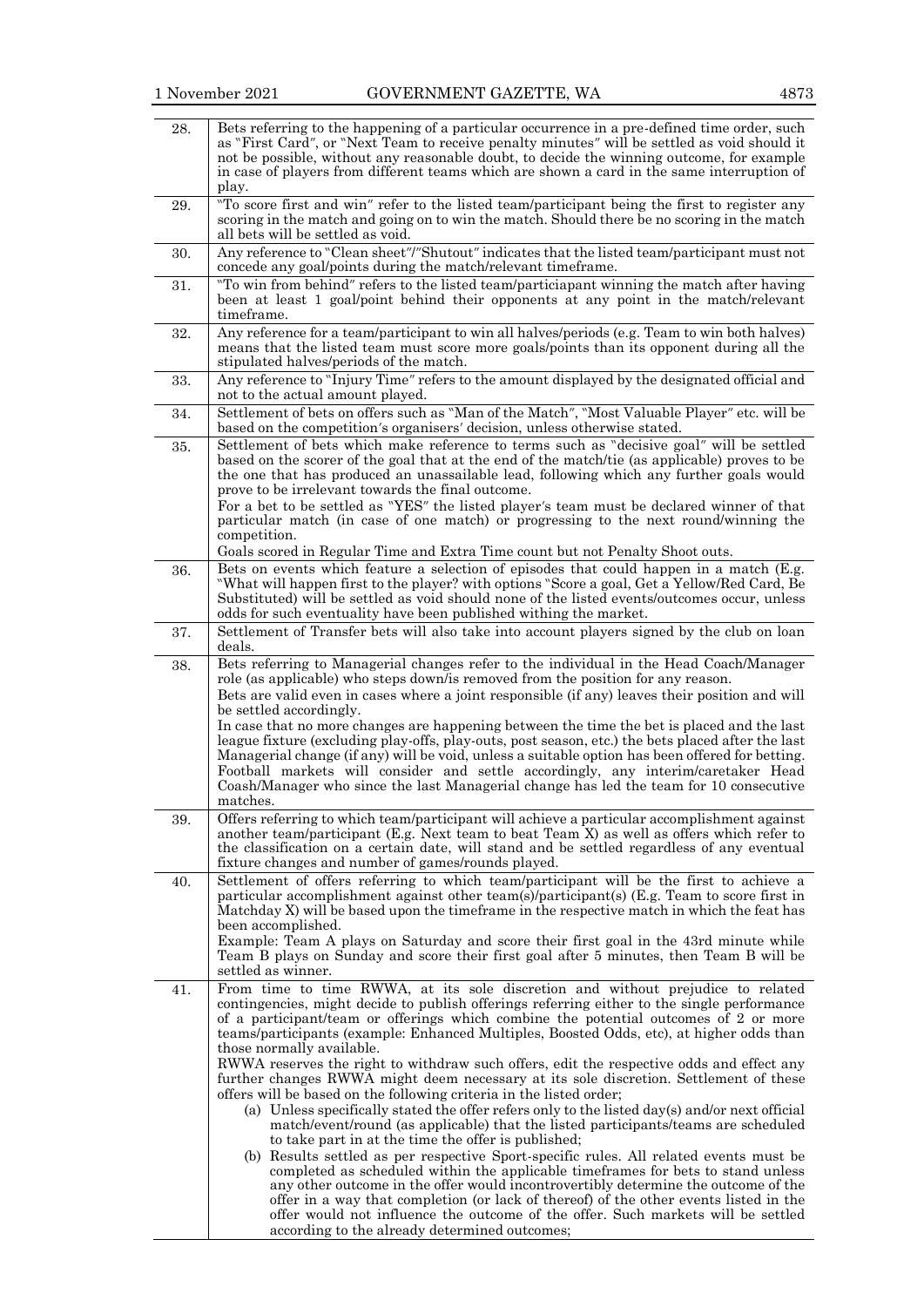|     | (c) Unless explicitly stated within the offer, result settlement will only take into<br>account occurrences deriving from the actual play. Results attributable to walk-<br>overs, protests, changes to the first official result, etc will not be taken into<br>consideration. Stakes will be refunded should it be impossible to determine a                                                                                                                                                                                                                                                                                                                                                                                                                                                                                                                      |
|-----|---------------------------------------------------------------------------------------------------------------------------------------------------------------------------------------------------------------------------------------------------------------------------------------------------------------------------------------------------------------------------------------------------------------------------------------------------------------------------------------------------------------------------------------------------------------------------------------------------------------------------------------------------------------------------------------------------------------------------------------------------------------------------------------------------------------------------------------------------------------------|
|     | winning outcome in accordance with the respective Sport-specific rules;<br>(d) All connotations related to the offer must be fully and unquestionably complied with<br>for the bet to be deemed as winning, regardless of any possible conflict with the<br>Sport-Specific rules or with any potential interpretation based on previous or<br>current presentation of offers related to events in that particular sport and the way<br>these are normally presented in [the Operator] Sports Book. Where applicable,<br>should the offer include any outcome the result of which ties exactly the chosen<br>Over/Under or Spread line (aka PUSH) this will not be considered as having<br>accomplished the listed occurrence and will result in the bet being settled as LOST.<br>While all necessary precautions have been taken by RWWA to ensure a superior user |
|     | experience, it is to be understood that markets might fluctuate in such a way that, at any<br>given point in time, these markets do not represent an enhanced value comparable to related<br>bet offers currently present on RWWA Sports Book. All bets remain valid regardless of these<br>eventual fluctuations.                                                                                                                                                                                                                                                                                                                                                                                                                                                                                                                                                  |
| 42. | During selected events, RWWA will provide users with functionality to place bets combining<br>outcomes and occurrences from the same event (aka Intra-Event Combinations), either<br>through pre-established combinations present in its Sportsbook (excluding Enhanced<br>Multiples, Boosted Odds, etc, or through the Same Game Multi functionality.                                                                                                                                                                                                                                                                                                                                                                                                                                                                                                              |
|     | Such functionality is only present at RWWA's sole discretion and without prejudice to<br>related contingencies.<br>Settlement will be based on the respective Sport-specific rules. All related occurrences must<br>be fully accomplished for a bet to be considered as having happened and eventually paid out<br>at the odds struck.<br>Stakes refunded should any part of the combination be settled as VOID. Where applicable,<br>should the combination feature any outcome the result of which ties exactly the chosen<br>Over/Under or Spread line (aka push), such part of the combination will be removed from<br>settlement calculation and bets will be paid out taking into consideration only the other<br>parts of the combination.                                                                                                                   |
| 43. | "Teaser+" allows the user the possibility to allocate the same pre-set amount of points to all<br>outcomes present in a parlay (combination) containing Spreads (Handicaps), Totals<br>(Over/Unders) or a combination of both.<br>Example: User combines NFL Team $X + 6.5$ points in a parlay with Over 41 points in the<br>NFL game between Team Y and Team Z. By choosing the "Teaser+ Football 6 points" option,<br>the lines and odds get recalculated into a parlay featuring Team $X + 12.5$ points (previously<br>$+6.5$ , combined with Over 35 points (previously Over 41).<br>Should any part of a "Teaser+" bet be settled as void (push), that particular selection will be                                                                                                                                                                            |
|     | excluded from the parlay and the computation of odds/payout will be re-adjusted<br>accordingly.                                                                                                                                                                                                                                                                                                                                                                                                                                                                                                                                                                                                                                                                                                                                                                     |
| 44. | Bets referring to "Rest of the match" or similar will consider only outcomes and occurrences<br>obtained from the time of bet placement until the end of the listed timeframe, thus<br>disregarding any occurrences registered before the time the bet was placed and accepted.                                                                                                                                                                                                                                                                                                                                                                                                                                                                                                                                                                                     |
| 45. | Bets on specific timeframes/intervals (example: Game result between 60:00-89:59), will<br>consider<br>only<br>occurrences<br>accumulated<br>outcomes<br>and<br>during<br>the<br>specified<br>timeframe/interval.<br>Settlement will not take into account any other points/goals/events tallied from other parts<br>of the event/game outside the specified timeframe/interval, including stoppage/injury time,<br>unless specified.                                                                                                                                                                                                                                                                                                                                                                                                                                |
| 46. | <b>System Bets</b><br>In Pre-match betting, it is possible to combine up to twelve (12) different offers on a single<br>coupon. Based on these twelve offers, Clients can choose their own number of singles,<br>doubles, trebles etc.                                                                                                                                                                                                                                                                                                                                                                                                                                                                                                                                                                                                                              |
| 47. | In Livebetting it is possible to combine up to twelve $(12)$ different offers on a single coupon<br>as an accumulator bet.<br>Based on these twelve offers, Clients can choose their own number of singles, doubles,<br>trebles etc.                                                                                                                                                                                                                                                                                                                                                                                                                                                                                                                                                                                                                                |
| 48. | RWWA reserves the right to limit the amount of combinations due to what is known as<br>outcome dependency/related contingencies, and also other factors, solely at its own<br>discretion.                                                                                                                                                                                                                                                                                                                                                                                                                                                                                                                                                                                                                                                                           |
| 49. | It is possible to include one or several matches as 'bankers' which means that the selected<br>matches/events will be included in all coupons.                                                                                                                                                                                                                                                                                                                                                                                                                                                                                                                                                                                                                                                                                                                      |
| 50. | A 'Trixie' is a combination, which includes one treble and three doubles from a selection of<br>three matches.                                                                                                                                                                                                                                                                                                                                                                                                                                                                                                                                                                                                                                                                                                                                                      |
| 51. | A 'Patent' is a combination, which includes one treble, three doubles and three singles from<br>a selection of three matches.                                                                                                                                                                                                                                                                                                                                                                                                                                                                                                                                                                                                                                                                                                                                       |
| 52. | A 'Yankee' is a combination, which includes one fourfold, four trebles and six doubles from<br>a selection of four matches.                                                                                                                                                                                                                                                                                                                                                                                                                                                                                                                                                                                                                                                                                                                                         |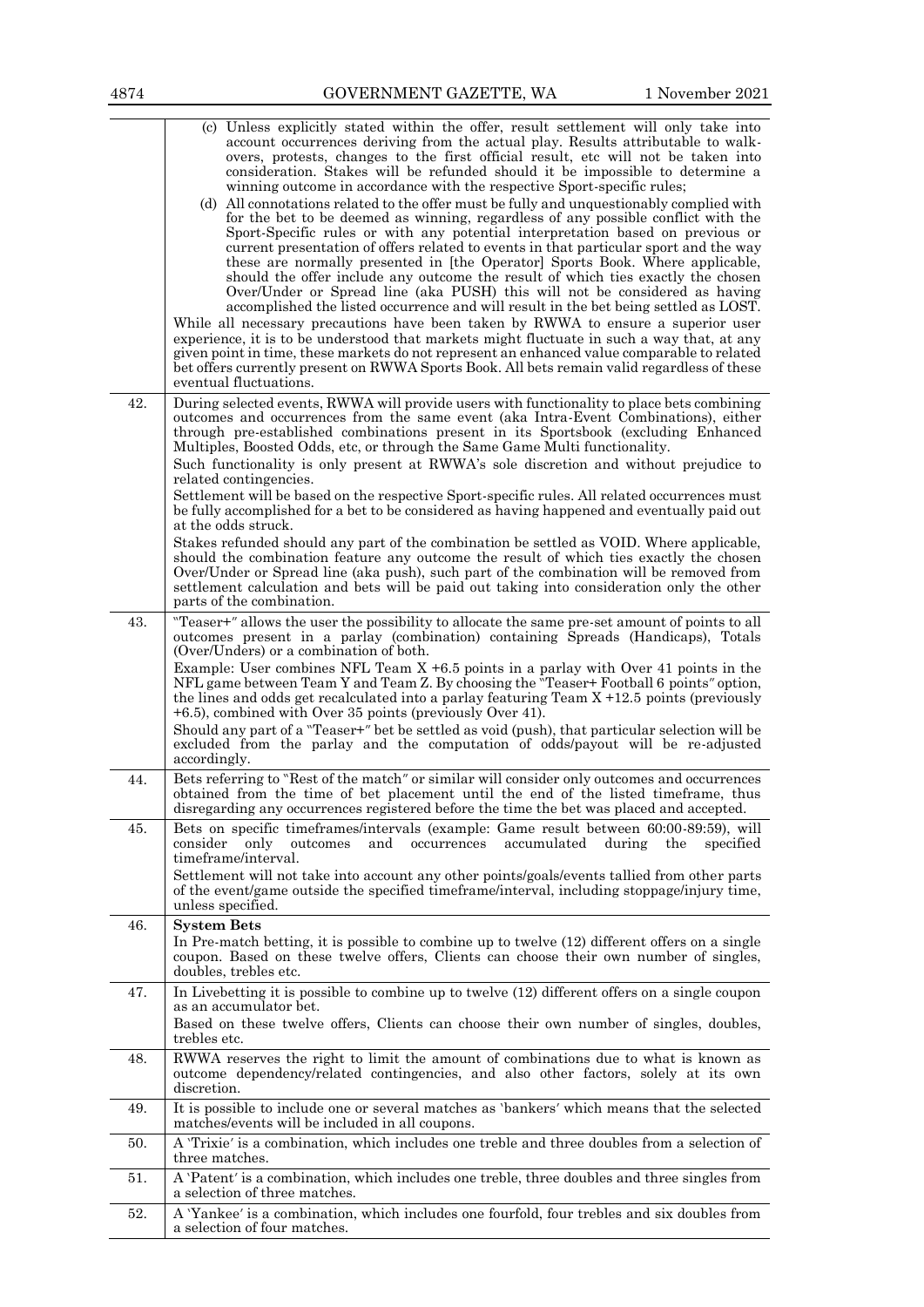| 53. | A 'Canadian' (also known as 'Super Yankee') is a combination, which includes one fivefold,<br>five fourfolds, ten trebles and ten doubles from a selection of five matches.                                                                                                                                                                                                                                                                                                                                                                                                                                                                                                                                                                                                                                                                                                                                                                                                                                                                                                                                                                                                                                                                                                                                                                                                                                                                                                                                                                                                                                                                                                                                                                                                                                                                                                                                                                                                                                                                                                                                                                                                                                                                                                                                                                                                                                                                                                                                                                                                                                                                                                                                                                                                                                                                                                                                                                                                                                                                                                                                    |
|-----|----------------------------------------------------------------------------------------------------------------------------------------------------------------------------------------------------------------------------------------------------------------------------------------------------------------------------------------------------------------------------------------------------------------------------------------------------------------------------------------------------------------------------------------------------------------------------------------------------------------------------------------------------------------------------------------------------------------------------------------------------------------------------------------------------------------------------------------------------------------------------------------------------------------------------------------------------------------------------------------------------------------------------------------------------------------------------------------------------------------------------------------------------------------------------------------------------------------------------------------------------------------------------------------------------------------------------------------------------------------------------------------------------------------------------------------------------------------------------------------------------------------------------------------------------------------------------------------------------------------------------------------------------------------------------------------------------------------------------------------------------------------------------------------------------------------------------------------------------------------------------------------------------------------------------------------------------------------------------------------------------------------------------------------------------------------------------------------------------------------------------------------------------------------------------------------------------------------------------------------------------------------------------------------------------------------------------------------------------------------------------------------------------------------------------------------------------------------------------------------------------------------------------------------------------------------------------------------------------------------------------------------------------------------------------------------------------------------------------------------------------------------------------------------------------------------------------------------------------------------------------------------------------------------------------------------------------------------------------------------------------------------------------------------------------------------------------------------------------------------|
| 54. | A 'Heinz' is a combination, which includes one sixfold, six fivefolds, fifteen fourfolds, twenty<br>trebles and fifteen doubles from a selection of six matches.                                                                                                                                                                                                                                                                                                                                                                                                                                                                                                                                                                                                                                                                                                                                                                                                                                                                                                                                                                                                                                                                                                                                                                                                                                                                                                                                                                                                                                                                                                                                                                                                                                                                                                                                                                                                                                                                                                                                                                                                                                                                                                                                                                                                                                                                                                                                                                                                                                                                                                                                                                                                                                                                                                                                                                                                                                                                                                                                               |
| 55. | A 'Super Heinz' is a combination, which includes one sevenfold, seven sixfolds, twenty-one<br>fivefolds, thirty-five fourfolds, thirty-five trebles and twenty-one doubles from a selection of<br>seven matches.                                                                                                                                                                                                                                                                                                                                                                                                                                                                                                                                                                                                                                                                                                                                                                                                                                                                                                                                                                                                                                                                                                                                                                                                                                                                                                                                                                                                                                                                                                                                                                                                                                                                                                                                                                                                                                                                                                                                                                                                                                                                                                                                                                                                                                                                                                                                                                                                                                                                                                                                                                                                                                                                                                                                                                                                                                                                                               |
| 56. | A 'Goliath' is a combination, which includes one eightfold, eight sevenfolds, twenty-eight<br>sixfolds, fifty-six fivefolds, seventy fourfolds, fifty-six trebles and twenty-eight doubles from<br>a selection of eight matches.                                                                                                                                                                                                                                                                                                                                                                                                                                                                                                                                                                                                                                                                                                                                                                                                                                                                                                                                                                                                                                                                                                                                                                                                                                                                                                                                                                                                                                                                                                                                                                                                                                                                                                                                                                                                                                                                                                                                                                                                                                                                                                                                                                                                                                                                                                                                                                                                                                                                                                                                                                                                                                                                                                                                                                                                                                                                               |
| 57. | For display purposes, when necessary, the second digit after the decimal point of the odds is<br>shown as rounded up in the Client's bet history to the nearest decimal number.<br>The payout will however be effected based on the actual odds multiplied by the stake,<br>disregarding the aforementioned rounding.                                                                                                                                                                                                                                                                                                                                                                                                                                                                                                                                                                                                                                                                                                                                                                                                                                                                                                                                                                                                                                                                                                                                                                                                                                                                                                                                                                                                                                                                                                                                                                                                                                                                                                                                                                                                                                                                                                                                                                                                                                                                                                                                                                                                                                                                                                                                                                                                                                                                                                                                                                                                                                                                                                                                                                                          |
| 58. | <b>Result Settlement</b><br>When settling results RWWA will do its utmost to attain itself to information obtained first<br>hand (during or exactly after the event has been concluded), through TV transmissions,<br>streaming (web-based and through other sources) as well as official sites.<br>Should this information be omitted from first hand viewing and/or official sources and/or<br>there is an obvious Error in the information included in the sources above, the settlement of<br>the bet offer will be based on other public sources.<br>Nevertheless, unless a clear and verifiable Error is noted in the first official result,<br>settlement of bets will not include any changes deriving from and/or attributable to, but not<br>limited to: disqualifications, penalisations, protests, sub-judice results and/or successive<br>changes to the official result after the event has been completed and a result has been<br>announced, even preliminarily.                                                                                                                                                                                                                                                                                                                                                                                                                                                                                                                                                                                                                                                                                                                                                                                                                                                                                                                                                                                                                                                                                                                                                                                                                                                                                                                                                                                                                                                                                                                                                                                                                                                                                                                                                                                                                                                                                                                                                                                                                                                                                                                               |
| 59. | (a) Settlement of markets held over more than 1 round/stage (E.g. Season Bets), will<br>only consider amendments effecting bets which settlement has not been decided yet.<br>Such measures must be announced by the governing association before the last<br>scheduled round/stage will be considered. Any changes effected after this date, or<br>else referring to bets which have already been settled based on events happening<br>during the event/competition will not be considered.<br>(b) Unless otherwise specified within the offer, implied by the official competition rules<br>or announced beforehand as being the official format for that particular event, any<br>changes from the default sport/event/competition format that result in [the<br>Operator offering odds/lines/totals which are incongruent with the revised playing<br>format, will result in the voiding of the bets effected by the format change.<br>(c) Offers where the format change does not preclude the organizing association from<br>declaring a winner (ex. Season winner), irrespective whether there will be a<br>continuation of play or not, revised length of season/competition, etc, will be settled<br>according to the result issued by the governing association granted that said result<br>is issued as per the timeframes listed below and is congruent to the odds/lines/totals<br>available at time of offer publishing.<br>(d) The following settlement provisions apply in such cases-<br>(i) Should the governing association declare a relevant outcome within 3 months<br>from the last match played before the interruption (be it final classification,<br>cancellation or intentions to resume play), markets will be determined<br>accordingly;<br>(ii) In case no applicable official communication/result is issued within 3 months<br>from the last match played before the interruption, markets will be settled in<br>accordance with the last classification/rankings available, regardless of<br>number of matches played/current stage/phase of the competition;<br>(iii) Markets which refer to whether a team/participant will reach a subsequent<br>phase of the competition (example: Play-Offs) will be settled as void should<br>there be any changes to the format/number of participants scheduled to<br>contest that particular phase or that particular phase is not played at all,<br>unless an outcome based on the market connotations at time of bet publishing<br>has already been determined and the change in number of applicable matches<br>bears no influence the outcome of the offer;<br>(iv) Markets which odds are dependent/based on a full schedule of matches being<br>played (example: Over/Under Wins in the Regular Season/Points in the<br>League), will be declared void should the number of matches played end up<br>being different than originally scheduled at the time of bet publishing, unless<br>an outcome has already been determined and the change in number of<br>applicable matches bears no influence the outcome of the offer. |
| 60. | Occurrences which have not been sanctioned and/or acknowledged by the match/event<br>officials (e.g. disallowed goals) will not be taken into account towards the settlement of the<br>bet.<br>As a general rule, and unless the offer specifies otherwise, RWWA will settle offers based on<br>the exact time that the flow of play was interrupted/resumed (as applicable) by the<br>occurrence in question (e.g. ball went out of play for a throw-in/goal kick or crosses the line<br>for a goal).                                                                                                                                                                                                                                                                                                                                                                                                                                                                                                                                                                                                                                                                                                                                                                                                                                                                                                                                                                                                                                                                                                                                                                                                                                                                                                                                                                                                                                                                                                                                                                                                                                                                                                                                                                                                                                                                                                                                                                                                                                                                                                                                                                                                                                                                                                                                                                                                                                                                                                                                                                                                         |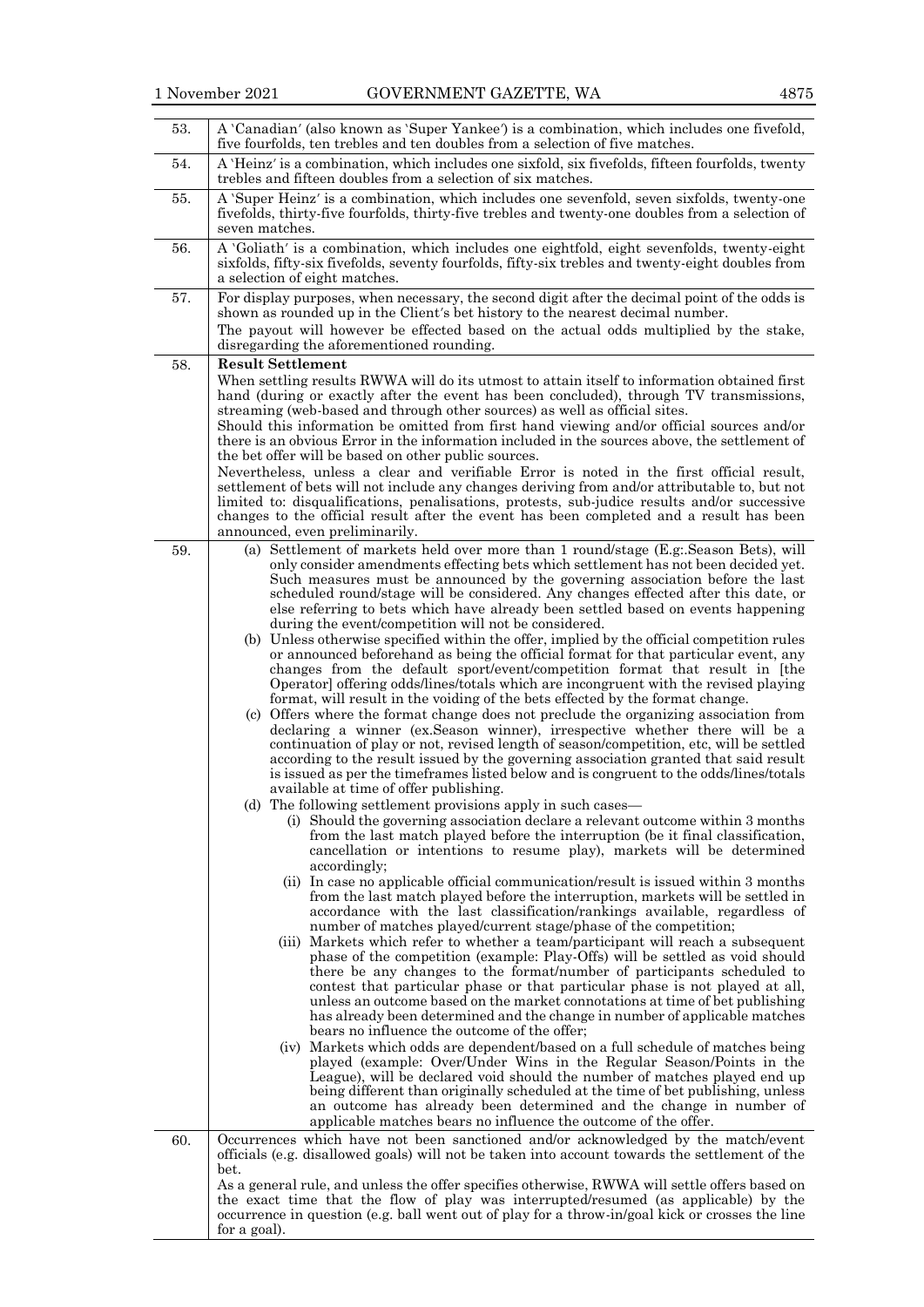|     | Bets referring to the accumulation of a particular occurrence (e.g. Total corners) and/or the<br>execution of a particular action, will require said occurrence to actually take place during<br>the time interval specified (e.g. the corner being kicked).<br>In such instances, should the occurrence be only awarded and not taken, it will not be<br>considered for settlement purposes.                                                                                                                                                                                                                                                                                                                                                                                                                                                                                                                                                                                                                                                                                                                                                                                                                                                                                                                                                                                                                                                                                                                                                                                    |
|-----|----------------------------------------------------------------------------------------------------------------------------------------------------------------------------------------------------------------------------------------------------------------------------------------------------------------------------------------------------------------------------------------------------------------------------------------------------------------------------------------------------------------------------------------------------------------------------------------------------------------------------------------------------------------------------------------------------------------------------------------------------------------------------------------------------------------------------------------------------------------------------------------------------------------------------------------------------------------------------------------------------------------------------------------------------------------------------------------------------------------------------------------------------------------------------------------------------------------------------------------------------------------------------------------------------------------------------------------------------------------------------------------------------------------------------------------------------------------------------------------------------------------------------------------------------------------------------------|
| 61. | All bet offers related to matches/events which do not take place at all or are awarded a result<br>through a walk-over decision will be declared void.                                                                                                                                                                                                                                                                                                                                                                                                                                                                                                                                                                                                                                                                                                                                                                                                                                                                                                                                                                                                                                                                                                                                                                                                                                                                                                                                                                                                                           |
| 62. | In case of an abandoned event, all bet offers that have been decided prior to the<br>abandonment and could not possibly be changed regardless of future events, will be settled<br>according to the decided outcome.<br>Should the abandoned event not resume within 12 hours of its start time, all pending offers<br>related to the event will be settled as void.                                                                                                                                                                                                                                                                                                                                                                                                                                                                                                                                                                                                                                                                                                                                                                                                                                                                                                                                                                                                                                                                                                                                                                                                             |
| 63. | In case an event is abandoned and is scheduled to restart from the beginning, all bets placed<br>before the initial game which could not be settled through the outcomes deriving from the<br>play prior to abandonment, will be declared void regardless of whether or when the game is<br>continued.                                                                                                                                                                                                                                                                                                                                                                                                                                                                                                                                                                                                                                                                                                                                                                                                                                                                                                                                                                                                                                                                                                                                                                                                                                                                           |
| 64. | Unless otherwise stated either in the Sport-Specific rules or in conjunction with the bet offer,<br>specific events forming part of tournaments/competitions which are not held, get postponed<br>and/or rescheduled for a time/date longer than 12 hours from the last scheduled time issued<br>by the governing association due to bad weather, crowd trouble or similar scenarios will be<br>declared void with the following exceptions where bets will remain valid—<br>(a) Events which starting times have not been officially confirmed yet by the governing<br>association at time of bet placement;<br>(b) Events which are moved due to scheduling conflicts/tv broadcasts but remain<br>scheduled to be played within the same matchday/game week/round (as applicable)<br>and the change does not change the order of official fixtures for any of the<br>participants in the offer;<br>(c) Events which start times are anticipated (brought forward) but remain scheduled                                                                                                                                                                                                                                                                                                                                                                                                                                                                                                                                                                                         |
|     | to be played within the same matchday/game week/round (as applicable) and,<br>without prejudice to past-posting, the change does not modify the order of official<br>fixtures for any of the participants in the offer.<br>For the avoidance of doubt the definition of same matchday/game week/round is to be<br>interpreted as the order of fixtures as dictated by the governing association with each<br>specific match representing a matchday/game week/round.<br>Should this order not be upheld and the sequence of fixtures changes in a way that matches<br>against other teams get scheduled in between so much that the listed fixture ceases to be<br>the next official commitment from that particular tournament/league/competition for all<br>teams involved, that will be considered as not part of the same matchday/game week/round<br>and offers will be declared void.<br>The above does not apply to Season bets which will remain valid granted that the<br>tournament/league/competition is held and decided during the season/year it refers to,<br>regardless of any eventual date changes.<br>In cases of Play-offs series or other series of matches which are scheduled to confront 2 teams<br>over 2 or more matches, any re-scheduling of a single match will be considered as being part<br>of the same matchday regardless of the length of the re-scheduling, granted that the order<br>of home and away fixtures in the series is not modified and the listed fixture takes place<br>within the series. Otherwise bets will be declared void. |
| 65. | In cases of events which have not been completed before their natural conclusion, and a<br>result is issued through a decision by the association not more than 12 hours from the event's<br>start, RWWA will use the issued decision as the official result for offers related to the event's<br>outcome, such as Game, Draw No Bet and Double Chance granted that the issued decision<br>does not change the outcome of the said bet offers at the time of the abandonment. In that<br>case the stakes will be refunded.<br>All offers referring to the tallying of particular occurrences (example: Total Goals,<br>Handicaps, etc) will be declared void except for those the outcomes of which have been<br>decided prior to the abandonment and could not possibly be changed regardless of future<br>events, which will be settled according to the decided outcome.                                                                                                                                                                                                                                                                                                                                                                                                                                                                                                                                                                                                                                                                                                      |
| 66. | All bet offers related to uncompleted matches/events where the official governing body is not<br>previously acknowledged (e.g. Club Friendlies) will be declared as void unless at least 90%<br>of the stipulated Regular/Full time is played.<br>Should the match/event be abandoned after 90% has been completed, the settlement will be<br>based on the current score at the time when the match/event was stopped.                                                                                                                                                                                                                                                                                                                                                                                                                                                                                                                                                                                                                                                                                                                                                                                                                                                                                                                                                                                                                                                                                                                                                           |
| 67. | Settlement of bet offers, such as, but not limited to, shots, shots on target, ball possession,<br>assists, rebounds, etc. will be based according to the definition with which the official<br>governing body issues said statistics.<br>Unless backed by un-contradictory evidence, RWWA will not acknowledge any complaints<br>which derive from a personal interpretation of such terms.                                                                                                                                                                                                                                                                                                                                                                                                                                                                                                                                                                                                                                                                                                                                                                                                                                                                                                                                                                                                                                                                                                                                                                                     |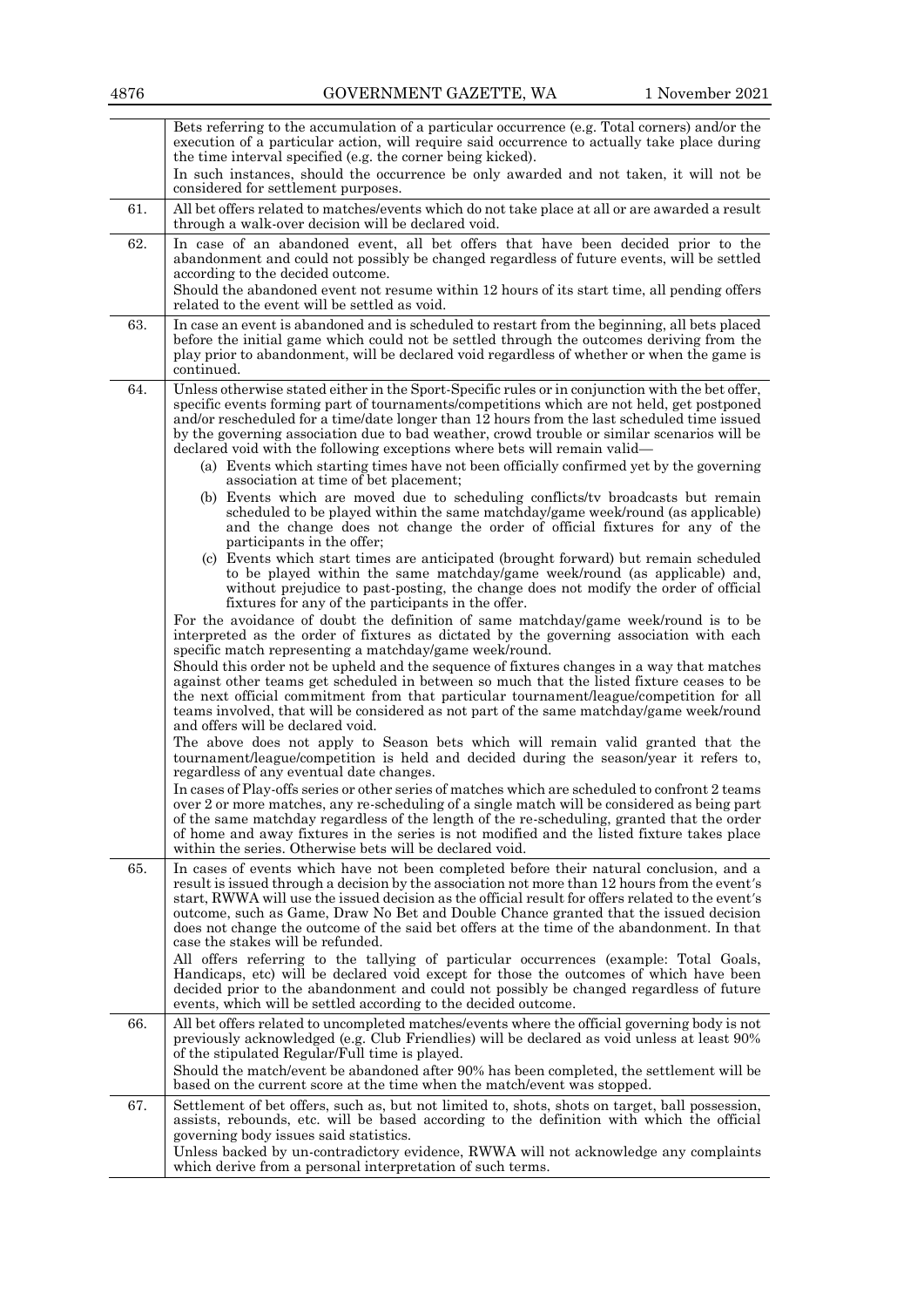| 68. | When placing "Outright"<br>or "Place" bets, no stakes will be<br>refunded on<br>participants/outcomes that are not participating or withdrawing from an event (both prior<br>and during), unless otherwise stated.<br>RWWA reserves the right, at its own discretion, to apply Tattersalls Rule 4 on any<br>competition and this will be stated in correlation to the bet offer and/or the relevant Sport-<br>specific rule.                                                                                                                                                                                                                                                             |
|-----|------------------------------------------------------------------------------------------------------------------------------------------------------------------------------------------------------------------------------------------------------------------------------------------------------------------------------------------------------------------------------------------------------------------------------------------------------------------------------------------------------------------------------------------------------------------------------------------------------------------------------------------------------------------------------------------|
| 69. | No refunds of bets will apply, even if the winning outcome of a match/event is a<br>participant/outcome that has not been listed for betting purposes.<br>On all bet offers the Client has the possibility to ask for a price on a non-listed<br>participant/outcome. RWWA reserves the right, at its own discretion, to decline such<br>requests.                                                                                                                                                                                                                                                                                                                                       |
| 70. | In case a participant is disqualified/withheld/banned from taking part in a subsequent<br>part/phase of an event/competition, the disqualification will be considered to have taken<br>place at the time of the participant's removal from the event.<br>No alterations will be made to previous results, regardless of any modifications due to said<br>actions.<br>Bets placed after the disqualified participant last took part in the event will be declared<br>void.                                                                                                                                                                                                                |
| 71. | If two or more Participants share the applicable finishing positions and no odds have been<br>offered for a drawn outcome, the payout will be calculated by dividing the stake by the<br>number of participants sharing those certain positions and are settled accordingly.<br>The payout will always be at least equal to the stake, except in cases of "Head to Heads".                                                                                                                                                                                                                                                                                                               |
| 72. | In "Group Betting" (aka "Best of X"), all listed participants must start the event for bets to<br>stand.                                                                                                                                                                                                                                                                                                                                                                                                                                                                                                                                                                                 |
| 73. | In "Group Betting" (aka "Best of X"), at least one participant from the selection list must<br>successfully complete the event for bets to stand. Should that not be the case, and the<br>governing association does not follow specific tie-breaking criteria, the bets will be declared<br>void.                                                                                                                                                                                                                                                                                                                                                                                       |
| 74. | In a "Head to Head" between two or three participants, all listed participants must start the<br>particular round/event which the bet refers to, for bets to be considered valid.                                                                                                                                                                                                                                                                                                                                                                                                                                                                                                        |
| 75. | In a "Head to Head" between two participants, all bets will be refunded if both participants<br>share the same position/score or are eliminated at the same stage of the competition, unless<br>the governing association follows specific tie-breaking procedures, in which case, these will<br>be deemed valid.                                                                                                                                                                                                                                                                                                                                                                        |
| 76. | In a "Head to Head" between three participants and more than one winning outcome, the<br>odds will be divided by the outcomes sharing the winning position, irrespective whether the<br>net outcome is lower than the Client's stake.                                                                                                                                                                                                                                                                                                                                                                                                                                                    |
| 77. | If a "Head to Head" is offered between different rounds/stages, all participants must take<br>part in the upcoming round/stage for bets to be valid.<br>Should any participant listed in the offer not take any subsequent part, bets placed from<br>after the last time the participant was active in the event will be declared void.                                                                                                                                                                                                                                                                                                                                                  |
| 78. | Unless specifically stated, whenever the organising association deems it fit to include any<br>necessary rounds, matches, or series of matches (e.g. Play-offs, Play-outs, Postseason)<br>following the end of the so-called Regular Season in order to determine the classification,<br>league winners, promotion/relegation, etc., RWWA will take into account the results and<br>outcomes deriving from these matches for settlement purposes of bets referring to the final<br>league classification, promotion, relegation, etc.<br>For example, seasonal bets on the team winning the NHL will refer to the Stanley Cup<br>Winners.                                                |
| 79. | Offers which confront against each other the performances of two or more individuals/teams<br>over a stipulated timeframe/competition will only be settled based on the result of the listed<br>participants, disregarding all other participants in the same competition/event.                                                                                                                                                                                                                                                                                                                                                                                                         |
| 80. | Unless specifically stated, all offers referring to a single player's performance in a specific<br>domestic league (such as Total Goals Scored by Player X in League Y) or "Head to Head" bet<br>offers involving two players' performances in domestic leagues, will not take into account<br>those events happening during eventual Play-offs/Play-outs/Post-season or any other<br>matches, or series of, which would happen after the so-called Regular Season.                                                                                                                                                                                                                      |
| 81. | Offers related to a total amount of occurrences/events scored/tallied by a particular team,<br>either in a single team performance in a specific domestic league (such as Total Goals Scored<br>by Team X), or "Head to Head" bet offers involving two teams' performances in domestic<br>leagues (E.g. Most Penalty Minutes in League X—Team Y vs Team Z), or a cumulative<br>league performance (E.g. Team to receive Most Yellow Cards in League X) will not take into<br>account those events happening during eventual Play-offs/Play-outs/Post-season or any<br>other matches, or series of, which would happen after the so-called Regular Season, unless<br>otherwise specified. |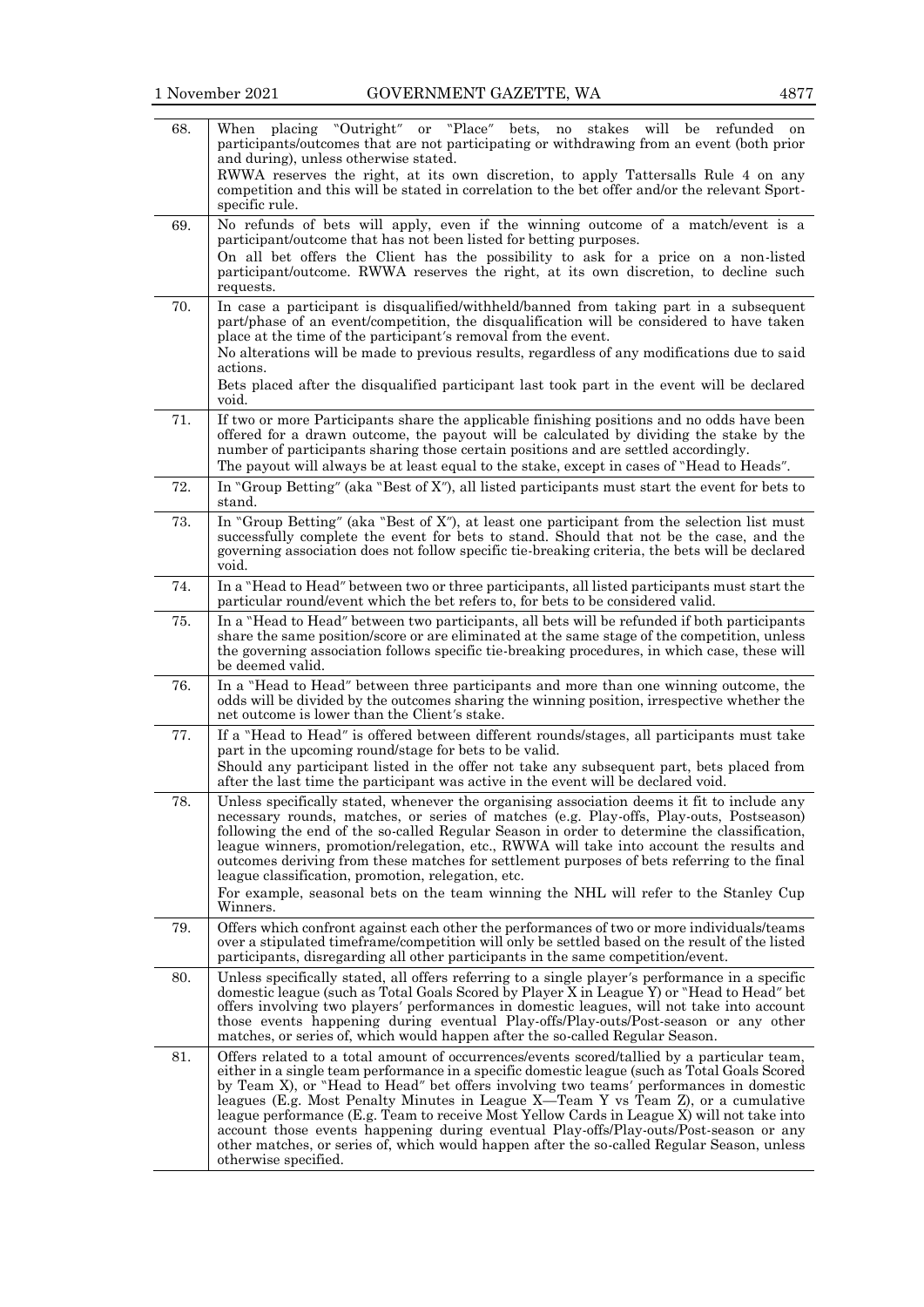| 4878 | GOVERNMENT GAZETTE, WA<br>1 November 2021                                                                                                                                                                                                                                                                                                                                                                                                                                                                                                                                                                                                                                                                                                                                                                                                  |
|------|--------------------------------------------------------------------------------------------------------------------------------------------------------------------------------------------------------------------------------------------------------------------------------------------------------------------------------------------------------------------------------------------------------------------------------------------------------------------------------------------------------------------------------------------------------------------------------------------------------------------------------------------------------------------------------------------------------------------------------------------------------------------------------------------------------------------------------------------|
| 82.  | In a single player performance bet offer in a specific domestic league (such as Total Goals<br>Scored by Player X in League Y) or "Head to Head" bet offers involving two players'<br>performances in domestic leagues, unless an outcome has already been achieved, stakes will<br>be refunded should any of the following occurrences happen to any relevant participant—<br>(a) is not part of the matchday squad for the club/team they are eligible for at time of<br>bet placement in 50% or more of the remaining applicable matches for any reason,<br>(b) does not take part in at least another match after the bet has been placed,<br>(c) totals the same amount as the other player, unless a draw/tie option has been<br>offered. Other sports-specific conditions may apply, please refer to the Sport-specific<br>section. |
| 83.  | In a single player performance bet offer in a specific event (such as Total Goals Scored by<br>Player X in International Tournament) or "Head to Head" bet offers involving two players'<br>performances in specific events, should any of the following occurrences happen to either of<br>the participants in the selection list, the bets will be considered void—<br>(a) does not take part at all in the event                                                                                                                                                                                                                                                                                                                                                                                                                        |
|      | (b) does not take part in at least another match after the bet has been placed,<br>(c) totals the same amount as the other participant.                                                                                                                                                                                                                                                                                                                                                                                                                                                                                                                                                                                                                                                                                                    |
| 84.  | During specific events RWWA might decide to offer for betting a reduced selection of<br>participants and might also include betting options such as "any other", "the field", or<br>similar.<br>This option includes all unlisted participants except for the ones mentioned specifically as<br>available.                                                                                                                                                                                                                                                                                                                                                                                                                                                                                                                                 |
| 85.  | Offers that make specific reference to a participant's/participants' performance in a<br>particular event (e.g. Player X vs The Field) are to be considered void if the mentioned<br>$participant(s)$ do(es) not take part in the competition.                                                                                                                                                                                                                                                                                                                                                                                                                                                                                                                                                                                             |
| 86.  | Any form of a qualification ahead of the main event is considered to be a valid part of that<br>competition.<br>Thus any participant who is eliminated at qualification stage will be considered losing to<br>anyone that is pre-qualified or is successful in the qualification part.                                                                                                                                                                                                                                                                                                                                                                                                                                                                                                                                                     |
| 87.  | Bet offers which originally require participant(s) to compete in two or more stages/legs to<br>advance into a subsequent phase/round of a competition, will remain valid regardless of any<br>postponement/movement of the actual match dates, given that said match(es) actually takes<br>place within the frame of the competition.                                                                                                                                                                                                                                                                                                                                                                                                                                                                                                      |
| 88.  | A bet on a "To Qualify" market originally requiring just one stage/leg to advance to a<br>subsequent phase/round of a competition (including any eventual prolongations/additional<br>matches, e.g. replays) will be declared void if said match is not decided within more than 12<br>hours of its supposed start time.                                                                                                                                                                                                                                                                                                                                                                                                                                                                                                                   |
| 89.  | Should an event be moved from its originally announced venue and/or have its playing<br>surface changed, this will not be treated as a cause for the offers to be voided unless the<br>Sport-specific rules dictate such, and/or the new location in which the event takes place is<br>the habitual "home" pitch of either participant involved in the match, except as dictated<br>below.<br>As a general principle, RWWA will refer to the Home team (host) and the Away team                                                                                                                                                                                                                                                                                                                                                            |
|      | (visitor) in accordance with the definition issued by the governing association for that<br>particular match/competition.<br>Bets on matches played on so-called "Neutral pitches" will remain valid regardless of<br>whether such information has been detailed in the bet offer and/or the positioning of the                                                                                                                                                                                                                                                                                                                                                                                                                                                                                                                            |
|      | teams on the betting board/display.<br>In those cases where there is a discrepancy between the positioning of the<br>teams/participants on the official website and their placement on the betting board/display,<br>and such discrepancy causes a significant effect on the odds of the game/competition RWWA<br>will void the affected bets.                                                                                                                                                                                                                                                                                                                                                                                                                                                                                             |
|      | Such eventuality is contemplated only in cases where the discrepancy has a material and<br>visible effect on the odds.<br>For example, in cases of swapped Home and Away teams in an Ice Hockey match RWWA                                                                                                                                                                                                                                                                                                                                                                                                                                                                                                                                                                                                                                 |
|      | will void the bets. Nevertheless RWWA will consider valid bets placed on events where the<br>so-called home-field advantage is not considered and in cases of neutral venues.<br>Examples of such cases include but are not limited to tennis tournaments, MMA fights,                                                                                                                                                                                                                                                                                                                                                                                                                                                                                                                                                                     |
|      | singles competitions in general, or specific events such as the final/late stages of team<br>competitions being held in pre-established venues, like the Superbowl, the NCAA Final 4 or<br>the Italian Football Cup Final even if the location can be deemed as a potential customary<br>"home" pitch for either of the teams involved.                                                                                                                                                                                                                                                                                                                                                                                                                                                                                                    |
|      | In such cases, said events will be considered as being played in neutral venues and all bets<br>stand regardless of the positioning of the teams/participants on the official website and their<br>placement on the betting board/display.                                                                                                                                                                                                                                                                                                                                                                                                                                                                                                                                                                                                 |
| 90.  | Information referring to gender of the teams, age groups and youth teams, as well as various<br>definitions of reserve teams (e.g. B and C teams), is to be treated as supplementary<br>information.                                                                                                                                                                                                                                                                                                                                                                                                                                                                                                                                                                                                                                       |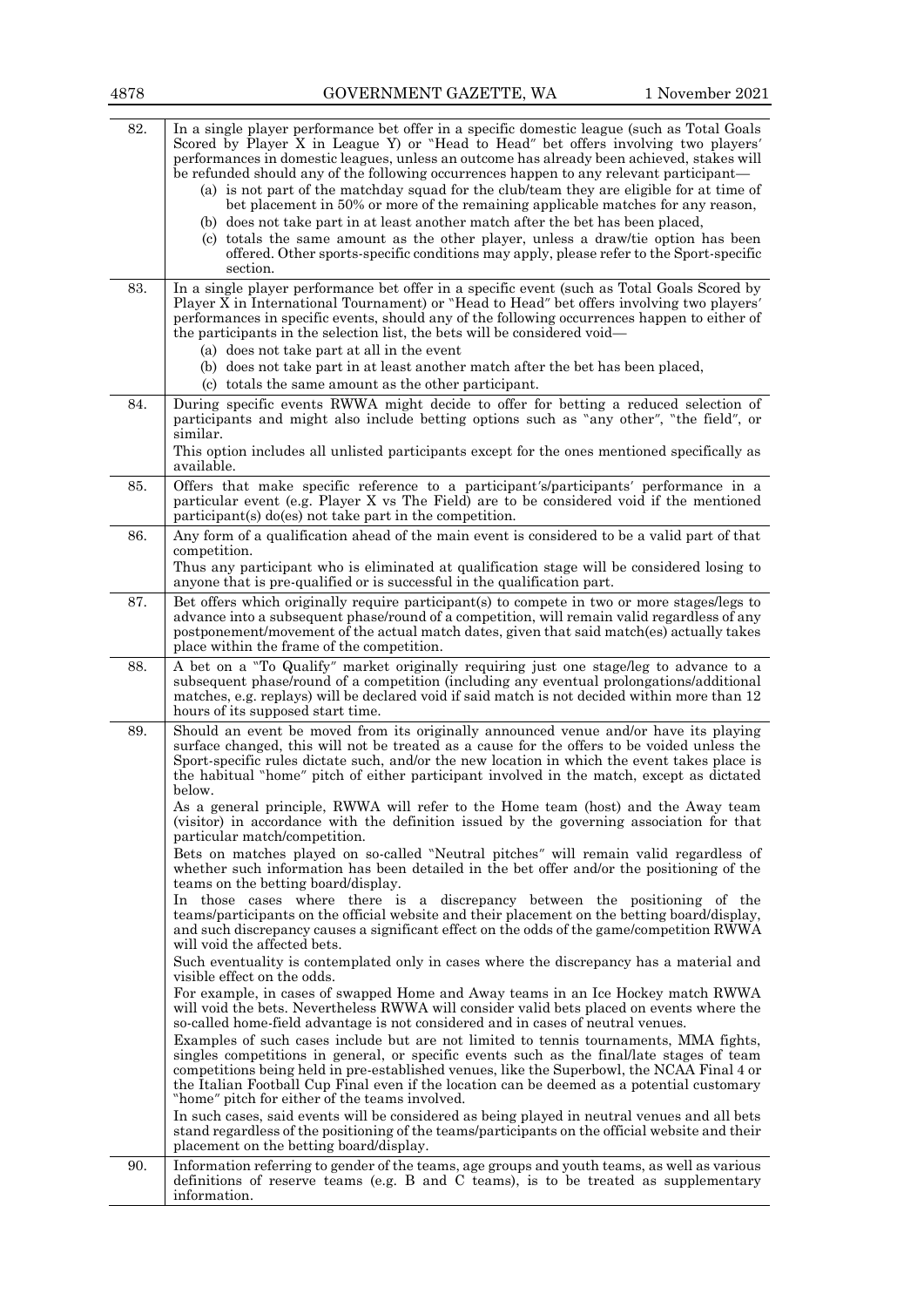$\overline{\phantom{a}}$ 

|      | The inclusion (or lack of) and correctness of such information will not be treated as sufficient<br>cause for the voiding of the offers related to the match/event, given that this does not cause<br>an obvious inconsistency in odds offered.                                                                                                                                                                                                                                                                                                                                                                                                                                                                                                                                               |
|------|-----------------------------------------------------------------------------------------------------------------------------------------------------------------------------------------------------------------------------------------------------------------------------------------------------------------------------------------------------------------------------------------------------------------------------------------------------------------------------------------------------------------------------------------------------------------------------------------------------------------------------------------------------------------------------------------------------------------------------------------------------------------------------------------------|
| 91.  | While all necessary precautions are taken by RWWA to assure the most faithful rendition<br>of all components involved in a bet offer, it is to be assumed that certain denominations<br>could be represented differently due to different interpretations deriving from adaptations<br>into another language.                                                                                                                                                                                                                                                                                                                                                                                                                                                                                 |
|      | Such linguistic incongruence will not be treated as sufficient cause for the voiding of the<br>offers related to the match/event, given that it does not create uncertainty with other<br>participants.                                                                                                                                                                                                                                                                                                                                                                                                                                                                                                                                                                                       |
|      | The same applies for denominations referring to events, team names, sponsor names, etc.                                                                                                                                                                                                                                                                                                                                                                                                                                                                                                                                                                                                                                                                                                       |
| 92.  | In case of bets where there is reference to timeframes, they should be interpreted in the<br>following way—                                                                                                                                                                                                                                                                                                                                                                                                                                                                                                                                                                                                                                                                                   |
|      | "within the first 30 minutes" will include anything happening until 0 hours 29 minutes<br>and 59 seconds;                                                                                                                                                                                                                                                                                                                                                                                                                                                                                                                                                                                                                                                                                     |
|      | "between 10 to 20 minutes" will include anything happening from 10 minutes and 0<br>seconds until 19 minutes and 59 seconds.                                                                                                                                                                                                                                                                                                                                                                                                                                                                                                                                                                                                                                                                  |
| 93.  | Unless listed either in conjunction with the bet offer, or else in the Sport Specific rules, bets<br>referring to event/match duration which include non-full integer digits (E.g. 88.5 minutes or<br>X.5 rounds) require the full completion of the full integer of the listed duration for them to<br>be considered won.                                                                                                                                                                                                                                                                                                                                                                                                                                                                    |
|      | For example: a bet on Over/Under 88.5 minutes in a Tennis match will be settled as Over<br>only if at least 89 full minutes are completed.                                                                                                                                                                                                                                                                                                                                                                                                                                                                                                                                                                                                                                                    |
| 94.  | RWWA acknowledges that some bets might require the rounding-up of percentages, units<br>or other criteria which are decisive for the settlement of the bet.                                                                                                                                                                                                                                                                                                                                                                                                                                                                                                                                                                                                                                   |
|      | Should that be the case, RWWA reserves the right to adjust and settle accordingly.                                                                                                                                                                                                                                                                                                                                                                                                                                                                                                                                                                                                                                                                                                            |
| 95.  | Any reference to goals scored by specific players will not count if they are defined as 'own<br>goals' (scored in their own goals) unless otherwise stated.                                                                                                                                                                                                                                                                                                                                                                                                                                                                                                                                                                                                                                   |
| 96.  | Any reference to confederation, nationality or similar will be subject to the definition by the<br>governing association.                                                                                                                                                                                                                                                                                                                                                                                                                                                                                                                                                                                                                                                                     |
| 97.  | Any medals won by a team/nation per competition will count as one (1) single medal<br>regardless of the number of team members.                                                                                                                                                                                                                                                                                                                                                                                                                                                                                                                                                                                                                                                               |
| 98.  | Offers referring to individual player performances' over a particular period/tournament<br>(example: Total Goals Scored by Player X during the World Cup) or confronting<br>performances from 2 individual players during the course of the season (example: Which of<br>Player X or Player Y will score most goals during the season), require all listed individuals<br>to be an active participant in at least one more fixture applicable for the offer after bet<br>acceptance for bets to stand.<br>Bets placed after announcements of injuries, transfers, trades, etc or any news which can<br>even potentially reduce the number of fixtures any listed player is eligible for within the<br>competition; thus altering the odds even just theoretically in favour of any particular |
|      | outcome without said odds having been adjusted to reflect the current state of the bet, will<br>be declared void.                                                                                                                                                                                                                                                                                                                                                                                                                                                                                                                                                                                                                                                                             |
| 99.  | Offers on whether certain individuals will be occupying a specified position/title/job on a<br>certain date (E.g. Minister X to still be Minister on date Y, Player/Coach to still be with<br>Team Y on Date Z refer to the individual in question to hold (or alternatively to be appointed<br>in) the listed position uninterruptedly between the time the bet is placed and the specified<br>deadline.                                                                                                                                                                                                                                                                                                                                                                                     |
|      | Should the individual for any reason whatsoever leave the position before the specified<br>deadline, the outcome of the bet will be considered as not having happened.                                                                                                                                                                                                                                                                                                                                                                                                                                                                                                                                                                                                                        |
|      | This is valid even in cases where the individual is re-appointed/signed again in that same<br>position/title/job and even if on the specified deadline the individual is occupying once more<br>that same position/title/job to which the bet refers to.<br>Settlements will also take into account players signed on loan deals.                                                                                                                                                                                                                                                                                                                                                                                                                                                             |
| 100. | Any bets referring to "breaking" of records require the listed occurrence to be fully                                                                                                                                                                                                                                                                                                                                                                                                                                                                                                                                                                                                                                                                                                         |
|      | accomplished. Equalling the record will not be considered as having fully accomplished the<br>feat. Only the listed occurrence will count for settlement purposes.                                                                                                                                                                                                                                                                                                                                                                                                                                                                                                                                                                                                                            |
| 101. | <b>Tattersalls Rule 4</b>                                                                                                                                                                                                                                                                                                                                                                                                                                                                                                                                                                                                                                                                                                                                                                     |
|      | In the event of one non-runner or one non-Participant, the odds on the remaining runners<br>or remaining Participants are reduced in accordance with the Tattersalls Rule 4.                                                                                                                                                                                                                                                                                                                                                                                                                                                                                                                                                                                                                  |
|      | (a) Win Betting-<br>Current odds of the withdrawn runner/Deductions in percentage of net gain                                                                                                                                                                                                                                                                                                                                                                                                                                                                                                                                                                                                                                                                                                 |
|      | 1.30 and lower<br>75%                                                                                                                                                                                                                                                                                                                                                                                                                                                                                                                                                                                                                                                                                                                                                                         |
|      | 70%<br>1.31 to 1.40                                                                                                                                                                                                                                                                                                                                                                                                                                                                                                                                                                                                                                                                                                                                                                           |
|      | 65%<br>1.41 to 1.53                                                                                                                                                                                                                                                                                                                                                                                                                                                                                                                                                                                                                                                                                                                                                                           |
|      | 60%<br>1.54 to 1.62                                                                                                                                                                                                                                                                                                                                                                                                                                                                                                                                                                                                                                                                                                                                                                           |
|      | 55%<br>$1.63 \text{ to } 1.80$                                                                                                                                                                                                                                                                                                                                                                                                                                                                                                                                                                                                                                                                                                                                                                |
|      | 1.81 to 1.9<br>550%                                                                                                                                                                                                                                                                                                                                                                                                                                                                                                                                                                                                                                                                                                                                                                           |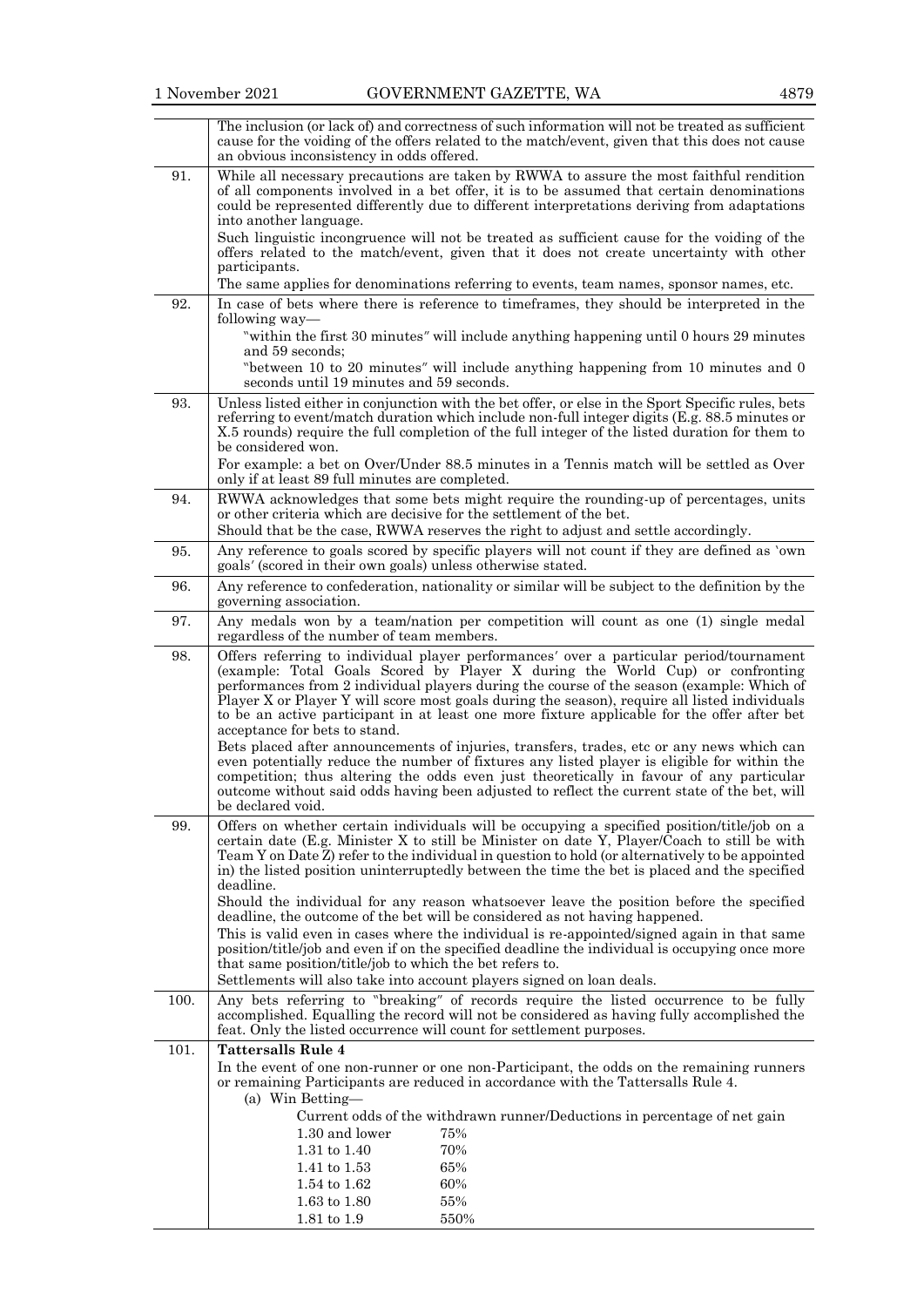|      | 1.96 to 2.20                                                    | 45%                                                                                                                                                                                           |
|------|-----------------------------------------------------------------|-----------------------------------------------------------------------------------------------------------------------------------------------------------------------------------------------|
|      | 2.21 to 2.50                                                    | 40%                                                                                                                                                                                           |
|      | $2.51 \text{ to } 2.75$                                         | 35%                                                                                                                                                                                           |
|      | 2.76 to 3.25                                                    | 30%                                                                                                                                                                                           |
|      | 3.26 to 4.00                                                    | 25%                                                                                                                                                                                           |
|      | $4.01$ to $5.00$                                                | 20%                                                                                                                                                                                           |
|      | $5.01 \text{ to } 6.50$                                         | 15%                                                                                                                                                                                           |
|      | 6.51 to 10.00                                                   | 10%                                                                                                                                                                                           |
|      | 15.01 o 15.00                                                   | 5%                                                                                                                                                                                            |
|      | 15.01 and higher                                                | No deductions made                                                                                                                                                                            |
|      | (b) Place Betting-                                              |                                                                                                                                                                                               |
|      | 1.06 and lower                                                  | Current odds of the withdrawn runner/Deductions in percentage of net gain<br>55%                                                                                                              |
|      | $1.07$ to $1.14$                                                | 45%                                                                                                                                                                                           |
|      | $1.15 \text{ to } 1.25$                                         | 40%                                                                                                                                                                                           |
|      | 1.26 to 1.52                                                    | 30%                                                                                                                                                                                           |
|      | $1.53 \text{ to } 1.85$                                         | 25%                                                                                                                                                                                           |
|      | 1.86 to 2.40                                                    | 20%                                                                                                                                                                                           |
|      | $2.41$ to $3.15\,$                                              | 15%                                                                                                                                                                                           |
|      | 3.16 to 4.00                                                    | 10%                                                                                                                                                                                           |
|      | $4.01 \text{ to } 5.00$                                         | 5%                                                                                                                                                                                            |
|      | 5.01 and higher                                                 | No deductions made                                                                                                                                                                            |
|      |                                                                 | In the event of two or more non-runners or non-Participants, the total reduction shall not                                                                                                    |
|      | runners.                                                        | exceed 75%. The deduction in this case will be based on the aggregate odds of the withdrawn                                                                                                   |
| 102. | Not Adopted.                                                    |                                                                                                                                                                                               |
|      |                                                                 |                                                                                                                                                                                               |
| 103. | Not Adopted.                                                    | <b>C. SPORT BETTING RULES AND LIMITS</b>                                                                                                                                                      |
|      |                                                                 |                                                                                                                                                                                               |
| 1.   | <b>Olympic and Championship Events</b>                          | All conditions stated in this section have priority to any other rule or condition.                                                                                                           |
| 2.   |                                                                 | All bets are valid provided that the event is held and decided during the championship and                                                                                                    |
|      | the year it refers to, regardless of any venue changes.         |                                                                                                                                                                                               |
| 3.   |                                                                 | This clause is applicable to offers which reasonably fulfil any of the following criteria—                                                                                                    |
|      |                                                                 | (a) the bet refers to events scheduled for the final phase of events forming part of                                                                                                          |
|      | Olympic, World and Continental competitions;                    |                                                                                                                                                                                               |
|      | (b) the final phase of the event is time restricted.            |                                                                                                                                                                                               |
| 4.   | <b>American Football</b>                                        |                                                                                                                                                                                               |
|      |                                                                 | All 'match' bets on American Football are determined on the basis of the result after the so                                                                                                  |
|      | called extra (over) time.                                       |                                                                                                                                                                                               |
|      |                                                                 |                                                                                                                                                                                               |
| 5.   |                                                                 | All 'match' offers will only be considered valid should there be less than 5 minutes of                                                                                                       |
|      | scheduled play left in the 4th Quarter/2nd Half, as applicable. |                                                                                                                                                                                               |
|      |                                                                 | Exception will be done for those the outcome of which have been decided prior to the                                                                                                          |
|      |                                                                 | abandonment and could not possibly be changed regardless of future events, which will be                                                                                                      |
|      | settled according to the decided outcome.                       |                                                                                                                                                                                               |
| 6.   |                                                                 | Offers referring to individual player performances' in a single match (example: Total                                                                                                         |
|      |                                                                 | Passing Yards Thrown by Player X) or confronting performances from 2 individual players<br>during the course of a match (example: Which of Player X or Player Y will throw most               |
|      |                                                                 | Passing Yards), require all listed individuals to play a further active part in the applicable                                                                                                |
|      | match for bets to stand.                                        |                                                                                                                                                                                               |
| 7.   |                                                                 | Unless specifically stated or implied in the offer characteristics, settlement of Season bets                                                                                                 |
|      |                                                                 | will be based as per the classifications, definitions and tie-breaking rules as per NFL.com,                                                                                                  |
|      | or the official website of the competition (as applicable).     |                                                                                                                                                                                               |
| 8.   |                                                                 | Unless otherwise specified, a typical NFL week/round schedule is considered as running                                                                                                        |
|      |                                                                 | from Thursday to the following Wednesday, as per local stadium time.                                                                                                                          |
|      |                                                                 | Any events/offers not completed within the aforementioned timeframe will be settled as void,<br>except for those offers the outcomes of which has already been decided and could not possibly |
|      |                                                                 | be changed regardless of future events, which will be settled according to the decided                                                                                                        |
|      | outcome.                                                        |                                                                                                                                                                                               |
|      |                                                                 | Bets referring to events which have been rescheduled within the same week/round will                                                                                                          |
|      |                                                                 | remain valid as much as said events are played within time frame above.                                                                                                                       |
| 9.   |                                                                 | Matchday/Weekly props is where it is possible to bet on the performances and outcomes of                                                                                                      |
|      |                                                                 | a pre-defined selection of teams and/or individual players' occurrences happening in a                                                                                                        |
|      |                                                                 | collection of matches/events on a specified week/round/day/match day (example: Total Points<br>Scored in matches from a specific Conference, Highest/Lowest Scoring team, Player Yardage      |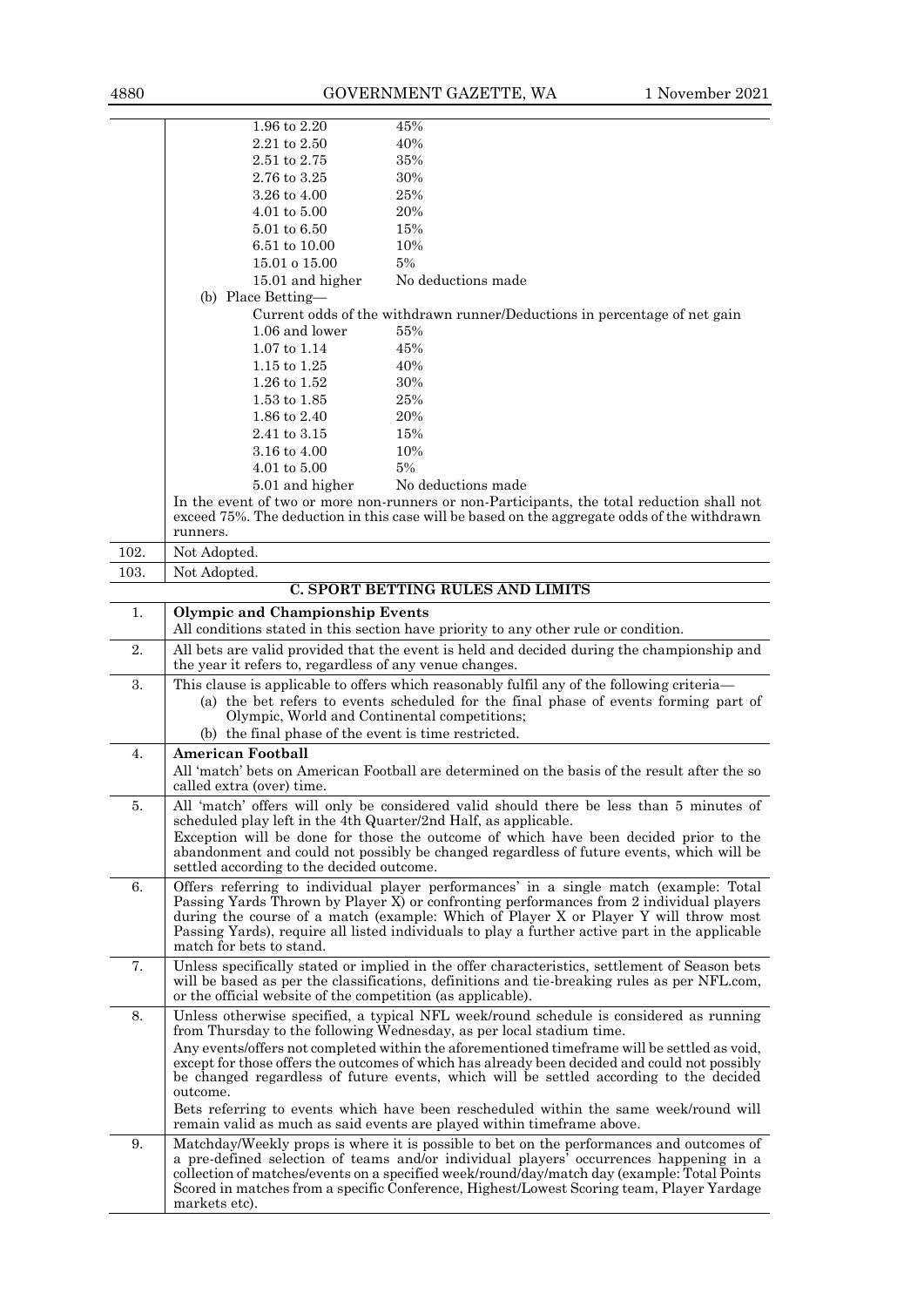|--|--|

|          | All applicable matches/events (including any rescheduling to be played within the<br>aforementioned timeframe), must be completed and validated for the specified<br>week/round/day/matchday for bets to stand except for those the outcomes of which has been<br>decided prior to the abandonment and could not possibly be changed regardless of future<br>events, which will be settled according to the decided outcome.                                                                                                                                                                                                            |
|----------|-----------------------------------------------------------------------------------------------------------------------------------------------------------------------------------------------------------------------------------------------------------------------------------------------------------------------------------------------------------------------------------------------------------------------------------------------------------------------------------------------------------------------------------------------------------------------------------------------------------------------------------------|
|          | In addition, offers referring to the performance of specified players require that all the<br>specified players are active participants at any point of the applicable match for bets to<br>stand.                                                                                                                                                                                                                                                                                                                                                                                                                                      |
| 10.      | Season bets, regardless whether these include outcomes obtained during Playoffs or<br>otherwise, as well as offers referring to particular teams or player performances will remain<br>valid irrespective of eventual player trades, team movements, name changes, season length<br>or playoff format changes during any point in the season.                                                                                                                                                                                                                                                                                           |
| 11.      | Offers referring to individual player performances' (example: Total Passing Yards by Player<br>X during the Playoffs) or confronting performances from 2 individual players over a<br>particular period/tournament/season (example: Which of Player X or Player Y will score<br>most Touchdowns during the Regular Season), require that all listed individuals must be an<br>active participant in at least one more fixture applicable for the offer after bet acceptance<br>for bets to stand.                                                                                                                                       |
|          | Bets placed after any news which can even potentially reduce the number of fixtures any<br>listed player is eligible for within the competition (example: injury/transfer/trade news);<br>thus altering the odds even just theoretically in favour of any particular outcome without<br>said odds having been adjusted to reflect the current state of the bet, will be declared void.                                                                                                                                                                                                                                                  |
| 12.      | Bets on Double Result (ie. predicting the outcome at Half Time combined with the result at<br>the end of the 4th Quarter) will not take into account any outcomes deriving from Overtime.                                                                                                                                                                                                                                                                                                                                                                                                                                               |
| 13.      | First/Next Offensive Play markets are settled based on the first/next offensive play from<br>scrimmage (as applicable), excluding Penalties.<br>Should a kick-off be returned for a touchdown, bets will be settled with the outcome of the<br>following kick-off.                                                                                                                                                                                                                                                                                                                                                                      |
|          | For settlement purposes, incomplete/intercepted passes, Quarterback sacks or fumbles will<br>be considered as "Pass Play" unless the Quarterback has passed the line of scrimmage, at<br>which it would be considered as "Run Play"                                                                                                                                                                                                                                                                                                                                                                                                     |
|          | Fumbles on exchanges to the Runningback will be considered as "Run Play".                                                                                                                                                                                                                                                                                                                                                                                                                                                                                                                                                               |
| 14.      | Settlement on offers referring to "Offensive Yards" will be based on the net number of yards<br>including any sack yardage lost.<br>Such calculation would be done by adding the relevant passing and receiving yards and                                                                                                                                                                                                                                                                                                                                                                                                               |
| 15.      | subtracting the number of yards lost to sacks from the total.<br>Offers referring to any team scoring a specified successive number of times unanswered will<br>consider scorings tallied during eventual Overtime but excludes any PATs (points after                                                                                                                                                                                                                                                                                                                                                                                  |
| 16.      | Touchdowns or 2 point conversions).<br>"Team to call first Timeout" offers will not take into consideration for settlement purposes                                                                                                                                                                                                                                                                                                                                                                                                                                                                                                     |
|          | any timeouts lost through any other means such as failed challenges, coaches challenges<br>and/or injuries.                                                                                                                                                                                                                                                                                                                                                                                                                                                                                                                             |
| 17.      | Settlement on all penalty offers will be based on the penalty being accepted. Declined<br>penalties do not count.                                                                                                                                                                                                                                                                                                                                                                                                                                                                                                                       |
| 18.      | Bets referring to the outcome of a particular drive will be settled as void in case of an<br>incomplete drive.                                                                                                                                                                                                                                                                                                                                                                                                                                                                                                                          |
|          | In cases where Team A has the ball and fumbles with the ball being recovered by Team B<br>who successively fumbles it back to Team A, the outcome will be settled as a "Turnover".<br>Turnover on Downs (failed 4th Down attempt), will also be considered as a "Turnover".<br>Should it happen that a punt is fumbled by the receiving team and recovered by the kicking<br>team, bets will be settled as "Punt".                                                                                                                                                                                                                      |
| 19.      | Offers on whether a 1st Down will be made refer only to the team currently in possession<br>achieving said accomplishment.<br>Market will be settled as "YES" should a new set of "Downs" be achieved either by Run, Pass<br>(including cases where a Touchdown is scored as a result) or an Automatic 1st Down Penalty.<br>"Safety", "Field Goal" (irrespective whether the Field Goal being scored or not), fumbles or<br>any change in possession, will settle the offer as "NO".<br>Any Down replayed due to non-automatic penalties will not be considered for settlement<br>purposes unless committed with 5 yards or less to go. |
| 20.      | Settlement on which team will gain most Passing/Rushing yards will be based on the gross<br>number of yards thrown/run, including any negative yarding for rushing.                                                                                                                                                                                                                                                                                                                                                                                                                                                                     |
| 21.      | For settlement purposes, bets on Touchdown scorers require the listed player to be part of<br>the active roster for that match.                                                                                                                                                                                                                                                                                                                                                                                                                                                                                                         |
|          | Stakes on players which are not on the active roster will be refunded. In cases of "passing<br>Touchdowns" only the player who catches the pass will be considered as the Touchdown<br>scorer.                                                                                                                                                                                                                                                                                                                                                                                                                                          |
| $22. \,$ | Player props and other stats-based offers will be settled according to the official match<br>reports as published after the game by the organizing association.                                                                                                                                                                                                                                                                                                                                                                                                                                                                         |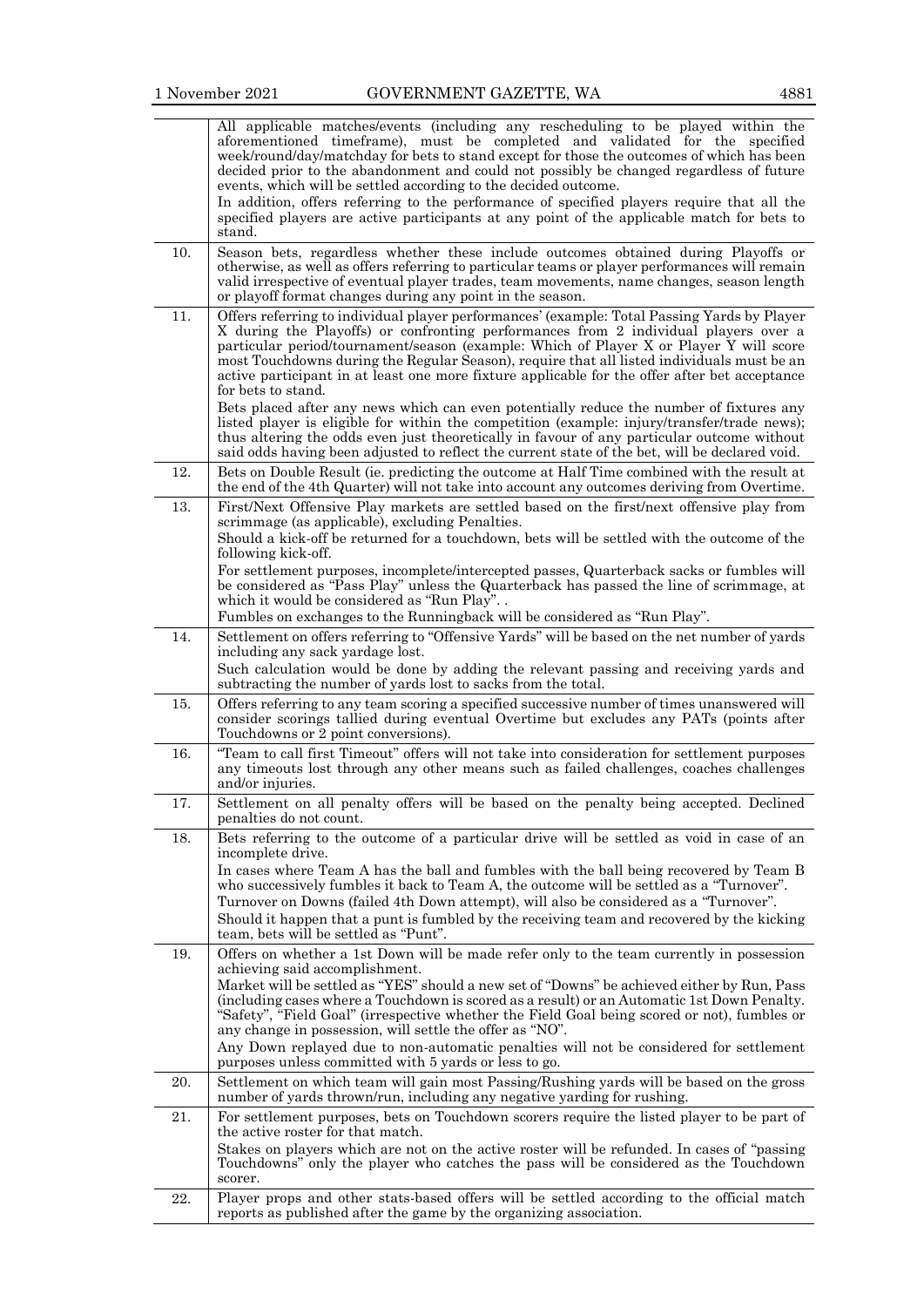| 4882 | GOVERNMENT GAZETTE, WA                                                                                                                                                                                                                                                                                                                                                                                                                                                                                                                                                                                                                                                                               | 1 November 2021 |
|------|------------------------------------------------------------------------------------------------------------------------------------------------------------------------------------------------------------------------------------------------------------------------------------------------------------------------------------------------------------------------------------------------------------------------------------------------------------------------------------------------------------------------------------------------------------------------------------------------------------------------------------------------------------------------------------------------------|-----------------|
| 23.  | Unless otherwise specified in conjunction with the bet offer, bets on outcomes related to 2nd<br>Half, will only take into consideration points and occurrences tallied/obtained during the<br>specified time frame and will not consider any points and occurrences tallied/obtained during<br>eventual Overtime.                                                                                                                                                                                                                                                                                                                                                                                   |                 |
| 24.  | <b>Athletics</b>                                                                                                                                                                                                                                                                                                                                                                                                                                                                                                                                                                                                                                                                                     |                 |
|      | Unless otherwise stated, all bets on Athletics are determined on the basis of the result after<br>the final stage of that competition.<br>If neither of the listed participants takes part in the final stage, all bets will be void, unless<br>the governing association follows specific tie-breaking procedures, in which case, these will<br>be deemed valid.                                                                                                                                                                                                                                                                                                                                    |                 |
| 25.  | All bet offers will be settled based on the first official result being presented. However,<br>RWWA will take into account and settle/re-settle accordingly, following any changes to the<br>official result issued within 24 hours after the event has taken place.<br>For such eventuality to be considered, the protest must be attributable to incidents<br>happening exclusively during the event, such as a line infringement, pushes or a false<br>handover in a relay race, etc. No doping cases will be considered.<br>The result available at the end of the aforementioned 24 hours will be deemed as binding<br>regardless of any further protests, changes to the official result, etc. |                 |
| 26.  | If two or more participants take part in different heats during a competition, all Head-To-<br>Head-offers between them will be considered void, unless there is a later stage in the                                                                                                                                                                                                                                                                                                                                                                                                                                                                                                                |                 |
| 27.  | competition that at least one of them qualifies for.<br>A participant that is disqualified due to infringement of the start procedure (false start) will<br>be deemed as having taken part in the event.                                                                                                                                                                                                                                                                                                                                                                                                                                                                                             |                 |
| 28.  | <b>Australian Rules Football</b><br>Unless explicitly stated, should a match or else a specified period (ex. 1st Half, 3rd Quarter,<br>etc.) end in a draw, all bets will be settled according to the so-called "dead-heat" rule.<br>In such case the payout would be calculated after the odds are divided and then multiplied<br>by the stake, irrespective of whether the net payout is lower than the Client's stake.                                                                                                                                                                                                                                                                            |                 |
| 29.  | Unless otherwise stated, all bets referring to matches will be settled on with the result at<br>the end of 4th Quarter (normal time).                                                                                                                                                                                                                                                                                                                                                                                                                                                                                                                                                                |                 |
| 30.  | Offers referring to individual player performances' in a single match (example: Total Points<br>Scored by Player X) or confronting performances from 2 individual players during the course<br>of a match (example: Which of Player X or Player Y will score most Points), require all listed<br>individuals to play from the start of the match for bets to stand.                                                                                                                                                                                                                                                                                                                                  |                 |
| 31.  | First Goalscorer in the match/1st Quarter—Stakes will be refunded on players who are not<br>in the starting 21. Bets on First Goalscorer in the match do not require the goal to be scored<br>in the 1st Quarter. Should no goal be scored in the listed period all bets will be settled as<br>void.                                                                                                                                                                                                                                                                                                                                                                                                 |                 |
| 32.  | First Goalscorer in the 2nd, 3rd or 4th Quarter—All bets stand irrespective of the player's<br>participation (or lack thereof) in the listed Quarter and the match. Should no goal be scored<br>in the listed quarter all bets will be settled as void.                                                                                                                                                                                                                                                                                                                                                                                                                                              |                 |
| 33.  | Wire-to-Wire" betting refers to which team (if any) is leading the match at the end of each<br>quarter.                                                                                                                                                                                                                                                                                                                                                                                                                                                                                                                                                                                              |                 |
| 34.  | Should any replay/extra matches be required to determine any position in the classification,<br>league winners, etc., the outcomes deriving from these replays/extra matches will be used<br>for the settlement of the respective bet offer.                                                                                                                                                                                                                                                                                                                                                                                                                                                         |                 |
| 35.  | For match betting on a Grand Final, the betting is specific to the upcoming match to be<br>played, or the current match, in the case of live betting.<br>Bets will not carry over to any replay and a new market will be added for any subsequent<br>matches.                                                                                                                                                                                                                                                                                                                                                                                                                                        |                 |
| 36.  | When settling offers which relate to the performances of two or more individuals/teams over<br>a stipulated time frame/competition, stages of elimination within the "Finals" will count for<br>the settlement.<br>Should two teams be eliminated at the same stage, the team that finished highest on the<br>AFL ladder at the conclusion of the Regular Season will be considered as having achieved a<br>better position.                                                                                                                                                                                                                                                                         |                 |
| 37.  | All bets stand, regardless of change of venue.                                                                                                                                                                                                                                                                                                                                                                                                                                                                                                                                                                                                                                                       |                 |
| 38.  | Offers referring to individual player performances' (example: Total Points Scored by Player<br>X during the Playoffs) or confronting performances from 2 individual players over a<br>particular period/tournament/season (example: Which of Player X or Player Y will score<br>most points during the Regular Season), require that all listed individuals must be an active<br>participant in at least one more fixture applicable for the offer after bet acceptance for bets<br>to stand.                                                                                                                                                                                                        |                 |
|      | Bets placed after any news which can even potentially reduce the number of fixtures any<br>listed player is eligible for within the competition (example: injury/transfer/trade news);<br>thus altering the odds even just theoretically in favour of any particular outcome without<br>said odds having been adjusted to reflect the current state of the bet, will be declared void.                                                                                                                                                                                                                                                                                                               |                 |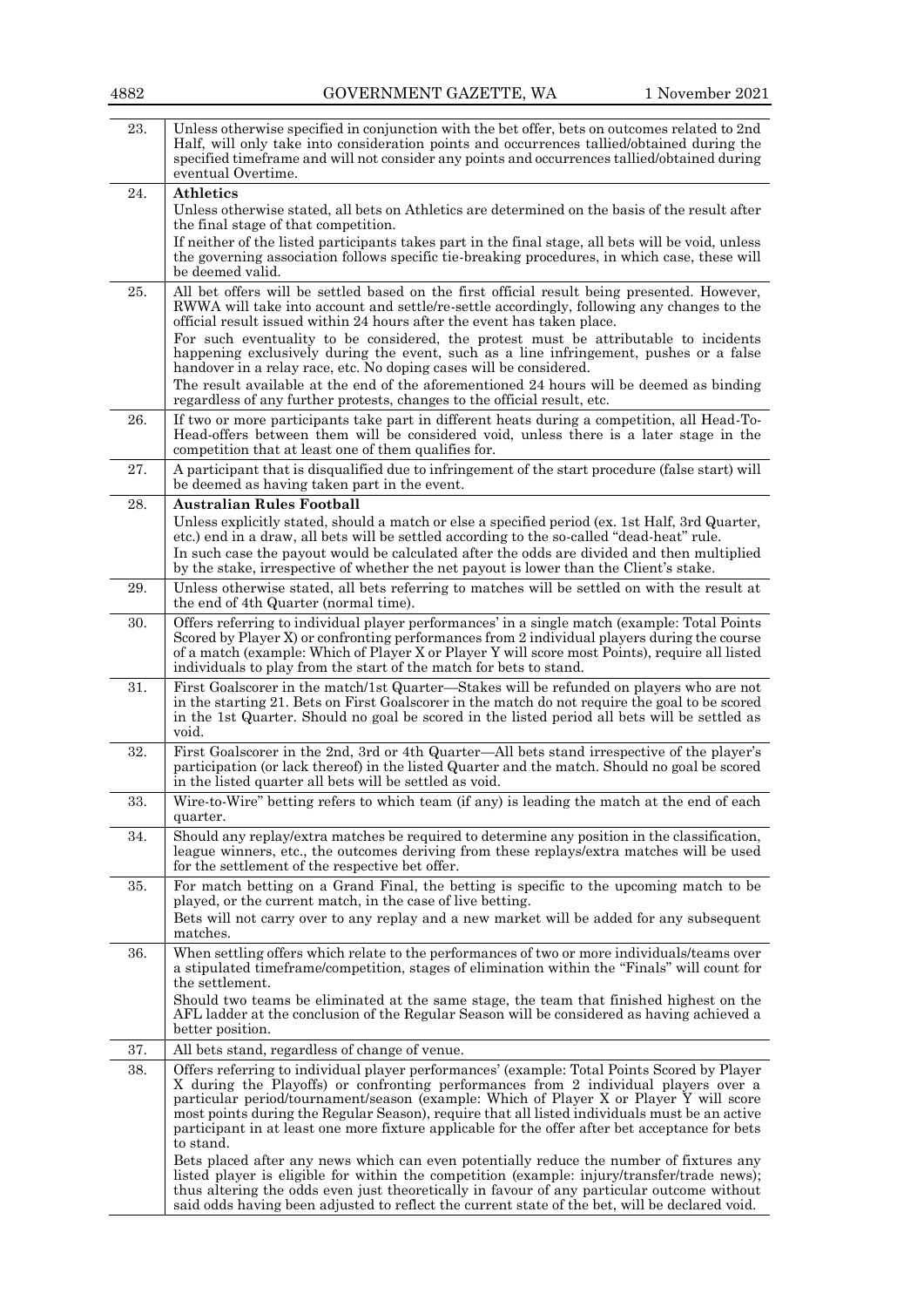|--|

| <b>Badminton</b>                                                                                                                                                                                                                                                                                                                                                                                                                                                                                                                                                                                                                                                                                                                                                                                                                                                                                                                                                                                                                                                                               |
|------------------------------------------------------------------------------------------------------------------------------------------------------------------------------------------------------------------------------------------------------------------------------------------------------------------------------------------------------------------------------------------------------------------------------------------------------------------------------------------------------------------------------------------------------------------------------------------------------------------------------------------------------------------------------------------------------------------------------------------------------------------------------------------------------------------------------------------------------------------------------------------------------------------------------------------------------------------------------------------------------------------------------------------------------------------------------------------------|
| Terms and conditions stated for Tennis apply where applicable.                                                                                                                                                                                                                                                                                                                                                                                                                                                                                                                                                                                                                                                                                                                                                                                                                                                                                                                                                                                                                                 |
| <b>Baseball</b><br>Unless otherwise stated, bets on Baseball are determined on the basis of the result after any<br>eventual extra innings, and regardless of the amount of innings played, as declared by the<br>respective organising association.                                                                                                                                                                                                                                                                                                                                                                                                                                                                                                                                                                                                                                                                                                                                                                                                                                           |
| A bet is declared void on a cancelled or postponed match which has not started, or in the<br>case of a result not having been issued within twelve hours of the scheduled start time.                                                                                                                                                                                                                                                                                                                                                                                                                                                                                                                                                                                                                                                                                                                                                                                                                                                                                                          |
| "Match" bets (aka Moneyline) require the minimum amount of innings played, as per the<br>rules of the respective governing association for bets to stand and will be settled as void in<br>case of a draw after the eventual extra innings.<br>All other offers which could reasonably be settled (e.g. "Over/Under", "Handicap" and<br>"Odd/Even") will be settled according to the result after the extra innings.                                                                                                                                                                                                                                                                                                                                                                                                                                                                                                                                                                                                                                                                           |
| "Handicap", "Over/Under" and "Odd/Even" require all scheduled innings to be completed, or<br>at least $\frac{1}{2}$ inning less than the number of scheduled innings if the home team is in<br>advantage, for bets to stand.<br>This applies to all offers except those the outcome of which has been decided prior to the<br>abandonment and could not possibly be changed regardless of future events. These will be<br>settled according to the decided outcome.                                                                                                                                                                                                                                                                                                                                                                                                                                                                                                                                                                                                                            |
| With the exception of those offers where the start/participation of the listed pitcher(s) is<br>specifically required for the market to be deemed valid, (example: Listed Pitcher Moneyline),<br>whoever is chosen to be the starting pitcher of either team has no relevance on how offers<br>are settled.                                                                                                                                                                                                                                                                                                                                                                                                                                                                                                                                                                                                                                                                                                                                                                                    |
| For settlement purposes "First Half" bets are deemed to be referring to the outcomes<br>deriving from the first 5 innings.<br>All 5 innings must be completed for bets to stand except for those offers the outcome of which<br>has been decided prior to the abandonment and could not possibly be changed regardless of<br>future events, which will be settled according to the decided outcome.<br>For games played under a scheduled, shortened format the first half innings will be<br>shortened accordingly, for example "first half" bets in a 7 innings game refer to outcomes                                                                                                                                                                                                                                                                                                                                                                                                                                                                                                       |
| deriving from the first 4 innings.<br>Offers referring to individual player performances' in a single match (example: Total Hits<br>by Player X) or confronting performances from 2 individual players during the course of a<br>match (example: Which of Player X or Player Y will have most Hits), require all listed<br>individuals to play a further active part in the applicable match for bets to stand.                                                                                                                                                                                                                                                                                                                                                                                                                                                                                                                                                                                                                                                                                |
| Unless specifically stated or implied in the offer characteristics, settlement of Season bets<br>and Tournament or Playoff Totals will be based as per the classifications, definitions and<br>tie-breaking rules as per MLB.com, or the official website of the competition (as applicable).<br>Unless otherwise stated, cumulative amounts of such bets will include eventual<br>prolongations (e.g. Extra Innings).                                                                                                                                                                                                                                                                                                                                                                                                                                                                                                                                                                                                                                                                         |
| Offers referring to individual player performances' (example: Total Runs Scored by Player<br>X during the Playoffs) or confronting performances from 2 individual players over a<br>particular period/tournament/season (example: Which of Player X or Player Y will record<br>most hits during the Regular Season), require that all listed individuals must be an active<br>participant in at least one more fixture applicable for the offer after bet acceptance for bets<br>to stand.<br>Bets placed after any news which can even potentially reduce the number of fixtures any<br>listed player is eligible for within the competition (example: injury/transfer/trade news);<br>thus altering the odds even just theoretically in favour of any particular outcome without<br>said odds having been adjusted to reflect the current state of the bet, will be declared void.                                                                                                                                                                                                           |
| Season bets, regardless whether these include outcomes obtained during Playoffs or<br>otherwise, as well as offers referring to particular teams or player performances will remain<br>valid irrespective of eventual player trades, team movements, name changes, season length<br>or playoff format changes during any point in the season.                                                                                                                                                                                                                                                                                                                                                                                                                                                                                                                                                                                                                                                                                                                                                  |
| Bets on the outcome of a particular period (example Inning X) or occurrences achieved<br>during a time-limited period require the specified period to be completed with the exception<br>of those offers the outcome of which is already determined before any interruption and/or<br>any further continuance of play could not possibly produce a different outcome to said offers<br>which will be settled accordingly.<br>For settlement purposes, any Inning (including eventual extra innings) which does not<br>require the Home Team to bat further, or at all, is considered to have been naturally<br>concluded and all bets referring to the inning (example: Result of Inning X, Handicap<br>(Spread) of Inning X, Over/Under (Total) Runs or Hits in Inning X) stand with the exception<br>of those which specifically refer to the single performance of the Home team within the<br>specified inning (example: Over/Under (Total) Runs scored by the Home Team in Inning X)<br>which will be settled as void should the Home Team not bat at all during the specified<br>Inning. |
|                                                                                                                                                                                                                                                                                                                                                                                                                                                                                                                                                                                                                                                                                                                                                                                                                                                                                                                                                                                                                                                                                                |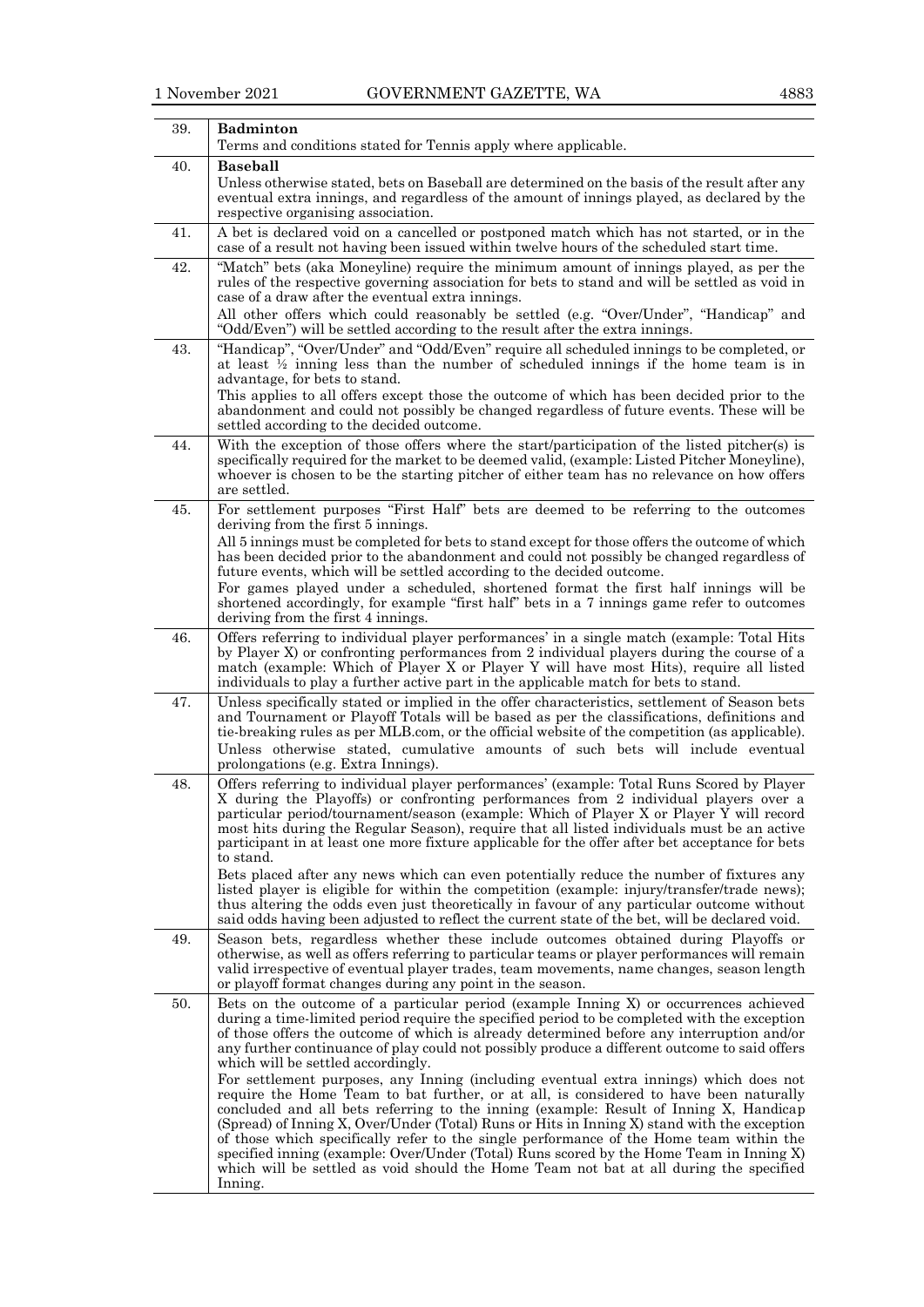| 51. | During certain events RWWA might decide to offer markets related to the outcome of a<br>series of consecutive Regular Season matches playing between the listed teams during the<br>specified timeframes.                                                                                                                                                                                                                                                                                                                                                                                                                                                                                                                                                    |
|-----|--------------------------------------------------------------------------------------------------------------------------------------------------------------------------------------------------------------------------------------------------------------------------------------------------------------------------------------------------------------------------------------------------------------------------------------------------------------------------------------------------------------------------------------------------------------------------------------------------------------------------------------------------------------------------------------------------------------------------------------------------------------|
|     | Settlement will include outcomes deriving from any doubleheaders as much as these are<br>played within the specified timeframe.                                                                                                                                                                                                                                                                                                                                                                                                                                                                                                                                                                                                                              |
|     | In cases where no drawn (tie) outcome has been made available for betting, bets will be<br>settled as void should both of the listed teams win the same number of matches.                                                                                                                                                                                                                                                                                                                                                                                                                                                                                                                                                                                   |
|     | All scheduled matches must be completed as per the rules of the organizing association for<br>bets to stand except for those the outcomes of which have been decided prior to the<br>abandonment and could not possibly be changed regardless of future events, which will be                                                                                                                                                                                                                                                                                                                                                                                                                                                                                |
|     | settled according to the decided outcome.                                                                                                                                                                                                                                                                                                                                                                                                                                                                                                                                                                                                                                                                                                                    |
| 52. | Offers which confront or tally outcome and occurrences obtained/achieved by teams or<br>players taking part in different matches not confronting each other (example: Team to score<br>most runs in their respective match), require that all applicable matches are completed as<br>per the rules of the organizing association for bets to stand except for those the outcomes of<br>which have been decided prior to the abandonment and could not possibly be changed<br>regardless of future events, which will be settled according to the decided outcome.<br>In cases where no drawn (tie) outcome has been made available for betting, bets will be<br>settled as void should both of the listed teams/participants obtain/achieve the same amount. |
| 53. | <b>Basketball</b><br>All 'match' bets on Basketball are determined on the basis of the result after the so-called                                                                                                                                                                                                                                                                                                                                                                                                                                                                                                                                                                                                                                            |
|     | extra (over) time.                                                                                                                                                                                                                                                                                                                                                                                                                                                                                                                                                                                                                                                                                                                                           |
| 54. | Bets referring to the match outcome (aka "Moneyline") from ties which are decided over two<br>or more match-ups will have the "Including Overtime" offer voided in case the match ends<br>in a draw and no further play is done in that particular match.                                                                                                                                                                                                                                                                                                                                                                                                                                                                                                    |
| 55. | In multiple legged ties, all points collected during any overtime period will count for the<br>final settlement of that particular match.                                                                                                                                                                                                                                                                                                                                                                                                                                                                                                                                                                                                                    |
| 56. | Offers referring to individual player performances' in a single match (example: Total Points<br>Scored by Player X) or confronting performances from 2 individual players during the course<br>of a match (example: Which of Player X or Player Y will get most Rebounds), require all<br>listed individuals to play a further active part in the applicable match for bets to stand.                                                                                                                                                                                                                                                                                                                                                                        |
| 57. | All bets referring to aggregated Tournament Totals (such as Points, Rebounds, Assists, etc.)<br>will be settled based on official statistics by the governing association. Unless otherwise<br>stated, cumulative amounts of such bets will include eventual prolongations (e.g. Over<br>Time).                                                                                                                                                                                                                                                                                                                                                                                                                                                              |
| 58. | All NBA and NCAA 'match' offers will only be considered valid should there be less than 5<br>minutes of scheduled play left in the 4th Quarter/2nd Half, as applicable.                                                                                                                                                                                                                                                                                                                                                                                                                                                                                                                                                                                      |
|     | Exception will be done for those the outcome of which have been decided prior to the<br>abandonment and could not possibly be changed regardless of future events, which will be<br>settled according to the decided outcome.                                                                                                                                                                                                                                                                                                                                                                                                                                                                                                                                |
| 59. | Unless specifically stated or implied in the offer characteristics, settlement of Season bets<br>will be based as per the classifications, definitions and tie-breaking rules as per NBA.com,<br>or the official website of the competition (as applicable).                                                                                                                                                                                                                                                                                                                                                                                                                                                                                                 |
| 60. | Season bets, regardless whether these include outcomes obtained during Playoffs or<br>otherwise, as well as offers referring to particular teams or player performances will remain<br>valid irrespective of eventual player trades, team movements, name changes, season length<br>or playoff format changes during any point in the season.                                                                                                                                                                                                                                                                                                                                                                                                                |
| 61. | Offers referring to individual player performances' (example: Total Points Scored by Player<br>X during the Playoffs) or confronting performances from 2 individual players over a<br>particular period/tournament/season (example: Which of Player X or Player Y will win most<br>rebounds during the Regular Season), require that all listed individuals must be an active<br>participant in at least one more fixture applicable for the offer after bet acceptance for bets<br>to stand.                                                                                                                                                                                                                                                                |
|     | Bets placed after any news which can even potentially reduce the number of fixtures any<br>listed player is eligible for within the competition (example: injury/transfer/trade news);<br>thus altering the odds even just theoretically in favour of any particular outcome without<br>said odds having been adjusted to reflect the current state of the bet, will be declared void.                                                                                                                                                                                                                                                                                                                                                                       |
| 62. | Bets on Double Result (ie. predicting the outcome at Half Time combined with the result at<br>the end of the 4th Quarter) will not take into account any outcomes deriving from Overtime.                                                                                                                                                                                                                                                                                                                                                                                                                                                                                                                                                                    |
| 63. | Unless otherwise specified in conjunction with the bet offer, bets on outcomes related to 2nd<br>Half, will only take into consideration points and occurrences tallied/obtained during the<br>specified timeframe and will not consider any points and occurrences tallied/obtained during<br>eventual Overtime.                                                                                                                                                                                                                                                                                                                                                                                                                                            |
| 64. | For settlement purposes a 'double-double' is considered to have occurred should the player<br>register 10 or more in at least 2 of these categories in a single match (including during<br>eventual overtime): Points Scored, Any Rebounds Won, Assists, Steals and/or Blocked Shots.<br>A 'triple-double' is considered to have occurred should the player register 10 or more in at<br>least 3 of the aforementioned categories in a single match (including during eventual<br>overtime).                                                                                                                                                                                                                                                                 |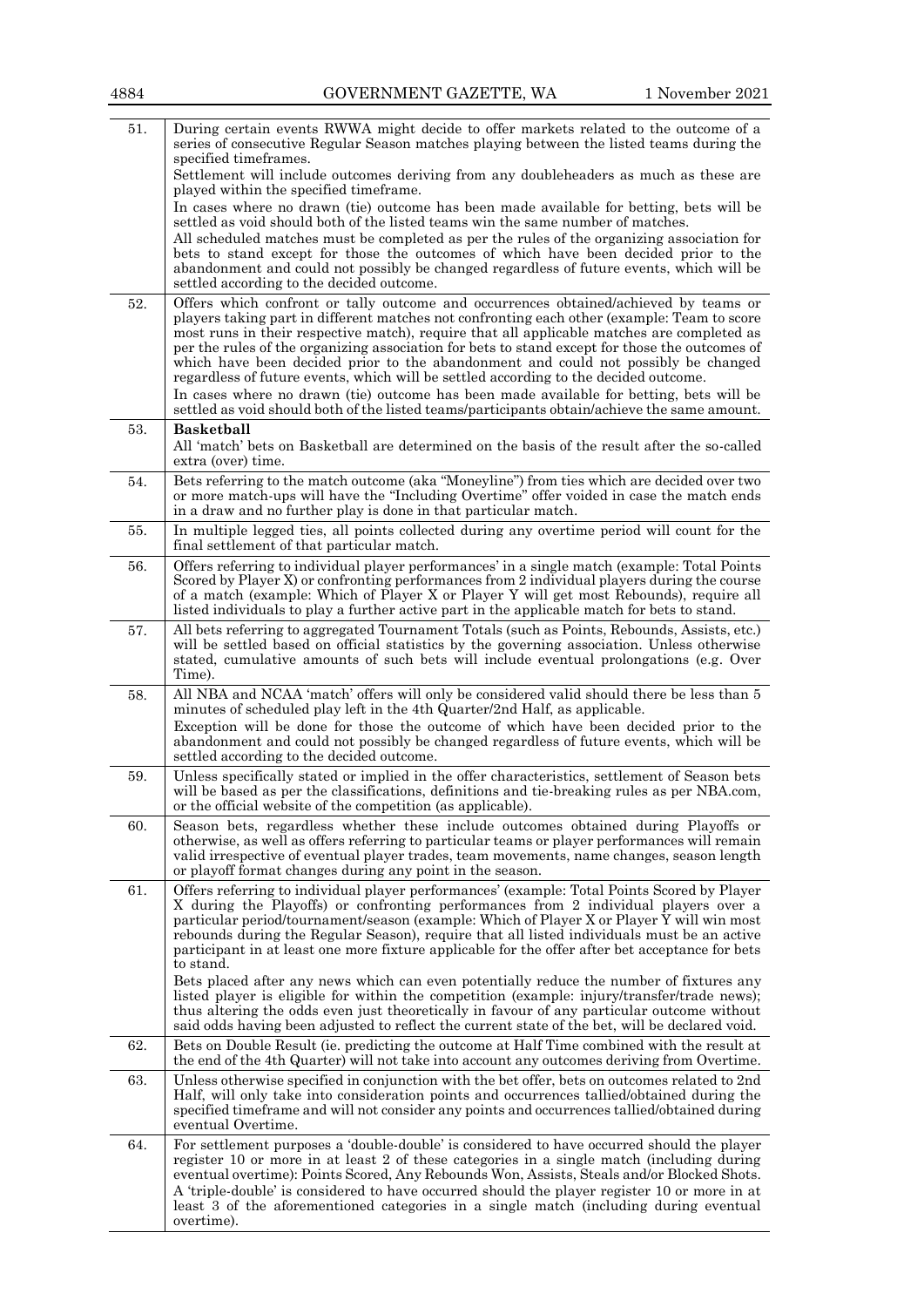| 65. | <b>Beach Volleyball</b>                                                                                                                                                                                                                                                                                                                                                       |
|-----|-------------------------------------------------------------------------------------------------------------------------------------------------------------------------------------------------------------------------------------------------------------------------------------------------------------------------------------------------------------------------------|
|     | All bets will remain valid as far as the match/offer is played within the tournament<br>framework regardless of any changes in schedule, conditions, etc., unless other                                                                                                                                                                                                       |
|     | arrangements have been agreed.                                                                                                                                                                                                                                                                                                                                                |
| 66. | "Match" bet offers are based on the general principle of tournament progress or tournament<br>win, depending on which phase of the competition the match refers to.                                                                                                                                                                                                           |
|     | The team progressing to the next round or winning the tournament is to be considered the<br>winner of the bet regardless of match duration, withdrawals, disqualifications, etc. These<br>bets require at least one set to be completed for bets to stand.                                                                                                                    |
| 67. | "Over/Under" offers on unfinished matches/events the outcome of which is already                                                                                                                                                                                                                                                                                              |
|     | determined before the interruption and/or any further continuance of play could not possibly<br>produce a different outcome to said offers, will be settled based on the result achieved until<br>the interruption.                                                                                                                                                           |
|     | For the calculation of these settlements, the minimum amount of occurrences which should<br>have been needed to bring the offer to the natural conclusion will be added as necessary<br>depending on the number of sets which the match is scheduled for.                                                                                                                     |
|     | Should this calculation produce a situation where no possible alterations could affect the<br>outcome of the offer, this will be settled as such. See examples from the Tennis section for<br>reference.                                                                                                                                                                      |
| 68. | "Handicap" offers require all scheduled sets to be completed for bets to stand except in those<br>events the outcome of which is already determined before the interruption and/or any<br>further continuance of play could not possibly produce a different outcome to said offers<br>which will be settled accordingly. See examples from the Tennis section for reference. |
| 69. | All "Correct Score", "Odd/Even" and those offers which refer to the winner of a particular<br>period in the match (example "E.g. Team to win the first set") require the relevant part of<br>the match to be completed.                                                                                                                                                       |
| 70. | Boxing                                                                                                                                                                                                                                                                                                                                                                        |
|     | All offers will be settled according to the official result of the relevant governing body<br>immediately as declared by the ring announcer at the end of the fight.<br>No amendments made to the official result after being first announced will be taken into                                                                                                              |
|     | consideration except for those which the official organization effects to rectify clear cases of<br>human errors by the ring announcer.                                                                                                                                                                                                                                       |
| 71. | For settlement purposes, in case the match is interrupted for any reason in between rounds,<br>e.g. retirement before the start of a round, disqualification, failure to answer the bell, the<br>fight will be deemed to have finished at the end of the previous round.                                                                                                      |
| 72. | Offers on fights declared as a "No Contest" or "Technical draw" will be settled as void, except<br>for those offers the outcome of which has been decided prior to the decision and could not<br>possibly be changed regardless of future events, which will be settled according to the<br>decided outcome.                                                                  |
| 73. | If for any reason, the number of rounds in a fight is changed between the time of bet<br>acceptance and the actual fight, offers which make specific reference to rounds, such as<br>"Round betting", "Group of Rounds", "Over/Under", "Method of Victory" and "To go the<br>distance" will be declared void.                                                                 |
| 74. | For settlement purposes, betting on rounds or groups of rounds refers to a fighter to win by<br>KO (Knockout), TKO (Technical Knockout), or disqualification during that round or group<br>of rounds.                                                                                                                                                                         |
|     | If for any reason, a points decision is awarded before the full number of scheduled rounds is<br>completed, or a boxer is disqualified, bets will be settled on the round in which the fight was<br>stopped.                                                                                                                                                                  |
|     | Bets which nominate 'to win on points' will only be deemed winners if the full number of<br>rounds is completed.                                                                                                                                                                                                                                                              |
| 75. | For a match to be declared as having been decided by "points", (e.g. the different definition<br>of "decision"), all scheduled rounds must be completed.                                                                                                                                                                                                                      |
|     | All other decisions (e.g. KO, TKO, withdrawal, disqualification, failure to answer the bell,<br>clash of heads, low blow, etc.) will be settled as if the boxer has won the fight without the<br>need of a decision, aka "before the bell".                                                                                                                                   |
| 76. | Bets referring to round/fight duration represents the actual time passed in the round/fight,<br>as applicable, depending on the scheduled round/fight duration.                                                                                                                                                                                                               |
|     | For example a bet on Over 4.5 Total Rounds in a Boxing fight will be settled as Over once a<br>minute and a half in the 5th Round has passed.                                                                                                                                                                                                                                 |
| 77. | Any confirmed fight must be completed by 23:59 local time of the following day for bets to<br>stand. Any changes in venue, location will not be deemed valid grounds for voiding of the<br>offers.                                                                                                                                                                            |
| 78. | In offers where a draw/tie is possible and odds have not been offered for such outcome, bets<br>will be settled as void should the official result be declared as such.                                                                                                                                                                                                       |
|     | For settlement purposes, fights the outcome of which is declared as either a "Majority draw"<br>or a "Split draw" are to be considered as a drawn/tied outcome and offers will be settled<br>accordingly.                                                                                                                                                                     |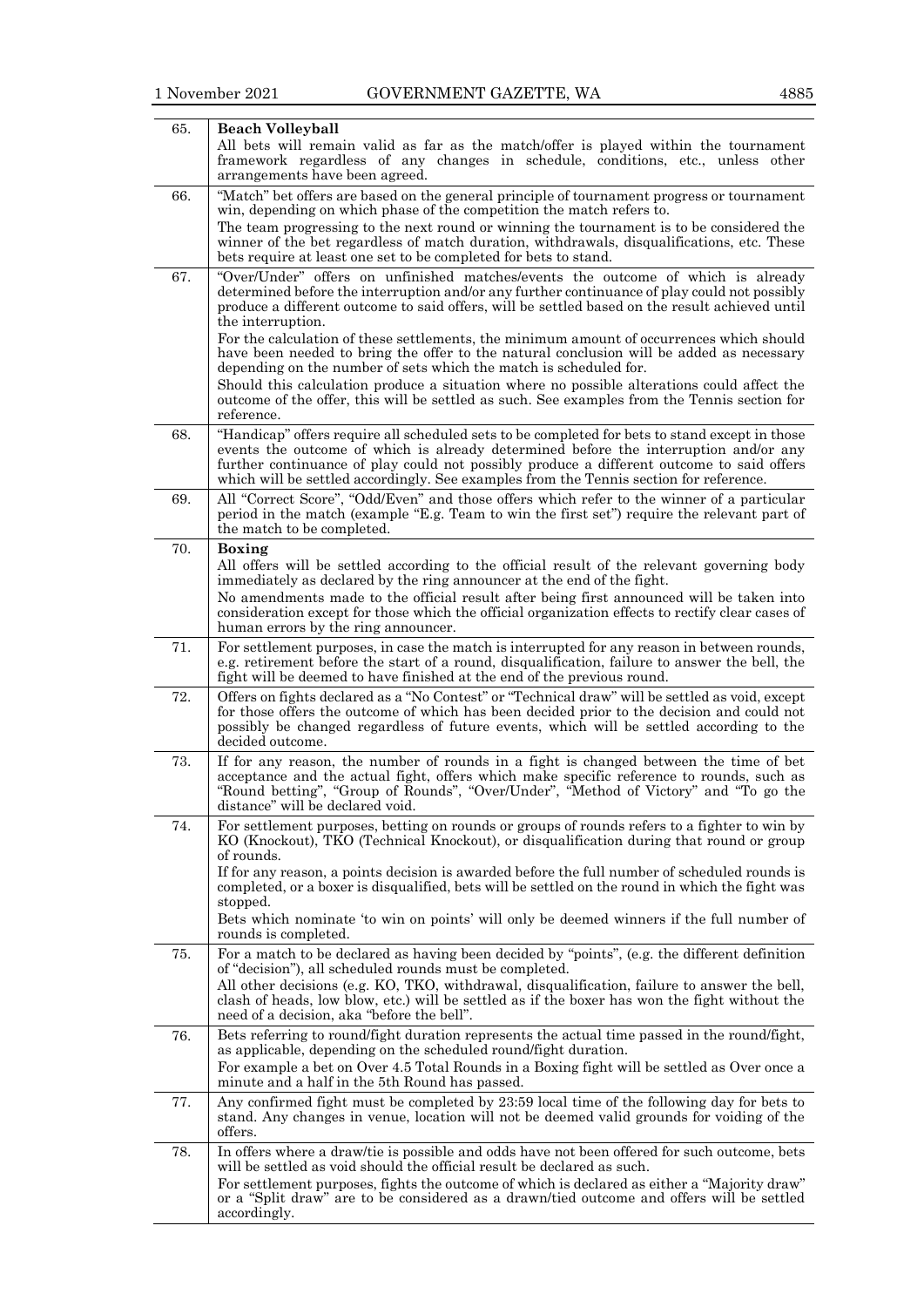| 79. | Settlement of statistics-based offers such as "Boxer X to be knocked down" or similar will be<br>settled based on the results declared by the referee and no personal interpretation will be<br>acknowledged.                                                                                                                                                                                                                                                                                                                                                                                                                                                                                                                                                                |
|-----|------------------------------------------------------------------------------------------------------------------------------------------------------------------------------------------------------------------------------------------------------------------------------------------------------------------------------------------------------------------------------------------------------------------------------------------------------------------------------------------------------------------------------------------------------------------------------------------------------------------------------------------------------------------------------------------------------------------------------------------------------------------------------|
| 80. | Cricket                                                                                                                                                                                                                                                                                                                                                                                                                                                                                                                                                                                                                                                                                                                                                                      |
|     | <b>General Cricket Rules</b><br>In cases where no odds have been offered for a tie and the match/offer ends in a tie, bets<br>would be settled according to the "dead-heat" rule where the payout would be calculated<br>after the odds are divided and multiplied by the stake, irrespective whether the net payout                                                                                                                                                                                                                                                                                                                                                                                                                                                         |
|     | is lower than the Client's stake.<br>Should such provision be in place, it would be listed in conjunction with the bet offer.<br>In competitions where other means are used to determine a winner after a tie (for<br>example: 'Bowl out' or 'Super over') then offers will be settled based on the result                                                                                                                                                                                                                                                                                                                                                                                                                                                                   |
|     | after such prolongations are completed.<br>The only exception to this rule is for "Match Odds" betting in Test/First Class/3, 4 or 5 day<br>matches where in the event of a tie (where both teams have completed two innings each and<br>have the same score) bets on "Match Odds" will be settled as void.                                                                                                                                                                                                                                                                                                                                                                                                                                                                  |
| 81. | For "Total Runs Over X" (Over/Under and Odd/Even) betting, "extras" and "penalty runs"<br>(as per match scorecards) are included for settlement purposes.<br>Bets will be void if the over is not completed unless a result has already been determined or<br>the over has reached its 'natural conclusion' (e.g. innings end/declaration). The market refers<br>only to the listed over (e.g. "5th over" refers to over number 5, i.e. the over directly following<br>over number 4).                                                                                                                                                                                                                                                                                       |
| 82. | For "Total Runs Delivery X" (Over/Under and Odd/Even) betting, "extras" (but not "penalty<br>runs") as per match scorecard are included for settlement purposes.<br>Deliveries are counted from the start of the over, and additional deliveries (resulting from<br>'extras') will be counted consecutively and separately (e.g. If delivery 1 is a wide, the next<br>ball is considered delivery 2).                                                                                                                                                                                                                                                                                                                                                                        |
| 83. | For "Boundary Over X" (Yes/No) betting, any instance of the ball striking or clearing the<br>boundary regardless of whether the ball comes off the bat shall be deemed a boundary. This<br>includes wides, byes, leg byes and overthrows (e.g. any instance of an in play ball that hits<br>or clears the boundary shall be settled as yes for that over). 4 runs that are "all run" between<br>the wicket shall not be counted as a boundary.<br>Bets will be void if the over is not completed unless a result has already been determined or<br>the over has reached its 'natural conclusion' (e.g. innings end, declaration). The market<br>refers only to the listed over (e.g. "5th Over" refers to over number 5, i.e. the over directly<br>following over number 4). |
| 84. | For "Wicket Over X" (Yes/No) betting, the over must be completed for bets to stand, unless<br>a wicket has already fallen or the innings reaches its natural conclusion (e.g. innings end,<br>declaration).                                                                                                                                                                                                                                                                                                                                                                                                                                                                                                                                                                  |
| 85. | For "Total Wides" (Over/Under) betting, settlement will be based on the "Runs" scored from<br>"Wides" and not the number of "Wides" bowled. E.g. If a single wide delivery reaches the<br>boundary it shall count as 5 total wides.                                                                                                                                                                                                                                                                                                                                                                                                                                                                                                                                          |
| 86. | For "Method of Dismissal" betting, bets will be void if either player retires due to injury or<br>any other reason or any other reason, before the wicket falls or there are no further wickets.                                                                                                                                                                                                                                                                                                                                                                                                                                                                                                                                                                             |
| 87. | For "Most Run Outs" betting, settlement will be based on the batting team not the fielding<br>team. (E.g. run outs count for the team of the player that is dismissed).                                                                                                                                                                                                                                                                                                                                                                                                                                                                                                                                                                                                      |
| 88. | For "Odd/Even" betting, a ball must be bowled for bets to stand.                                                                                                                                                                                                                                                                                                                                                                                                                                                                                                                                                                                                                                                                                                             |
| 89. | For any betting involving "ducks", a "duck" is defined as when a player is dismissed for a<br>score of zero runs. Any player not-out for zero runs is not considered a duck.                                                                                                                                                                                                                                                                                                                                                                                                                                                                                                                                                                                                 |
| 90. | For "Maiden in Match" betting, a maiden is considered any over bowled with no runs scored.<br>Only completed overs with zero runs count.<br>A minimum of lover must be bowled for bets to stand. For settlement purposes leg-byes and<br>byes are not applied to this bet offer, as per the match scorecard.                                                                                                                                                                                                                                                                                                                                                                                                                                                                 |
| 91. | For all "4s" betting including but not limited to total 4s, most 4s and player's total 4s; any<br>'all run' 4s will not count towards the total. Over-throws that reach the boundary and are<br>awarded to the batsman will be counted. No-balls that reach the boundary off the bat and<br>are awarded to the batsman will be counted. Leg-byes and byes that reach the boundary are<br>not included. Wides that reach the boundary are not included.                                                                                                                                                                                                                                                                                                                       |
| 92. | Penalty runs awarded will be counted towards the over, interval and innings for settlement<br>purposes, as per match scorecard. If penalty runs are not awarded to a specific over, they<br>will only count towards innings runs.                                                                                                                                                                                                                                                                                                                                                                                                                                                                                                                                            |
| 93. | <b>Player Cricket Rules</b><br>"Top Run Scorer" and "Top Wicket Taker" bets (including all variants by "Home Team",<br>Away Team", "1st Innings" and "2nd Innings") placed on any player not in the starting 11<br>will be declared void.                                                                                                                                                                                                                                                                                                                                                                                                                                                                                                                                    |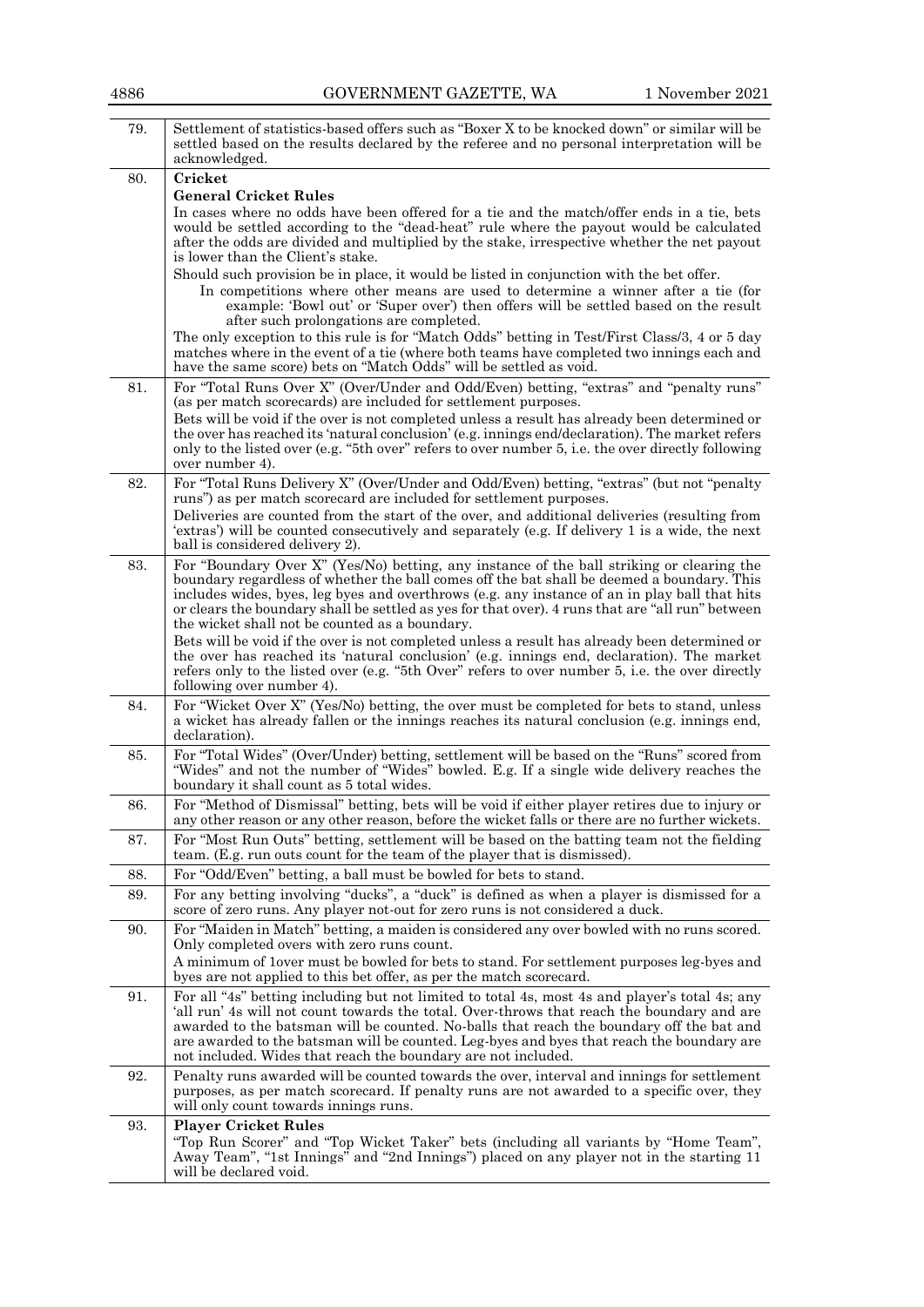|      | Bets on players who are selected but do not bat or field will be settled as losers. In the event                                                                                                                                                                                                   |
|------|----------------------------------------------------------------------------------------------------------------------------------------------------------------------------------------------------------------------------------------------------------------------------------------------------|
|      | of a tie, dead heat rules will apply.<br>(a) Additionally, for all limited overs matches the following will apply.                                                                                                                                                                                 |
|      | i. Betting requires a minimum of 20 overs to be bowled per innings of a One Day<br>match, unless a team is all-out or the match is completed, or a minimum of 5<br>overs to be bowled per innings of a Twenty 20 match, T10 or Hundred match<br>unless a team is all-out or the match is completed |
|      | (b) Additionally, for all Test matches and 4/5 day matches the following will apply.                                                                                                                                                                                                               |
|      | i. Betting requires 50 overs to be completed for bets to stand, unless the Innings<br>has reached its natural conclusion (including 'Innings declared').                                                                                                                                           |
|      | (c) All "Top Wicket Taker" bets will be settled solely on the number of wickets taken<br>regardless of the number of runs conceded.                                                                                                                                                                |
|      | (d) All "Top Wicket Taker" bets will be void if no wicket is taken by any bowler in that<br>innings.                                                                                                                                                                                               |
| 94.  | (e) This rule excludes any Tournament or Series market.<br>"Man of the Match/Player of the Match" bets placed on any player not in the starting 11 will                                                                                                                                            |
|      | be declared void.                                                                                                                                                                                                                                                                                  |
|      | Bets on players who are selected but do not bat or bowl will be settled as losers. In the event<br>of a tie, dead heat rules will apply.                                                                                                                                                           |
| 95.  | "Next Man Out" and "First Batsman Dismissed" bets will be settled as void if either player<br>retires due to injury or any other reason before the wicket falls or if there are no further<br>wickets.                                                                                             |
|      | Both named batsmen must be batting at the fall of the nominated wicket for bets to stand.                                                                                                                                                                                                          |
| 96.  | "Most Runs" (2-way and 3-way) matchups, require that both/all players reach the batting<br>crease while a ball is bowled, though it is not necessary they face a ball nor must the quoted<br>players have batted together, otherwise bets will be void.                                            |
|      | In the event of a tie, if no draw price was offered, dead heat rules will apply.                                                                                                                                                                                                                   |
| 97.  | "Most Wickets" (2-way and 3-way) matchups, require that both/all players bowl at least 1<br>ball for bets to stand.                                                                                                                                                                                |
|      | In the event of a tie, if no draw price was offered, dead heat rules will apply.                                                                                                                                                                                                                   |
| 98.  | "Player Performance" bets placed on any player not in the starting 11 will be declared void.<br>Settlement is based on the following points based scoring system—                                                                                                                                  |
|      | • 1 point per run scored (batsman only);                                                                                                                                                                                                                                                           |
|      | • 10 points per catch taken (fielder or wicket keeper only);<br>• 20 points per wicket (bowler only);                                                                                                                                                                                              |
|      | • 25 points per stumping (wicket keeper only).                                                                                                                                                                                                                                                     |
|      | Additionally, for all limited overs matches, all bets will be declared as void should the<br>number of overs be reduced due to weather (or any other reason) from the standard                                                                                                                     |
|      | scheduled number of overs in a Twenty 20 match or any other limited overs match.<br>Should the outcome of such offers be already decided before the interruption and no further                                                                                                                    |
|      | play would possibly change the outcome of such bets, then these will be settled accordingly                                                                                                                                                                                                        |
| 99.  | For "Player to take 5 or more Wickets/Player's Total Wickets/Player to take a wicket" bets<br>placed on any player not in the starting 11 will be declared void.<br>Bets will also be void if the player does not bowl a ball.                                                                     |
| 100. | "Player to take make a Duck" (Yes/No) bets require that the player reaches the batting<br>crease while a ball is bowled, though it is not necessary they face a ball.                                                                                                                              |
| 101. | For "Player to score Fastest 50/Century" betting, settlement is based on the least number of<br>balls faced to reach the milestone (either 50 runs or 100 runs). In the event of a tie, dead<br>heat rules will apply.                                                                             |
| 102. | For "Race to X Runs" bets, both players must open the batting for bets to stand.                                                                                                                                                                                                                   |
| 103. | "Player's Total Runs/Player's Total 4s/Player's Total 6s" (Over/Under) betting requires that<br>the player reach the batting crease while a ball is bowled, though it is not necessary they<br>face a ball.                                                                                        |
|      | In cases where a batsman's innings is ended by weather or bad light, all bets where a result<br>has not been determined will be declared void.                                                                                                                                                     |
|      | A result is deemed to have been determined if a batsman has passed the run total at which                                                                                                                                                                                                          |
|      | the bet was accepted, has been dismissed or an innings completed/declaration made. For<br>example, if a Batsman's score stands at 50 'Not-Out' when a game or innings is terminated                                                                                                                |
|      | due to bad light or rain, all bets on 50.5 runs will be voided unless the game has reached its<br>natural conclusion. However, all bets on Over 49.5 Runs will be considered as winning while<br>bets on Under 49.5 Runs will be settled as losing.                                                |
|      | Should a batsman retire due to injury or any other reason, his score at the end of his team's                                                                                                                                                                                                      |
|      | innings will be considered as the result for that bet. Additionally, for all limited overs<br>matches, all bets will be declared as void should the number of overs be reduced due to<br>weather (or any other reason) from the standard scheduled number of overs in a Twenty 20                  |
|      | match or any other limited overs match.                                                                                                                                                                                                                                                            |
|      | Should the outcome of such offers be already decided before the interruption and no further<br>play would possibly change the outcome of such bets, then these will be settled accordingly.                                                                                                        |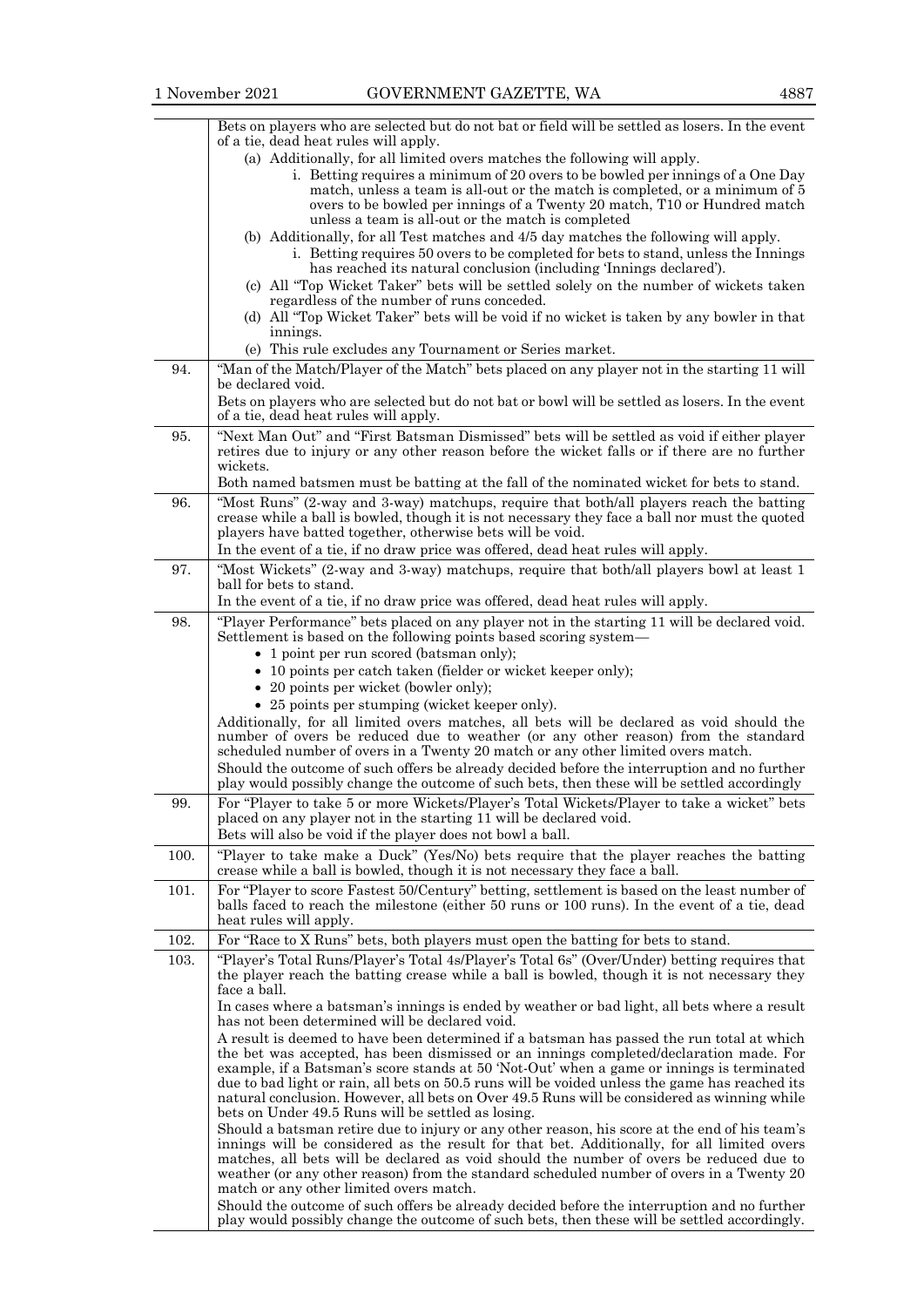| 4888 | GOVERNMENT GAZETTE, WA | 1 November 2021 |
|------|------------------------|-----------------|
|      |                        |                 |

| 104. | "Player to Score 50/Half Century" (Yes/No) betting requires that the player reach the batting<br>crease while a ball is bowled, though it is not necessary that they face a ball.                                                                                                                                                                                                                                                                                                                                                                                                                                                             |
|------|-----------------------------------------------------------------------------------------------------------------------------------------------------------------------------------------------------------------------------------------------------------------------------------------------------------------------------------------------------------------------------------------------------------------------------------------------------------------------------------------------------------------------------------------------------------------------------------------------------------------------------------------------|
|      | A player is deemed to have scored 50 or a 'Half century' once their score is 50 or more runs<br>regardless of whether the player scores a century or more.                                                                                                                                                                                                                                                                                                                                                                                                                                                                                    |
|      | In cases where a batsman's innings is ended by weather or bad light, all bets where a result<br>has not been determined will be declared void, unless the game has reached a natural<br>conclusion.                                                                                                                                                                                                                                                                                                                                                                                                                                           |
|      | Should a batsman retire due to injury or any other reason, his score at the end of his team's                                                                                                                                                                                                                                                                                                                                                                                                                                                                                                                                                 |
|      | innings will be considered as the result for that bet. Additionally, for all limited overs<br>matches, should the intervention of rain (or any other delay) result in the number of overs<br>being reduced from those initially scheduled at the time the bet was accepted, then all open<br>(player to score 50) bets will be declared void granted that the reduction is 10% or more of<br>those scheduled. If the reduction is less than 10% of the scheduled overs at the time the bet<br>was accepted, then bets will stand.                                                                                                             |
|      | If a team innings is 10 overs or less, then any reduction in overs will void bets.                                                                                                                                                                                                                                                                                                                                                                                                                                                                                                                                                            |
|      | Should the outcome of such offers be already decided before the interruption and no further<br>play could possibly change the outcome of such bets, then these will be settled accordingly.                                                                                                                                                                                                                                                                                                                                                                                                                                                   |
| 105. | "Player to Score 100/Century/200/Double Century" (Yes/No) betting requires that the player<br>reach the batting crease while a ball is bowled, though not necessarily facing a ball.                                                                                                                                                                                                                                                                                                                                                                                                                                                          |
|      | A player is deemed to have scored 100 or a 'Century' once their score is 100 or more runs<br>regardless of whether the player scores a double century or more. Similarly, a player is<br>deemed to have scored 200 or a "Double Century" once their score is 200 or more runs.                                                                                                                                                                                                                                                                                                                                                                |
|      | In cases where a batsman's innings is ended by weather or bad light, all bets where a result<br>has not been determined will be declared void.                                                                                                                                                                                                                                                                                                                                                                                                                                                                                                |
|      | Should a batsman retire due to injury or any other reason, his score at the end of his team's<br>innings will be considered as the result for that bet. Additionally, for all limited overs<br>matches, should the intervention of rain (or any other delay) result in the number of overs<br>being reduced from those initially scheduled at the time the bet was accepted, then all open<br>(player to score $100/200$ ) bets will be declared void granted that the reduction is $10\%$ or more<br>of those scheduled. If the reduction is less than 10% of the scheduled overs at the time the<br>bet was accepted, then bets will stand. |
|      | If a team innings is 10 overs or less, then any reduction in overs will void bets.                                                                                                                                                                                                                                                                                                                                                                                                                                                                                                                                                            |
|      | Should the outcome of such offers be already decided before the interruption and no further<br>play would possibly change the outcome of such bets                                                                                                                                                                                                                                                                                                                                                                                                                                                                                            |
|      |                                                                                                                                                                                                                                                                                                                                                                                                                                                                                                                                                                                                                                               |
| 106. | <b>Limited Overs Cricket</b>                                                                                                                                                                                                                                                                                                                                                                                                                                                                                                                                                                                                                  |
|      | Should a match be transferred to a 'reserve' day, all bets will remain valid as long as the<br>game commences within 48hrs of the original, scheduled start time.                                                                                                                                                                                                                                                                                                                                                                                                                                                                             |
| 107. | Match odds (head to head) betting pays on the official result.<br>In the event of a tie, dead heat rules as explained in Clause 1 of the General Cricket Rules<br>will apply unless a subsequent tiebreaker method is used to determine the winner (e.g. super<br>over, bowl-off), in which case the outcome will be settled on the result of this method.<br>Should the match be declared a 'no-result' all bets are void.                                                                                                                                                                                                                   |
| 108. | If any 'Super Over' or tie-breaker is required; any runs, wickets or any other stat that may<br>occur in the super over/tie breaker do not count towards any betting market (except match<br>result) including player bet offers and team totals (e.g. Top batsman/bowler, player runs,<br>total 6's, to take at least X wickets).<br>This rule does not apply to specific bet offers relating to 'Super Overs' (e.g. Super Over Total<br>Runs).                                                                                                                                                                                              |
| 109. | For "Match Handicap / Winning Margin" betting, settlement will depend on whether the<br>winning team bats 1st or 2nd. If the team batting 1st wins, then the runs handicap will be<br>used for settlement.                                                                                                                                                                                                                                                                                                                                                                                                                                    |
|      | If the team batting 2nd wins then the wickets handicap will be used for settlement.<br>All bets will be declared as void should the number of overs be reduced due to weather (or<br>any other reason) from the standard scheduled number of overs in a Twenty 20 match or<br>any other limited overs match.                                                                                                                                                                                                                                                                                                                                  |
| 110. | For "Highest 1st 6/15 Overs" all bets will be declared as void should the number of overs in<br>the match be reduced due to weather (or any other reason) from the scheduled number of<br>overs at the time the bet was accepted (whether standard or already reduced).<br>Should the outcome of such offers be already decided before the interruption and no further                                                                                                                                                                                                                                                                        |
|      | play would possibly change the outcome of such bets, then these will be settled accordingly.<br>In the event of a tie, if no draw price was offered, dead heat rules apply.                                                                                                                                                                                                                                                                                                                                                                                                                                                                   |
| 111. | "Highest Total 1st X Overs" bets will be void should the intervention of rain (or any other<br>delay) result in the number of overs in the match being reduced from those initially<br>scheduled at the time the bet was accepted.<br>Should the outcome of such offers be already decided before the interruption and no further                                                                                                                                                                                                                                                                                                             |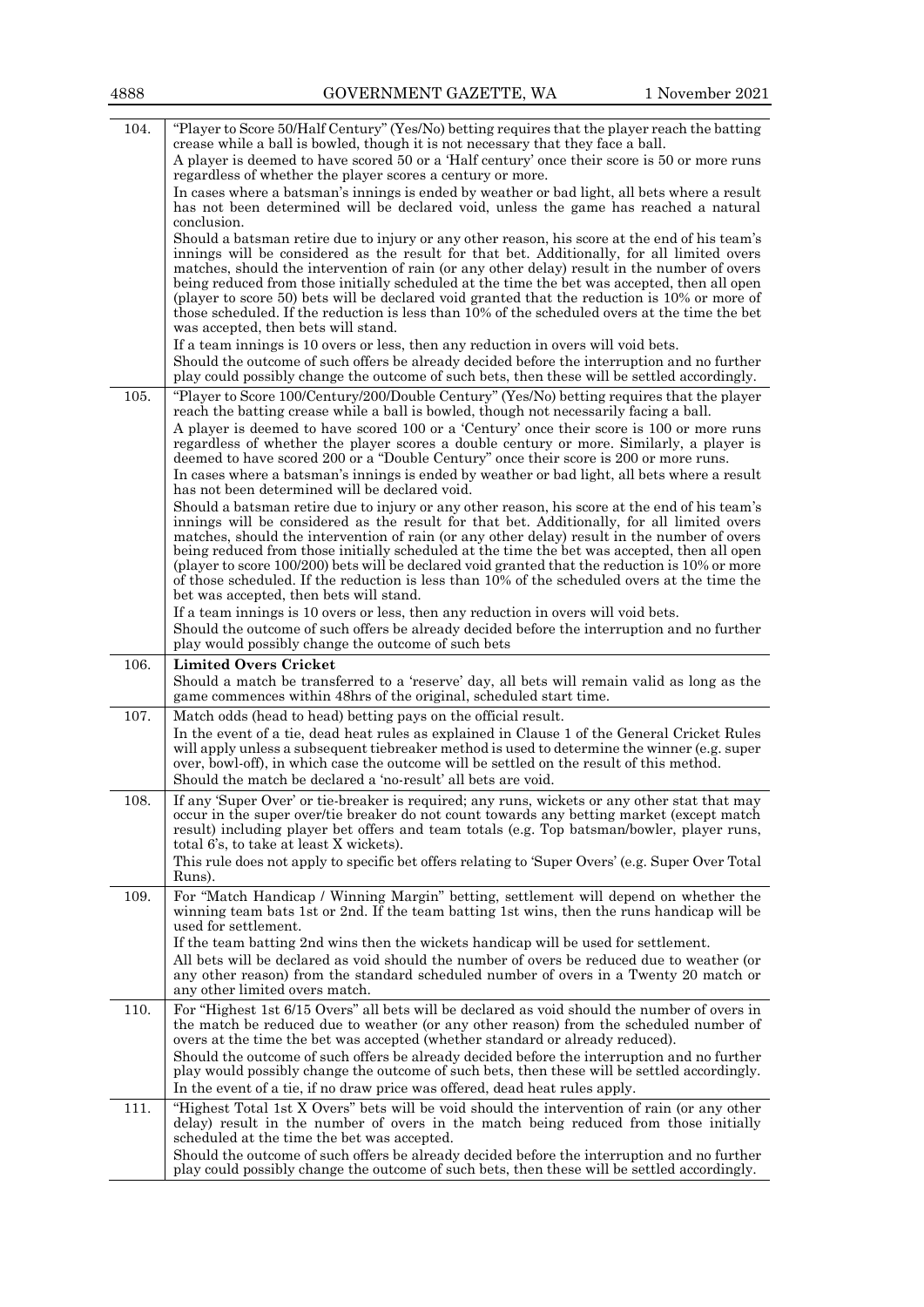| 112. | "Highest Opening Partnership" requires that both sides complete their opening<br>partnerships with the exception of those situations where an outcome has already been<br>determined.                                                                                                                                                                                                                                                                                                      |
|------|--------------------------------------------------------------------------------------------------------------------------------------------------------------------------------------------------------------------------------------------------------------------------------------------------------------------------------------------------------------------------------------------------------------------------------------------------------------------------------------------|
|      | An opening partnership is considered to have begun once the first ball is bowled in a team<br>innings, and lasts until the fall of 1st wicket or, should no 1st wicket fall, the innings<br>reaching its natural conclusion.                                                                                                                                                                                                                                                               |
|      | In the event of a tie, if no draw price was offered, dead heat rules will apply.<br>Additionally, all (highest opening partnership) bets will be declared as void should the<br>number of overs in the match be reduced due to weather (or any other reason) from the<br>scheduled number of overs at the time the bet was accepted (whether standard or already                                                                                                                           |
|      | reduced).<br>Should the outcome of such offers be already decided before the interruption and no further<br>play would possibly change the outcome of such bets, then these will be settled accordingly.                                                                                                                                                                                                                                                                                   |
| 113. | In "Fall of Next Wicket" and "Opening Partnership" (Over/Under) betting, should either<br>batsman retire due to injury or any other reason before a result has been determined all<br>bets placed before the retirement will be declared void; bets taken after the first ball of the<br>new partnership will stand.                                                                                                                                                                       |
|      | A result is deemed to have been determined if the partnership total has passed the run total<br>at which the bet was accepted. If a team reaches their target, the total achieved by the<br>batting team will be the result of the market.                                                                                                                                                                                                                                                 |
|      | If a partnership is disrupted due to weather all bets will stand, unless there is no further<br>play in the match. In such case all bets where a result has not been determined will be<br>declared void.                                                                                                                                                                                                                                                                                  |
|      | In relation to the over number at the fall of next wicket, any quoted half refers to the whole<br>over number not the specific balls bowled in each over (e.g. over/under 5.5 refers to either<br>'any delivery in over 5 and earlier' or 'any delivery in over 6 and later').                                                                                                                                                                                                             |
|      | Additionally, all (F.O.W) bets will be declared as void should the number of overs in the<br>match be reduced due to weather (or any other reason) from the scheduled number of overs<br>at the time the bet was accepted (whether standard or already reduced).<br>Should the outcome of such offers be already decided before the interruption and no further                                                                                                                            |
|      | play would possibly change the outcome of such bets, then these will be settled accordingly                                                                                                                                                                                                                                                                                                                                                                                                |
| 114. | For "Total Runs—Innings X" (Over/Under) (e.g. Total Team Runs) betting, all bets will be<br>declared as void should the number of overs in the match be reduced due to weather (or any<br>other reason) from the scheduled number of overs at the time the bet was accepted (whether<br>standard or already reduced).                                                                                                                                                                      |
|      | Should the outcome of such offers be already decided before the interruption and no further<br>play would possibly change the outcome of such bets, then these will be settled accordingly.<br>For the avoidance of doubt: Any bets taken after the number of overs has been reduced will<br>stand unless there is a further reduction.                                                                                                                                                    |
| 115. | For "Total Runs—Innings X, Overs X-X" (Over/Under) (e.g. Total Runs—Home Team, Overs<br>1-15) betting, all bets will be declared as void should the number of overs be reduced due to<br>weather (or any other reason) from the scheduled number of overs in the match at the time<br>the bet was accepted (whether standard or already reduced).                                                                                                                                          |
|      | Should the outcome of such offers have already been decided before the interruption and no<br>further play would possibly change the outcome of such bets, then these will be settled<br>accordingly.                                                                                                                                                                                                                                                                                      |
|      | For the avoidance of doubt: Any bets taken after the number of overs has been reduced will<br>stand unless there is a further reduction.                                                                                                                                                                                                                                                                                                                                                   |
| 116. | For "Total 4s/6s/Boundaries/Wickets" (Over/Under) betting, all bets will be declared as void<br>should the number of overs be reduced due to weather (or any other reason) from the<br>scheduled number of overs in the match at the time the bet was accepted (whether standard<br>or already reduced).                                                                                                                                                                                   |
|      | Should the outcome of such offers have already been decided before the interruption and no<br>further play would possibly change the outcome of such bets, then these will be settled<br>accordingly                                                                                                                                                                                                                                                                                       |
|      | Leg-bye and byes that reach/pass the boundary do not count towards total 4s/6s. Overthrows<br>awarded to the batsman do count. Wides that reach the boundary are not counted. No-balls<br>that reach the boundary off the bat and are awarded to the batsman will be counted.                                                                                                                                                                                                              |
| 117. | For "Most Fours/Sixes/Wides/Run-outs/Boundaries/Ducks/Extras" betting, should the<br>intervention of rain (or any other delay) result in the number of overs being reduced from<br>those initially scheduled at the time the bet was accepted, then all open (Most 'X') bets will<br>be declared void granted that the reduction is 10% or more of those scheduled. If the<br>reduction is less than 10% of the scheduled overs at the time the bet was accepted, then bets<br>will stand. |
|      | If a team innings is 10 overs or less, then any reduction in overs will void (most 'x') bets.<br>Should the outcome of such offers be already decided before the interruption and no further<br>play would possibly change the outcome of such bets, then these will be settled accordingly.                                                                                                                                                                                               |
|      | Leg-bye and byes that reach/pass the boundary do not count towards total 4s/6s.<br>In the event of a tie, if no draw price was offered, dead heat rules will apply                                                                                                                                                                                                                                                                                                                         |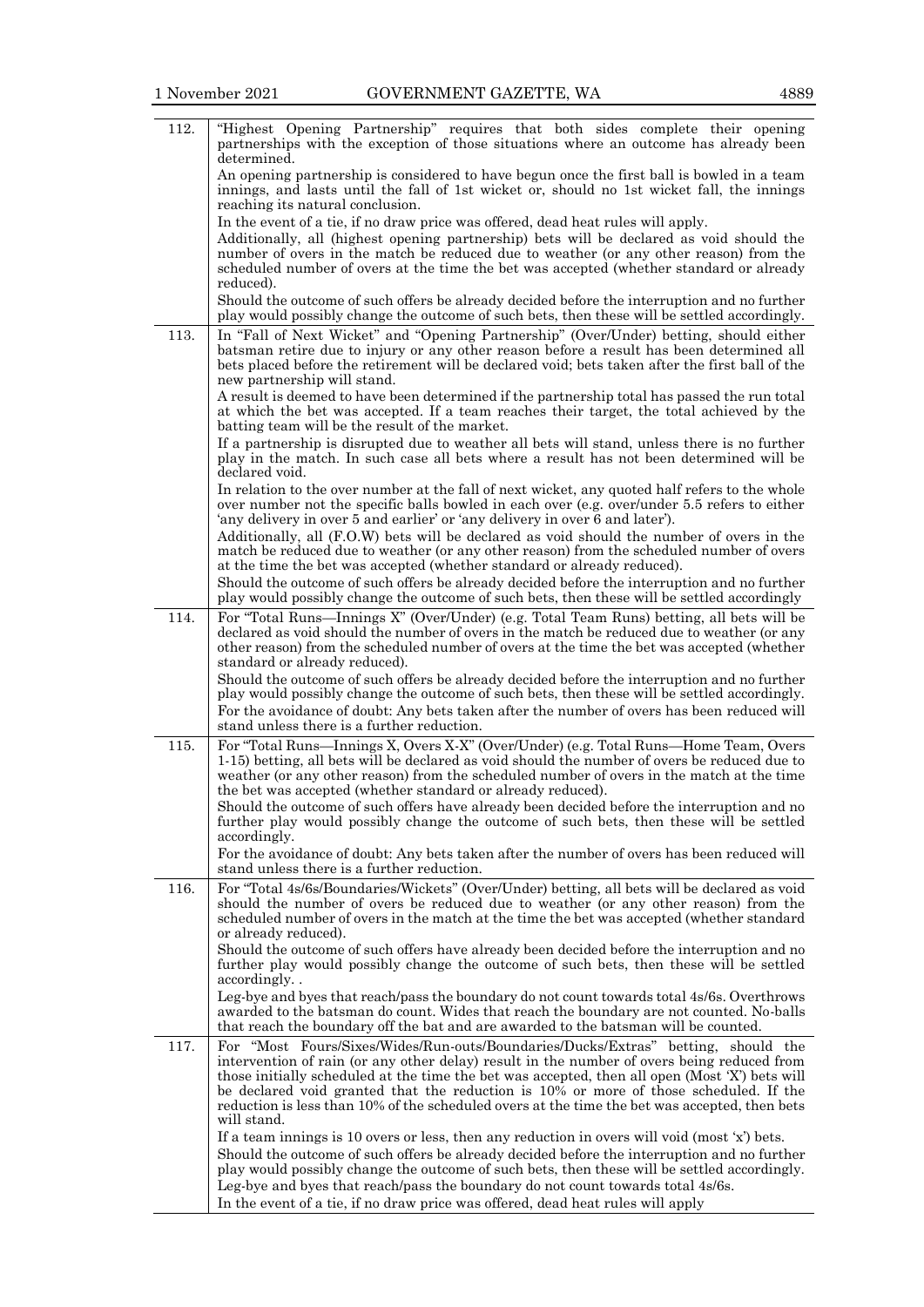| 118. | For "Total Wides/Run-outs/Ducks/Extras/Stumpings" (Over/Under) betting, all bets will be<br>declared as void should the number of overs be reduced due to weather (or any other reason)<br>from the scheduled number of overs in the match at the time the bet was accepted (whether<br>standard or already reduced).                                                                                                                                                                                                                                                                                                                                        |
|------|--------------------------------------------------------------------------------------------------------------------------------------------------------------------------------------------------------------------------------------------------------------------------------------------------------------------------------------------------------------------------------------------------------------------------------------------------------------------------------------------------------------------------------------------------------------------------------------------------------------------------------------------------------------|
|      | Should the outcome of such offers have already been decided before the interruption and no<br>further play would possibly change the outcome of such bets, then these will be settled                                                                                                                                                                                                                                                                                                                                                                                                                                                                        |
|      | accordingly.<br>For wides and extras, settlement will include the runs scored from wides and not just the<br>number of wides bowled.                                                                                                                                                                                                                                                                                                                                                                                                                                                                                                                         |
| 119. | For "Highest Individual Score", all bets will be declared as void should the number of overs<br>in the match be reduced due to weather (or any other reason) from the standard scheduled<br>number of overs in a Twenty 20 match or any other limited overs match.<br>Should the outcome of such offers be already decided before the interruption then these will<br>be settled accordingly.                                                                                                                                                                                                                                                                |
| 120. | For "Team of Top Run Scorer" betting, should the intervention of rain (or any other delay)<br>result in the number of overs being reduced from those initially scheduled at the time the<br>bet was accepted, then all open (team of top run scorer) bets will be declared void granted<br>that the reduction is 10% or more of those scheduled. If the reduction is less than $10\%$ of the<br>scheduled overs at the time the bet was accepted, then bets will stand.<br>If a team innings is 10 overs or less, then any reduction in overs will void bets.<br>Should the outcome of such offers be already decided before the interruption and no further |
|      | play would possibly change the outcome of such bets, then these will be settled accordingly.<br>In the event of a tie, if no draw price was offered, dead heat rules will apply.                                                                                                                                                                                                                                                                                                                                                                                                                                                                             |
| 121. | For "Fifty/Century in Match" (Yes/No) betting, should the intervention of rain (or any other<br>delay) result in the number of overs being reduced from those initially scheduled at the time<br>the bet was accepted, then all open (fifty/century in match) bets will be declared void granted<br>that the reduction is 10% or more of those scheduled. If the reduction is less than 10% of the<br>scheduled overs at the time the bet was accepted, then bets will stand.<br>If a team innings is 10 overs or less, then any reduction in overs will void (Fifty/Century in<br>Match) bets                                                               |
|      | Should the outcome of such offers be already decided before the interruption and no further<br>play would possibly change the outcome of such bets, then these will be settled accordingly.                                                                                                                                                                                                                                                                                                                                                                                                                                                                  |
| 122. | For "Highest Total Runs in an Over/Maximum Runs in an Over" (Over/Under) bets will be<br>settled on the greatest number of runs (including extras) scored in any one over of either<br>innings in the match.<br>All bets will be declared as void should the number of overs be reduced due to weather (or<br>any other reason) from the scheduled number of overs at the time the bet was accepted<br>(whether standard or already reduced).<br>Should the outcome of such offers be already decided before the interruption and no further                                                                                                                 |
|      | play would possibly change the outcome of such bets, then these will be settled accordingly                                                                                                                                                                                                                                                                                                                                                                                                                                                                                                                                                                  |
| 123. | Test Matches/First Class Matches/3, 4 or 5 Day Matches<br>If a match is officially abandoned (e.g. due to dangerous pitch conditions) then all undecided<br>bets on the match are void.                                                                                                                                                                                                                                                                                                                                                                                                                                                                      |
| 124. | For "Match Odds" betting in Test/First Class/3, 4 or 5 day matches, in the event of a tie<br>(where both teams have completed two innings each and have the same score) bets on<br>"Match Odds" will be void, with stakes being refunded.                                                                                                                                                                                                                                                                                                                                                                                                                    |
| 125. | For "Draw No Bet" betting, in the event of a draw or tie bets are void and therefore refunded.                                                                                                                                                                                                                                                                                                                                                                                                                                                                                                                                                               |
| 126. | For "Double Chance" betting, in the event of a tie bets will be void and therefore refunded.                                                                                                                                                                                                                                                                                                                                                                                                                                                                                                                                                                 |
| 127. | For "Most Points" betting, offers will be settled based on who has the most points awarded<br>for the match (e.g. Sheffield Shield). In the event of a tie, if no draw price was offered, dead<br>heat rules apply.                                                                                                                                                                                                                                                                                                                                                                                                                                          |
| 128. | "Highest Opening Partnership" bets require that both sides complete their opening<br>partnerships with the exception of those situations where an outcome has already been<br>determined.<br>Unless otherwise stated, highest opening partnership refers to the first innings of each team<br>only.<br>In the event of a tie, if no draw price was offered, dead heat rules apply.                                                                                                                                                                                                                                                                           |
| 129. | In "Fall of Next Wicket" and "Opening Partnership" (Over/Under) betting, should either<br>batsman retire due to injury or any other reason before a result has been determined all<br>bets will be declared void.<br>A result is deemed to have been determined if the Innings total has passed the run total at                                                                                                                                                                                                                                                                                                                                             |
|      | which the bet was accepted. If a team declares or reaches their target, the total achieved by<br>the batting team will be the result of the market.<br>If a partnership is disrupted due to weather all bets will stand, unless there is no further<br>play in the match. In such case all bets where a result has not been determined will be                                                                                                                                                                                                                                                                                                               |
|      | declared void.<br>Extras and penalty runs awarded before the fall of wicket or during the partnership,<br>according to the match scorecard, will be counted.                                                                                                                                                                                                                                                                                                                                                                                                                                                                                                 |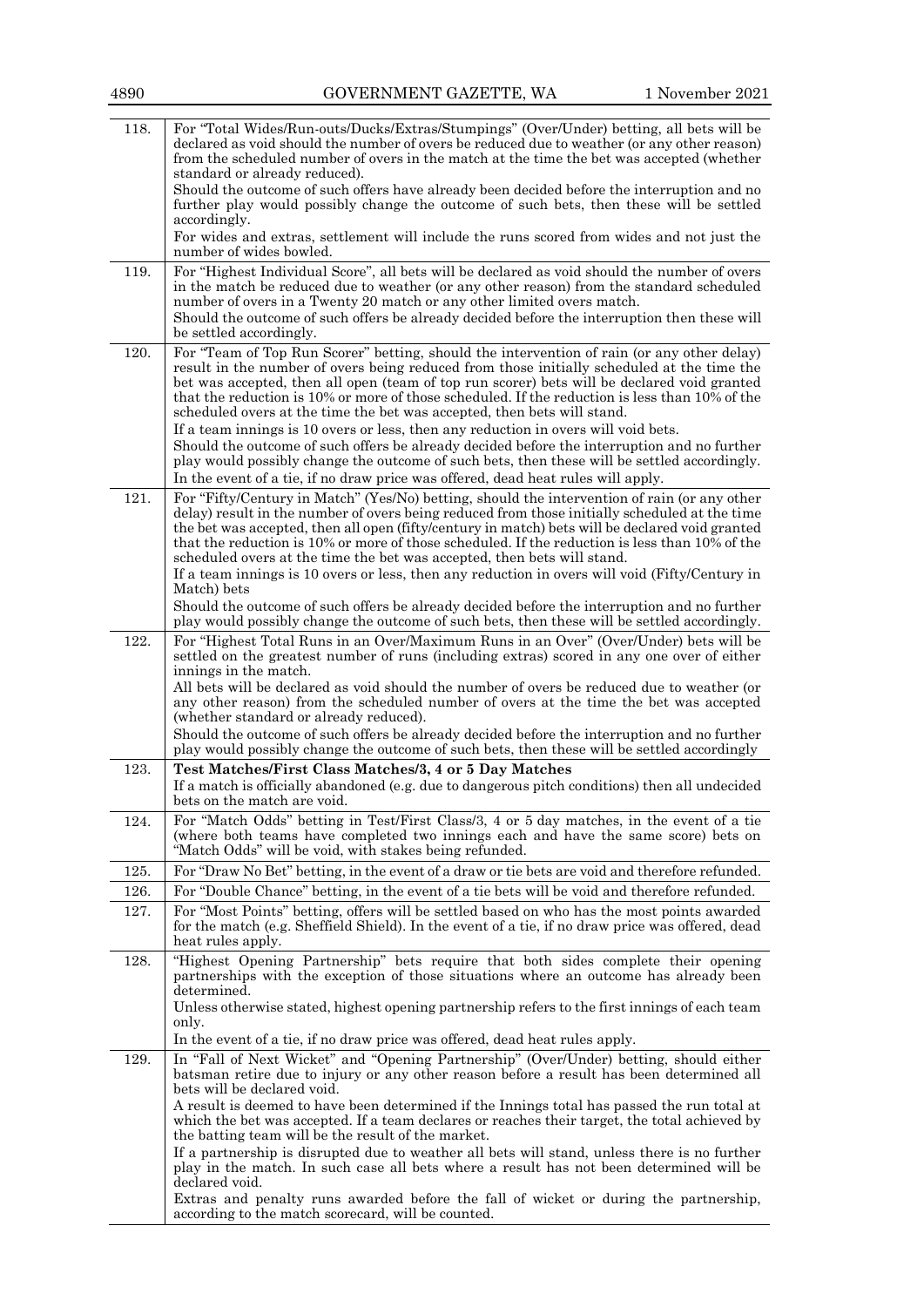|      | In relation to the over number at the fall of next wicket, any quoted half refers to the whole<br>over number not the specific balls bowled in each over (e.g. over/under 5.5 refers to either<br>'any delivery in over 5 and earlier' or 'any delivery in over 6 and later'). |
|------|--------------------------------------------------------------------------------------------------------------------------------------------------------------------------------------------------------------------------------------------------------------------------------|
| 130. | For "Total Runs—Innings X" (Over/Under) (e.g. Total Team runs) betting, all bets will be<br>void if 50 overs are not bowled, unless an innings has reached its natural conclusion, or is<br>declared.                                                                          |
|      | If an innings is declared at any point bets will be settled on the declaration total.<br>Extras and penalty runs awarded during the innings, according to the match scorecard, will                                                                                            |
|      | be counted.                                                                                                                                                                                                                                                                    |
| 131. | "Session Runs" betting requires 20 overs to be bowled in a session for bets to stand.                                                                                                                                                                                          |
|      | Bets are settled on the total number of runs in the session regardless of which team scores<br>the runs.                                                                                                                                                                       |
|      | Extras and penalty runs awarded during the session, according to the match scorecard, will<br>be counted.                                                                                                                                                                      |
| 132. | "Session Wickets" betting requires 20 overs to be bowled in a session for bets to stand.<br>Bets are settled on the total number of wickets lost in the session regardless of which team<br>loses them.                                                                        |
| 133. | For any betting involving "Session", the following definition of each session will apply to day                                                                                                                                                                                |
|      | matches.<br>• Day X, Session 1 (Start of play until Lunch is taken)<br>• Day X, Session 2 (Lunch until Tea is taken)                                                                                                                                                           |
|      | • Day X, Session 3 (Tea until stumps/close of play for the day)                                                                                                                                                                                                                |
|      | The following definition of each session will apply to day/night matches.                                                                                                                                                                                                      |
|      | • Day X, Session 1 (Start of play until tea is taken)<br>• Day X, Session 2 (Tea until dinner is taken)                                                                                                                                                                        |
|      | • Day X, Session 3 (Dinner until stumps/close of play for the day)                                                                                                                                                                                                             |
| 134. | For "Test Match Finish" betting, where a match finishes in a draw, the winner will be<br>deemed as 'Day 5, Session 3'.                                                                                                                                                         |
|      | If a match is officially abandoned (e.g. due to dangerous pitch conditions) then all bets are<br>void.                                                                                                                                                                         |
| 135. | For "Team to Lead after First Innings" betting, both teams are required to be bowled out or                                                                                                                                                                                    |
|      | declare their first innings for bets to stand.<br>In the event of a tie, if no draw price was offered, dead heat rules apply.                                                                                                                                                  |
| 136. | "First Innings Century" offers require 50 overs to be bowled unless a result has already been                                                                                                                                                                                  |
|      | determined or the innings has reached its natural conclusion (including innings declared).                                                                                                                                                                                     |
| 137. | For "Fifty/Century/Double Century in match" in either Test or First class matches, bets will<br>be void in drawn matches where the number of overs bowled is less than 200, unless a result<br>has already been determined.                                                    |
| 138. | For "Fifty/Century/Double Century in match" in 'Home/Away 1st Innings' of either Test or                                                                                                                                                                                       |
|      | First class matches, bets will be void unless the Innings reaches its natural conclusion<br>(including 'Innings declared') or a result has already been determined.                                                                                                            |
| 139. | For "Fifty/Century/Double Century in match" in Either 1st Innings of either Test or First<br>class matches, bets will be void unless both Innings reach their natural conclusion (including<br>'Innings declared') or a result has already been determined.                    |
| 140. | For "Fifty/Century/Double Century in match" in 'Home/Away 2nd Innings' of either Test or                                                                                                                                                                                       |
|      | First class matches, bets will be void in case the number of overs bowled for that Innings is<br>less than 50, unless a result has already been determined.                                                                                                                    |
| 141. | "Team of Top Run Scorer" betting will be settled of the top run scorer for either the 1st or<br>2nd innings of either team, i.e. the team of the highest individual run scorer in the match<br>regardless of the overall match result.                                         |
|      | Bets will be void in drawn matches where the number of overs bowled is less than 200.<br>In the event of a tie, if no draw price was offered, dead heat rules will apply.                                                                                                      |
| 142. | <b>Series/Tournament Betting</b>                                                                                                                                                                                                                                               |
|      | Should no draw odds be offered for a "Series Winner" bet and the series is drawn, all bets<br>will be declared void, unless dead heat rule was specified.                                                                                                                      |
| 143. | If a tournament is not completed but a winner or winners are declared by the governing<br>body, bets are paid on the winner(s) as declared. Dead heat rules might apply.                                                                                                       |
|      | Should no winner be declared then all bets will be settled as void.                                                                                                                                                                                                            |
| 144. | All tournament betting includes Finals/Playoffs, unless otherwise stated.                                                                                                                                                                                                      |
| 145. | For "Series Score" (Correct Series Score) betting, if for any reason the number of matches in<br>a series is changed and does not reflect the number envisaged in the offer then all bets will<br>be declared void.                                                            |
| 146. | For "Top Series Run Scorer/Wicket Taker" and "Top Tournament Batsman/Bowler" betting,<br>where a tie occurs dead heat rules will apply.                                                                                                                                        |
|      | No refunds will be issued on players not participating. At least one game must be completed                                                                                                                                                                                    |
|      | in the tournament/series for bets to stand.                                                                                                                                                                                                                                    |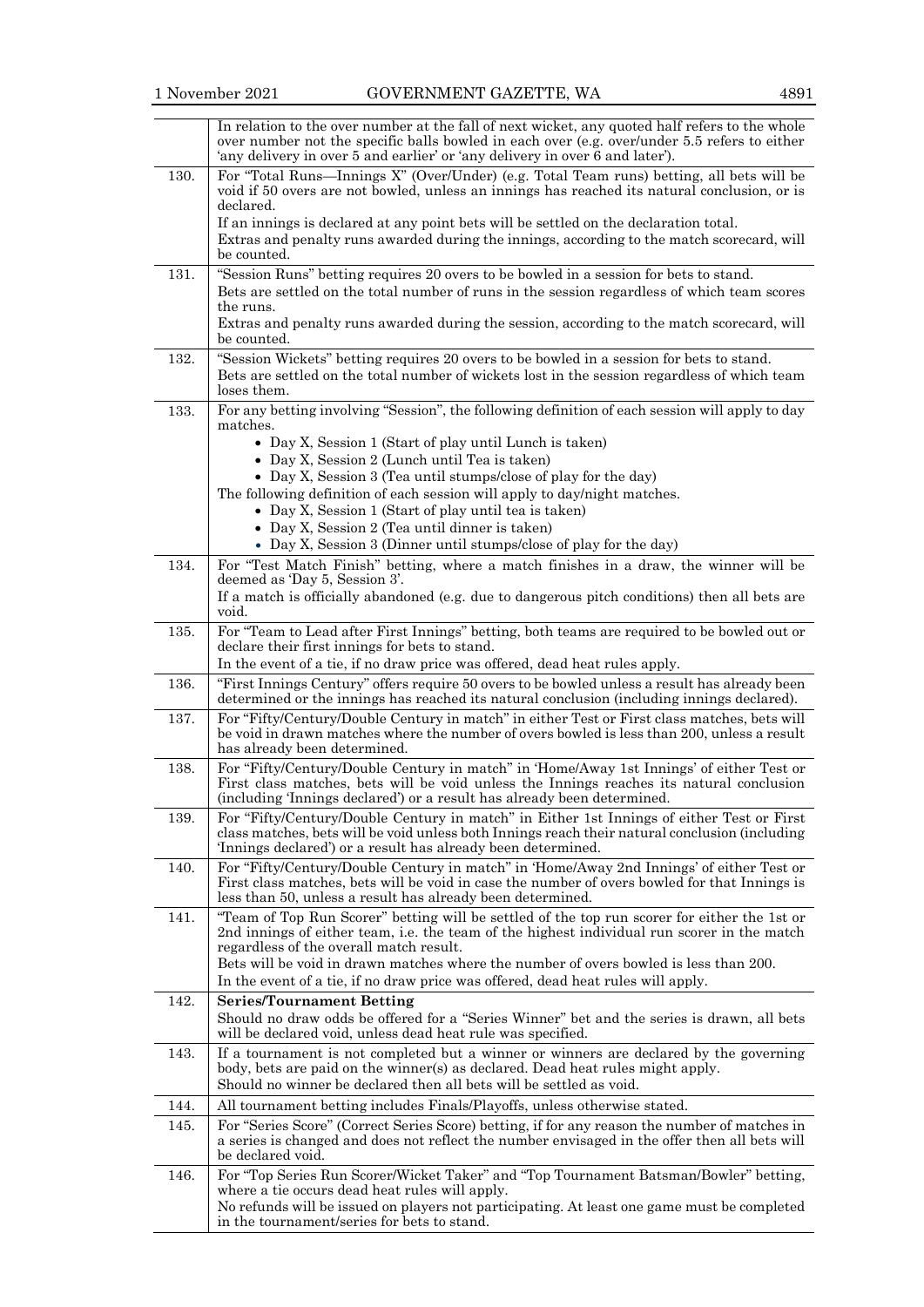| 4892 | GOVERNMENT GAZETTE, WA<br>1 November 2021                                                                                                                                                                                                                                                                                                                                                                                                                                                                                                                                                                                                                                                                                                                                                                                                                                                     |
|------|-----------------------------------------------------------------------------------------------------------------------------------------------------------------------------------------------------------------------------------------------------------------------------------------------------------------------------------------------------------------------------------------------------------------------------------------------------------------------------------------------------------------------------------------------------------------------------------------------------------------------------------------------------------------------------------------------------------------------------------------------------------------------------------------------------------------------------------------------------------------------------------------------|
| 147. | Bets referring to a particular player/teams' performances in a Series/Tournament will not<br>take into account any statistics accumulated from warm-up matches.                                                                                                                                                                                                                                                                                                                                                                                                                                                                                                                                                                                                                                                                                                                               |
| 148. | For "Series Handicap" betting, all bets will be settled on the "series score" result not the<br>runs scored in the series.                                                                                                                                                                                                                                                                                                                                                                                                                                                                                                                                                                                                                                                                                                                                                                    |
|      | If for any reason the number of matches in a series changes then all bets will be declared<br>void.                                                                                                                                                                                                                                                                                                                                                                                                                                                                                                                                                                                                                                                                                                                                                                                           |
| 149. | For "To Win a Test in Series" and "Total Test Wins/Draws" betting, if for any reason the<br>number of matches in a series changes then all bets will be declared void with the exception<br>of those situations where an outcome has already been determined.                                                                                                                                                                                                                                                                                                                                                                                                                                                                                                                                                                                                                                 |
| 150. | Not Adopted.                                                                                                                                                                                                                                                                                                                                                                                                                                                                                                                                                                                                                                                                                                                                                                                                                                                                                  |
| 151. | Cycling<br>Settlement of offers will be based upon the rider/team achieving the highest position at the<br>end of the stage/event.                                                                                                                                                                                                                                                                                                                                                                                                                                                                                                                                                                                                                                                                                                                                                            |
| 152. | The decisive factor in settling bets will be the highest placing in the specified event as listed<br>by the official organisation at the time of the podium presentation, disregarding subsequent<br>disqualifications, changes to the official result, etc.                                                                                                                                                                                                                                                                                                                                                                                                                                                                                                                                                                                                                                  |
| 153. | All "Head to Head" and "Over/Under" bets featuring the performance of one or more riders<br>in an event/stage are considered valid given that all listed riders start the relative<br>event/stage and at least one completes the said event/stage.                                                                                                                                                                                                                                                                                                                                                                                                                                                                                                                                                                                                                                            |
| 154. | Bets referring to the outcome upon completion of the event require that the specified event<br>is considered as completed in full and its result is declared, otherwise bets will be declared<br>void, unless the result is already determined.<br>In case the full number of stages for an event is not totally completed, or if the organizers<br>decide to remove the result of certain stages from the computation of the official result, then<br>the bets will be deemed valid granted that the number of the excluded stages does not exceed<br>25% of the pre-established number of stages (excluding prologue) at the beginning of the<br>competition.                                                                                                                                                                                                                               |
| 155. | All bets will be deemed as valid provided that the Event, or the relative stage to which the<br>bet refers to, is played within the same year, unless other arrangements have been agreed<br>to.                                                                                                                                                                                                                                                                                                                                                                                                                                                                                                                                                                                                                                                                                              |
| 156. | Bets on performances in a particular stage stand regardless of any route modifications which<br>the organizers might deem fit to consider and apply during the stage.<br>Exception to this is the case where a stage which has particular characteristics (E.g.: a<br>Mountains stage) is changed by the organizers, before the stage starts, into a stage which<br>has other predominant characteristics (E.g.: Time Trial or low-lying stage).<br>In such case bets which have been placed before the announcement of the change in stage<br>concept will be declared void.                                                                                                                                                                                                                                                                                                                 |
| 157. | Unless otherwise specified, in a team/rider performance bet offer in a specific event (such as<br>Total Stage wins by Team/Rider X in Tour Y) or "Head to Head" bet offers involving two<br>riders/teams performances in specific events, occurrences happening in events which are<br>given any of the following denominations will not count towards the settlement: Prologue,<br>Team Time Trial.                                                                                                                                                                                                                                                                                                                                                                                                                                                                                          |
| 158. | Not Adopted.                                                                                                                                                                                                                                                                                                                                                                                                                                                                                                                                                                                                                                                                                                                                                                                                                                                                                  |
| 159. | Football<br>First/Next Goalscorer—The bet refers to a specific player being the scorer of the listed goal<br>within the applicable timeframe, or else being the first scorer for his team (E.g. "First"<br>Goalscorer—Team X)".<br>Stakes will be refunded on players who do not take part in the match or else come on the<br>field of play after the listed goal to which the bet refers to has been scored.<br>Own goals do not count for the settlement of this offer. Should the goal to which the bet<br>refers to be deemed as an own goal, the next player to score a goal which is not an own goal<br>and conforms with the bet offer parameters will be deemed as the winning outcome.<br>In case no goals (or no further goals, as applicable) is/are scored which are not own goals<br>and fulfil the remaining bet offer parameters, all bets will be considered lost, unless an |
| 160. | applicable option has been listed within the offer.<br>Last Goalscorer—The bet refers to a specific player being the scorer of the last goal either                                                                                                                                                                                                                                                                                                                                                                                                                                                                                                                                                                                                                                                                                                                                           |
|      | during a particular timeframe of the event (E.g. "Last goal in the match" or "Last goal in the<br>1st Half"), or else being the last scorer for his team (E.g. "Last Goalscorer—Team X)".<br>Stakes will be refunded only on players who do not take part in the match at all. In all other<br>instances bets will remain valid, irrespective of the time of inclusion/substitution of the<br>player.<br>Own goals do not count for the settlement of this offer. Should the goal to which the bet                                                                                                                                                                                                                                                                                                                                                                                            |
|      | refers to be deemed as an own goal, the previous player to score a goal which is not an own<br>goal and conforms with the bet offer parameters will be deemed as the winning outcome.<br>In case no goals (or no previous goals, as applicable) is/are scored which are not own goals<br>and fulfil the remaining bet offer parameters, all bets will be considered lost.                                                                                                                                                                                                                                                                                                                                                                                                                                                                                                                     |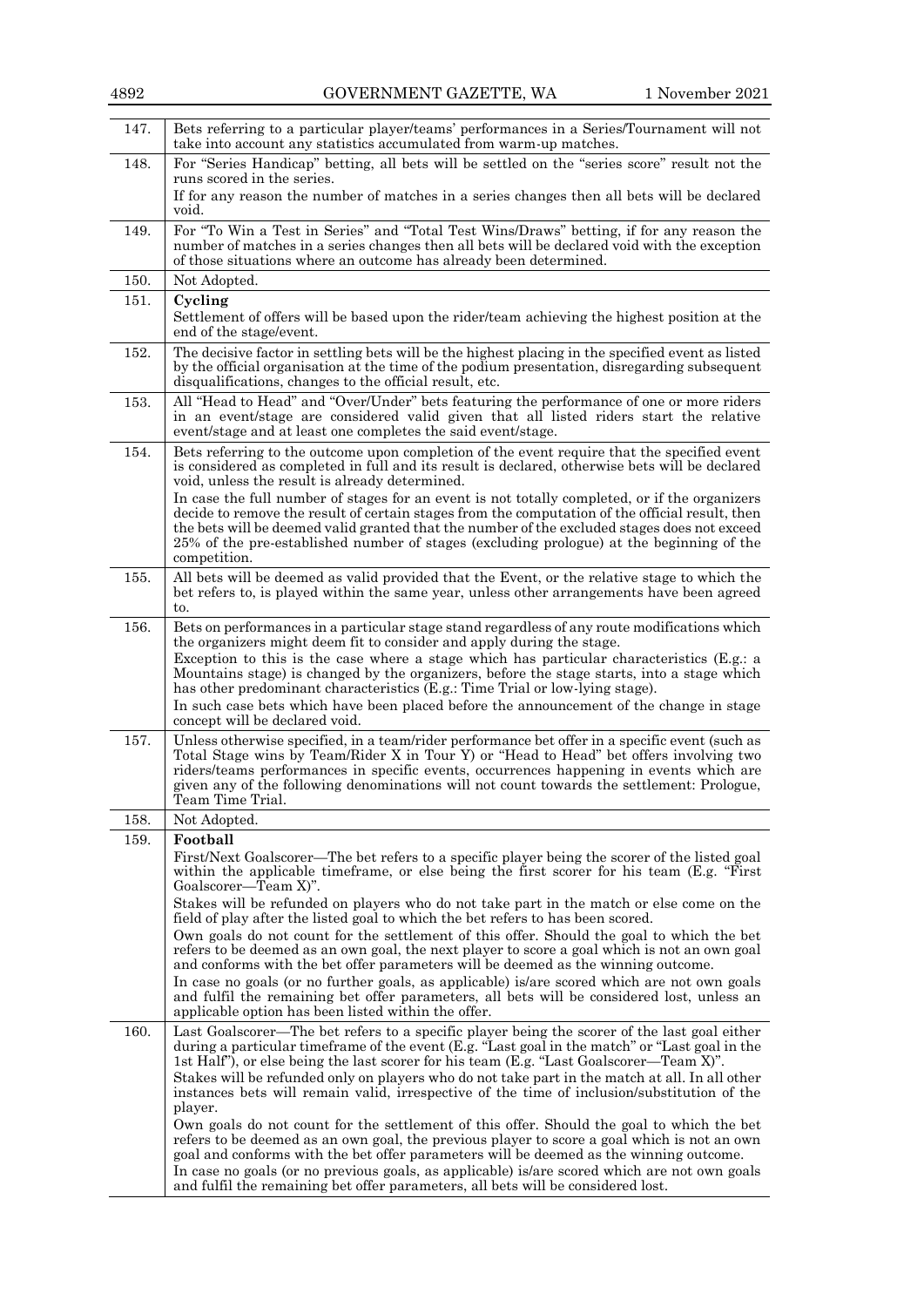| 161. | "Scorecast" and "Matchcast" are bet offers where it is possible to bet simultaneously on a<br>particular occurrence (e.g. First Goalscorer) combined with another from the same, or<br>related event (e.g. Correct Score in the match, or match outcome).                                                                                                                               |
|------|-----------------------------------------------------------------------------------------------------------------------------------------------------------------------------------------------------------------------------------------------------------------------------------------------------------------------------------------------------------------------------------------|
|      | Should the bet refer to First or Last Goal Scorer, terms and conditions as stated in First/Next<br>Goalscorer and Last Goal Scorer rules will apply, where applicable.                                                                                                                                                                                                                  |
|      | Stakes will be refunded on players who do not take part in the match at all. In all other<br>instances bets will remain valid, irrespective of the time of inclusion/substitution of the                                                                                                                                                                                                |
|      | player.<br>Own goals do not count for the settlement of this offer.                                                                                                                                                                                                                                                                                                                     |
| 162. | Unless otherwise specified, or indicated in conjunction with the bet offer, all bets placed<br>before match start related to whether a specific player(s) will manage to score any number<br>of goals, require the listed player(s) to play from the start of the match to be valid.<br>Similar type of bets placed after the relevant match has started will be settled as void should |
|      | the listed player(s) not take any further part in the match for whatever reason after bet<br>acceptance.                                                                                                                                                                                                                                                                                |
|      | Own goals will never count as a goal scored for any selected player.                                                                                                                                                                                                                                                                                                                    |
| 163. | On all bets related to yellow/red cards, booking points, etc., only cards shown to players<br>which at that moment are on the pitch are valid for settlement purposes.                                                                                                                                                                                                                  |
|      | Cards, disciplinary actions, suspensions, imposed on any other individual which at the                                                                                                                                                                                                                                                                                                  |
|      | moment of the sanction is not, or should not, be actively playing on the pitch, as well as<br>disciplinary measures taken after the game has officially ended, are disregarded.                                                                                                                                                                                                         |
| 164. | Unless otherwise specified, or indicated in conjunction with the bet offer, all disciplinary-<br>related bets placed before match start referring to individual(s) (e.g. yellow card, red card,                                                                                                                                                                                         |
|      | number of fouls), require the listed player(s) to play from the start of the match to be valid.                                                                                                                                                                                                                                                                                         |
|      | Similar type of bets placed after the relevant match has started will be settled as void should                                                                                                                                                                                                                                                                                         |
|      | the listed player(s) not take any further part in the match for whatever reason after bet<br>acceptance.                                                                                                                                                                                                                                                                                |
| 165. | "Booking Points" are calculated according to the following rules-                                                                                                                                                                                                                                                                                                                       |
|      | • Yellow card $= 10$ points                                                                                                                                                                                                                                                                                                                                                             |
|      | • Red card = $25$ points.                                                                                                                                                                                                                                                                                                                                                               |
|      | • Maximum points for one player are 35.                                                                                                                                                                                                                                                                                                                                                 |
| 166. | Offers referring to individual player performances' in a single match (example: Total Goals<br>Scored by Player X) or confronting performances from 2 individual players during the course                                                                                                                                                                                              |
|      | of a match (example: Which of Player X or Player Y will score most Goals), require all listed                                                                                                                                                                                                                                                                                           |
|      | individuals to play from the start of the match for bets to stand.                                                                                                                                                                                                                                                                                                                      |
| 167. | Offers referring to individual player performances' (example: Total Goals Scored by Player<br>X during the World Cup) or confronting performances from 2 individual players over a                                                                                                                                                                                                      |
|      | particular period/tournament/season (example: Which of Player X or Player Y will score                                                                                                                                                                                                                                                                                                  |
|      | most goals during the league), require that all listed individuals must be an active<br>participant in at least one more fixture applicable for the offer after bet acceptance for bets                                                                                                                                                                                                 |
|      | to stand.                                                                                                                                                                                                                                                                                                                                                                               |
|      | Bets placed after any news which can even potentially reduce the number of fixtures any                                                                                                                                                                                                                                                                                                 |
|      | listed player is eligible for within the competition (example: injury/transfer/trade news);<br>thus altering the odds even just theoretically in favour of any particular outcome without                                                                                                                                                                                               |
|      | said odds having been adjusted to reflect the current state of the bet, will be declared void.                                                                                                                                                                                                                                                                                          |
| 168. | All bets referring to aggregated Tournament Totals (such as Goals, Corners, Cards,                                                                                                                                                                                                                                                                                                      |
|      | Penalties, etc.) will be settled based on official statistics by the governing association.<br>Unless otherwise stated, cumulative amounts of such bets will include eventual                                                                                                                                                                                                           |
|      | prolongations (e.g. Extra Time) but not Penalty Shoot Outs.                                                                                                                                                                                                                                                                                                                             |
| 169. | Unless specifically stated, all bets referring to a particular team winning a number/selection                                                                                                                                                                                                                                                                                          |
|      | of trophies in the same season will be based on the particular team's performance within the<br>following competitions: the domestic league, the apparent equivalent of the respective FA                                                                                                                                                                                               |
|      | Cup and League Cup as well as the Champions League or Europa League.                                                                                                                                                                                                                                                                                                                    |
|      | Other trophies (e.g. domestic and European Super Cup, World Club Cup) do not count.                                                                                                                                                                                                                                                                                                     |
| 170. | The "Domestic Double" is to be considered as the team's victory in the apparent equivalent<br>of the respective domestic league and FA Cup.                                                                                                                                                                                                                                             |
| 171. | For settlement purposes, bets referring to the number of cards shown by the referee will be<br>counted as follows—                                                                                                                                                                                                                                                                      |
|      | • Yellow card $= 1$                                                                                                                                                                                                                                                                                                                                                                     |
|      | • Red card = $2$                                                                                                                                                                                                                                                                                                                                                                        |
|      | • One yellow and a red $=$ 3                                                                                                                                                                                                                                                                                                                                                            |
|      | • Two yellow cards and a red $=$ 3                                                                                                                                                                                                                                                                                                                                                      |
|      | The maximum cards for one player is 3 cards. Only cards shown to players currently eligible<br>will be taken int consideration.                                                                                                                                                                                                                                                         |
| 172. | Bets on whether a particular player(s) will manage to score from certain areas of the pitch                                                                                                                                                                                                                                                                                             |
|      | (E.g. from outside the 'penalty box') will be settled based on the position of the ball at the                                                                                                                                                                                                                                                                                          |
|      | time the shot was struck by the player, irrelevant of any further deflections which the ball<br>trajectory might incur following the initial shot.                                                                                                                                                                                                                                      |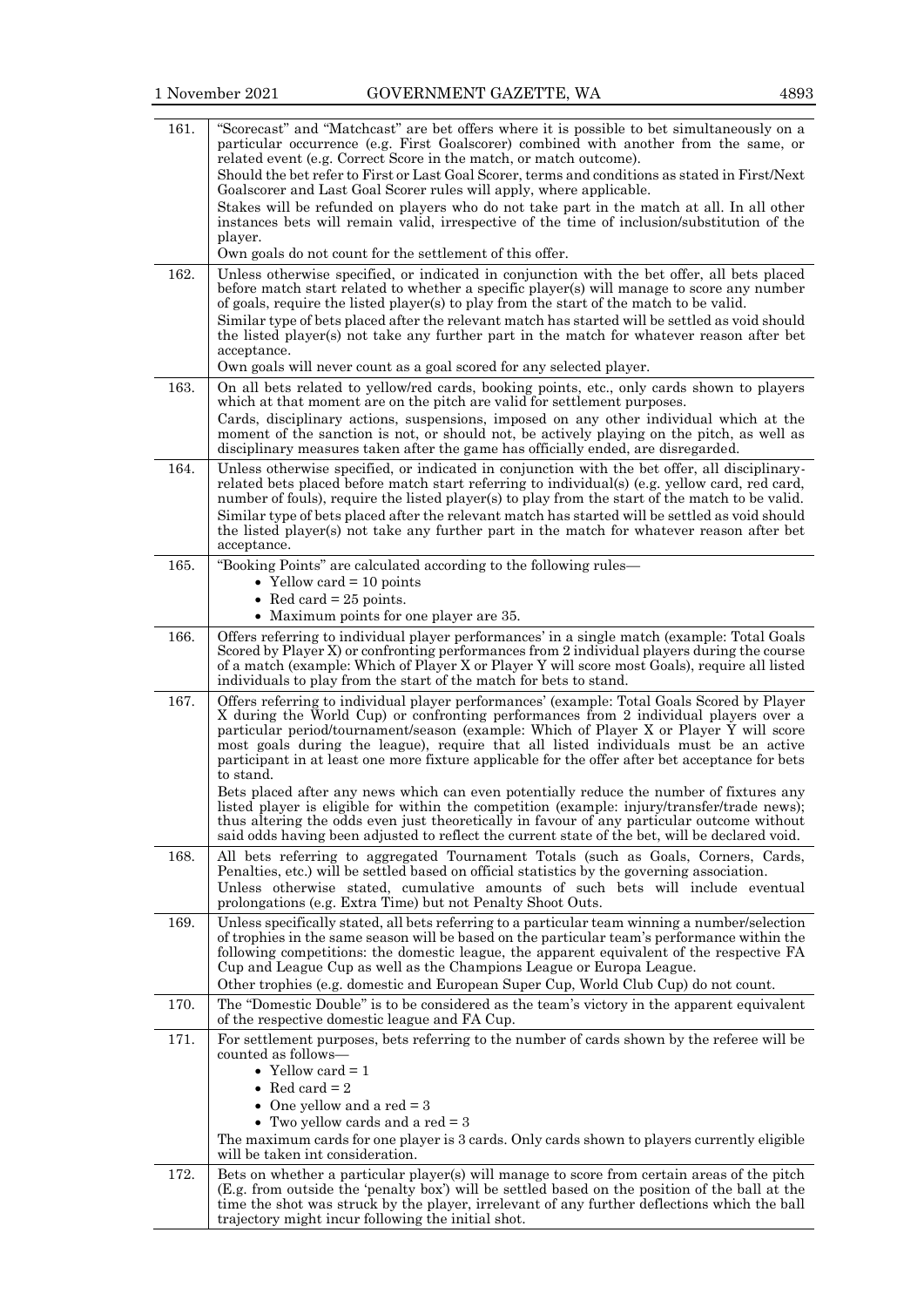|      | For the sake of clarity, it is to be understood that the lines delineating the 'penalty box' are<br>to be considered as an integral part of such area of the pitch. Thus, should a shot be struck<br>with the ball hovering above, or touching, even partially, said lines, the shot will not be<br>considered as having been effected from outside the box.                                                                                                                                                                                                                                                                                                                                                                                                                                                                                                                                                                                |
|------|---------------------------------------------------------------------------------------------------------------------------------------------------------------------------------------------------------------------------------------------------------------------------------------------------------------------------------------------------------------------------------------------------------------------------------------------------------------------------------------------------------------------------------------------------------------------------------------------------------------------------------------------------------------------------------------------------------------------------------------------------------------------------------------------------------------------------------------------------------------------------------------------------------------------------------------------|
| 173. | Bets on whether a particular player(s) will manage to hit the cross bar, goal post or any<br>other part of the frame delineating the goal area will only be settled as having accomplished<br>such feat if the shot does not result directly in a goal being awarded exactly after the ball                                                                                                                                                                                                                                                                                                                                                                                                                                                                                                                                                                                                                                                 |
|      | hits a part of the goal frame.<br>Settlement will only take into consideration shots aimed at the goal frame defended by the<br>opponents of the listed player(s) team. Should a player have a shot which hits the post their<br>team defends this will not be considered as having accomplished such feat.                                                                                                                                                                                                                                                                                                                                                                                                                                                                                                                                                                                                                                 |
| 174. | During certain events RWWA might decide to offer for betting a reduced selection of<br>participants (E.g. Any unlisted Team X player) or else a single participant as a<br>representation of the whole squad (E.g. "Any Team X player").<br>In both cases for settlement purposes, all unlisted squad members are to be deemed as<br>starters (and settled as such), including substitutes regardless whether they take part in                                                                                                                                                                                                                                                                                                                                                                                                                                                                                                             |
|      | the match or not.                                                                                                                                                                                                                                                                                                                                                                                                                                                                                                                                                                                                                                                                                                                                                                                                                                                                                                                           |
| 175. | Bets on the performance of players starting the match on the bench will be settled as void if<br>the player is either listed in the starting XI or does not take part in the match at all.                                                                                                                                                                                                                                                                                                                                                                                                                                                                                                                                                                                                                                                                                                                                                  |
| 176. | On offers such as Next Goalscorer, Next Carded player, Next Assist and Man of the Match,<br>stakes will be refunded should the chosen player not take part in the match at all or had no<br>possibility to accomplish such feat during the specified timeframe.                                                                                                                                                                                                                                                                                                                                                                                                                                                                                                                                                                                                                                                                             |
| 177. | Bets on "Next Assist" for a particular goal will be settled as void should the governing<br>association declare the specified goal as having been unassisted, the specified goal is an own<br>goal and/or no more goals are scored in the match during the specified timeframe.                                                                                                                                                                                                                                                                                                                                                                                                                                                                                                                                                                                                                                                             |
| 178. | Bets referring to penalty kicks conversion and/or outcome will be settled according to the<br>outcome occurred on the field of play as per the rules governing that specific scenario and in<br>cases of penalty shoot-outs will remain valid regardless of the format employed by the<br>governing association during the shoot-out.                                                                                                                                                                                                                                                                                                                                                                                                                                                                                                                                                                                                       |
|      | Bets stand in case the penalty is ordered to be re-taken and will be settled with the outcome<br>achieved from the re-taken penalty.                                                                                                                                                                                                                                                                                                                                                                                                                                                                                                                                                                                                                                                                                                                                                                                                        |
|      | As a general principle, settlement will be based on the concept that unless the penalty kick<br>results in a goal being awarded (and settled accordingly), the first person/object/location (as<br>applicable) which the ball initially touches after being kicked will be considered as the<br>winning outcome, disregarding any other persons/objects the ball hits in its subsequent<br>trajectory following any previous deflection, if any.                                                                                                                                                                                                                                                                                                                                                                                                                                                                                            |
|      | The following examples are being issued as a general guideline on settlement—                                                                                                                                                                                                                                                                                                                                                                                                                                                                                                                                                                                                                                                                                                                                                                                                                                                               |
|      | "Goal" would be the winning outcome in case of the following scored penalties scenarios—<br>• Any penalty kick which ends up as a goal without it being deflected;                                                                                                                                                                                                                                                                                                                                                                                                                                                                                                                                                                                                                                                                                                                                                                          |
|      | • Goalkeeper touches the penalty kick but ball ends up as goal;                                                                                                                                                                                                                                                                                                                                                                                                                                                                                                                                                                                                                                                                                                                                                                                                                                                                             |
|      | • Penalty kick touches the woodwork before ending up in goal.<br>"Save" would be the winning outcome in case of the following missed penalties scenarios—                                                                                                                                                                                                                                                                                                                                                                                                                                                                                                                                                                                                                                                                                                                                                                                   |
|      | • Goalkeeper deflects the penalty kick to outside the goal frame;<br>• Goalkeeper deflects the penalty kick onto the post/crossbar.                                                                                                                                                                                                                                                                                                                                                                                                                                                                                                                                                                                                                                                                                                                                                                                                         |
|      | "Woodwork" would be the winning outcome in case of the following missed penalties<br>scenarios-                                                                                                                                                                                                                                                                                                                                                                                                                                                                                                                                                                                                                                                                                                                                                                                                                                             |
|      | • Penalty kick hits the woodwork before it is touched/saved by the goalkeeper;<br>• Penalty kick hits the woodwork and ball goes outside the goal frame.                                                                                                                                                                                                                                                                                                                                                                                                                                                                                                                                                                                                                                                                                                                                                                                    |
|      | "Any other Miss" would be the winning outcome in case of any penalty kick which without<br>any deflection either by the goalkeeper or by the woodwork ends up outside the goal frame—                                                                                                                                                                                                                                                                                                                                                                                                                                                                                                                                                                                                                                                                                                                                                       |
|      | Exception to the above scenarios would be in in case of penalty shoot-outs, should the ball<br>hit the woodwork, bounce on the goalkeeper and end in goal, such penalty will be considered<br>as having been scored while should said situation occur during any other part of the match<br>which is not a penalty shoot-out, the penalty taker would be considered as having missed to<br>score and "hitting the woodwork" will be considered as the winning outcome.                                                                                                                                                                                                                                                                                                                                                                                                                                                                      |
| 179. | Any decision taken by the Video Assistant Referee (VAR) which conflicts with the original<br>decision sanctioned by the officials on the pitch (including non-decisions like allowing play<br>to continue before reviewing the video), thus altering the understood state of the match at<br>the time of bet placement, will result in all bets placed in the timeframe between the actual<br>occurrence of the original incident and the referee's final decision on the incident being<br>deemed as void, unless the odds offered on the specific bet offer are unaffected by the use of<br>VAR or have already been accounted for in the odds offered at the time of bet acceptance.<br>Settlement on all other unrelated bet-offers, including those determined by any play<br>between the time of the original incident and the decision following the VAR review, which<br>are not influenced/altered by the VAR decision will stand. |
|      | For resulting purposes VAR reviews, and the decisions emanating from said reviews, are to<br>be considered as having happened at the time of the original incident for which the VAR<br>would be eventually used even if play has not been immediately interrupted.                                                                                                                                                                                                                                                                                                                                                                                                                                                                                                                                                                                                                                                                         |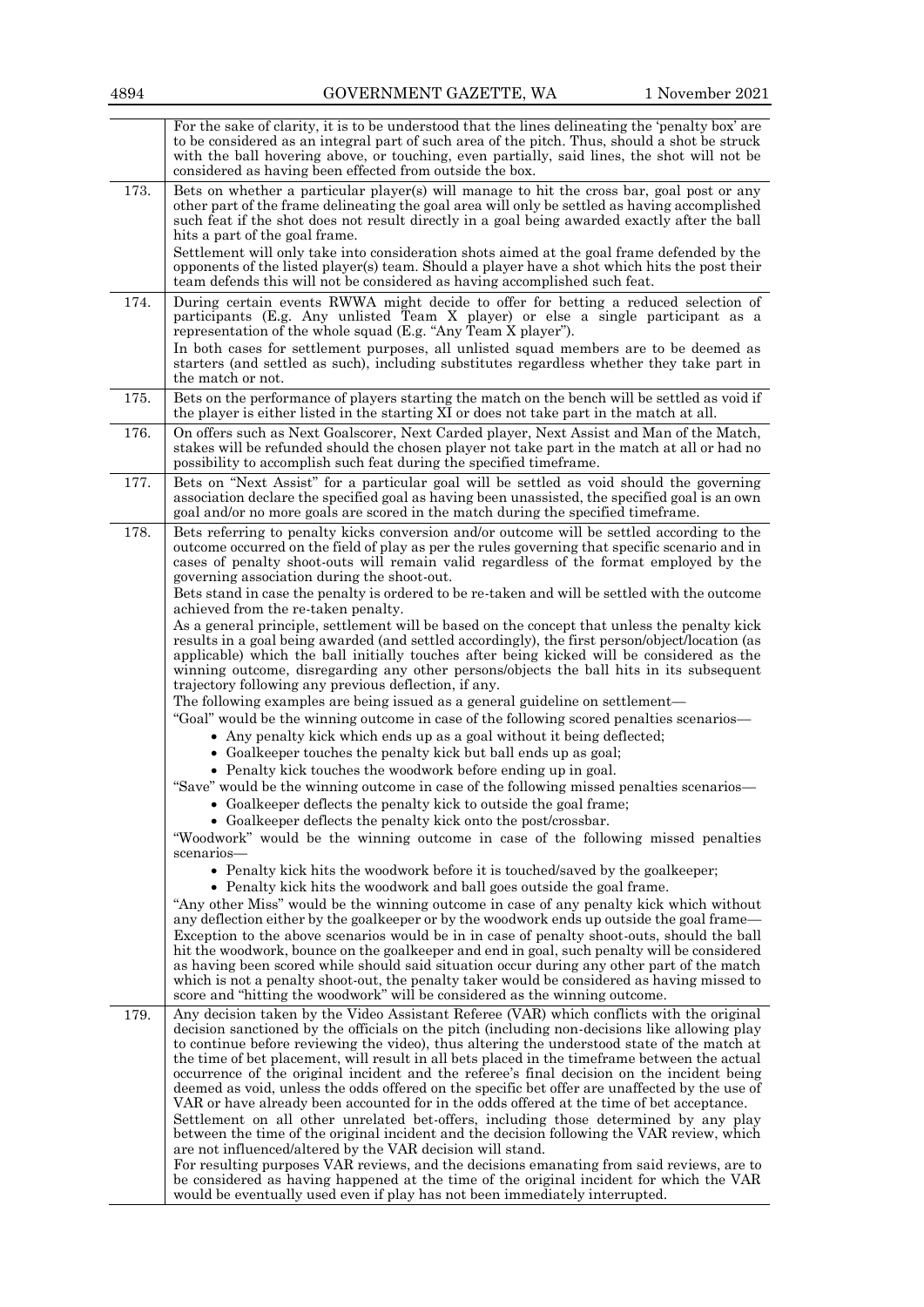|      | RWWA reserves the right to reverse any previously settled offers where the settlement<br>becomes inaccurate following the final referee decision, providing said decision is taken and<br>communicated before the conclusion of the match and/or timeframe listed.<br>In order to avoid any doubts, RWWA will consider the VAR as having been used if it is<br>understood from the referee's gestures (ex. hand gestures, stopping the match to review the<br>incident themselves), and/or the VAR usage is confirmed by the match report issued by the<br>official organization.<br>In cases where it is unclear whether the VAR has been used due to missing TV coverage<br>and/or conflicting reports, RWWA will settle the bets based on the information acquired from<br>feed providers and generally reputable online sources on the basis of equity. |
|------|-------------------------------------------------------------------------------------------------------------------------------------------------------------------------------------------------------------------------------------------------------------------------------------------------------------------------------------------------------------------------------------------------------------------------------------------------------------------------------------------------------------------------------------------------------------------------------------------------------------------------------------------------------------------------------------------------------------------------------------------------------------------------------------------------------------------------------------------------------------|
| 180. | For settlement purposes, markets referring to team to be shown the next Card (booking)<br>and/or "Total Cards" will always consider a Red Card as 2 instances of a card being shown<br>and will be settled accordingly. The following examples are being listed as a guideline-<br>(a) First card shown in a match is a straight Red Card. The team to which the card is<br>awarded will be settled as the winning selection for the offers: Cards #1 and #2;<br>(b) First card shown in a match is a Yellow Card followed by a straight Red Card to the                                                                                                                                                                                                                                                                                                    |
|      | same player without a second yellow card being shown. The team to which the cards<br>are awarded will be settled as the winning selection for the offers: Cards #1, #2 and<br>#3:<br>(c) First card shown in a match is a Yellow Card followed by a second Yellow Card with<br>the subsequent Red Card to the same player. The team to which the cards are                                                                                                                                                                                                                                                                                                                                                                                                                                                                                                  |
|      | awarded will be settled as the winning selection for the offers: Cards #1, #2 and #3.                                                                                                                                                                                                                                                                                                                                                                                                                                                                                                                                                                                                                                                                                                                                                                       |
| 181. | Markets referring to which specific player will be the next to be booked/receive a card are to<br>be understood and settled as per the order of the instance in which each single player gets<br>booked/sent off by the referee.<br>The card colour shown by the referee will not be given any consideration in the settlement<br>of this offer and the decisive criteria will always be the order in which the single player is<br>considered to have gone into the referee's book.                                                                                                                                                                                                                                                                                                                                                                        |
|      | For settlement purposes it is possible for a single player to be listed twice as the "Next"<br>Carded player" as much as both bookings occur during different interruptions of play.<br>Should 2 or more players be booked during the same interruption of play, bets on this offer<br>will be settled as void.                                                                                                                                                                                                                                                                                                                                                                                                                                                                                                                                             |
| 182. | Any reference to "Free Kicks" both when presented as a single outcome, as well as an<br>occurrence will also take into consideration instances awarded for off-sides and any other<br>violation except those sanctioned with a penalty.                                                                                                                                                                                                                                                                                                                                                                                                                                                                                                                                                                                                                     |
| 183. | Offers referring to specific player(s) playing the whole match require the specified player(s)<br>to start the match for bets to stand.<br>For settlement purposes, bets will be settled as YES only if the specified player(s) is/are<br>neither substituted nor sent off during Regular Time only. Eventual extra time does not<br>count.                                                                                                                                                                                                                                                                                                                                                                                                                                                                                                                 |
| 184. | Golf<br>All bets will be deemed as valid as much as the Tournament, or the relative round to which<br>the bet refers to, is played within the same sporting season and within 3 months from the<br>last scheduled date (as per local course time), as issued by the governing association,<br>irrespective of any time delays, unless other arrangements have been agreed to.                                                                                                                                                                                                                                                                                                                                                                                                                                                                               |
| 185. | All bets referring to Tournament Performance but not limited to Winner, Place, Each-way,<br>Winner without X, Group Betting, Top Nationality, Individual Final Position, etc.) will be<br>deemed valid as long as the minimum number of holes, applicable to the offer, as per the<br>rules of the governing association (E.g. 36 holes for European Tour sanctioned events and<br>54 holes for PGA Tour sanctioned events), have been completed by the eligible players, and<br>an official result has been declared by the sanctioning body.<br>Should the format of a tournament be changed so that it features less rounds/holes than<br>originally scheduled, all bets accepted on such offers after the last shot of the last completed<br>round will be declared void.                                                                               |
| 186. | Bet offers already decided are considered as valid bets even though 36 holes are not played<br>and/or an official result has not been issued by the organisation.                                                                                                                                                                                                                                                                                                                                                                                                                                                                                                                                                                                                                                                                                           |
| 187. | Any result deriving from officially-sanctioned playoffs will count towards the settlement of<br>Tournament offers only.<br>Unless otherwise stated, offers referring to the performance within a specific round or hole<br>will not take into account outcomes deriving from playoffs.                                                                                                                                                                                                                                                                                                                                                                                                                                                                                                                                                                      |
| 188. | Bets on players who start the tournament but withdraw voluntarily or are disqualified will<br>be settled as losing bets, unless the result of the offer which the bet refers to is already<br>determined.                                                                                                                                                                                                                                                                                                                                                                                                                                                                                                                                                                                                                                                   |
| 189. | All bets placed on participants who do not compete at all will be refunded.                                                                                                                                                                                                                                                                                                                                                                                                                                                                                                                                                                                                                                                                                                                                                                                 |
| 190. | In outright bets which include a limited selection of participants, such as Top Nationality,<br>Group Betting, Sixhooters, etc., RWWA reserves the right to apply Tattersalls Rule 4 on any<br>non-starter.<br>Should it be the case that all players listed in the offer "miss the cut", the player with the<br>best position at the time "cut" was made will be deemed the winner.<br>Dead Heat rules will apply except for cases where a play-off has determined a better<br>finishing position, where applicable.                                                                                                                                                                                                                                                                                                                                       |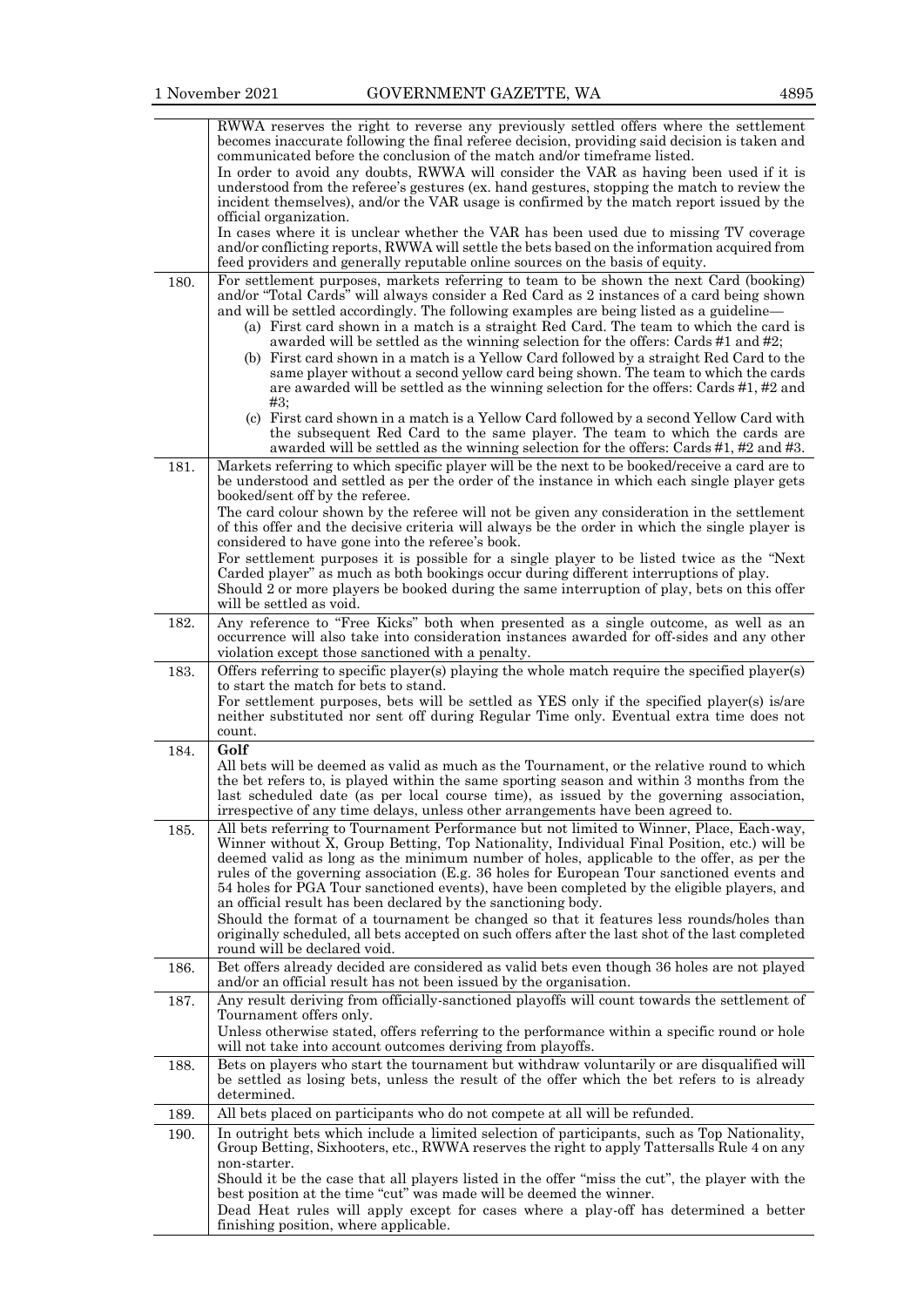| 191.  | All "Head to Head" bet offers require all participants to start in the event/round to which<br>the bet refers to.                                                                                                                                                                                                                                                                                                                                                                                                                 |
|-------|-----------------------------------------------------------------------------------------------------------------------------------------------------------------------------------------------------------------------------------------------------------------------------------------------------------------------------------------------------------------------------------------------------------------------------------------------------------------------------------------------------------------------------------|
| 192.  | In "Head to Head" bets featuring only two players, stakes will be refunded if both<br>participants share the same finishing position and no draw option has been offered.<br>In "Head to Head" bets featuring three players, should two or more participants share the<br>same finishing position, the odds will be divided by the outcomes sharing the winning<br>position, irrespective whether the net outcome is lower than the Client's stake.                                                                               |
| 193.  | Settlement of "Head to Head" bet offers involving the performance of two or more players<br>(e.g. Best Finishing Position in the tournament) will be based upon the best finishing<br>position/lowest score (as applicable) achieved in the relative event/round which the bet refers<br>to.                                                                                                                                                                                                                                      |
| 194.1 | Any reference to Make/Miss the "Cut" requires an official cut/exclusion effected by the<br>organisers for bets to stand.<br>In the case of tournaments where players are eliminated during more than one phase,<br>settlement will be based on a whether the player has qualified or not following the first "Cut"<br>made.                                                                                                                                                                                                       |
| 195.  | Disqualification/withdrawals by a player before the "Cut" is made, will result in the player<br>being considered as having missed the "Cut".<br>Disqualification/withdrawals subsequent to the "Cut" being made will be irrelevant towards<br>the original settlement of the "Make the Cut" offers.                                                                                                                                                                                                                               |
| 196.  | In "Head to Heads" based on the best finishing position in the tournament, in case one player<br>misses the cut then the other player will be settled as the winner.<br>If both participants fail to make the "Cut" the player with the lowest score at the "Cut" will<br>be considered as the winner.<br>Should both players fail to make the "Cut" with the same score then the bet will be void.<br>A player disqualified after the "Cut" has been made is deemed to have beaten a player who<br>has failed to make the "Cut". |
| 197.  | Any reference to "Majors" will be based on the tournaments for that particular season to<br>which the PGA attributes said definition, irrespective of any venue, date, or any other<br>changes.                                                                                                                                                                                                                                                                                                                                   |
| 198.  | Should play be stopped after a round has started and the governing association decide to<br>cancel all action referring to that round and start from scratch or cancel altogether said<br>round, then all bets placed after the start of that round on the Tournament outright, Leader<br>After Round market and the Miss/Make the cut market will be void.                                                                                                                                                                       |
| 199.  | Bets referring to a specific participant placing within a predetermined position (example:<br>Top 5/10/20/40) during a tournament, selection of tournaments or any particular<br>classification will be settled as per "Dead Heat" rules should the participant tie for that<br>particular position.                                                                                                                                                                                                                              |
| 200.  | Offers related to a participant occupying a particular position on the Leaderboard at a<br>specific time (example: Leader at End of Round X) will be settled in accordance with the<br>result at the end of the specified round/timeframe. Dead Heat Rules will apply for any tied<br>placings.                                                                                                                                                                                                                                   |
| 201.  | In tournaments where the "modified Stable ford scoring" is used, bets will be settled on the<br>points scored and not the strokes taken. Listed players must complete at least 1 hole for bets<br>to stand, otherwise bets will be void.                                                                                                                                                                                                                                                                                          |
| 202.  | Settlement of so-called "Action-betting" offers and similar, including but not limited to<br>"Fairways/Greens in Regulation/Bunkers/Water Hazards", are settled on the exact location<br>where the ball is deemed to have come to rest.                                                                                                                                                                                                                                                                                           |
|       | Bets will be settled according to the Official Website of the Tour/event involved and should<br>no information for such settlement be published then TV pictures will be used to determine<br>the outcome.                                                                                                                                                                                                                                                                                                                        |
|       | The following description and settlement rules are being provided for "Action-betting"<br>offers—                                                                                                                                                                                                                                                                                                                                                                                                                                 |
|       | • Fairway in Regulation—Bet refers to a player's tee shot on a Par 4 or Par 5 hole<br>being deemed to have come to rest on the cut piece of grass known as the "fairway";<br>• Green in Regulation—Bet refers to a Player's approach shot being deemed to have<br>come to rest on the cut piece of grass known as the "green" in the regulation number<br>of strokes, which are to be understood as follows—                                                                                                                      |
|       | o Regulation number of strokes for Par 3 holes: 1 Stroke<br>o Regulation number of strokes for Par 4 holes: 2 Strokes                                                                                                                                                                                                                                                                                                                                                                                                             |
|       | o Regulation number of strokes for Par 5 holes: 3 Strokes<br>• Water Hazard on Hole—Bet refers to a Player's shot being deemed to have come to<br>rest inside a Water Hazard or beyond the red boundary line of a Water Hazard and<br>therefore within the Hazard.                                                                                                                                                                                                                                                                |
|       | • Bunker on Hole—Bet refers to a Player's shot being deemed to have come to rest<br>inside a Sand Bunker. Should a player require to stand within a Sand Bunker to<br>play a shot that lay outside the Sand Bunker, this will NOT be deemed to have come<br>to rest in a Sand Bunker.                                                                                                                                                                                                                                             |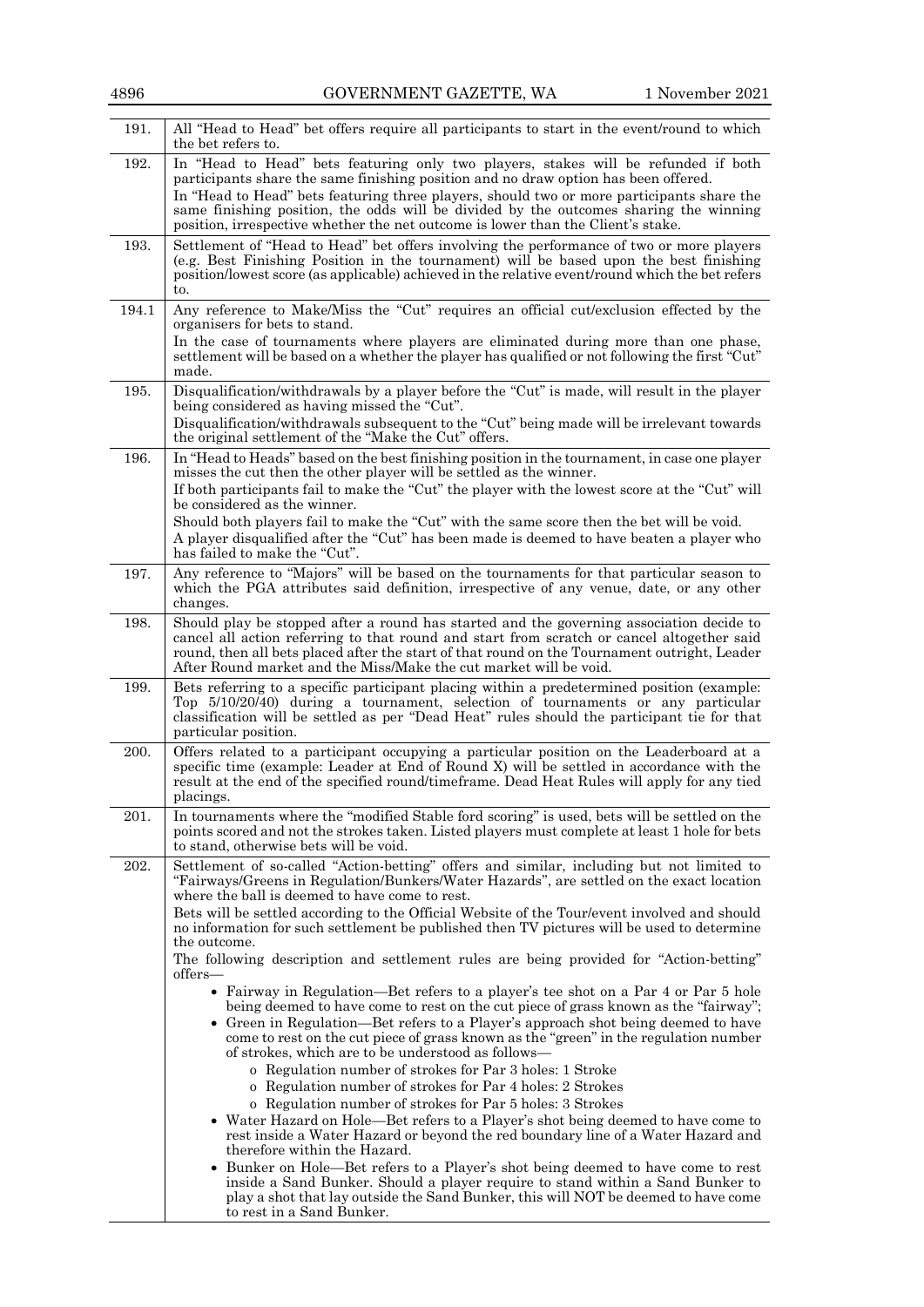|      | • Nearest the Pin in Regulation—Bet refers to the Player who hits it the closest to the<br>Pin with their regulation stroke. Ball must come to rest on the Green to count.<br>Should both players miss the Green in Regulation, then bets will be void.                                                                                                                                                                                                                                      |
|------|----------------------------------------------------------------------------------------------------------------------------------------------------------------------------------------------------------------------------------------------------------------------------------------------------------------------------------------------------------------------------------------------------------------------------------------------------------------------------------------------|
|      | o Regulation number of strokes for Par 3 holes: 1 Stroke                                                                                                                                                                                                                                                                                                                                                                                                                                     |
|      | o Regulation number of strokes for Par 4 holes: 2 Strokes                                                                                                                                                                                                                                                                                                                                                                                                                                    |
|      | o Regulation number of strokes for Par 5 holes: 3 Strokes                                                                                                                                                                                                                                                                                                                                                                                                                                    |
| 203. | "Dead heat" rules will apply on "Winner without X/named player(s) offers" should 2 or more<br>participants share applicable positions. Bets void should the named players not take part in<br>the competition.                                                                                                                                                                                                                                                                               |
| 204. | For "Winning Margin" bets at least 36 holes of the tournament must be played for bets to<br>stand.                                                                                                                                                                                                                                                                                                                                                                                           |
| 205. | In "Straight Forecast" offers, the selected participants must end the tournament in 1st and<br>2nd place in the order they have been listed.<br>Dead-heat rules will apply in case of any ties. Both listed players must tee off at least once<br>more after bet acceptance for bets to stand.                                                                                                                                                                                               |
| 206. | "Winning score" bets require all scheduled holes in the Tournament to be completed. Any<br>reduction in number of holes will result in the voiding of the offer.                                                                                                                                                                                                                                                                                                                             |
| 207. | For "Hole in One during the Tournament" at least 36 holes of the tournament must be played<br>for bets to stand unless the outcome has already been determined and in such case will be<br>settled accordingly.                                                                                                                                                                                                                                                                              |
|      | For "Hole in One during Round X" the full round must be completed by all players for bets<br>to stand unless the outcome has already been determined and in such case will be settled<br>accordingly.                                                                                                                                                                                                                                                                                        |
| 208. | Bets referring to a specific player being the "Wire to Wire Winner" require that the listed<br>individual is leading the Leaderboard (including any eventual ties) at the end of each and<br>all scheduled rounds of the tournament. Any reduction in scheduled holes/rounds will render<br>the bets void.                                                                                                                                                                                   |
| 209. | "Winner to Birdie/Par/Bogey the 72nd Hole" refers to the eventual winner of the<br>Tournament's performance on their 18th Hole in Round 4. Bets void should there be any<br>reduction in scheduled holes/rounds of the Tournament. In situations where play is by<br>"Shotgun Start" in Round 4, bets will be made void.                                                                                                                                                                     |
| 210. | "Winner to play in the Final Round Grouping" refers to whether the eventual tournament<br>winner will be emanating from the 2-ball or 3-ball pairings that are scheduled to tee off last<br>as per the tee times issued by the official organization.                                                                                                                                                                                                                                        |
|      |                                                                                                                                                                                                                                                                                                                                                                                                                                                                                              |
| 211. | Handball                                                                                                                                                                                                                                                                                                                                                                                                                                                                                     |
|      | Offers referring to individual player performances' in a single match (example: Total Points<br>Scored by Player X) or confronting performances from 2 individual players during the course<br>of a match (example: Which of Player X or Player Y will score most Points), require all listed<br>individuals to be an active participant in the applicable match for bets to stand.                                                                                                          |
| 212. | All bets referring to aggregated Tournament Totals will be settled based on official statistics<br>by the governing association. Unless otherwise stated, cumulative amounts of such bets will<br>include eventual prolongations (e.g. Extra Time) but not Penalty Shoot Outs.                                                                                                                                                                                                               |
| 213. | Settlement of player related bets in a specific match will be based on the result after the end<br>of the 2nd half (Regular Time), unless otherwise stated.                                                                                                                                                                                                                                                                                                                                  |
| 214. | Offers referring to individual player performances' (example: Total Goals Scored by Player<br>X during the World Cup) or confronting performances from 2 individual players over a<br>particular period/tournament/season (example: Which of Player X or Player Y will score<br>most goals during the Regular Season), require that all listed individuals must be an active<br>participant in at least one more fixture applicable for the offer after bet acceptance for bets<br>to stand. |
|      | Bets placed after any news which can even potentially reduce the number of fixtures any<br>listed player is eligible for within the competition (example: injury/transfer/trade news);<br>thus altering the odds even just theoretically in favour of any particular outcome without<br>said odds having been adjusted to reflect the current state of the bet, will be declared void.                                                                                                       |
| 215. | Not Adopted.                                                                                                                                                                                                                                                                                                                                                                                                                                                                                 |
| 216. | <b>Ice Hockey</b><br>Unless otherwise stated, markets will be settled with results and statistics at the end of<br>eventual Over Time, Penalty Shoot-Outs or any prolongations the relevant governing<br>association employs.                                                                                                                                                                                                                                                                |
| 217. | Offers referring to individual player performances' in a single match (example: Total Goals<br>Scored by Player X) or confronting performances from 2 individual players during the course<br>of a match (example: Which of Player X or Player Y will score most Goals), require all listed<br>individuals to be an active participant in the applicable match for bets to stand.                                                                                                            |
| 218. | Settlement of player related and team markets (such as Goals, Assists, Points, Penalty<br>Minutes, Shots on Goal, etc) will be settled based on official statistics by the governing<br>association.<br>Unless otherwise stated, settlement of such bets will include eventual prolongations (e.g.<br>Over Time) but not Penalty Shoot Outs.                                                                                                                                                 |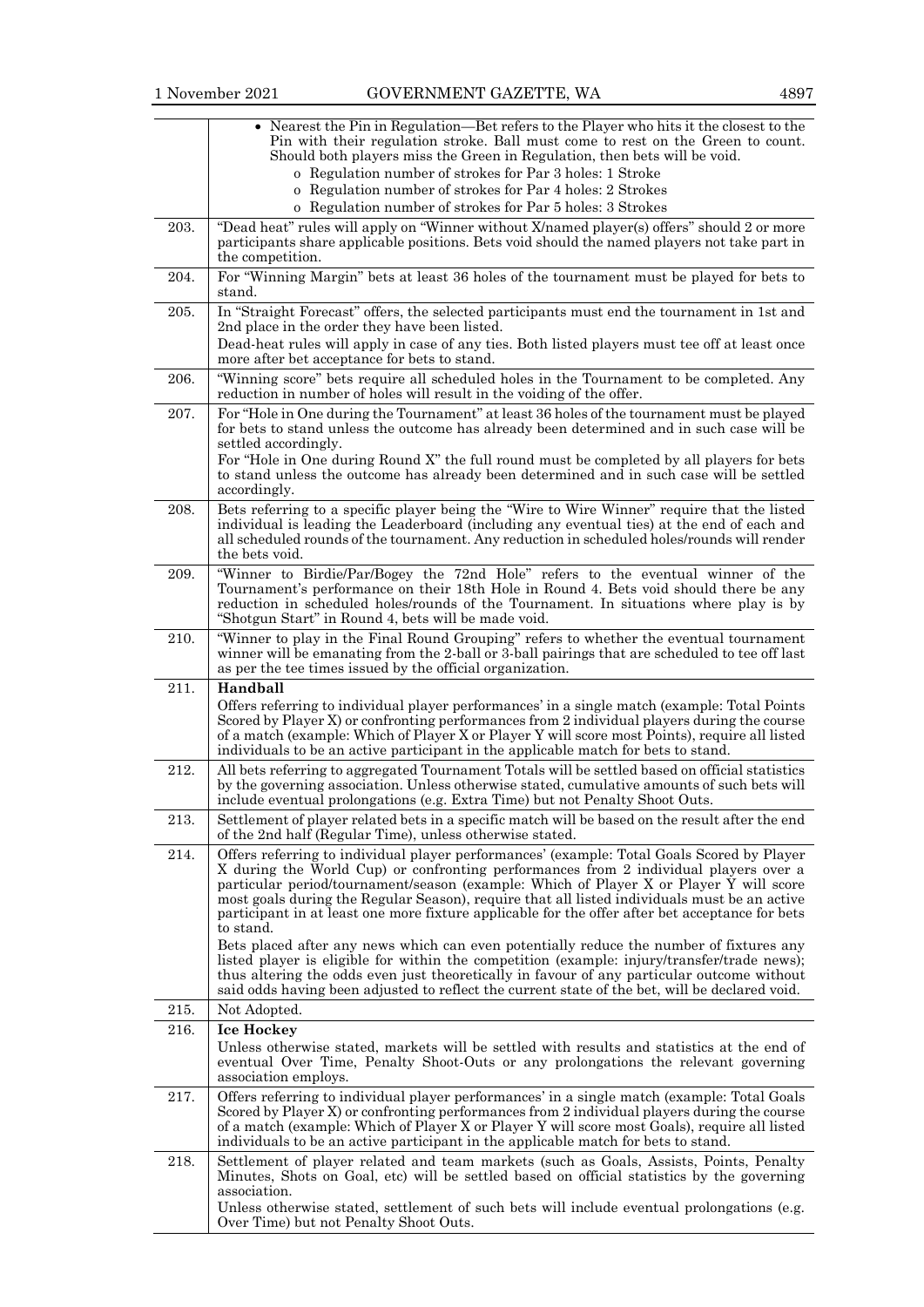| 219. | For the purpose of settlement, "Over/Under" bets referring to Total Goals Scored in the<br>match including any eventual goals scored in Overtime and Penalty Shootouts, will be<br>settled by counting as only "1" the goals scored by either team during any number of                                                                                                                                                                                                                                                                             |
|------|-----------------------------------------------------------------------------------------------------------------------------------------------------------------------------------------------------------------------------------------------------------------------------------------------------------------------------------------------------------------------------------------------------------------------------------------------------------------------------------------------------------------------------------------------------|
|      | Overtimes and eventual Penalty Shoot-Outs.<br>The following examples can be used for consideration—                                                                                                                                                                                                                                                                                                                                                                                                                                                 |
|      | • Example 1—Over/Under (Regular Time): Match ends 2-2 at the end of the 3rd                                                                                                                                                                                                                                                                                                                                                                                                                                                                         |
|      | period. Total Goals will be settled as 2-2 (4 goals in total).                                                                                                                                                                                                                                                                                                                                                                                                                                                                                      |
|      | • Example 2—Over/Under (Including OT and Penalty Shootout): Match ends 2-2 at<br>the end of the 3rd period and Team A scores in OT. Total Goals will be settled as 3-<br>$2(5 \text{ goals in total}).$                                                                                                                                                                                                                                                                                                                                             |
|      | • Example 3—Over/Under (Including OT and Penalty Shootout): Match ends 2-2 at<br>the end of the 3rd period. OT ends 0-0 while during the Penalty Shootout Team A<br>scores 1 and Team B scores 2. Total Goals will be settled as 2-3 (5 goals in total).                                                                                                                                                                                                                                                                                            |
| 220. | All NHL and NCAA 'match' offers will only be considered valid should there be less than 5<br>minutes of scheduled play left in the 3rd Period.                                                                                                                                                                                                                                                                                                                                                                                                      |
|      | Exception will be done for those the outcome of which have been decided prior to the<br>abandonment and could not possibly be changed regardless of future events, which will be<br>settled according to the decided outcome.                                                                                                                                                                                                                                                                                                                       |
| 221. | Unless specifically stated or implied within the offer, all bets on Ice Hockey are determined<br>on the basis of the result at the end of Regular Time (ie. end of 3rd Period).                                                                                                                                                                                                                                                                                                                                                                     |
| 222. | Unless specifically stated or implied in the offer characteristics, settlement of Season bets<br>will be based as per the classifications, definitions and tie-breaking rules as per NHL.com,<br>or the official website of the competition (as applicable).                                                                                                                                                                                                                                                                                        |
| 223. | Season bets, regardless whether these include outcomes obtained during Playoffs or<br>otherwise, as well as offers referring to particular teams or player performances will remain<br>valid irrespective of eventual player trades, team movements or name changes during any<br>point in the season.                                                                                                                                                                                                                                              |
| 224. | Offers referring to individual player performances' (example: Total Goals Scored by Player<br>X during the Playoffs) or confronting performances from 2 individual players over a<br>particular period/tournament/season (example: Which of Player X or Player Y will score<br>most points during the Regular Season), require that all listed individuals must be an active<br>participant in at least one more fixture applicable for the offer after bet acceptance for bets<br>to stand.                                                        |
|      | Bets placed after any news which can even potentially reduce the number of fixtures any<br>listed player is eligible for within the competition (example: injury/transfer/trade news);<br>thus altering the odds even just theoretically in favour of any particular outcome without<br>said odds having been adjusted to reflect the current state of the bet, will be declared void.                                                                                                                                                              |
| 225. | Player props and other stats-based offers will be settled according to the official match<br>reports as published after the game by the organizing association.                                                                                                                                                                                                                                                                                                                                                                                     |
| 226. | <b>Motor Sports</b><br>This section is valid for all sports related to Motor Racing, such as: Formula One, A1 GP,<br>CART, Indy Car, Nascar, Circuit Racing, Touring Cars, DTM, Endurance, Rally, Rally-cross,<br>Motorcycling, Superbike.                                                                                                                                                                                                                                                                                                          |
| 227. | Bets are settled according to the publication of live timing and classification as shown on TV<br>at the time of podium presentations, or at the end of the session/race/event (as applicable).<br>Should the information required for the settling of the offer be missing/not shown and/or<br>incomplete, the first official information on the official site will be deemed binding,<br>regardless of subsequent promotions, demotions, appeals and/or penalties inflicted after the<br>termination of the session/race which the bet refers to. |
| 228. | Events being shortened due to weather conditions or other situations but are deemed official                                                                                                                                                                                                                                                                                                                                                                                                                                                        |
|      | by the governing association will be settled accordingly, regardless of any changes which<br>said associations might make due to the incompletion of the race.                                                                                                                                                                                                                                                                                                                                                                                      |
| 229. | Should an event/race/session/lap/heat be restarted from the beginning, bets will stand and<br>will be settled according to the result issued after the restart, except for those bets the<br>outcome of which has already been determined.                                                                                                                                                                                                                                                                                                          |
| 230. | For settlement purposes, a driver/rider who has taken part in an officially-sanctioned<br>practice or qualification session is considered to have taken part in the event, regardless of<br>his eventual participation in the actual race.                                                                                                                                                                                                                                                                                                          |
| 231. | In "Head to Head" bets all listed participants must take part in the session to which the bet<br>refers to for bets to stand, irrespective of whether a driver manages to get an official time.                                                                                                                                                                                                                                                                                                                                                     |
| 232. | In "Outright" or "Place" bets, no refunds will apply on those participants who do not take<br>part for any reason, for the session/event/championship to which the offer refers to.                                                                                                                                                                                                                                                                                                                                                                 |
| 233. | Settlement for any offer with reference to "Race completion" will be based on official<br>regulations as issued by the governing association.                                                                                                                                                                                                                                                                                                                                                                                                       |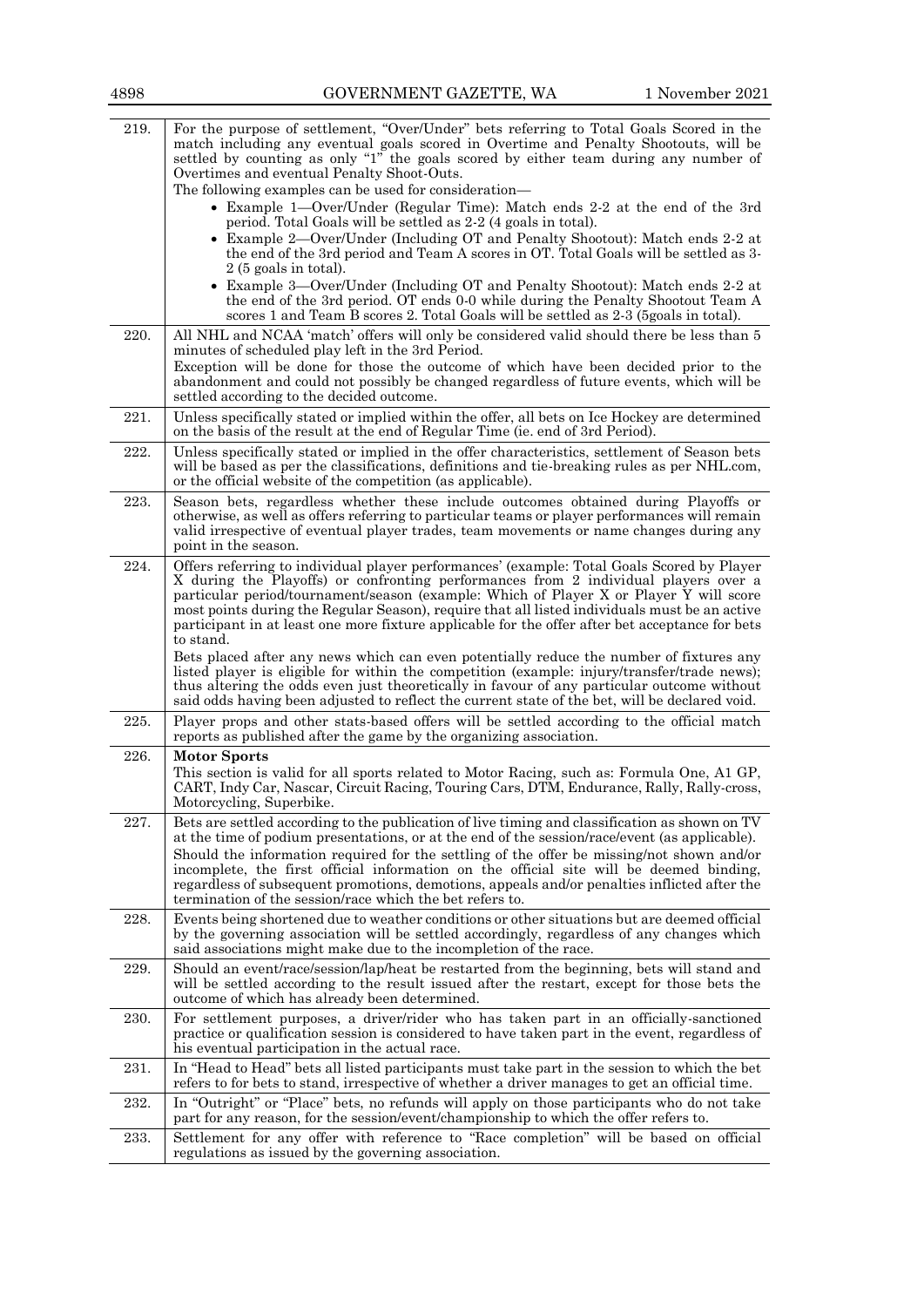| 234. | A "Head to Head" bet where both drivers/riders fail to complete the race is determined on<br>the basis of the most laps completed.                                                                                                                                                                                                                                                                                                                                                                         |
|------|------------------------------------------------------------------------------------------------------------------------------------------------------------------------------------------------------------------------------------------------------------------------------------------------------------------------------------------------------------------------------------------------------------------------------------------------------------------------------------------------------------|
|      | In case the participants fail to complete the race and are recorded for the same number of                                                                                                                                                                                                                                                                                                                                                                                                                 |
|      | laps, the bet is declared void, except in cases of Rally where at least one of the listed<br>participants must complete the event, otherwise the bets will be declared void.                                                                                                                                                                                                                                                                                                                               |
| 235. | Time penalties inflicted by the governing Association during the qualifying session(s) will<br>count. Other grid demotions/promotions are disregarded.                                                                                                                                                                                                                                                                                                                                                     |
| 236. | A Race is considered to have started when the warm-up lap starts (where applicable), thus<br>all drivers/riders taking part in the warm-up lap are deemed to have started.                                                                                                                                                                                                                                                                                                                                 |
|      | In case of a participant whose start is delayed, or starts the race from the pit lane, the<br>participant is also deemed to have taken part.                                                                                                                                                                                                                                                                                                                                                               |
| 237. | Settlement of seasonal markets will take into account the classification issued exactly after<br>the completion of the last race of the season including any decisions taken by the organizing<br>association during the season, given that said decision is issued before the last race of the<br>season.                                                                                                                                                                                                 |
|      | Any decision (even on appeal) taken after the end of the last stipulated race is deemed as<br>irrelevant.                                                                                                                                                                                                                                                                                                                                                                                                  |
| 238. | All bets which make reference to teams' performances will stand regardless of any<br>driver/rider changes.                                                                                                                                                                                                                                                                                                                                                                                                 |
| 239. | Bets will stand regardless of any schedule/location/circuit changes as far as the race/event<br>is held within the same year/season, irrespective of any time delays, calendar order, etc.,<br>except for those bets placed after 00:00 Central European Time (CET) of the Monday of the<br>week for which the race/event is scheduled which will be refunded should the<br>race/event/session that the offer refers to not be held within 7 days of the scheduled date at<br>the time the bet was placed. |
| 240. | Bets referring to specific teams' performance during the race require the initially stipulated<br>number of vehicles from each team to start the race for bets to stand, otherwise they will be<br>declared void (e.g. in Formula 1, two cars from each team should start the race).                                                                                                                                                                                                                       |
| 241. | Settlement of bets referring to the inclusion of the "Safety Car" will not take into account<br>those occurrences in which the actual race starts behind the "Safety Car".                                                                                                                                                                                                                                                                                                                                 |
| 242. | Settlement of offers on the first driver/car to retire will be based on the actual lap in which<br>the driver is considered to have withdrawn from the race. Thus if two or more drivers retire<br>during the same lap bets will be settled in accordance with the Dead Heat rule.                                                                                                                                                                                                                         |
| 243. | Bets on the First/Next Driver to retire during the race will include only the outcomes<br>deriving after the official start of the race.                                                                                                                                                                                                                                                                                                                                                                   |
|      | Any retirements/withdrawals previous to the actual start of the GP (including those during<br>the warm-up lap) will not be considered for settlement purposes.                                                                                                                                                                                                                                                                                                                                             |
| 244. | <b>Netball</b><br>Unless otherwise stated, settlement of bets on will be determined on the basis of the result<br>after the extra (over) time.                                                                                                                                                                                                                                                                                                                                                             |
| 245. | "Margin Betting" and "Half/Time Full Time" offers are settled with the outcome at the end<br>of the 80 minutes play.                                                                                                                                                                                                                                                                                                                                                                                       |
| 246. | A match has to be completed for bets to stand, except for those offers the outcome of which<br>has been decided prior to the abandonment and could not possibly be changed regardless of<br>future events, which will be settled according to the decided outcome.                                                                                                                                                                                                                                         |
| 247. | Offers referring to individual player performances' in a single match (example: Total Points<br>Scored by Player X) or confronting performances from 2 individual players during the course<br>of a match (example: Which of Player X or Player Y will score most points), require all listed<br>individuals to play a further active part in the applicable match for bets to stand.                                                                                                                      |
| 248. | Offers referring to individual player performances' over a particular period (example: Total<br>Points Scored by Player X during the Regular Season) or confronting performances from 2<br>individual players during the course of the season (example: Which of Player X or Player Y<br>will score most Points during the Regular Season), require all listed individuals to be an<br>active participant in at least one more match applicable for the offer after bet acceptance for<br>bets to stand.   |
| 249. | <b>Pesapallo (Finnish Baseball)</b><br>All bets on Pesäpallo are determined on the basis of the result after the first two rounds                                                                                                                                                                                                                                                                                                                                                                          |
|      | (innings).<br>Unless otherwise<br>stated, any scores deriving<br>from<br>prolongation periods<br>(e.g.<br>Supervuoropari) are not taken into consideration.                                                                                                                                                                                                                                                                                                                                                |
| 250. | <b>Rugby League</b>                                                                                                                                                                                                                                                                                                                                                                                                                                                                                        |
|      | Unless otherwise stated, settlement of bets on Rugby League is determined on the basis of<br>the result after extra (over) time or Golden Point Rule, as applicable.                                                                                                                                                                                                                                                                                                                                       |
| 251. | "Margin Betting" and "Half/Time Full Time" offers are settled with the outcome at the end<br>of the 80 minutes play.                                                                                                                                                                                                                                                                                                                                                                                       |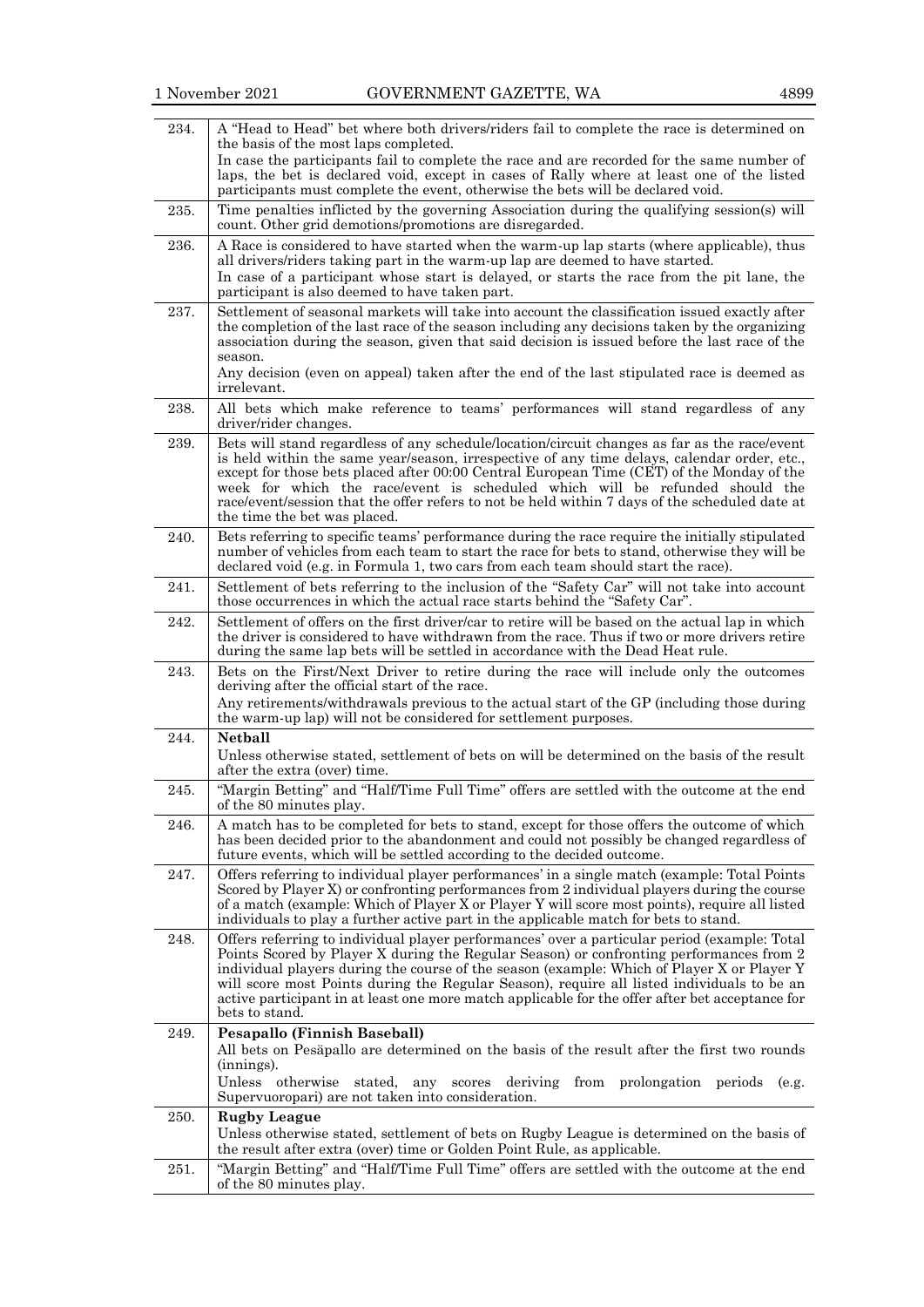| 252. | Certain competitions/events might have offers that are relevant to a specific period/match<br>that can end in a draw, either at the end of the normal 80 minutes of play or even after                                                                                                                                                                                                                                                                                                                                                                                          |
|------|---------------------------------------------------------------------------------------------------------------------------------------------------------------------------------------------------------------------------------------------------------------------------------------------------------------------------------------------------------------------------------------------------------------------------------------------------------------------------------------------------------------------------------------------------------------------------------|
|      | eventual extra (over) time is played.                                                                                                                                                                                                                                                                                                                                                                                                                                                                                                                                           |
|      | In such cases bets are settled according to the "dead-heat" rule where the payout would be<br>calculated after the odds are divided and then multiplied by the stake, irrespective of                                                                                                                                                                                                                                                                                                                                                                                           |
|      | whether the net payout is lower than the Client's stake.                                                                                                                                                                                                                                                                                                                                                                                                                                                                                                                        |
|      | Should such provision be in place it would be listed in conjunction with the bet offer.                                                                                                                                                                                                                                                                                                                                                                                                                                                                                         |
| 253. | Try Scorers (First/Last/Anytime/Team)—All bets include any potential extra (over) time.                                                                                                                                                                                                                                                                                                                                                                                                                                                                                         |
|      | Any bets placed on players in the game day 17 stand regardless of the player's participation<br>(or lack thereof) in the match.                                                                                                                                                                                                                                                                                                                                                                                                                                                 |
|      | Stakes on players not included in game day 17 will be refunded.                                                                                                                                                                                                                                                                                                                                                                                                                                                                                                                 |
| 254. | Unless otherwise specified, offers referring to individual player performances' in a single<br>match (example: Total Tries Scored by Player X) or confronting performances from 2<br>individual players during the course of a match (example: Which of Player X or Player Y will<br>score most Tries), require all listed individuals to play from the start of the applicable match<br>for bets to stand.                                                                                                                                                                     |
| 255. | Offers referring to individual player performances' (example: Total Tries Scored by Player<br>X during the World Cup) or confronting performances from 2 individual players over a<br>particular period/tournament/season (example: Which of Player X or Player Y will score<br>most tries during the Regular Season), require that all listed individuals must be an active<br>participant in at least one more fixture applicable for the offer after bet acceptance for bets<br>to stand.                                                                                    |
|      | Bets placed after any news which can even potentially reduce the number of fixtures any<br>listed player is eligible for within the competition (example: injury/transfer/trade news);<br>thus altering the odds even just theoretically in favour of any particular outcome without<br>said odds having been adjusted to reflect the current state of the bet, will be declared void.<br>Settlement of similar bets will be based on the result after potential over (extra) time, unless<br>otherwise stated.                                                                 |
| 256. | All bets stand, regardless of change of venue.                                                                                                                                                                                                                                                                                                                                                                                                                                                                                                                                  |
| 257. | <b>Rugby Union</b>                                                                                                                                                                                                                                                                                                                                                                                                                                                                                                                                                              |
|      | Unless otherwise specified all bets referring to the match and team performances, etc. are<br>settled in accordance with the result at the end of the 2nd half (after 80 minutes play).                                                                                                                                                                                                                                                                                                                                                                                         |
| 258. | Certain competitions/events might have offers that are relevant to a specific period/match<br>that can end in a draw, either at the end of the normal 80 minutes of play or even after<br>eventual extra (over) time is played.<br>In such cases bets are settled according to the "dead-heat" rule where the payout would be<br>calculated after the odds are divided and then multiplied by the stake, irrespective of<br>whether the net payout is lower than the Client's stake.<br>Should such provision be in place it would be listed in conjunction with the bet offer. |
| 259. | Try Scorers (First/Last/Anytime/Team)—All bets include any potential extra (over) time.                                                                                                                                                                                                                                                                                                                                                                                                                                                                                         |
|      | Any bets placed on players in game day 23 stand regardless of the player's participation (or<br>lack thereof) in the match.<br>Stakes on players not included in game day 23 will be refunded.                                                                                                                                                                                                                                                                                                                                                                                  |
| 260. | Unless otherwise specified, offers referring to individual player performances' in a single                                                                                                                                                                                                                                                                                                                                                                                                                                                                                     |
|      | match (example: Total Tries Scored by Player X) or confronting performances from 2<br>individual players during the course of a match (example: Which of Player X or Player Y will<br>score most Tries), require all listed individuals to play from the start of the applicable match<br>for bets to stand.                                                                                                                                                                                                                                                                    |
| 261. | Offers referring to individual player performances' (example: Total Tries Scored by Player<br>X during the World Cup) or confronting performances from 2 individual players over a<br>particular period/tournament/season (example: Which of Player X or Player Y will score<br>most tries during the Regular Season), require that all listed individuals must be an active<br>participant in at least one more fixture applicable for the offer after bet acceptance for bets<br>to stand.                                                                                    |
|      | Bets placed after any news which can even potentially reduce the number of fixtures any<br>listed player is eligible for within the competition (example: injury/transfer/trade news);<br>thus altering the odds even just theoretically in favour of any particular outcome without<br>said odds having been adjusted to reflect the current state of the bet, will be declared void.<br>Settlement of similar bets will be based on the result after potential over (extra) time, unless<br>otherwise stated.                                                                 |
| 262. | All bets stand, regardless of change of venue.                                                                                                                                                                                                                                                                                                                                                                                                                                                                                                                                  |
| 263. | Squash<br>All terms and conditions stated for Tennis apply where applicable.                                                                                                                                                                                                                                                                                                                                                                                                                                                                                                    |
| 264. | Not Adopted.                                                                                                                                                                                                                                                                                                                                                                                                                                                                                                                                                                    |
| 265. | Surfing                                                                                                                                                                                                                                                                                                                                                                                                                                                                                                                                                                         |
|      | All bets stand, regardless of any postponement, change of venues, etc., granted that the<br>event is held within the official waiting period as declared by the governing body.                                                                                                                                                                                                                                                                                                                                                                                                 |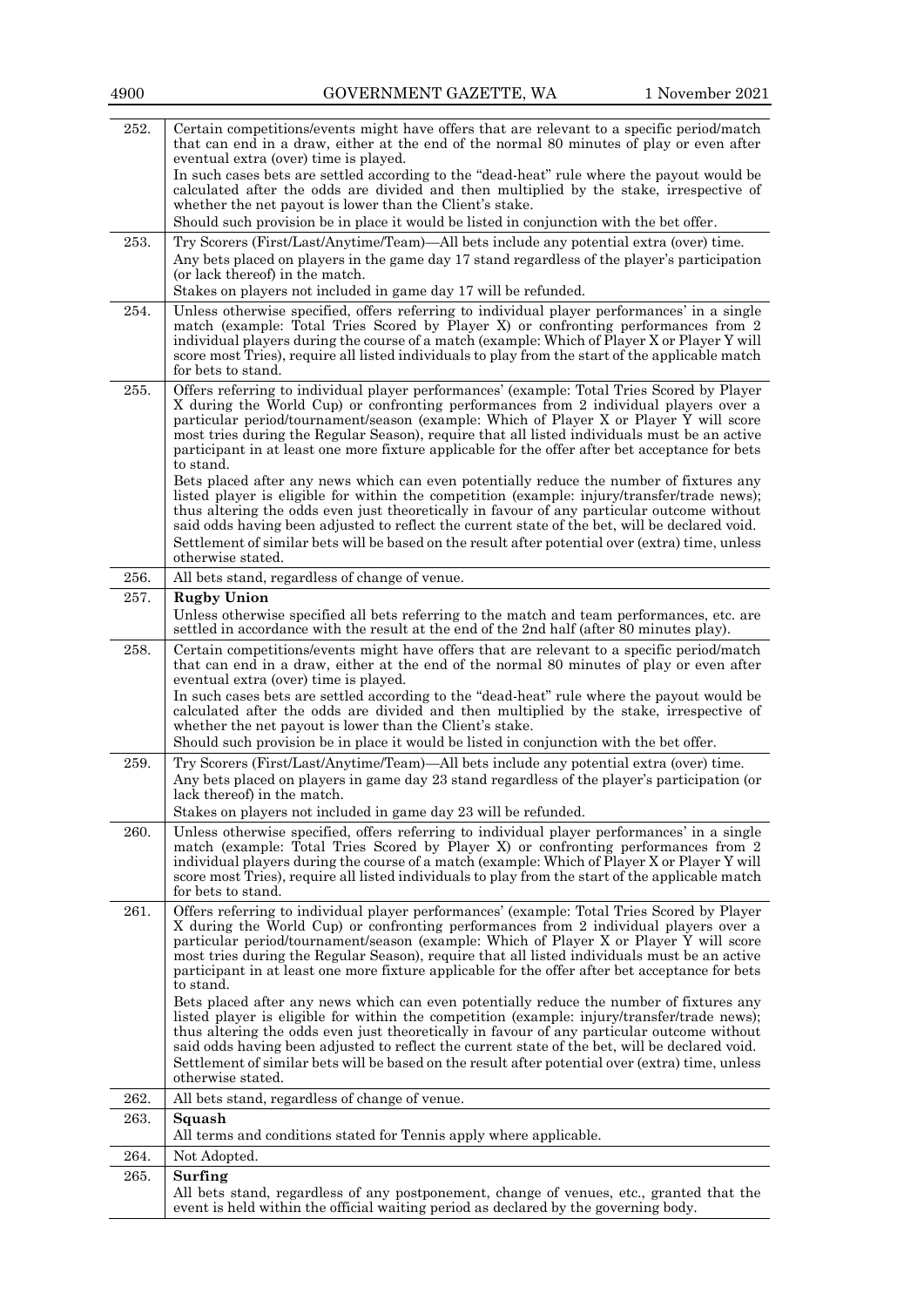| 266. | Matchups referring to the performance of one or more surfers are considered valid given<br>that all listed surfers start in the listed heat/event.                                                                                                                                                                                                 |
|------|----------------------------------------------------------------------------------------------------------------------------------------------------------------------------------------------------------------------------------------------------------------------------------------------------------------------------------------------------|
| 267. | Certain competitions/events might have offers that are relevant to the performance in an<br>event where two or more listed surfers are eliminated in the same stage.                                                                                                                                                                               |
|      | In this case bets would be settled according to the "dead-heat" rule where the payout would<br>be calculated after the odds are divided and then multiplied by the stake, irrespective of<br>whether the net payout is lower than the Client's stake.                                                                                              |
|      | Should such provision be in place it would be listed in conjunction with the bet offer.                                                                                                                                                                                                                                                            |
| 268. | Swimming<br>Unless otherwise stated, all bets on Swimming are determined on the basis of the result<br>after the final stage of that competition.                                                                                                                                                                                                  |
|      | If neither of the listed participants takes part in the final stage, all bets will be void, unless<br>the governing association follows specific tie-breaking procedures, in which case, these will<br>be deemed valid.                                                                                                                            |
| 269. | All bet offers will be settled based on the first official result being presented. However,<br>RWWA will take into account and settle/re-settle accordingly, any changes to the official<br>result issued within 24 hours after the event has taken place.<br>For such eventuality to be considered, the protest must be attributable to incidents |
|      | happening exclusively during the event, such as a lane infringement or an early start in a<br>relay race, etc. No doping cases will be considered.<br>The result available at the end of the aforementioned 24 hours will be deemed as binding                                                                                                     |
|      | regardless of any further protests, changes to the official result, etc.                                                                                                                                                                                                                                                                           |
| 270. | If two or more participants take part in different heats during a competition, all Head-To-<br>Head-offers between them will be considered void, unless there is a later stage in the<br>competition that at least one of them qualifies for.                                                                                                      |
| 271. | A participant who is disqualified due to the infringement of the start procedure (false start)<br>will be deemed to have taken part in the event.                                                                                                                                                                                                  |
| 272. | <b>Tennis and Racket Sports</b>                                                                                                                                                                                                                                                                                                                    |
|      | Racket sports include Badminton, Squash and Table Tennis<br>All bets will remain valid as far as the match/offer is played within the tournament                                                                                                                                                                                                   |
|      | framework regardless of any changes (either before or during the match), in conditions<br>(indoor/outdoor) and/or surface types, unless other arrangements have been agreed.                                                                                                                                                                       |
| 273. | "Match" bet offers are based on the general principle of tournament progress or tournament<br>win, depending on which phase of the competition the match refers to.                                                                                                                                                                                |
|      | The player/team progressing to the next round or winning the tournament is to be<br>considered as the winner of the bet regardless of match duration, withdrawals,<br>disqualifications, etc.                                                                                                                                                      |
|      | These bets require at least one set to be completed for bets to stand.                                                                                                                                                                                                                                                                             |
| 274. | "Over/Under" and "Handicap" offers on unfinished matches the outcome of which is already<br>determined before the interruption of play and/or where any further continuance of play                                                                                                                                                                |
|      | could not possibly produce a different outcome to said offers, will be settled based on the<br>result achieved until the interruption.                                                                                                                                                                                                             |
|      | For the calculation of these settlements, the minimum amount of occurrences which should                                                                                                                                                                                                                                                           |
|      | have been needed to bring the offer to the natural conclusion will be added as necessary<br>depending on the number of sets which the match is scheduled for. Should this calculation                                                                                                                                                              |
|      | produce a situation where no possible alterations could affect the outcome of the offer this<br>will be settled as such.                                                                                                                                                                                                                           |
|      | The following examples can be used for consideration—                                                                                                                                                                                                                                                                                              |
|      | • Example 1—Over/Under: A retirement occurs in a match scheduled for three sets<br>with the score $7-6$ , $4-4$ . The offers—                                                                                                                                                                                                                      |
|      | o "Total Games Set 2-9.5" (or any lines lower than that amount) and "Total<br>Games Played in the Match-22.5" (or any lines lower than that amount) will                                                                                                                                                                                           |
|      | be settled with "Over" bets as winning and "Under" bets as losing.                                                                                                                                                                                                                                                                                 |
|      | o Bets on lines higher than that will be settled as void.<br>• Example 2—Handicap: A retirement occurs at the start of the 3rd set in a match                                                                                                                                                                                                      |
|      | scheduled for 5 sets with the score at 1-1.                                                                                                                                                                                                                                                                                                        |
|      | o Bets on $+2.5/2.5$ Sets will be settled as winners and losers respectively.<br>o Offers on any lines lower than that amount will be settled as void.                                                                                                                                                                                             |
| 275. | All "Correct Score" (namely Set Betting and Game Betting), "Odd/Even", and those offers                                                                                                                                                                                                                                                            |
|      | which refer to the winner of a particular period in the match (example "Which player will<br>win the first set?" and "Set 2—Game 6: Winner") require the relevant part of the match to<br>be completed.                                                                                                                                            |
| 276. | All type of offers not specified above require at least one set to be completed for bets to stand,<br>except for those offers the outcome of which is already determined before the interruption of<br>play and any further continuation of play could not possibly produce a different outcome.                                                   |
| 277. | In a Doubles match, all bets will be declared void if any of the stated players are being<br>replaced.                                                                                                                                                                                                                                             |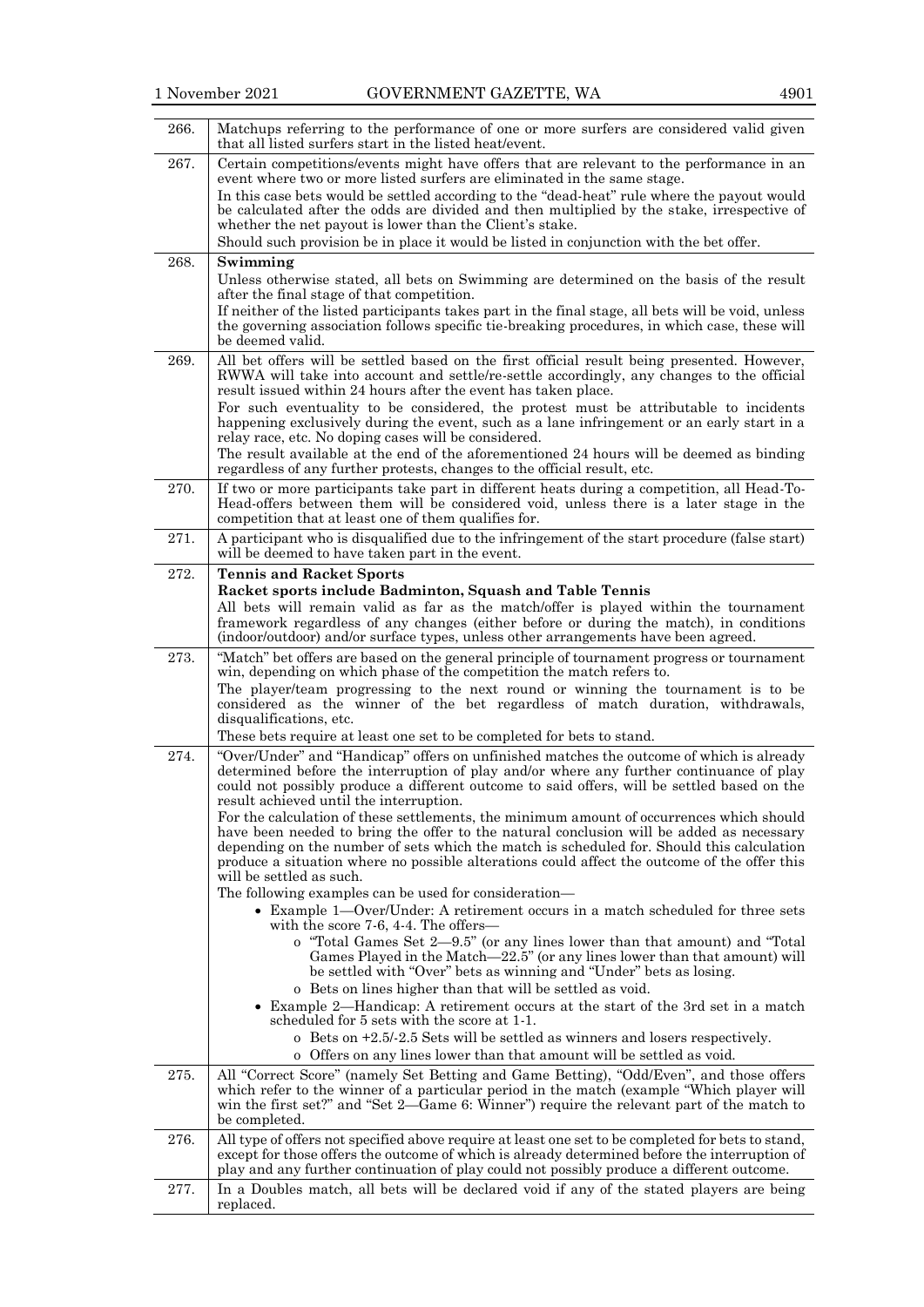| 278. | Any reference to "Grand Slams" will be based on the tournaments for that particular season<br>to which the ITF attributes said definition, irrespective of any venue, date, or any other<br>changes.                                                                                                                                                                                                                                                                                                                                                                                                                                                                                                                                                                                                                                                                                                                                                                                                                                                                                                                                                                                                                                                                                                                                                                                                                                                                                                                                                                                                                                                                                                                                                                                                                                                                                                                                                                    |
|------|-------------------------------------------------------------------------------------------------------------------------------------------------------------------------------------------------------------------------------------------------------------------------------------------------------------------------------------------------------------------------------------------------------------------------------------------------------------------------------------------------------------------------------------------------------------------------------------------------------------------------------------------------------------------------------------------------------------------------------------------------------------------------------------------------------------------------------------------------------------------------------------------------------------------------------------------------------------------------------------------------------------------------------------------------------------------------------------------------------------------------------------------------------------------------------------------------------------------------------------------------------------------------------------------------------------------------------------------------------------------------------------------------------------------------------------------------------------------------------------------------------------------------------------------------------------------------------------------------------------------------------------------------------------------------------------------------------------------------------------------------------------------------------------------------------------------------------------------------------------------------------------------------------------------------------------------------------------------------|
| 279. | Unless explicitly stated, all bets on Davis Cup matches will be voided in case it is decided<br>that the match is played in any other format than "Best of 5 Sets", (e.g. Best of 3 Sets).                                                                                                                                                                                                                                                                                                                                                                                                                                                                                                                                                                                                                                                                                                                                                                                                                                                                                                                                                                                                                                                                                                                                                                                                                                                                                                                                                                                                                                                                                                                                                                                                                                                                                                                                                                              |
| 280. | Offers relative to the Davis Cup are offered with the explicit assumption that the particular<br>match-up will form part of the so-called "rubbers" for the next available Singles session,<br>which usually consists of two Singles matches per session.<br>All bets will be cancelled on matches which are intended for the first or second rubber<br>(usually Friday Singles matches) which had the listed participants changed, regardless of<br>the fact that the same encounter could actually happen during other match-ups of the same<br>tie/round.                                                                                                                                                                                                                                                                                                                                                                                                                                                                                                                                                                                                                                                                                                                                                                                                                                                                                                                                                                                                                                                                                                                                                                                                                                                                                                                                                                                                            |
| 281. | Results acquired in a "Pro Set" will be valid only for the following offers: "Match", "Set<br>Handicap", "Set Betting" and "Total Sets".<br>All other types of offers will be settled as void, with the exception of offers the outcome of<br>which is already determined.                                                                                                                                                                                                                                                                                                                                                                                                                                                                                                                                                                                                                                                                                                                                                                                                                                                                                                                                                                                                                                                                                                                                                                                                                                                                                                                                                                                                                                                                                                                                                                                                                                                                                              |
| 282. | As a general rule "tie-breaks" are always considered as 1 game only, regardless of the<br>number of points needed to win or whatever the format of the "tie-break". The following tie-<br>break scenarios will be settled as follows—<br>• "Match tie-break": Normally played instead of the decisive set when both<br>participants have won the same number of sets. For settlement purposes, this is<br>considered as a full set as well as a game and counted accordingly. However, it will<br>not be considered as a tie-break for the settlement of the relevant offers;<br>• "Tiebreak at 6.6 in a set, first to 7 points": For settlement purposes, this is<br>considered to be 1 game and counted accordingly as well as a tie-break for the<br>settlement of the relevant offers;<br>• "Tiebreak at 6.6 in a set, first to 10 points": For settlement purposes, this is<br>considered to be 1 game and counted accordingly as well as a tie-break for the<br>settlement of the relevant offers;<br>• "Tiebreak at $12-12$ in a set, first to 7 points": For settlement purposes, this is<br>considered to be 1 game and counted accordingly as well as a tie-break for the<br>settlement of the relevant offers;<br>• "Tiebreak at 3-3 in a set, first to 7 points" (aka Fast 4 format): For settlement<br>purposes, this is considered to be 1 game and counted accordingly as well as a tie-<br>break for the settlement of the relevant offers;<br>• "Tiebreak Tens": A match which consists solely of a tie-break with the winning<br>participant being the one to first reach 10 points and lead by a margin of 2. This is<br>considered both as a tie-break and as a full match for the settlement of the relevant<br>offers.<br>Should any match include a tie-break format not listed above, offers will be settled according<br>to the definitions as described by the ITF, or in absentia, the closest in principle to the<br>examples listed above. |
| 283. | Win/Place and Each-Way bets referring to the Tournament Winner placed between the time<br>of the first publication of the main draw by the organizing association and the start of the<br>competition, will be refunded should the listed participant not take any further part in the<br>Tournament.<br>Exception will be done for any participants still involved in the Qualifying stages as these<br>will be considered as active participant.                                                                                                                                                                                                                                                                                                                                                                                                                                                                                                                                                                                                                                                                                                                                                                                                                                                                                                                                                                                                                                                                                                                                                                                                                                                                                                                                                                                                                                                                                                                      |
| 284. | Volleyball                                                                                                                                                                                                                                                                                                                                                                                                                                                                                                                                                                                                                                                                                                                                                                                                                                                                                                                                                                                                                                                                                                                                                                                                                                                                                                                                                                                                                                                                                                                                                                                                                                                                                                                                                                                                                                                                                                                                                              |
|      | Any points tallied during the "Golden Set" will not count for the settlement of the offers<br>relating to that particular match, with the exception of any bets referring to tournament<br>progression and Tournament Totals.                                                                                                                                                                                                                                                                                                                                                                                                                                                                                                                                                                                                                                                                                                                                                                                                                                                                                                                                                                                                                                                                                                                                                                                                                                                                                                                                                                                                                                                                                                                                                                                                                                                                                                                                           |
| 285. | Settlement of player-related bets in match/event/tournament will be based on the result<br>after potential over (extra) time, unless otherwise stated.                                                                                                                                                                                                                                                                                                                                                                                                                                                                                                                                                                                                                                                                                                                                                                                                                                                                                                                                                                                                                                                                                                                                                                                                                                                                                                                                                                                                                                                                                                                                                                                                                                                                                                                                                                                                                  |
| 286. | Offers referring to individual player performances' in a single match (example: Total Points<br>Scored by Player X) or confronting performances from 2 individual players during the course<br>of a match (example: Which of Player X or Player Y will score most Points), require all listed<br>individuals to be an active participant in the applicable match for bets to stand.                                                                                                                                                                                                                                                                                                                                                                                                                                                                                                                                                                                                                                                                                                                                                                                                                                                                                                                                                                                                                                                                                                                                                                                                                                                                                                                                                                                                                                                                                                                                                                                     |
| 287. | "Over/Under" and "Handicap" offers on unfinished matches the outcome of which is already<br>determined before the interruption of play and/or where any further continuance of play<br>could not possibly produce a different outcome to said offers, will be settled based on the<br>result achieved until the interruption.<br>For the calculation of these settlements, the minimum amount of occurrences which should<br>have been needed to bring the offer to the natural conclusion will be added as necessary<br>depending on the number of sets which the match is scheduled for.<br>Should this calculation produce a situation where no possible alterations could affect the<br>outcome of the offer, this will be settled as such. See examples from the tennis-section for<br>reference.                                                                                                                                                                                                                                                                                                                                                                                                                                                                                                                                                                                                                                                                                                                                                                                                                                                                                                                                                                                                                                                                                                                                                                  |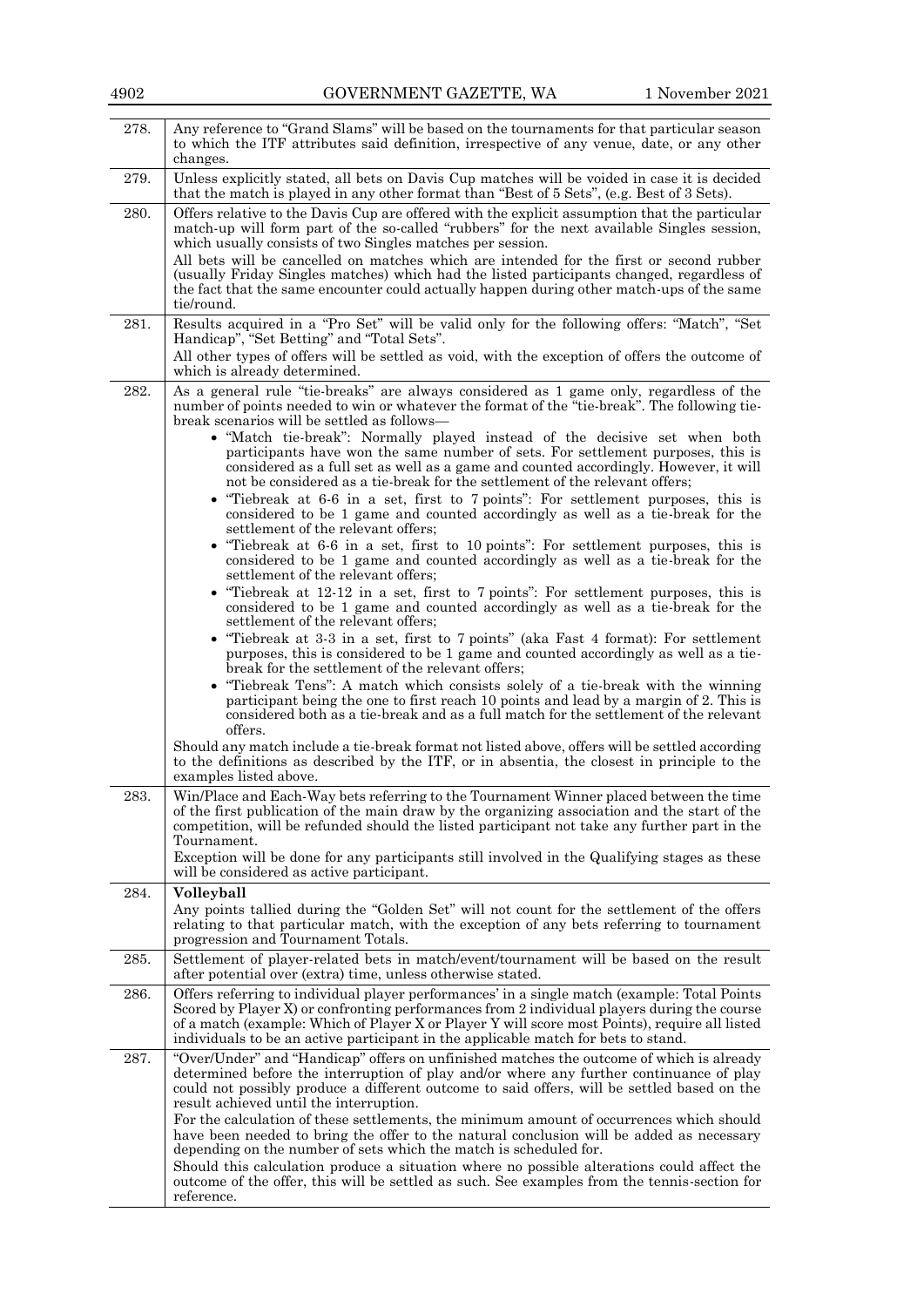| 288. | All "Correct Score" offers, "Odd/Even", and those offers which refer to the winner of<br>particular period/timeframe in the match (example "Which team will win the 1st set?" and<br>Set 2—Race to 15 points") require the relevant part of the match to be completed.                                                                                                                                                                                                                                                                                                                                                                                                                                                                                                                                                                                                                                                                                                                                                                                                                                                                                                                               |
|------|------------------------------------------------------------------------------------------------------------------------------------------------------------------------------------------------------------------------------------------------------------------------------------------------------------------------------------------------------------------------------------------------------------------------------------------------------------------------------------------------------------------------------------------------------------------------------------------------------------------------------------------------------------------------------------------------------------------------------------------------------------------------------------------------------------------------------------------------------------------------------------------------------------------------------------------------------------------------------------------------------------------------------------------------------------------------------------------------------------------------------------------------------------------------------------------------------|
| 289. | All type of offers not specified above require at least one set to be completed for bets to stand,<br>except for those offers the outcome of which is already determined before the interruption of<br>play and any further continuation of play could not possibly produce a different outcome.                                                                                                                                                                                                                                                                                                                                                                                                                                                                                                                                                                                                                                                                                                                                                                                                                                                                                                     |
| 290. | Offers referring to individual player performances' (example: Total Points Scored by Player<br>X during the World Championship) or confronting performances from 2 individual players<br>over a particular period/tournament/season (example: Which of Player X or Player Y will<br>score most points during the Regular Season), require that all listed individuals must be an<br>active participant in at least one more fixture applicable for the offer after bet acceptance<br>for bets to stand.<br>Bets placed after any news which can even potentially reduce the number of fixtures any<br>listed player is eligible for within the competition (example: injury/transfer/trade news);<br>thus altering the odds even just theoretically in favour of any particular outcome without<br>said odds having been adjusted to reflect the current state of the bet, will be declared void.                                                                                                                                                                                                                                                                                                    |
| 291. | <b>Winter Sports</b><br>This section is valid for the following sports: Alpine Skiing, Biathlon, Cross Country Skiing,<br>Freestyle, Nordic Combined, Short Track, Ski Jumping, Snowboard and Speed Skating.                                                                                                                                                                                                                                                                                                                                                                                                                                                                                                                                                                                                                                                                                                                                                                                                                                                                                                                                                                                         |
| 292. | Results from a competition will be deemed valid if it is declared as a valid competition for<br>the relevant category, by the governing association for that sport.<br>This applies in case of an event being shortened, such as only consisting of one run/jump<br>instead of two, or an event being moved to another venue.                                                                                                                                                                                                                                                                                                                                                                                                                                                                                                                                                                                                                                                                                                                                                                                                                                                                        |
| 293. | In cases of abandoned/uncompleted events, all those offers the outcome of which is already<br>determined before the interruption of play and any further continuation of play could not<br>possibly produce a different outcome are deemed valid and will be settled accordingly.                                                                                                                                                                                                                                                                                                                                                                                                                                                                                                                                                                                                                                                                                                                                                                                                                                                                                                                    |
| 294. | All offers will be settled as void if the original/stated format of an event is completely<br>changed, like the size of hill in Ski Jumping, style in Course Country Skiing, etc.                                                                                                                                                                                                                                                                                                                                                                                                                                                                                                                                                                                                                                                                                                                                                                                                                                                                                                                                                                                                                    |
| 295. | RWWA reserves the right to apply Tattersalls Rule 4 in case of a non-starter in a "Group<br>Betting" ("Best of X") offer.                                                                                                                                                                                                                                                                                                                                                                                                                                                                                                                                                                                                                                                                                                                                                                                                                                                                                                                                                                                                                                                                            |
| 296. | Offers related to specific Winter Sports events (excluding for example bets referring to<br>Overall classifications, Olympic, World and Continental competitions), are offered with the<br>explicit assumption that the particular event will be the next event held in that particular<br>sports/discipline.<br>Should the specific event be moved for any reason whatsoever and an exactly similar event<br>for that sports/discipline is held in the same location starting in not more than 72 hours, the<br>bets will be valid for the next scheduled event in that sports/discipline.<br>Thus, if for example two separate races from the same sports/discipline are scheduled for<br>Friday and Saturday and the Friday competition is moved to Saturday or Sunday, the bets<br>on the Friday competition will be settled in accordance with the next scheduled event, in<br>this case Saturday's events.<br>In cases where just 1 event is scheduled in that sports/discipline and the starting time is<br>moved less than 72 hours, bets will remain valid and will be settled accordingly.<br>Should no event with the same connotations be held in the 72 hour period after the initially |
| 297. | scheduled time, bets will be settled as void.<br>In a "Head to Head" between two or three participants, at least one of the listed participants<br>must complete the final run/stage/jump which the bet refers to, for bets to be considered                                                                                                                                                                                                                                                                                                                                                                                                                                                                                                                                                                                                                                                                                                                                                                                                                                                                                                                                                         |
|      | valid.<br>Such provision is not applicable for Cross-country Sprint events which include different<br>elimination stages as well as Ski Jumping.<br>In such cases, settlement will be based on the official classification irrespective of whether<br>any of the listed participants completes the final run/stage/jump.                                                                                                                                                                                                                                                                                                                                                                                                                                                                                                                                                                                                                                                                                                                                                                                                                                                                             |
| 298. | Other<br><b>Non Sport and Special Bets</b><br>The conditions stated in this section refer to all offers which would not be reasonably<br>classified under the different sports categories (e.g. TV Programs, Politics, Awards and<br>Prizes, Beauty Contests, Entertainment and similar).<br>Whenever applicable, and unless otherwise stated in this section or in the offer, settlement<br>of these offers will be based on the RWWA Result Settlement rules.                                                                                                                                                                                                                                                                                                                                                                                                                                                                                                                                                                                                                                                                                                                                      |
| 299. | Unless otherwise specified below or in conjunction with the bet offer, all bets which fall<br>under this section are valid until a result is officially declared regardless of any delays in<br>the announcement, extra voting rounds, etc. which would be needed for the outcome to be<br>announced.                                                                                                                                                                                                                                                                                                                                                                                                                                                                                                                                                                                                                                                                                                                                                                                                                                                                                                |
| 300. | All open offers involving participants who withdraw/have been evicted from TV shows<br>(either departing voluntarily or following an organiser's decision), will be settled as lost.<br>Should the same participant re-enter the same competition at a later date, he/she will be<br>treated as a new contestant thus previous bets will be settled as lost.                                                                                                                                                                                                                                                                                                                                                                                                                                                                                                                                                                                                                                                                                                                                                                                                                                         |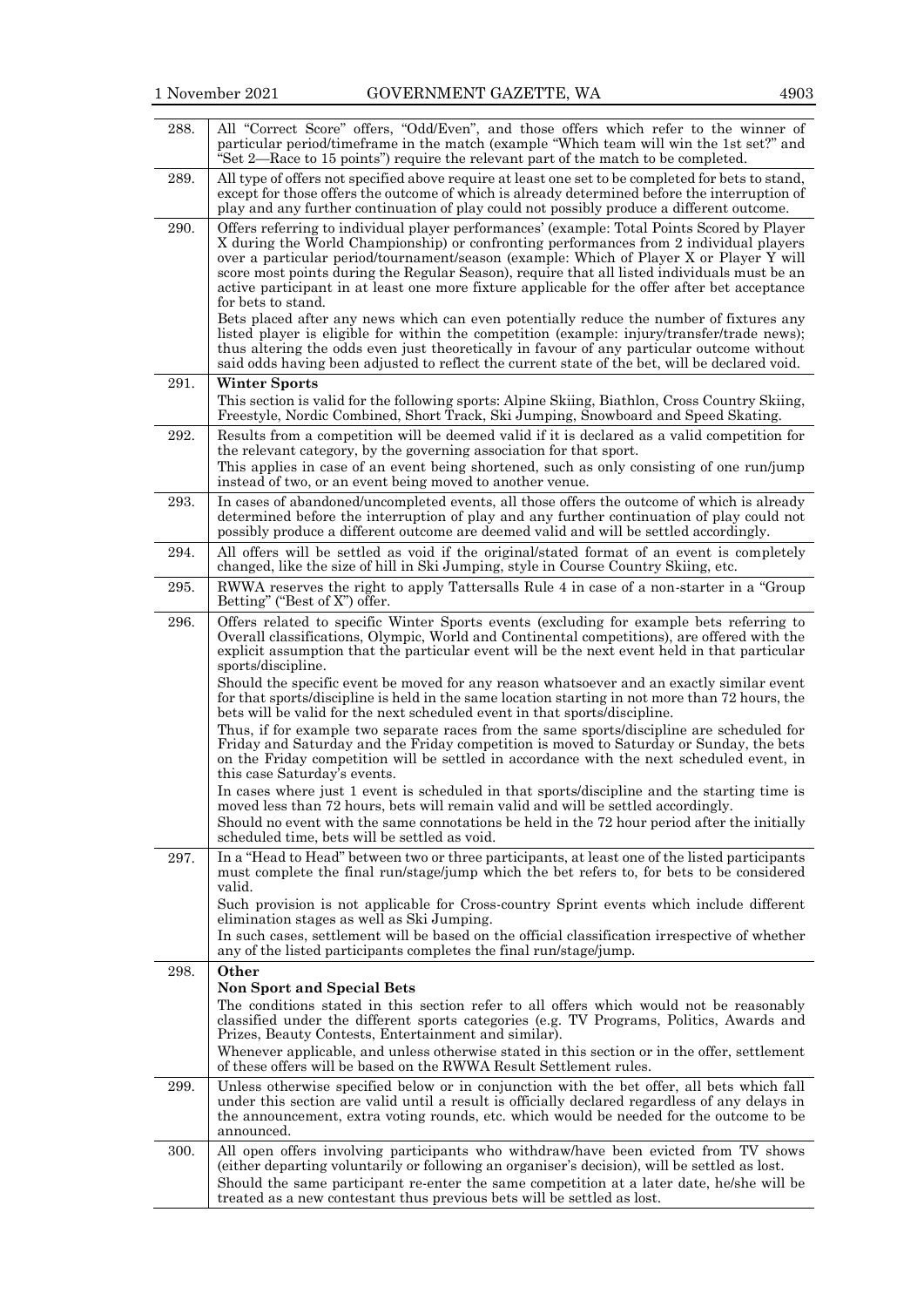| 301. | Bets referring to the removal of a participant are only valid for the next scheduled show.<br>Any changes to the methods of eviction, amount and/or line-up of participants eliminated<br>during the same program, or any other factors which were not reasonably expected will<br>result in the bets referring to "Next eviction" or "Next Elimination" to be voided.                                                                                                                                                                                                                                                                                                                                                                                                                                                                                                                                                                                                                                                                                                                                                                                                                                                                                                                                                                                                   |
|------|--------------------------------------------------------------------------------------------------------------------------------------------------------------------------------------------------------------------------------------------------------------------------------------------------------------------------------------------------------------------------------------------------------------------------------------------------------------------------------------------------------------------------------------------------------------------------------------------------------------------------------------------------------------------------------------------------------------------------------------------------------------------------------------------------------------------------------------------------------------------------------------------------------------------------------------------------------------------------------------------------------------------------------------------------------------------------------------------------------------------------------------------------------------------------------------------------------------------------------------------------------------------------------------------------------------------------------------------------------------------------|
| 302. | In the event of the show terminating before an official winner is declared, bets will be settled<br>as a tie (i.e. dead heat) between the contestants who have not been eliminated.<br>Win/Place bets on contestants who have been already eliminated will be settled as lost.                                                                                                                                                                                                                                                                                                                                                                                                                                                                                                                                                                                                                                                                                                                                                                                                                                                                                                                                                                                                                                                                                           |
| 303. | (a) Politics markets will be settled in accordance with the result as confirmed 12 hours<br>after it was first published by the government organization responsible for holding<br>the election within that particular jurisdiction on its official website/social media.<br>In essence, once a relevant governmental organization declares an official result and<br>confirms it for 12 hours, this will constitute the basis for settlement regardless of<br>eventual protests, disputes, sub-judice results and/or successive changes to the<br>official result.<br>(b) For the sake of maximising user experience, RWWA reserves the right, solely at its<br>discretion, to use information collected from generally reputable and historically<br>accurate sources, in order to settle markets before the official result is proclaimed<br>and confirmed. In the remote cases where after the eventual publishing and<br>confirmation of the first official result, a discrepancy is found which changes the<br>outcome of the market, RWWA will rectify the Error and honour the eventual<br>winning bets as per official result while effecting all necessary amendments.<br>Changes deriving from eventual protests, disputes, sub-judice results and/or<br>successive changes to the official result after has been issued/confirmed will not be<br>considered. |
| 304. | <b>Sport Specific Limits</b><br>RWWA reserves the right to limit the net payout (the payout after the stake has been<br>deducted) on any bet or combination of bets, by one Client or any group of Clients acting<br>together.                                                                                                                                                                                                                                                                                                                                                                                                                                                                                                                                                                                                                                                                                                                                                                                                                                                                                                                                                                                                                                                                                                                                           |
| 305. | Not Adopted.                                                                                                                                                                                                                                                                                                                                                                                                                                                                                                                                                                                                                                                                                                                                                                                                                                                                                                                                                                                                                                                                                                                                                                                                                                                                                                                                                             |
| 306. | Not Adopted.                                                                                                                                                                                                                                                                                                                                                                                                                                                                                                                                                                                                                                                                                                                                                                                                                                                                                                                                                                                                                                                                                                                                                                                                                                                                                                                                                             |
| 307. | Not Adopted.                                                                                                                                                                                                                                                                                                                                                                                                                                                                                                                                                                                                                                                                                                                                                                                                                                                                                                                                                                                                                                                                                                                                                                                                                                                                                                                                                             |
| 308. | Not Adopted.                                                                                                                                                                                                                                                                                                                                                                                                                                                                                                                                                                                                                                                                                                                                                                                                                                                                                                                                                                                                                                                                                                                                                                                                                                                                                                                                                             |
| 309. | Not Adopted.                                                                                                                                                                                                                                                                                                                                                                                                                                                                                                                                                                                                                                                                                                                                                                                                                                                                                                                                                                                                                                                                                                                                                                                                                                                                                                                                                             |
| 310. | Not Adopted.                                                                                                                                                                                                                                                                                                                                                                                                                                                                                                                                                                                                                                                                                                                                                                                                                                                                                                                                                                                                                                                                                                                                                                                                                                                                                                                                                             |
| 311. | Not Adopted.                                                                                                                                                                                                                                                                                                                                                                                                                                                                                                                                                                                                                                                                                                                                                                                                                                                                                                                                                                                                                                                                                                                                                                                                                                                                                                                                                             |
| 312. | Not Adopted.                                                                                                                                                                                                                                                                                                                                                                                                                                                                                                                                                                                                                                                                                                                                                                                                                                                                                                                                                                                                                                                                                                                                                                                                                                                                                                                                                             |
| 313. | Not Adopted.                                                                                                                                                                                                                                                                                                                                                                                                                                                                                                                                                                                                                                                                                                                                                                                                                                                                                                                                                                                                                                                                                                                                                                                                                                                                                                                                                             |
| 314. |                                                                                                                                                                                                                                                                                                                                                                                                                                                                                                                                                                                                                                                                                                                                                                                                                                                                                                                                                                                                                                                                                                                                                                                                                                                                                                                                                                          |
|      | Not Adopted.                                                                                                                                                                                                                                                                                                                                                                                                                                                                                                                                                                                                                                                                                                                                                                                                                                                                                                                                                                                                                                                                                                                                                                                                                                                                                                                                                             |
| 315. | Not Adopted.                                                                                                                                                                                                                                                                                                                                                                                                                                                                                                                                                                                                                                                                                                                                                                                                                                                                                                                                                                                                                                                                                                                                                                                                                                                                                                                                                             |
| 316. | Not Adopted.                                                                                                                                                                                                                                                                                                                                                                                                                                                                                                                                                                                                                                                                                                                                                                                                                                                                                                                                                                                                                                                                                                                                                                                                                                                                                                                                                             |
| 317. | Not Adopted.                                                                                                                                                                                                                                                                                                                                                                                                                                                                                                                                                                                                                                                                                                                                                                                                                                                                                                                                                                                                                                                                                                                                                                                                                                                                                                                                                             |
| 318. | Not Adopted.                                                                                                                                                                                                                                                                                                                                                                                                                                                                                                                                                                                                                                                                                                                                                                                                                                                                                                                                                                                                                                                                                                                                                                                                                                                                                                                                                             |
| 319. | Not Adopted.                                                                                                                                                                                                                                                                                                                                                                                                                                                                                                                                                                                                                                                                                                                                                                                                                                                                                                                                                                                                                                                                                                                                                                                                                                                                                                                                                             |
| 320. | Not Adopted.                                                                                                                                                                                                                                                                                                                                                                                                                                                                                                                                                                                                                                                                                                                                                                                                                                                                                                                                                                                                                                                                                                                                                                                                                                                                                                                                                             |
| 321. | Not Adopted.                                                                                                                                                                                                                                                                                                                                                                                                                                                                                                                                                                                                                                                                                                                                                                                                                                                                                                                                                                                                                                                                                                                                                                                                                                                                                                                                                             |
| 322. | Not Adopted.                                                                                                                                                                                                                                                                                                                                                                                                                                                                                                                                                                                                                                                                                                                                                                                                                                                                                                                                                                                                                                                                                                                                                                                                                                                                                                                                                             |
| 323. | Not Adopted.                                                                                                                                                                                                                                                                                                                                                                                                                                                                                                                                                                                                                                                                                                                                                                                                                                                                                                                                                                                                                                                                                                                                                                                                                                                                                                                                                             |
| 324. | <b>Mixed Martial Arts</b><br>All offers will be settled according to the official result of the relevant governing body<br>immediately as declared by the ring announcer at the end of the fight.<br>No amendments made to the official result after being first announced will be taken into<br>consideration except for those which the official organization effects to rectify clear cases of<br>human errors by the ring announcer.                                                                                                                                                                                                                                                                                                                                                                                                                                                                                                                                                                                                                                                                                                                                                                                                                                                                                                                                 |
| 325. | Unless clearly specified that the fights are unconfirmed, bets are only valid should the fight<br>take place on the card/date it was announced for irrespective of any change in<br>venue/location.<br>Bets will be settled as void should there be any official announcement by the organizing<br>body of a date postponement, re-scheduling to a different card or change in fighters even if<br>said match ends up taking place as originally announced.                                                                                                                                                                                                                                                                                                                                                                                                                                                                                                                                                                                                                                                                                                                                                                                                                                                                                                              |
| 326. | Addition or removal of title stipulations (example: a match initially announced as a non-title<br>match gets changed into a title match) or changes in weight classes as well as either/both of<br>the fighters fail to make the pre-established weight, will not result in the voiding of the<br>offers as much as the fight takes place on the card it was announced for.                                                                                                                                                                                                                                                                                                                                                                                                                                                                                                                                                                                                                                                                                                                                                                                                                                                                                                                                                                                              |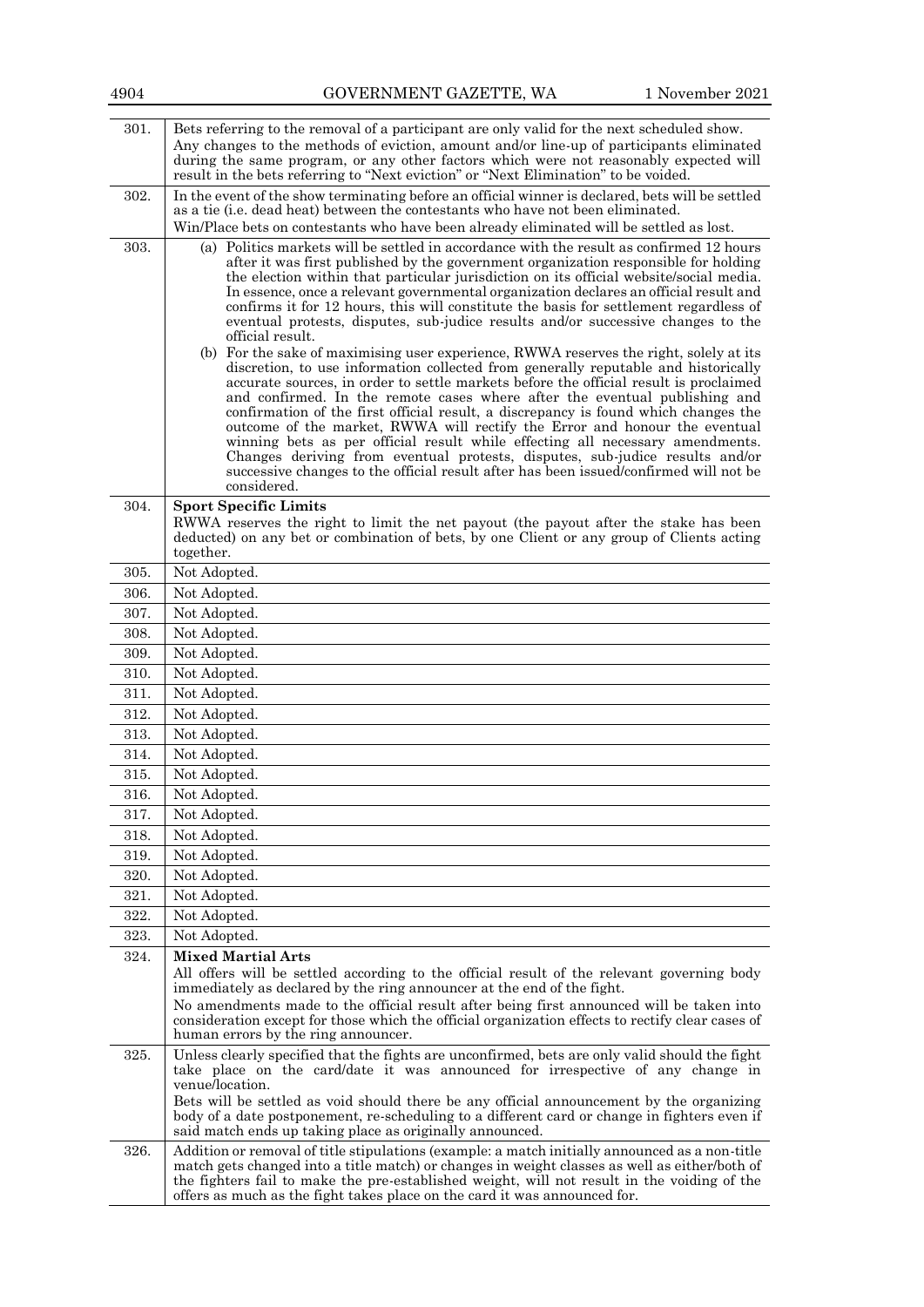| 327. | If for any reason, the number of scheduled rounds in a fight is changed between the time of<br>bet acceptance and the actual fight, offers which make specific reference to rounds, such as<br>"Round betting", "Group of Rounds", "Over/Under", "Method of Victory" and "To go the<br>distance", or other offers which would be effected by such change, will be declared void.                                                                                                                                                                                                                                                                                                                                                                            |
|------|-------------------------------------------------------------------------------------------------------------------------------------------------------------------------------------------------------------------------------------------------------------------------------------------------------------------------------------------------------------------------------------------------------------------------------------------------------------------------------------------------------------------------------------------------------------------------------------------------------------------------------------------------------------------------------------------------------------------------------------------------------------|
| 328. | For settlement purposes, in case the fight is interrupted for any reason in between rounds,<br>e.g. retirement before the start of a round, disqualification, failure to answer the bell, the<br>fight will be deemed to have finished at the end of the previous round.                                                                                                                                                                                                                                                                                                                                                                                                                                                                                    |
| 329. | Offers on fights declared as a "No Contest" or where neither fighter is declared as the only<br>winner of the fight, will be settled as void, except in cases where such outcome was offered<br>for betting purposes or for those offers the outcome of which has been decided prior to the<br>decision and could not possibly be changed regardless of future events, which will be settled<br>according to the decided outcome.                                                                                                                                                                                                                                                                                                                           |
| 330. | The following descriptions are to be considered as the applicable outcomes for the different<br>scenarios-                                                                                                                                                                                                                                                                                                                                                                                                                                                                                                                                                                                                                                                  |
|      | $\bullet$ "Finish":<br>A win<br>by KO (Knockout),<br>ТКО<br>(Technical Knockout),<br>DQ<br>(Disqualification), Submission, 'throwing of the towel' from either fighter's corner,<br>any referee stoppage which declares either fighter as the only winner of the fight;<br>• "Points/Decision": Any win based on the judges' scorecards;<br>• "Unanimous decision": A decision where all judges declare the same fighter as the<br>winner;                                                                                                                                                                                                                                                                                                                  |
|      | • "Majority decision": A decision where the majority of judges declare the same fighter<br>as the winner while the minority of the judges declare the fight as a draw;<br>• "Split decision": A decision where the majority of judges declare a particular fighter<br>as the winner while the minority of the judges declare the other fighter as the<br>winner;<br>• "Majority draw": A decision where the majority of judges declare the fight as a draw                                                                                                                                                                                                                                                                                                  |
|      | while the minority of the judges declare a particular fighter as the winner;<br>• "Split draw": A decision where each of the judges' score cards declare a different<br>outcome of the fight and no outcome prevails over the other.                                                                                                                                                                                                                                                                                                                                                                                                                                                                                                                        |
| 331. | A fight will only be considered as having gone "the distance" only if a points/judges' decision<br>is awarded after the full duration of all scheduled rounds has been completed.<br>Any scenario where a points/judges' decision is awarded before the full number of scheduled<br>rounds is completed (E.g. fight is interrupted earlier due to a clash of heads), will not be<br>considered as having gone "the distance" and the fight will be considered as having ended<br>at the time/round in which the fight was stopped and settled accordingly.<br>Fights ending with a points/judges' decision before the full duration of all scheduled rounds<br>has been completed and/or fights declared as "No contest" will have the "Method of Decision" |
| 332. | offer settled as void unless an applicable outcome has been made available for betting.<br>In offers where a draw/tie is possible and odds have not been offered for such outcome, bets<br>will be settled as void should the official result be declared as such. For settlement purposes,<br>fights the outcome of which is declared as either a "Majority draw" or a "Split draw" are to                                                                                                                                                                                                                                                                                                                                                                 |
| 333. | be considered as a drawn/tied outcome and offers will be settled accordingly.<br>Bets referring to round/fight duration represents the actual time passed in the round/fight,<br>as applicable, depending on the scheduled round/fight duration.<br>For example, a bet on Over 4.5 Total Rounds will be settled as Over once two minutes and<br>30 seconds in the 5th Round has passed.                                                                                                                                                                                                                                                                                                                                                                     |
| 334. | Settlement of statistics-based offers such as "Fighter to have most takedowns" or "Fighter<br>to have most significant strikes" will be settled based on the results issued by the governing<br>association or its recognized official partner for such statistics.<br>Settlement will be based according to the definition with which the official governing body<br>issues said statistics. Unless backed by un-contradictory evidence, RWWA will not<br>acknowledge any complaints which derive from a personal interpretation of such terms.<br>In cases where both fighters are declared as having accomplished the same result and said<br>outcome not having been available as a possible outcome for betting purposes, stakes will<br>be refunded.  |
| 335. | Markets which confront or tally different fights from the same card such as "Total<br>KOs/TKOs on the card" or "Total matches to end by decision on the card" will indicate the<br>number of fights required to take place on a card, or list specifically the section of the card<br>the bet relates to.                                                                                                                                                                                                                                                                                                                                                                                                                                                   |
|      | Bets will remain valid should any applicable fight be cancelled yet the number of fights on<br>the card or the applicable specific section of it remain the same (example: re-booking,<br>replacement fighter or undercard/preliminary matches being pushed to the main card).<br>Should for whatever reason the listed number of fights not take place during the card or the<br>specific section of it for which the bet refers to, bets will be settled as void.                                                                                                                                                                                                                                                                                         |
| 336. | <b>Snooker</b><br>All bets will remain valid as far as the match/offer is played within the tournament<br>framework regardless of any changes in schedule, etc., unless other arrangements have been<br>agreed.                                                                                                                                                                                                                                                                                                                                                                                                                                                                                                                                             |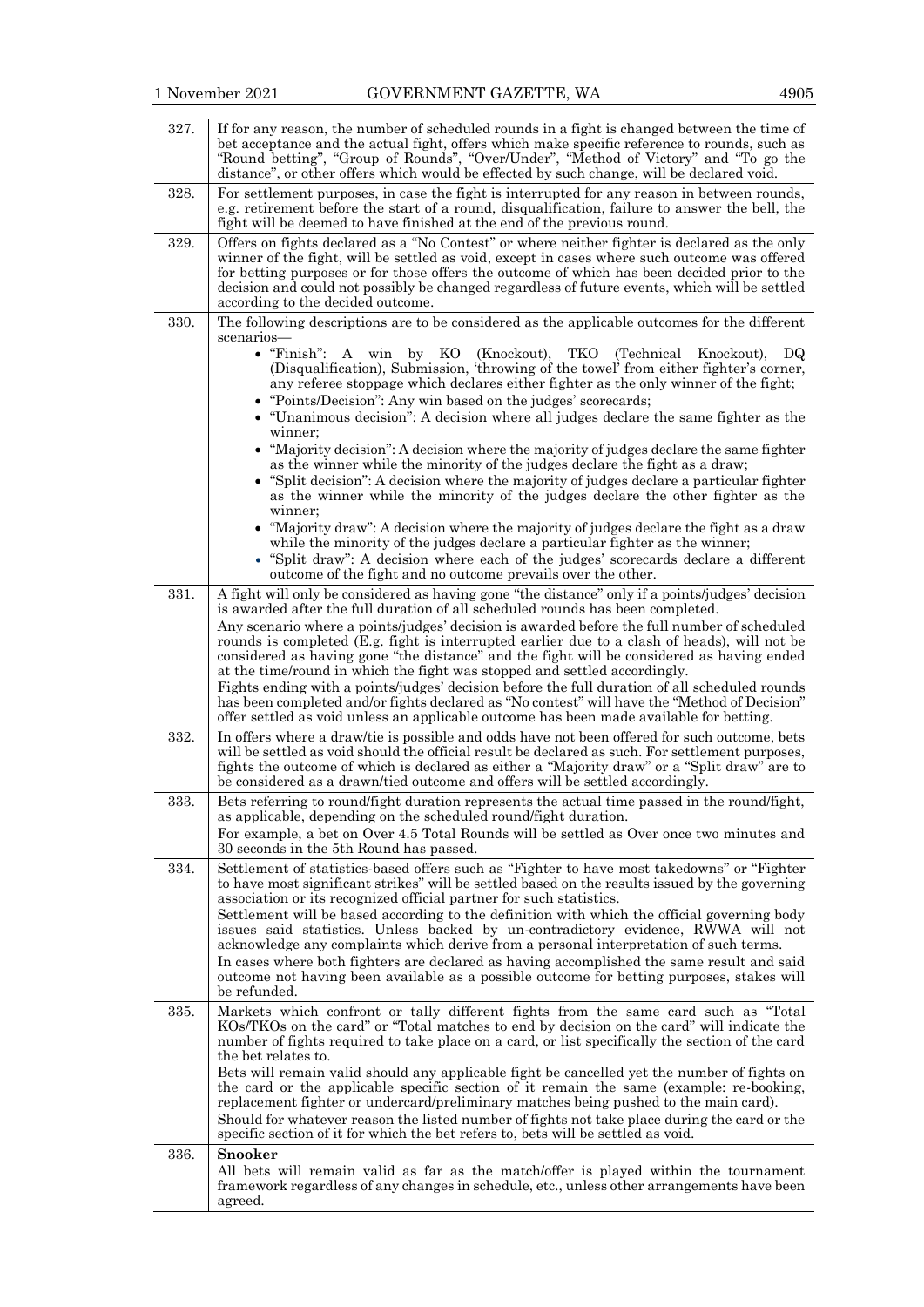| 4906 | GOVERNMENT GAZETTE, WA                                                                                                                                                                                                                                                                                                                                                                                                                                                                                                                                                                                                                                                                                                                                                                         | 1 November 2021 |
|------|------------------------------------------------------------------------------------------------------------------------------------------------------------------------------------------------------------------------------------------------------------------------------------------------------------------------------------------------------------------------------------------------------------------------------------------------------------------------------------------------------------------------------------------------------------------------------------------------------------------------------------------------------------------------------------------------------------------------------------------------------------------------------------------------|-----------------|
| 337. | "Match" bet offers are based on the general principle of tournament progress or tournament<br>win, depending on which phase of the competition the match refers to.<br>The player progressing to the next round or winning the tournament is to be considered the<br>winner of the bet regardless of match duration, withdrawals, disqualifications, etc.<br>These bets require at least one frame to be completed for bets to stand.                                                                                                                                                                                                                                                                                                                                                          |                 |
| 338. | "Over/Under" offers on unfinished matches/events the outcome of which is already<br>determined before the interruption and/or any further continuance of play could not possibly<br>produce a different outcome to said offers, will be settled based on the result achieved until<br>the interruption has occurred.<br>For the calculation of these settlements, the minimum amount of occurrences which should<br>have been needed to bring the offer to the natural conclusion will be added as necessary<br>depending on the number of frames which the match is scheduled for.<br>Should this calculation produce a situation where no possible alterations could affect the<br>outcome of the offer this will be settled as such. See examples from the Tennis section for<br>reference. |                 |
| 339. | "Handicap" offers require all scheduled frames to be completed for bets to stand except in<br>those events the outcome of which is already determined before the interruption and/or any<br>further continuance of play could not possibly produce a different outcome to said offers<br>which will be settled accordingly. See examples from the Tennis section for reference.                                                                                                                                                                                                                                                                                                                                                                                                                |                 |
| 340. | All "Correct Score", "Odd/Even" and those offers which refer to the winner of a particular<br>period in the match (example "E.g. Player to win the first set" or "First Player to reach X<br>Frames") require the relevant part of the match to be completed.                                                                                                                                                                                                                                                                                                                                                                                                                                                                                                                                  |                 |
| 341. | All types of offers not specified above require at least one frame to be completed for bets to<br>stand, except for those offers the outcome of which is already determined before the<br>interruption of play and any further continuation of play could not possibly produce a<br>different outcome.                                                                                                                                                                                                                                                                                                                                                                                                                                                                                         |                 |
| 342. | In cases of a re-rack all pending bets on that specific frame will be settled as void and a new<br>market will be opened. An exception will be done for those offers the outcome of which is<br>already determined before the re-rack and any further continuation of play could not<br>possibly produce a different outcome.                                                                                                                                                                                                                                                                                                                                                                                                                                                                  |                 |
| 343. | Darts<br>All bets will remain valid as far as the match/offer is played within the tournament<br>framework regardless of any changes in schedule, etc., unless other arrangements have been<br>agreed.                                                                                                                                                                                                                                                                                                                                                                                                                                                                                                                                                                                         |                 |
| 344. | "Match" bet offers are based on the general principle of tournament progress or tournament<br>win, depending on which phase of the competition the match refers to.<br>The player progressing to the next round or winning the tournament is to be considered the<br>winner of the bet regardless of match duration, withdrawals, disqualifications, etc.                                                                                                                                                                                                                                                                                                                                                                                                                                      |                 |
| 345. | "Over/Under" offers on unfinished matches/events the outcome of which is already<br>determined before the interruption and/or any further continuance of play could not possibly<br>produce a different outcome to said offers, will be settled based on the result achieved until<br>the interruption.<br>For the calculation of these settlements, the minimum amount of occurrences which should<br>have been needed to bring the offer to the natural conclusion will be added as necessary<br>depending on the number of legs which the match is scheduled for.<br>Should this calculation produce a situation where no possible alterations could affect the<br>outcome of the offer this will be settled as such. See examples from the Tennis section for<br>reference.                |                 |
| 346. | "Handicap" offers require all scheduled sets to be completed for bets to stand except in those<br>events the outcome of which is already determined before the interruption and/or any<br>further continuance of play could not possibly produce a different outcome to said offers<br>which will be settled accordingly. See examples from the Tennis section for reference.                                                                                                                                                                                                                                                                                                                                                                                                                  |                 |
| 347. | All "Correct Score", "Odd/Even" and those offers which refer to the winner of a particular<br>period in the match (example "E.g. Player to win the first set" or "First Player to reach X<br>Sets") require the relevant part of the match to be completed.                                                                                                                                                                                                                                                                                                                                                                                                                                                                                                                                    |                 |
| 348. | All types of offers not specified above require at least one set to be completed for bets to<br>stand, except for those offers the outcome of which is already determined before the<br>interruption of play and any further continuation of play could not possibly produce a<br>different outcome.                                                                                                                                                                                                                                                                                                                                                                                                                                                                                           |                 |
| 349. | Offers combining a number of occurrences by a specific player within a match/event<br>(example: King of the Oche, etc), require that all connotations related to the offer bet must<br>be fully and unquestionably complied with.<br>Should 1 or more parts of the offer end in a tie bets will be settled as lost.                                                                                                                                                                                                                                                                                                                                                                                                                                                                            |                 |
|      | <b>D. NOT ADOPTED</b>                                                                                                                                                                                                                                                                                                                                                                                                                                                                                                                                                                                                                                                                                                                                                                          |                 |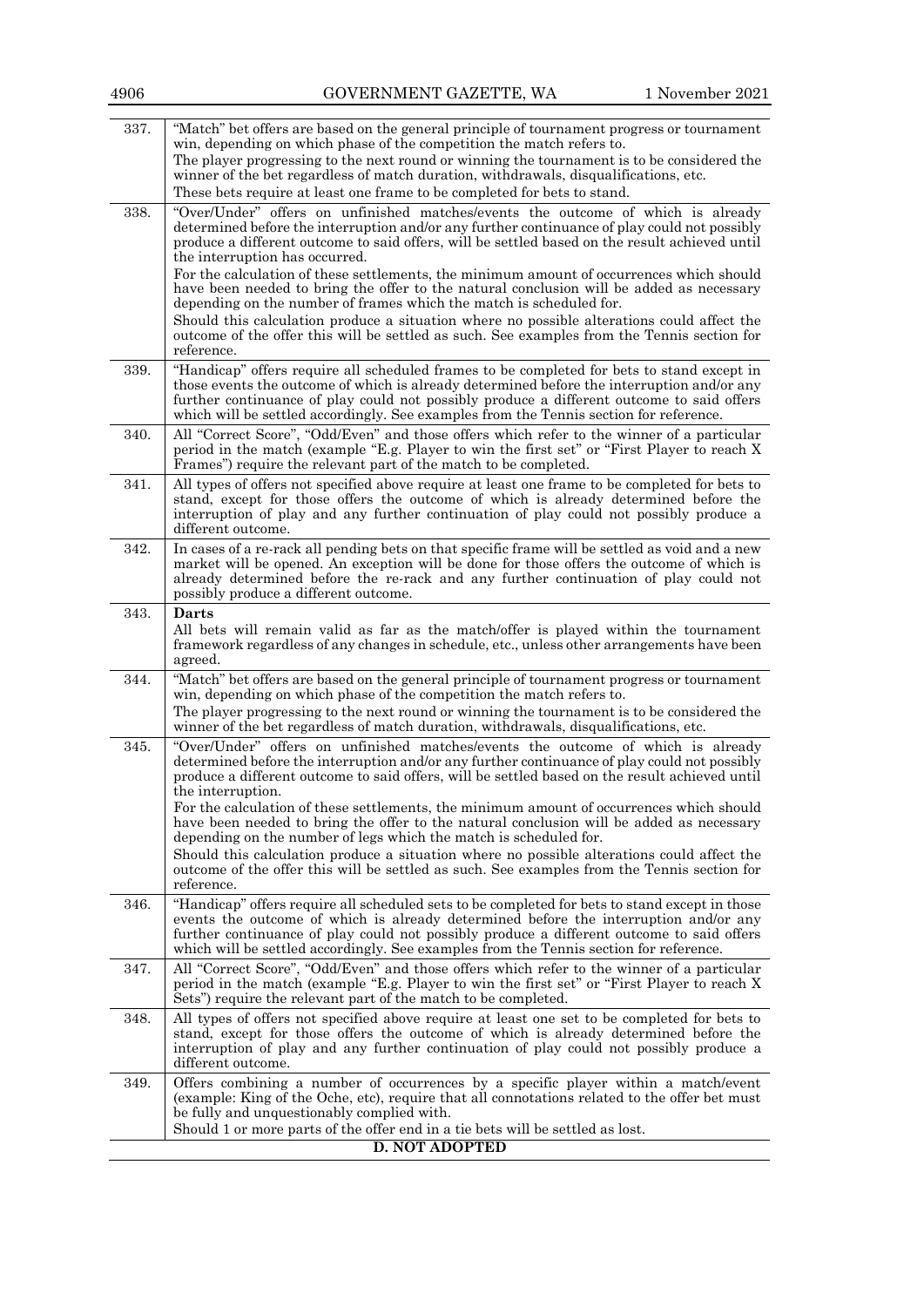|     | E. ESPORTS                                                                                                                                                                                                                                                                                                                                                                                                 |
|-----|------------------------------------------------------------------------------------------------------------------------------------------------------------------------------------------------------------------------------------------------------------------------------------------------------------------------------------------------------------------------------------------------------------|
| 1.  | Introduction<br>eSports betting is understood to encompass single or multi-player competitive video gaming                                                                                                                                                                                                                                                                                                 |
|     | in both online and/or offline setup.<br>A list of the games/genres covered in this section can be found in these rules.                                                                                                                                                                                                                                                                                    |
| 2.  | RWWA reserves the right to include and treat as eSports, offers on events related to games                                                                                                                                                                                                                                                                                                                 |
|     | not listed in the aforementioned clause which reasonably fit the said description.<br>Previous or future iterations of games forming part of the same series will be treated as per                                                                                                                                                                                                                        |
|     | the rules related to that particular game as present in these Terms and Conditions,<br>regardless of any different numbering and/or denomination.                                                                                                                                                                                                                                                          |
|     | Should it be the case that a game, event and/or offer related to it is not specifically listed in<br>these rules, settlement of such offers will be based on the general principles established in<br>the rules.                                                                                                                                                                                           |
| 3.  | When placing a bet with RWWA, the Client is agreeing that they have read, understood and<br>will be adhering to the rules present in this section as well as the other rules governing<br>RWWA's Sportsbook.                                                                                                                                                                                               |
| 4.  | Unless specifically stated in this section, the rules present in RWWA's Sport Rules apply. In<br>the event of ambiguity, priority will be set in the following order—<br>(a) Rules and conditions published in conjunction with an offer and/or campaign;                                                                                                                                                  |
|     | (b) eSports Game specific rules;<br>(c) eSports General Result Settlement rules;<br>(d) RWWA Sport Rules.                                                                                                                                                                                                                                                                                                  |
| 5.  | Should none of the above provide an adequate resolution, RWWA reserves the right,                                                                                                                                                                                                                                                                                                                          |
|     | according to its own discretion, to settle offers on an individual basis on the basis of equity,<br>attaining itself to generally accepted betting norms, customs and definitions.                                                                                                                                                                                                                         |
| 6.  | <b>General Result Settlement Rules</b>                                                                                                                                                                                                                                                                                                                                                                     |
|     | When settling results RWWA will do its utmost to attain itself to information obtained first<br>hand (during or exactly after the event has been concluded) from the organizing association<br>through the game broadcast and any relevant counters it might display, the game API and<br>the official website.                                                                                            |
|     | Should this information be conflictual, disputed and or omitted from first hand viewing as<br>well as official sources and/or there is an obvious Error in the information included in the<br>sources above, the settlement of the bet offer will be based on other public sources.                                                                                                                        |
| 7.  | Settlement of bets will not include any changes deriving from and/or attributable to, but not                                                                                                                                                                                                                                                                                                              |
|     | limited to: disqualifications, penalisations, protests, sub-judice results and/or successive<br>changes to the official result after the event has been completed and a result has been<br>announced, even preliminarily.                                                                                                                                                                                  |
|     | For bets referring to competitions which span over more than 1 round/stage (E.g.:<br>Tournament Bets), only amendments effecting bets which settlement has not been decided<br>yet will be taken into consideration.                                                                                                                                                                                       |
|     | The following example is being provided as a general guideline of how such bets would be<br>treated in case of comparable situations: A bet on a team to reach the semi-finals of a<br>tournament will be considered as having been attained once the organizing association<br>deems it as such, even if the same team is disqualified from the tournament at a later stage<br>for any reason whatsoever. |
| 8.  | Any reference to words/objects that appear in singular also applies to plural. As such the<br>term "participant", "competitor" or similar must be understood both as a single individual<br>and a team representing a single entity.                                                                                                                                                                       |
| 9.  | Whilst all systematic precautions have been put in place in order to represent the most<br>faithful rendition of the event as scheduled by the governing association, any reference to<br>the order in which the participants are shown, venues, etc, is to be deemed for information<br>purposes only.<br>Switching of home/away participants as well as previously announced venues, will not be         |
|     | deemed as valid grounds for cancellation of bets placed.                                                                                                                                                                                                                                                                                                                                                   |
| 10. | Before or during an event/match, RWWA may decide to show current and past scores,<br>counters and other statistics related to the offer.                                                                                                                                                                                                                                                                   |
|     | It is to be understood that RWWA provides such data for information purposes only and<br>does not acknowledge or accept any liability whatsoever for the accuracy of such data.<br>All data presented in this regard must be treated as unofficial and any inaccuracy will not<br>be deemed as valid grounds for the cancellation of bets placed.                                                          |
| 11. | Should the name of any participant/event/game be misspelled and/or has changed, bets will<br>remain valid granted that it is reasonably clear and can be ascertained through reputable<br>sources, that the object that the bet has been placed upon, is the same as the<br>participant/event/game intended.                                                                                               |
| 12. | The deadline (cut-off time) shown on the website is to be treated for information purposes<br>only.                                                                                                                                                                                                                                                                                                        |
|     | RWWA reserves the right, at its own discretion, to suspend, partially or completely, the<br>betting activity at any time where it deems necessary.                                                                                                                                                                                                                                                         |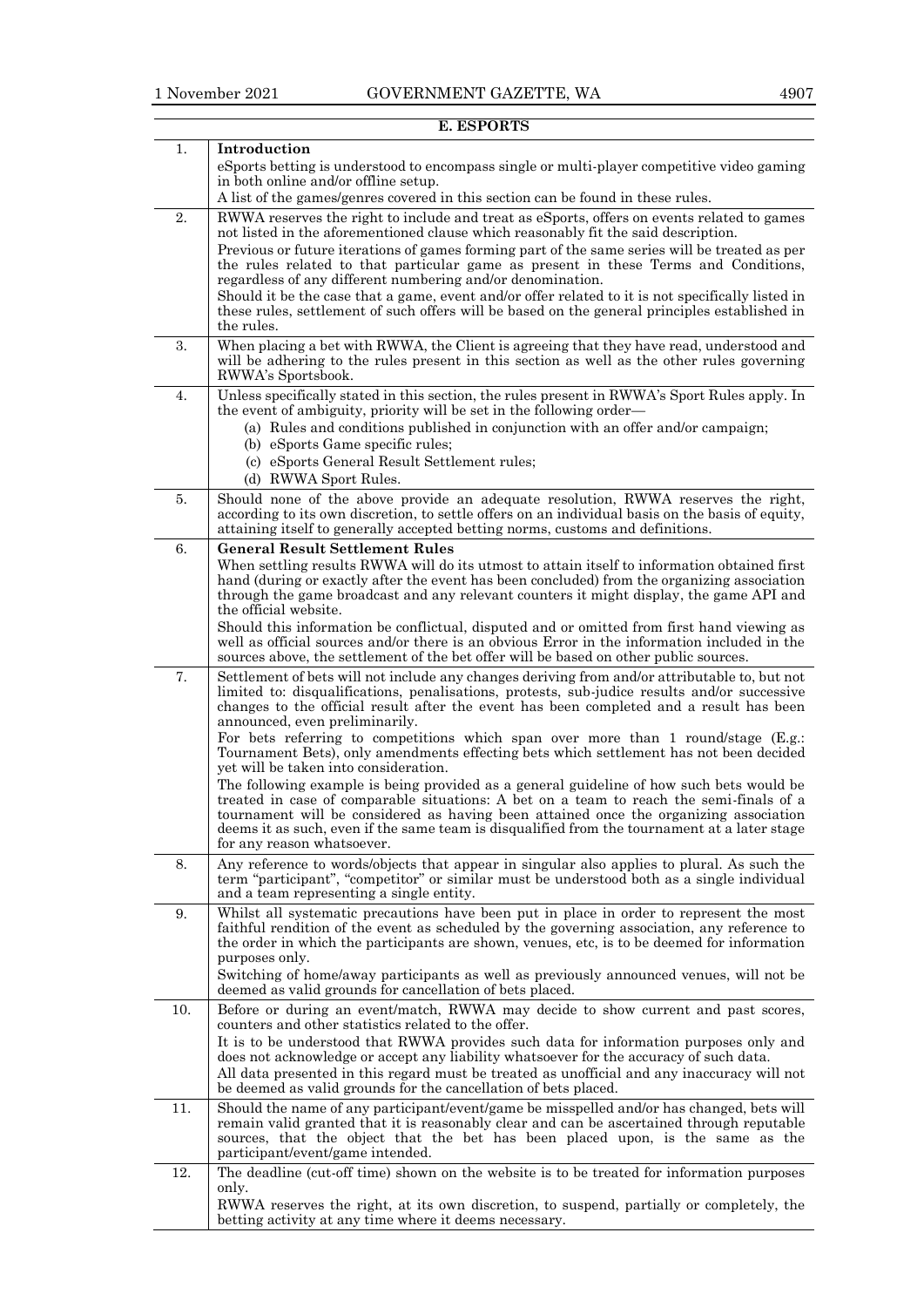| 13. | Regardless of the start times displayed on the website, the rules mentioned in RWWA's<br>Sport Rules regarding the validity or lack thereof, of bets placed and/or accepted applies.                                                                                                                                                                                                                                                                                                                                                                                                                                                                                                                                                                                                        |
|-----|---------------------------------------------------------------------------------------------------------------------------------------------------------------------------------------------------------------------------------------------------------------------------------------------------------------------------------------------------------------------------------------------------------------------------------------------------------------------------------------------------------------------------------------------------------------------------------------------------------------------------------------------------------------------------------------------------------------------------------------------------------------------------------------------|
| 14. | Without prejudice and in addition to the above clause, RWWA reserves the right, solely at<br>its own discretion, to void bets should any of the following situations arise-                                                                                                                                                                                                                                                                                                                                                                                                                                                                                                                                                                                                                 |
|     | (a) RWWA experience lags in receiving data/image streams from any of its<br>sources/providers resulting in RWWA presenting odds not reflecting the current<br>state of the bet;                                                                                                                                                                                                                                                                                                                                                                                                                                                                                                                                                                                                             |
|     | (b) it is reasonably obvious that bets have been placed from accounts which have access<br>to data/image streams not available at that time to RWWA;                                                                                                                                                                                                                                                                                                                                                                                                                                                                                                                                                                                                                                        |
|     | (c) bets have been placed after any participant has gained an advantage enough to alter<br>the odds of any offer, even just theoretically, without said odds having been adjusted<br>to reflect the current state of the bet.                                                                                                                                                                                                                                                                                                                                                                                                                                                                                                                                                               |
| 15. | Should a match start at a different time than that listed on the website this will not be<br>deemed as valid grounds for cancellation of the bets, granted that the exact same match is<br>the next match taking place for both teams within the same tournament and is valid for the<br>round/stage initially intended for.                                                                                                                                                                                                                                                                                                                                                                                                                                                                |
| 16. | Unless specifically stated, whenever the organising association deems it fit to include any<br>necessary extra rounds/overtime, qualifying match/es or series of matches in order to<br>determine any classification and/or match outcome, RWWA will take into account the<br>results and outcomes deriving from the added matches/rounds/overtime for settlement<br>purposes of bets referring to said match/classification.                                                                                                                                                                                                                                                                                                                                                               |
| 17. | All bet offers related to matches, or parts thereof, which do not take place at all or are<br>awarded a result through a walk-over decision will be declared void.<br>For settlement purposes action within a match (or part thereof) is considered to have<br>occurred as to either when the game clock has started or whenever a participant performs<br>an in-game action related to the match (or part thereof), whichever happens first.                                                                                                                                                                                                                                                                                                                                               |
| 18. | Offers related to matches/or parts thereof which get abandoned for whatever reason and no<br>result is declared by the official organization within 36 hours from the actual match start,<br>will have the stakes refunded on those bet offers whose result has not yet been determined.<br>All bet offers that have been decided prior to the abandonment and could not possibly be<br>changed regardless of future events, will be settled according to the decided outcome.                                                                                                                                                                                                                                                                                                              |
| 19. | Should it be decided that an abandoned fixture (or part thereof) is to be continued from the<br>within 36 hours of the original start time, all bets placed on the initial match will stand and<br>will be settled through the outcomes deriving from the continued play.                                                                                                                                                                                                                                                                                                                                                                                                                                                                                                                   |
| 20. | Should it be decided that an abandoned fixture (or part thereof) is restarted from the<br>beginning within 36 hours of the original start time, all bets placed on the initial match<br>which could not be settled through the outcomes deriving from the play prior to<br>abandonment, will be declared void.                                                                                                                                                                                                                                                                                                                                                                                                                                                                              |
| 21. | Should it be the case that either participant is involved in a match from the same<br>tournament with a different opponent between the time of the abandonment and the<br>continuation of the initial match, all pending bets on the initial match, will be settled as void<br>regardless of the outcomes obtained during the continuation of the match.                                                                                                                                                                                                                                                                                                                                                                                                                                    |
| 22. | Offers referring to Tournament outcomes and or matches/events scheduled over a 2 or more<br>days-span, will remain valid granted that said event is considered completed and an official<br>result is announced by the official organization within the specified year, regardless of the<br>current/future participation (or lack thereof) of any listed and/or previously announced<br>participant, unless otherwise stated.                                                                                                                                                                                                                                                                                                                                                              |
| 23. | In cases of matches which have not been completed before their natural conclusion, and<br>when a result is issued through a decision by the association not more than 36 hours from<br>the actual event's start without play having continued following the abandonment, RWWA<br>will use the issued decision as the official result for the offers detailing the outcome of the<br>match and/or tournament progress (E.g. Match odds and Participant to reach next round)<br>granted that the issued decision does not change the outcome of the said bet offers at the<br>time of the abandonment.<br>In that case the stakes will be refunded. (E.g. Team A leading 2 Maps to nil in a best of<br>5 Maps match and Team B concedes: Association declares Team A as winner of the match = |
|     | bet stands.<br>Meanwhile if the same best of 5 Maps match was abandoned with the score 1-1 and the<br>Association declares either team as the winner, the bet will be considered as void.                                                                                                                                                                                                                                                                                                                                                                                                                                                                                                                                                                                                   |
|     | All other offers will be declared void except for those the outcomes of which have been<br>decided prior to the abandonment and could not possibly be changed regardless of future<br>events, which will be settled according to the decided outcome.                                                                                                                                                                                                                                                                                                                                                                                                                                                                                                                                       |
| 24. | Settlement of bet offers linked to counters (E.g. Total Kills) and any other offers related to<br>specific terminology will be decided according to the definition with which the official<br>governing body issues said statistics.                                                                                                                                                                                                                                                                                                                                                                                                                                                                                                                                                        |
|     | Unless backed by un-contradictory evidence, RWWA will not acknowledge any complaints<br>which derive from a personal interpretation of such terms.                                                                                                                                                                                                                                                                                                                                                                                                                                                                                                                                                                                                                                          |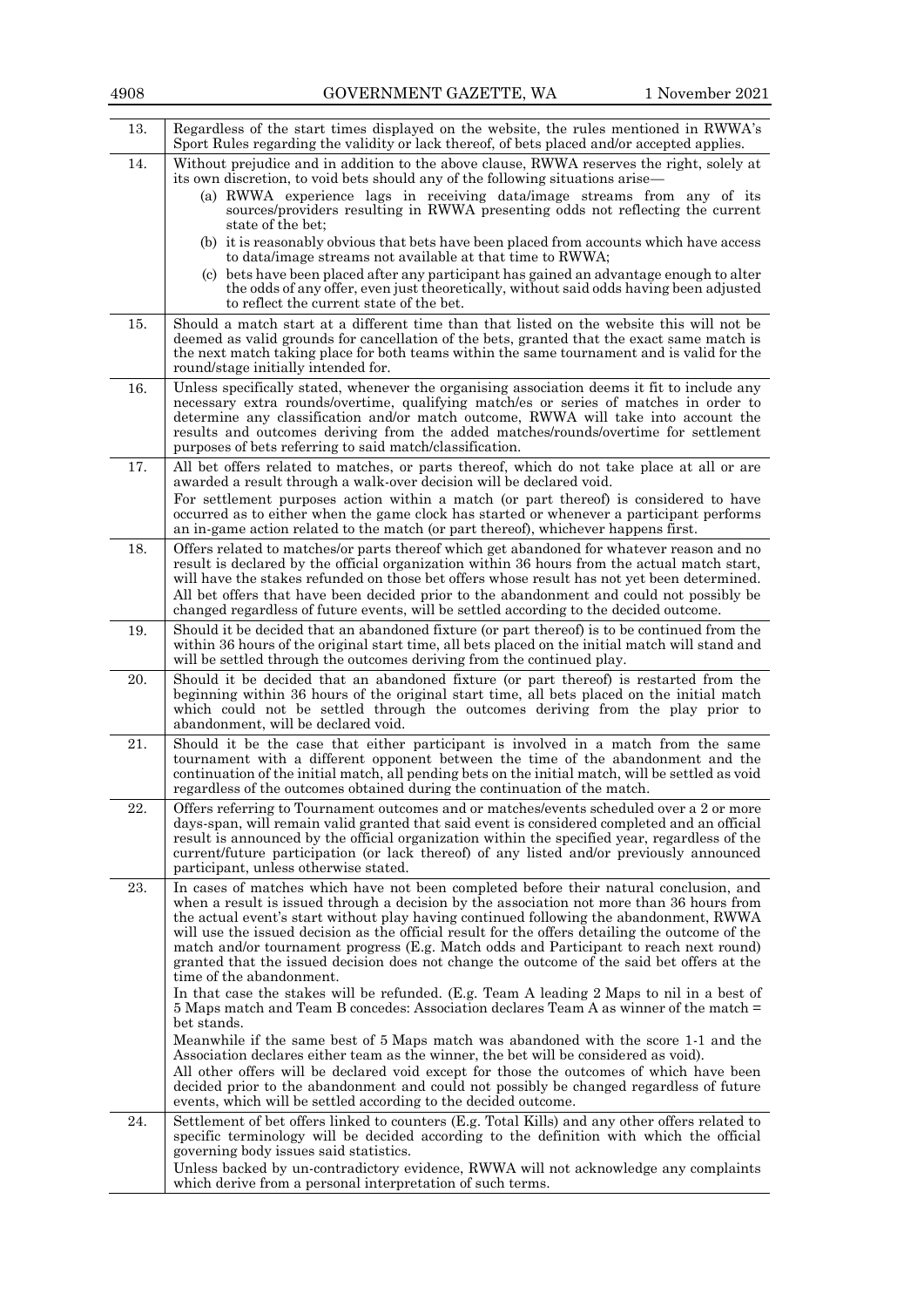| 25. | placing "Outright"<br>or "Place"<br>bets,<br>no stakes will be<br>When<br>refunded<br>on<br>participants/outcomes that are not participating, disqualified and/or withdrawing from an<br>event (both prior and during) for any reason whatsoever, unless otherwise stated.<br>RWWA reserves the right, at its own discretion, to apply Tattersalls Rule 4, as explained in                                                                                                                                                                                                                                                                                                                                                                                                                                |
|-----|-----------------------------------------------------------------------------------------------------------------------------------------------------------------------------------------------------------------------------------------------------------------------------------------------------------------------------------------------------------------------------------------------------------------------------------------------------------------------------------------------------------------------------------------------------------------------------------------------------------------------------------------------------------------------------------------------------------------------------------------------------------------------------------------------------------|
|     | these rules, on any competition and this will be stated in correlation to the bet offer.                                                                                                                                                                                                                                                                                                                                                                                                                                                                                                                                                                                                                                                                                                                  |
| 26. | Offers referring to a single participant's performance in a specific event/timeframe (such as<br>Tournament Progress of Team X) require the listed participant to play an active part at least<br>once in a subsequent stage of the applicable event/time frame after the bet has been placed<br>and/or accepted.                                                                                                                                                                                                                                                                                                                                                                                                                                                                                         |
| 27. | No refunds of bets will apply, even if the winning outcome of a match/event is a<br>participant/outcome that has not been listed for betting purposes.<br>On all bet offers the Client has the possibility to ask for a price on a non-listed<br>participant/outcome. RWWA reserves the right, at its own discretion, to decline such<br>requests.                                                                                                                                                                                                                                                                                                                                                                                                                                                        |
| 28. | Offers which confront against each other the performances of two or more participants over<br>a specified timeframe/competition will only be settled based on the result of the listed<br>participants, disregarding all other participants in the same competition/event.                                                                                                                                                                                                                                                                                                                                                                                                                                                                                                                                |
| 29. | In case a participant is disqualified/withheld/banned from taking part in a subsequent<br>part/phase of an event/competition for any reason whatsoever, as well as in case of voluntary<br>withdrawals, the disqualification will be considered to have taken place at the time of the<br>official announcement.<br>No alterations will be made to previous results, regardless of any modifications due to said<br>actions.                                                                                                                                                                                                                                                                                                                                                                              |
| 30. | In an "Outright" or "Place" bet, should two or more participants be considered to have<br>obtained the same result and the organizing association does not distinguish in their<br>classification the "Dead Heat rule" as specified in these rules applies.                                                                                                                                                                                                                                                                                                                                                                                                                                                                                                                                               |
| 31. | RWWA will refund stakes on offers comparing the achievements/performances of two<br>participants within a specified timeframe (E.g. Tournament Best Finishing Position, Match<br>Winner, Winner of Map X should any of the following circumstances apply—                                                                                                                                                                                                                                                                                                                                                                                                                                                                                                                                                 |
|     | 'draw'<br>$(a)$ No<br>offered<br><sub>on</sub><br>and<br>odds<br>were<br>a<br>outcome<br>no<br>tie-breaking<br>procedures/overtime/extra rounds are used by the organizing association to result a<br>match/offer or classify participants that obtained the same result;                                                                                                                                                                                                                                                                                                                                                                                                                                                                                                                                 |
|     | (b) Any of the listed participants does not play any further part in any subsequent stage<br>of the related event/part thereof after the bet has been placed and/or accepted;<br>(c) None of the listed participants is included in the applicable classification;                                                                                                                                                                                                                                                                                                                                                                                                                                                                                                                                        |
|     | (d) None of the listed participants is deemed to have achieved the specified requirement<br>after the bet has been placed and/or accepted and no odds for such outcome has been<br>offered.                                                                                                                                                                                                                                                                                                                                                                                                                                                                                                                                                                                                               |
| 32. | Offers comparing the achievements/performances of three participants will be treated as<br>detailed in above clause, with the exception that should two or more participants share the<br>applicable finishing position the "Dead Heat rule" as specified in these rules applies.                                                                                                                                                                                                                                                                                                                                                                                                                                                                                                                         |
| 33. | "Outright" and "Place" bets rules apply on offers comparing the achievements/performances<br>of four or more participants, with the exception of those offers specifically listed as "Group<br>Betting".                                                                                                                                                                                                                                                                                                                                                                                                                                                                                                                                                                                                  |
|     | In such cases, stakes will be refunded should at least one of the listed participants not be<br>actively involved anymore for whatever reason after the bet has been placed and/or accepted.                                                                                                                                                                                                                                                                                                                                                                                                                                                                                                                                                                                                              |
| 34. | Unless the outcome of the offer has already been determined before any change is<br>announced, bets referring to a race to a particular happening/totals of a particular<br>occurrence (E.g. First participant to win X rounds, Over/Under Maps played) or the<br>margins/difference of completed occurrence between participants (E.g. Map Handicap, Exact<br>Map score in the match) will be settled as void in case the match format is completely<br>changed in a way that would alter the counter of such occurrences and their respective odds,<br>including but not limited to cases where the number of scheduled Maps is changed from a<br>previously announced odd number of scheduled Maps (E.g. Best of 1/3/5) to an even number<br>of scheduled Maps (E.g. Best of $2/4/6$ ) and vice-versa. |
|     | Bets will stand and will be settled accordingly for those offers where the announced changed<br>is not relevant (E.g. Match odds will remain valid if the number of scheduled Maps is<br>changed from the previously announced 3 Maps to 5 Maps), or the outcome of the offer has<br>already been determined before any change is announced.<br>The following example is being provided as a general guideline of how such bets would be<br>treated in case of comparable situations: A bet on "To win 1st Map" will remain valid if a                                                                                                                                                                                                                                                                    |
|     | match is changed from 3 to 5 Maps but an Over/Under bet on Total Maps in the Match would<br>be settled as void in a similar scenario.                                                                                                                                                                                                                                                                                                                                                                                                                                                                                                                                                                                                                                                                     |
| 35. | Should RWWA erroneously offer odds and lines based on a different number of<br>Maps/Games/Rounds from the correctly scheduled number of said instances, settlement of<br>offers referring to a race to a particular happening/totals of a particular occurrence (E.g.<br>First participant to win X rounds, Over/Under Maps played) or the margins/difference of<br>completed occurrence between participants (E.g. Map Handicap, Exact Map score in the<br>match) will be settled as void in case the match format is completely different in a way that<br>would alter the counter of such occurrences and their respective odds, including but not                                                                                                                                                     |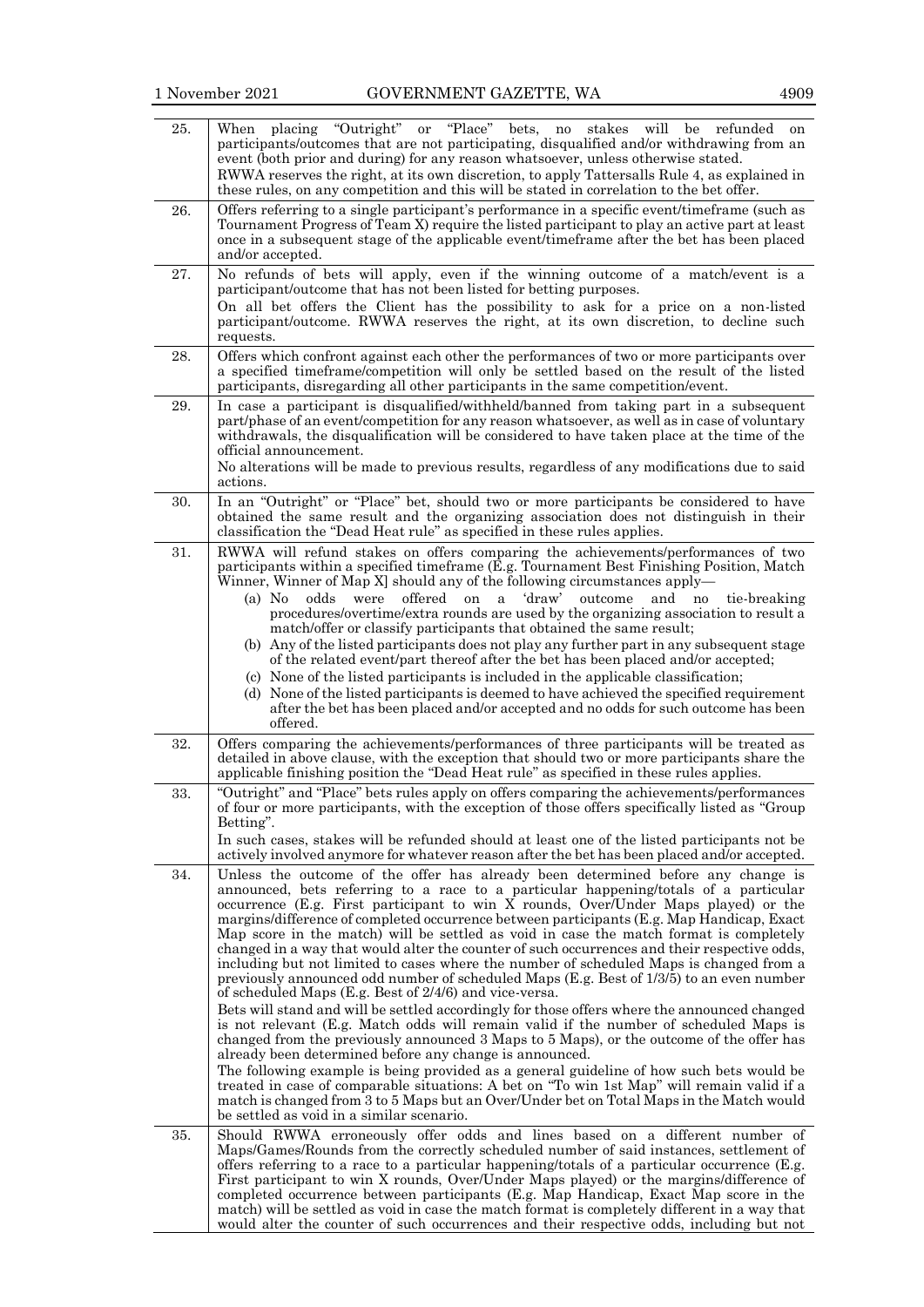|     | limited to cases where the number of scheduled Maps is calculated on an odd number of<br>scheduled Maps (E.g. Best of 1/3/5) when the match is scheduled for an even number of Maps                                                                                                                                                                                                                                                 |
|-----|-------------------------------------------------------------------------------------------------------------------------------------------------------------------------------------------------------------------------------------------------------------------------------------------------------------------------------------------------------------------------------------------------------------------------------------|
|     | $(E.g. Best of 2/4/6)$ and vice-versa.<br>Bets will stand and will be settled accordingly for those offers where the discrepancy is not<br>relevant (E.g. Match odds will remain valid if the number of scheduled Maps quoted is 3<br>instead of the stipulated 5 Maps), or the outcome of the offer has already been determined<br>before any change is announced.                                                                 |
|     | The following example is being provided as a general guideline of how such bets would be<br>treated in case of comparable situations: A bet on "To win 1st Map" will remain valid if a<br>match is listed as 3 instead of 5 Maps but an Over/Under bet on Total Maps in the Match<br>would be settled as void in a similar scenario.                                                                                                |
| 36. | During specific events RWWA might decide, solely at its own discretion, to offer for betting<br>purposes a reduced selection of participants which could include betting options such as<br>"Any Other", "The Field", or similar. This option includes all unlisted participants except for<br>the ones mentioned specifically as available.                                                                                        |
|     | RWWA reserves the right to list/specify more participants at a later stage. Should these<br>newly listed participants be the winning outcome, they will be considered as having been<br>unlisted until the time they have actually been introduced to the list and settled accordingly.                                                                                                                                             |
| 37. | Offers that make a specific reference to a participant's performance in a particular<br>event/timeframe (e.g. Team X vs The Field or Winner without Team X) are to be considered<br>void if the mentioned participants fail to play an active part at least once in a subsequent<br>stage of the applicable event/timeframe after the bet has been placed and/or accepted.                                                          |
| 38. | Should a match start with a different number of players than that encompassed in the event<br>regulations (E.g.: Either team starts a match with only 4 players instead of the scheduled<br>5 players), all bets will be determined as void.<br>In case either team loses momentarily and/or permanently from the match any number of<br>players, after the match has started with the stipulated number of participants as per the |
|     | event regulation, bets will remain valid.                                                                                                                                                                                                                                                                                                                                                                                           |
| 39. | Bets on matches/events featuring participants which use a different/wrong nickname or<br>using a so-called "smurf account" will stand, granted that it does not become reasonably<br>obvious that the participant using that particular nickname is not the one intended. In such<br>cases bets will be settled as void.                                                                                                            |
| 40. | Bets on a team are to be considered valid regardless of the individuals used by said team as<br>participants. Should the organizing association deem it permissible for a team to play with<br>a stand-in participant or replacement player, all bets will stand granted that an official<br>result is issued.                                                                                                                      |
| 41. | Any form of a qualification ahead of the main tournament (where applicable) is considered<br>to be a valid part of that competition. Thus any participant who is eliminated at qualification<br>stage will be considered losing to anyone that is pre-qualified or is successful in the<br>qualification stage.                                                                                                                     |
| 42. | In the case of bets where there is reference to timeframes, they should be interpreted in the<br>following way: "within the first 30 minutes" will include anything happening until 0 hours<br>29 minutes and 59 seconds; "between 10 to 20 minutes" will include anything happening<br>from 10 minutes and 0 seconds until 19 minutes and 59 seconds.                                                                              |
| 43. | Any bets referring to duration represent the actual time passed in the map/round/event, as<br>applicable. For example, a bet on Over 30.5 minutes in a Map will be settled as Over once<br>30 minutes and a half in the specified map have passed.                                                                                                                                                                                  |
| 44. | Any reference to "Winner" and/or "Upper" bracket will remain valid regardless of whether<br>Maps and/or any other advantages are awarded via the event rules to any participant.                                                                                                                                                                                                                                                    |
| 45. | Advantages awarded via event structure will be considered for settlement purposes, unless<br>otherwise specified.                                                                                                                                                                                                                                                                                                                   |
|     | Nonetheless, any reference to specific indexes of Maps, Games, etc as presented on site is<br>always to be considered as relevant to the phase of the match being actually played.<br>Example: in a best of 3 Maps match where Team A starts with a 1 Map advantage, any Map<br>1 related offers will actually refer to the outcomes emanating from the second Map of the<br>match, ie. the first Map to be actually played.        |
| 46. | <b>Game Specific Rules</b><br><b>FPS</b>                                                                                                                                                                                                                                                                                                                                                                                            |
|     | The following rules apply to any games which are categorized as being of an FPS (First<br>Person Shooter) genre. These include, but are not limited to, CS:GO and Overwatch.                                                                                                                                                                                                                                                        |
|     | In cases where rules specific to any game which is also generally considered as forming part<br>of the same genre are separately listed, these will complement, and supersede (if applicable),                                                                                                                                                                                                                                      |
|     | the genre-specific rules.<br>RWWA reserves the right to apply the settlement rules of this genre to any games not listed                                                                                                                                                                                                                                                                                                            |
| 47. | above which are generally acknowledged as such.<br>Match Odds                                                                                                                                                                                                                                                                                                                                                                       |
|     | (a) Should Overtime/extra Rounds be needed to decide the outcome of the match (or<br>any part of it), and unless otherwise stated within the offer, the outcomes deriving                                                                                                                                                                                                                                                           |
|     | from the added play will be taken into account for settlement purposes.                                                                                                                                                                                                                                                                                                                                                             |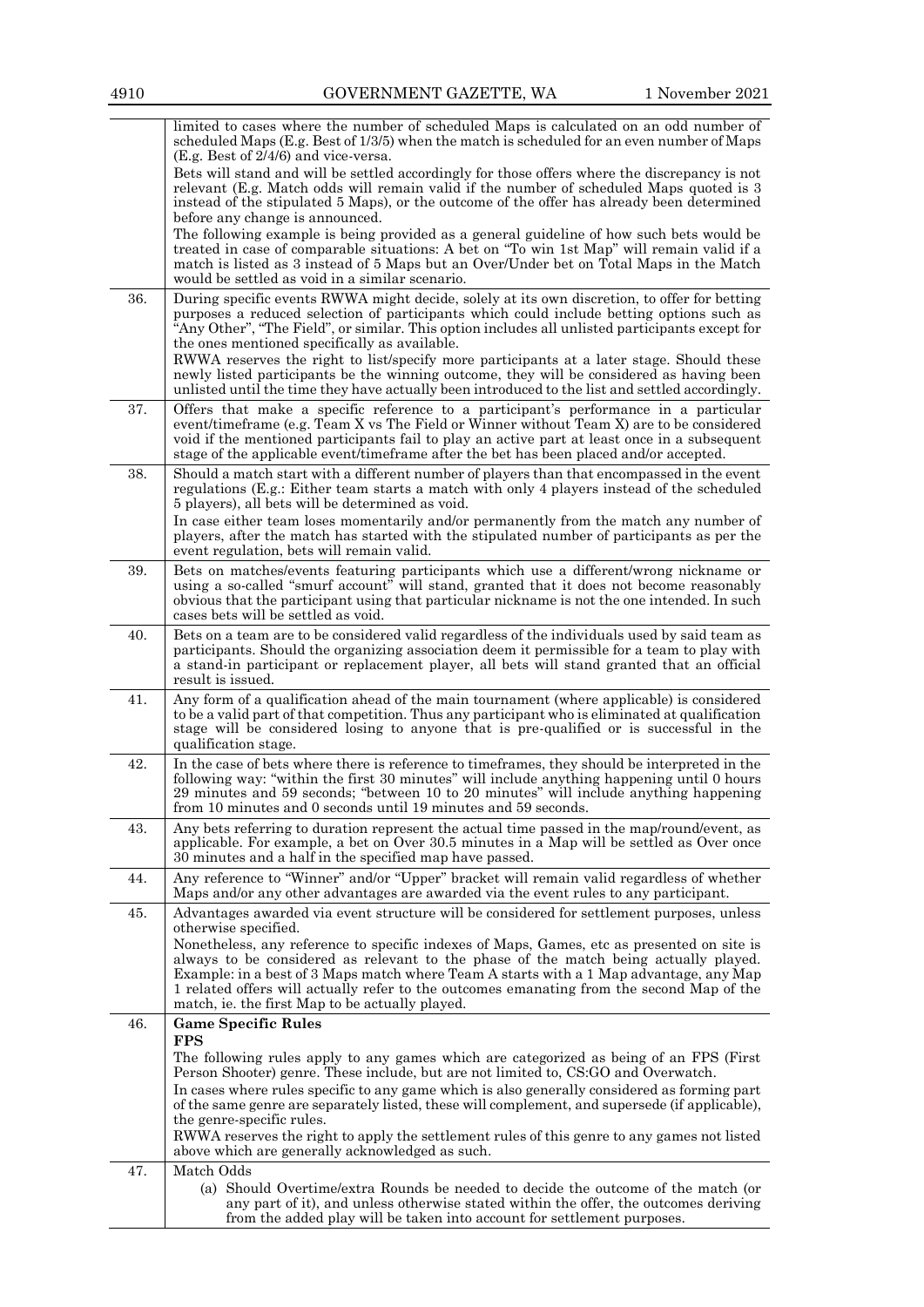|     |               | (b) The first scheduled Map must start for bets to stand, with the exception of any Maps<br>awarded via the event rules to participants originating from the so-called "Winners"<br>and/or "Upper" bracket. In such cases, said Maps will be taken into consideration<br>for settlement purposes.                                                                                                                                                                                               |
|-----|---------------|-------------------------------------------------------------------------------------------------------------------------------------------------------------------------------------------------------------------------------------------------------------------------------------------------------------------------------------------------------------------------------------------------------------------------------------------------------------------------------------------------|
|     |               | (c) The first official decision on the outcome of the offer issued by the governing<br>association within 36 hours of match completion/abandonment will be the deciding                                                                                                                                                                                                                                                                                                                         |
|     |               | factor for the settlement of bets including but not limited to any decisions involving<br>disqualifications, withdrawals, concessions, etc., which will be taken into account<br>for settlement purposes.                                                                                                                                                                                                                                                                                       |
|     |               | (d) In cases where the offer ends in a drawn outcome, with said outcome not having<br>been available as a possible outcome for betting purposes, stakes will be refunded.                                                                                                                                                                                                                                                                                                                       |
| 48. |               | Series Outcome                                                                                                                                                                                                                                                                                                                                                                                                                                                                                  |
|     |               | (a) Bet refers to the aggregate result deriving from any combination of consecutive<br>matches/series valid for the same round/stage played between the same participants<br>within the same tournament.                                                                                                                                                                                                                                                                                        |
|     |               | (b) Should Overtime/extra Rounds be needed to decide the outcome of the offer (or any<br>part of it), and unless otherwise stated within the offer, the outcomes deriving from<br>the added play will be taken into account for settlement purposes.                                                                                                                                                                                                                                            |
|     |               | (c) The first scheduled Map in all matches included in the series must start for bets to<br>stand.                                                                                                                                                                                                                                                                                                                                                                                              |
|     |               | (d) The first official decision on the outcome of the offer issued by the governing<br>association within 36 hours of match completion/abandonment will be the deciding<br>factor for the settlement of bets including but not limited to any decisions involving<br>disqualifications, withdrawals, concessions, etc., which will be taken into account<br>for settlement purposes.                                                                                                            |
|     |               | (e) In cases where the offer ends in a drawn outcome, with said outcome not having<br>been available as a possible outcome for betting purposes, stakes will be refunded.                                                                                                                                                                                                                                                                                                                       |
| 49. | Total Maps    |                                                                                                                                                                                                                                                                                                                                                                                                                                                                                                 |
|     |               | (a) Should Overtime/extra Rounds be needed to decide the outcome of the offer (or any<br>part of it), and unless otherwise stated within the offer, the outcomes deriving from<br>the added play will be taken into account for settlement purposes.                                                                                                                                                                                                                                            |
|     |               | (b) The first scheduled Map must start for bets to stand, with the exception of any Maps                                                                                                                                                                                                                                                                                                                                                                                                        |
|     |               | awarded via the event rules to participants originating from the so-called "Winners"<br>and/or "Upper" bracket. In such cases, said Maps will be taken into consideration<br>for settlement purposes.                                                                                                                                                                                                                                                                                           |
|     |               | (c) All scheduled Maps must be completed for bets to stand. In case the match is<br>abandoned before its natural completion and regardless of any eventual decision by<br>the governing association, bets will be settled as void unless the Over/Under line<br>upon which the bet has been placed has been surpassed already at the time of the<br>match abandonment. Should that be the case, bets will be settled according to the                                                           |
|     |               | outcomes obtained until the time of the match abandonment.                                                                                                                                                                                                                                                                                                                                                                                                                                      |
| 50. | Map Handicap  | (a) Should Overtime/extra Rounds be needed to decide the outcome of the offer (or any                                                                                                                                                                                                                                                                                                                                                                                                           |
|     |               | part of it), and unless otherwise stated within the offer, the outcomes deriving from<br>the added play will be taken into account for settlement purposes.                                                                                                                                                                                                                                                                                                                                     |
|     |               | (b) The first scheduled Map must start for bets to stand, with the exception of any Maps<br>awarded via the event rules to participants originating from the so-called "Winners"<br>and/or "Upper" bracket. In such cases, said Maps will be taken into consideration<br>for settlement purposes.                                                                                                                                                                                               |
|     |               | (c) All scheduled Maps must be completed for bets to stand. In case the match is<br>abandoned before its natural completion and regardless of any eventual decision by<br>the governing association, bets will be settled as void unless the Handicap line upon<br>which the bet has been placed has been decided already at the time of the match<br>abandonment. Should that be the case, bets will be settled according to the outcomes<br>obtained until the time of the match abandonment. |
| 51. | Correct Score |                                                                                                                                                                                                                                                                                                                                                                                                                                                                                                 |
|     |               | (a) Any Overtime/extra Rounds needed to decide the outcome of the match (or any part<br>of it), will not be considered settlement purposes.<br>(b) All regularly scheduled Maps must be completed for bets to stand.                                                                                                                                                                                                                                                                            |
| 52. | Duration      |                                                                                                                                                                                                                                                                                                                                                                                                                                                                                                 |
|     |               | (a) Settlement of bets referring to duration will also include any time required to<br>complete any Overtime/extra Maps needed to complete the match (or part thereof),<br>to which the offer refers to.                                                                                                                                                                                                                                                                                        |
|     |               | (b) All parts of the match to which the offer refers to must be completed for bets to stand                                                                                                                                                                                                                                                                                                                                                                                                     |
|     |               | unless the outcome has already been determined before the interruption of play and<br>any further continuation of play could not possibly produce a different outcome.                                                                                                                                                                                                                                                                                                                          |
|     |               | (c) Any Map awarded via the event rules to participants originating from the so-called<br>"Winners" and/or "Upper" bracket will be considered as "0" (zero) minutes for<br>settlement purposes.                                                                                                                                                                                                                                                                                                 |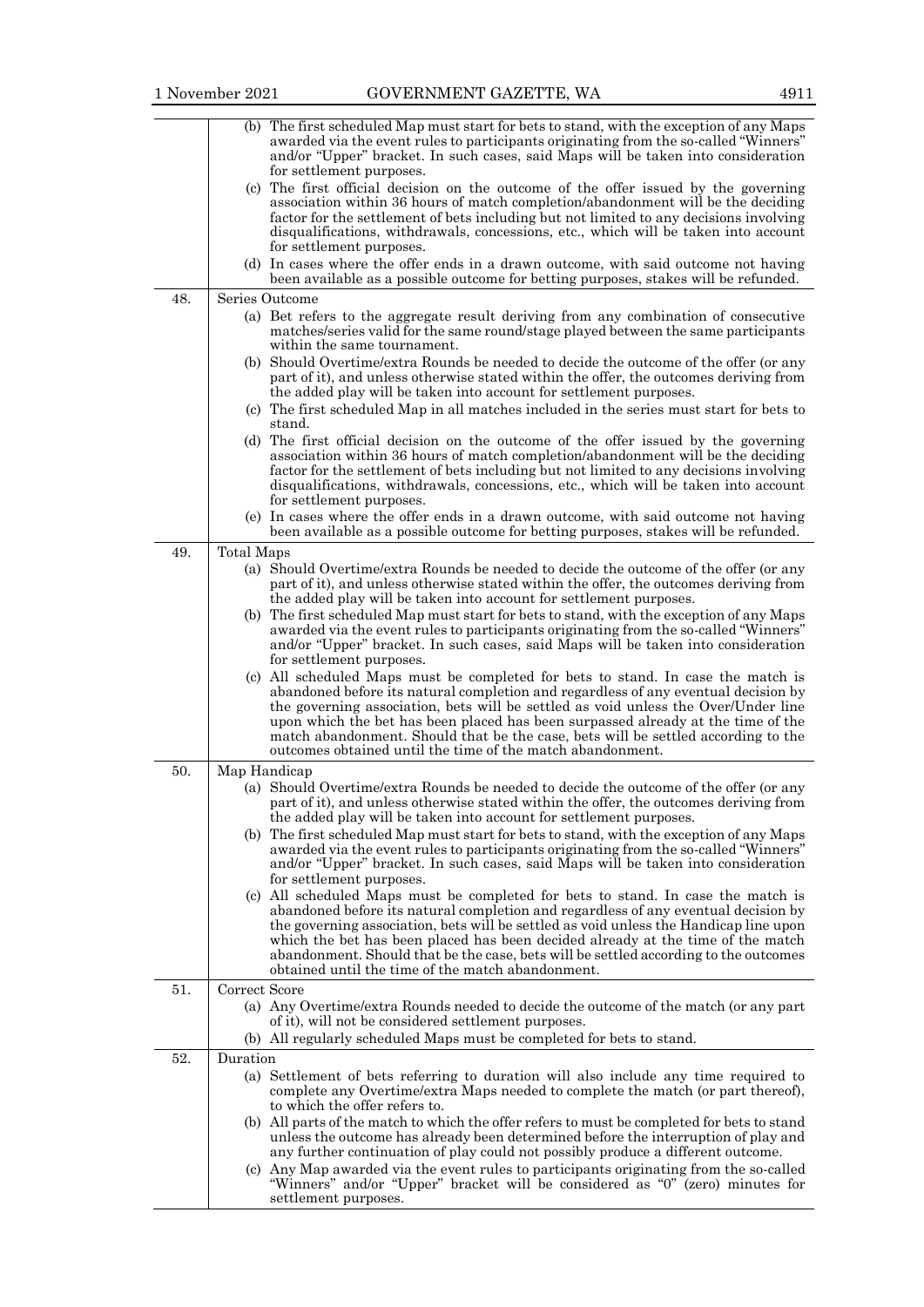| 53. | Map X                                                                                                                                                                                                                                                                                                                                                                                |
|-----|--------------------------------------------------------------------------------------------------------------------------------------------------------------------------------------------------------------------------------------------------------------------------------------------------------------------------------------------------------------------------------------|
|     | (a) Should Overtime/extra Rounds be needed to decide the outcome of the offer (or any                                                                                                                                                                                                                                                                                                |
|     | part of it), and unless otherwise stated within the offer, the outcomes deriving from<br>the added play will be taken into account for settlement purposes.                                                                                                                                                                                                                          |
|     | (b) The listed Map must be completed for bets to stand.                                                                                                                                                                                                                                                                                                                              |
| 54. | First X / First to X                                                                                                                                                                                                                                                                                                                                                                 |
|     | (a) Bet refers to which of the participants is the first to be credited as having<br>accomplished/reached the listed amount of a predefined occurrence. Unless a drawn<br>outcome (aka neither team) has been offered, should neither of the participants<br>reach the listed amount, stakes will be refunded.                                                                       |
|     | (b) Should Overtime/extra Rounds be needed to decide the outcome of the offer (or any<br>part of it), and unless otherwise stated within the offer, the outcomes deriving from<br>the added play will be taken into account for settlement purposes.                                                                                                                                 |
|     | (c) All parts of the match to which the offer refers to must be completed for bets to stand<br>unless the outcome has already been determined before the interruption of play and<br>any further continuation of play could not possibly produce a different outcome.                                                                                                                |
| 55. | Ace                                                                                                                                                                                                                                                                                                                                                                                  |
|     | (a) Bet refers to whether a single participant is credited with having on its own killed<br>the whole opposing team at any round in the match, or part thereof, as specified in<br>the offer.                                                                                                                                                                                        |
|     | (b) Should Overtime/extra Maps be needed to decide the outcome of the offer (or any<br>part of it), and unless otherwise stated within the offer, the outcomes deriving from<br>the added play will be taken into account for settlement purposes.                                                                                                                                   |
|     | (c) All parts of the match to which the offer refers to must be completed for bets to stand<br>unless the outcome has already been determined before the interruption of play and<br>any further continuation of play could not possibly produce a different outcome.                                                                                                                |
| 56. | Kills/Kill-streak                                                                                                                                                                                                                                                                                                                                                                    |
|     | (a) Should Overtime/extra Rounds be needed to decide the outcome of the offer (or any<br>part of it), and unless otherwise stated within the offer, the outcomes deriving from<br>the added play will be taken into account for settlement purposes.                                                                                                                                 |
|     | (b) All parts of the match to which the offer refers to must be completed for bets to stand<br>unless the outcome has already been determined before the interruption of play and<br>any further continuation of play could not possibly produce a different outcome.                                                                                                                |
| 57. | Player Kills                                                                                                                                                                                                                                                                                                                                                                         |
|     | (a) Bet refers to the number of kills the specified player is credited for in the match, or<br>part thereof, as specified in the offer.                                                                                                                                                                                                                                              |
|     | (b) Should Overtime/extra Maps be needed to decide the outcome of the offer (or any<br>part of it), and unless otherwise stated within the offer, the outcomes deriving from<br>the added play will be taken into account for settlement purposes.                                                                                                                                   |
|     | (c) All parts of the match to which the offer refers to must be completed for bets to stand<br>unless the outcome has already been determined before the interruption of play and<br>any further continuation of play could not possibly produce a different outcome.                                                                                                                |
| 58. | <b>MOBA</b><br>The following rules apply to any games which are categorized as being of a MOBA<br>(Multiplayer Online Battle Arena) genre. These include, but are not limited to, DOTA 2 and<br>League of Legends.                                                                                                                                                                   |
|     | In cases where rules specific to any game which is also generally considered as forming part<br>of the same genre are separately listed, these will complement, and supersede (if applicable),<br>the genre-specific rules.                                                                                                                                                          |
|     | RWWA reserves the right to apply the settlement rules of this genre to any games not listed<br>above which are generally acknowledged as such.                                                                                                                                                                                                                                       |
| 59. | Match Odds                                                                                                                                                                                                                                                                                                                                                                           |
|     | (a) The first scheduled Map must start for bets to stand, with the exception of any Maps<br>awarded via the event rules to participants originating from the so-called "Winners"<br>bracket. In such cases, said Maps will be taken into consideration for settlement<br>purposes.                                                                                                   |
|     | (b) The first official decision on the outcome of the offer issued by the governing<br>association within 36 hours of match completion/abandonment will be the deciding<br>factor for the settlement of bets including but not limited to any decisions involving<br>disqualifications, withdrawals, concessions, etc., which will be taken into account<br>for settlement purposes. |
|     | (c) In cases where the offer ends in a drawn outcome, with said outcome not having<br>been available as a possible outcome for betting purposes, stakes will be refunded.                                                                                                                                                                                                            |
| 60. | Series Outcome                                                                                                                                                                                                                                                                                                                                                                       |
|     | (a) Bet refers to the aggregate result deriving from any combination of consecutive<br>matches/series valid for the same round/stage played between the same participants<br>within the same tournament.                                                                                                                                                                             |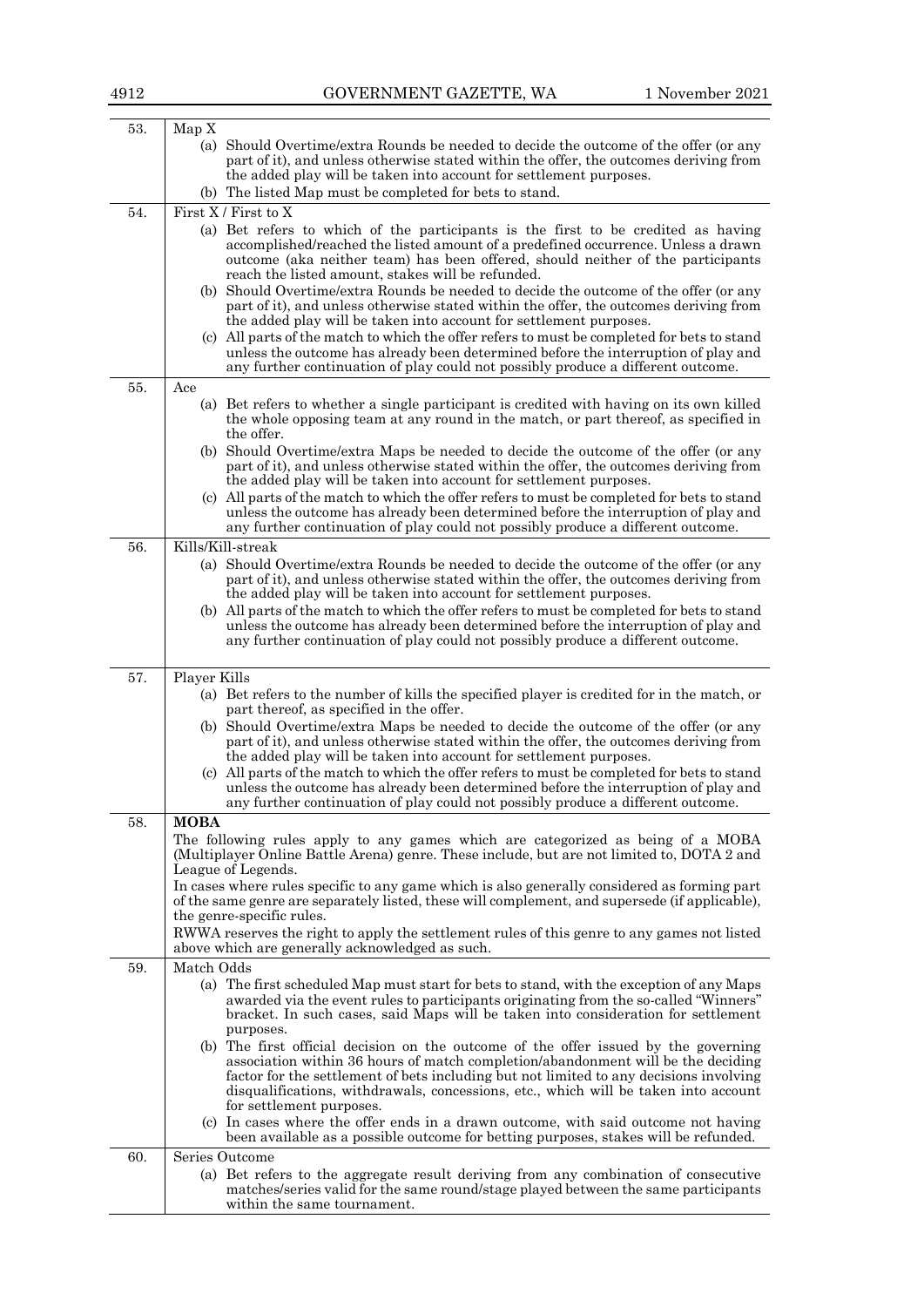|     | (b) The first scheduled Map in all matches included in the series must start for bets to                                                                                                   |
|-----|--------------------------------------------------------------------------------------------------------------------------------------------------------------------------------------------|
|     | stand.                                                                                                                                                                                     |
|     | (c) The first official decision on the outcome of the offer issued by the governing                                                                                                        |
|     | association within 36 hours of match completion/abandonment will be the deciding                                                                                                           |
|     | factor for the settlement of the bets including but not limited to any decisions                                                                                                           |
|     | involving disqualifications, withdrawals, concessions, etc., which will be taken into                                                                                                      |
|     | account for settlement purposes.<br>(d) In cases where the offer ends in a drawn outcome, with said outcome not having                                                                     |
|     | been available as a possible outcome for betting purposes, stakes will be refunded.                                                                                                        |
| 61. | Total Maps                                                                                                                                                                                 |
|     | (a) The first scheduled Map must start for bets to stand, with the exception of any Maps                                                                                                   |
|     | awarded via the event rules to participants originating from the so-called "Winners"                                                                                                       |
|     | bracket. In such cases, said Maps will be taken into consideration for settlement                                                                                                          |
|     | purposes.                                                                                                                                                                                  |
|     | (b) All scheduled Maps must be completed for bets to stand. In case the match is                                                                                                           |
|     | abandoned before its natural completion and regardless of any eventual decision by                                                                                                         |
|     | the governing association, bets will be settled as void unless the Over/Under line                                                                                                         |
|     | upon which the bet has been placed has been surpassed already at the time of the                                                                                                           |
|     | match abandonment. Should that be the case, bets will be settled according to the<br>outcomes obtained until the time of the match abandonment.                                            |
| 62. |                                                                                                                                                                                            |
|     | Map Handicap                                                                                                                                                                               |
|     | (a) The first scheduled Map must start for bets to stand, with the exception of any Maps<br>awarded via the event rules to participants originating from the so-called "Winners"           |
|     | bracket. In such cases, said Maps will be taken into consideration for settlement                                                                                                          |
|     | purposes.                                                                                                                                                                                  |
|     | (b) All scheduled Maps must be completed for bets to stand. In case the match is                                                                                                           |
|     | abandoned before its natural completion and regardless of any eventual decision by                                                                                                         |
|     | the governing association, bets will be settled as void unless the Handicap line upon                                                                                                      |
|     | which the bet has been placed has been decided already at the time of the match                                                                                                            |
|     | abandonment. Should that be the case, bets will be settled according to the outcomes<br>obtained until the time of the match abandonment.                                                  |
| 63. | Correct Score                                                                                                                                                                              |
|     | (a) All regularly scheduled Maps must be completed for bets to stand.                                                                                                                      |
|     | Duration                                                                                                                                                                                   |
| 64. |                                                                                                                                                                                            |
|     | (a) All parts of the match to which the offer refers to must be completed for bets to stand<br>unless the outcome has already been determined before the interruption of play and          |
|     | any further continuation of play could not possibly produce a different outcome.                                                                                                           |
|     | (b) Any Map awarded via the event rules to participants originating from the so-called                                                                                                     |
|     | "Winners" bracket will be considered as "0" (zero) minutes for settlement purposes.                                                                                                        |
| 65. | Map X                                                                                                                                                                                      |
|     | (a) The listed Map must be completed for bets to stand.                                                                                                                                    |
| 66. | First X / First to X                                                                                                                                                                       |
|     | (a) Bet refers to which of the participants is the first to be credited as having                                                                                                          |
|     | accomplished/reached the listed amount of a predefined occurrence. Unless a drawn                                                                                                          |
|     | outcome (aka neither team) has been offered, should neither of the participants                                                                                                            |
|     | reach the listed amount, stakes will be refunded.                                                                                                                                          |
|     | (b) All parts of the match to which the offer refers to must be completed for bets to stand                                                                                                |
|     | unless the outcome has already been determined before the interruption of play and                                                                                                         |
|     | any further continuation of play could not possibly produce a different outcome.                                                                                                           |
| 67. | Kills / Kill-Streak                                                                                                                                                                        |
|     | (a) All bets related to Kills and/or Kill-streak will only take into account kills inflicted<br>by opposing participants, as applicable. Kills inflicted by anything not controlled by     |
|     | the opposing participants will not count for settlement purposes.                                                                                                                          |
|     | (b) All parts of the match to which the offer refers to must be completed for bets to stand                                                                                                |
|     | unless the outcome has already been determined before the interruption of play and                                                                                                         |
|     | any further continuation of play could not possibly produce a different outcome.                                                                                                           |
| 68. | Game occurrences, items and NPCs                                                                                                                                                           |
|     | (a) For settlement purposes, the offers related to the following items, game occurrences                                                                                                   |
|     | and NPCs require all parts of the match to which the offer refers to, to be completed                                                                                                      |
|     | for bets to stand unless the outcome has already been determined before the                                                                                                                |
|     | interruption of play and any further continuation of play could not possibly produce                                                                                                       |
|     | a different outcome.                                                                                                                                                                       |
|     | • Objectives                                                                                                                                                                               |
|     | • Reaching the level cap                                                                                                                                                                   |
|     | All bets related to objectives refer only to the map-specific objectives. Winning the actual<br>map will not be considered as an objective for settlement purposes. Unless a drawn outcome |
|     | (aka neither team) has been offered, should neither of the participants reach the listed                                                                                                   |
|     | amount, stakes will be refunded.                                                                                                                                                           |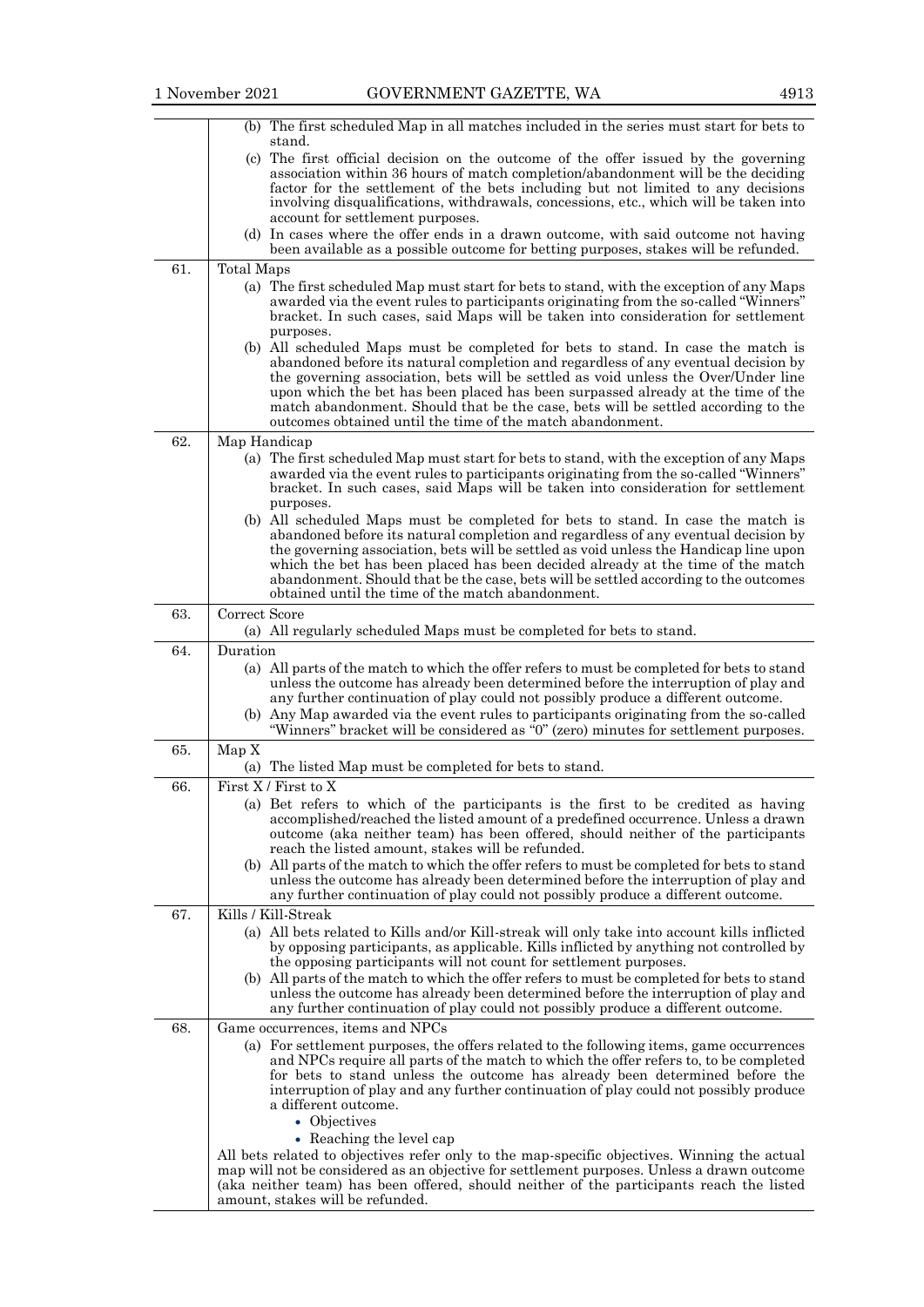| 4914 | GOVERNMENT GAZETTE, WA                                                                                                                                                                                                                                                                                                                                                                                                                                                                                                                                                                                                                                                                                                                                                                                                                                                 | 1 November 2021 |
|------|------------------------------------------------------------------------------------------------------------------------------------------------------------------------------------------------------------------------------------------------------------------------------------------------------------------------------------------------------------------------------------------------------------------------------------------------------------------------------------------------------------------------------------------------------------------------------------------------------------------------------------------------------------------------------------------------------------------------------------------------------------------------------------------------------------------------------------------------------------------------|-----------------|
|      | (b) RWWA reserves the right to include alongside the above other game occurrences,<br>items and NPCs not listed above as much as they reasonably fit the same categories<br>as above.                                                                                                                                                                                                                                                                                                                                                                                                                                                                                                                                                                                                                                                                                  |                 |
| 69.  | Fighting Games-Not Adopted.                                                                                                                                                                                                                                                                                                                                                                                                                                                                                                                                                                                                                                                                                                                                                                                                                                            |                 |
| 70.  | Battle Royale-Not Adopted.                                                                                                                                                                                                                                                                                                                                                                                                                                                                                                                                                                                                                                                                                                                                                                                                                                             |                 |
| 71.  | <b>RTS</b><br>The following rules apply to any games which are categorized as being of a RTS (Real Time<br>Strategy) genre. These include, but are not limited, to Starcraft 2.<br>In cases where rules specific to any game which is also generally considered as forming part                                                                                                                                                                                                                                                                                                                                                                                                                                                                                                                                                                                        |                 |
|      | of the same genre are separately listed, these will complement, and supersede (if applicable),<br>the genre-specific rules.<br>RWWA reserves the right to apply the settlement rules of this genre to any games not listed<br>above which are generally acknowledged as such.                                                                                                                                                                                                                                                                                                                                                                                                                                                                                                                                                                                          |                 |
| 72.  | Match Odds<br>(a) The first scheduled Map must start for bets to stand, with the exception of any Maps<br>awarded via the event rules to participants originating from the so-called "Winners"<br>bracket. In such cases, said Maps will be taken into consideration for settlement<br>purposes.<br>(b) The first official decision on the outcome of the offer issued by the governing<br>association within 36 hours of match completion/abandonment will be the deciding<br>factor for the settlement of the bets including but not limited to any decisions<br>involving disqualifications, withdrawals, concessions, etc., which will be taken into<br>account for settlement purposes.<br>(c) Should any Map be replayed due to a stalemate, the result from the initial Map will<br>be discarded and the result from the replayed Map will count for settlement |                 |
|      | purposes.                                                                                                                                                                                                                                                                                                                                                                                                                                                                                                                                                                                                                                                                                                                                                                                                                                                              |                 |
| 73.  | Series Outcome<br>(a) Bet refers to the aggregate result deriving from any combination of consecutive<br>matches/series valid for the same round/stage played between the same participants<br>within the same tournament.<br>(b) The first scheduled Map in all matches included in the series must start for bets to                                                                                                                                                                                                                                                                                                                                                                                                                                                                                                                                                 |                 |
|      | stand.<br>(c) The first official decision on the outcome of the offer issued by the governing<br>association within 36 hours of match completion/abandonment will be the deciding<br>factor for the settlement of the bets including but not limited to any decisions<br>involving disqualifications, withdrawals, concessions, etc., which will be taken into<br>account for settlement purposes.                                                                                                                                                                                                                                                                                                                                                                                                                                                                     |                 |
|      | (d) Should any Map be replayed due to a stalemate, the result from the initial Map will<br>be discarded and the result from the replayed Map will count for settlement<br>purposes.                                                                                                                                                                                                                                                                                                                                                                                                                                                                                                                                                                                                                                                                                    |                 |
| 74.  | <b>Total Maps</b>                                                                                                                                                                                                                                                                                                                                                                                                                                                                                                                                                                                                                                                                                                                                                                                                                                                      |                 |
|      | (a) The first scheduled Map must start for bets to stand, with the exception of any Maps<br>awarded via the event rules to participants originating from the so-called "Winners"<br>bracket. In such cases, said Maps will be taken into consideration for settlement<br>purposes.                                                                                                                                                                                                                                                                                                                                                                                                                                                                                                                                                                                     |                 |
|      | (b) Any Map which is replayed due to a stalemate will count as 1 Map only.<br>(c) All scheduled Maps must be completed for bets to stand. In case the match is<br>abandoned before its natural completion and regardless of any eventual decision by<br>the governing association, bets will be settled as void unless the Over/Under line<br>upon which the bet has been placed has been surpassed already at the time of the<br>match abandonment. Should that be the case, bets will be settled according to the<br>outcomes obtained until the time of the match abandonment.                                                                                                                                                                                                                                                                                      |                 |
| 75.  | Map Handicap                                                                                                                                                                                                                                                                                                                                                                                                                                                                                                                                                                                                                                                                                                                                                                                                                                                           |                 |
|      | (a) The first scheduled Map must start for bets to stand, with the exception of any Maps<br>awarded via the event rules to participants originating from the so-called "Winners"<br>bracket. In such cases, said Maps will be taken into consideration for settlement<br>purposes.                                                                                                                                                                                                                                                                                                                                                                                                                                                                                                                                                                                     |                 |
|      | (b) Should any Map be replayed due to a stalemate, the result from the initial Map will<br>be discarded and the result from the replayed Map will count for settlement<br>purposes.<br>(c) All scheduled Maps must be completed for bets to stand. In case the match is                                                                                                                                                                                                                                                                                                                                                                                                                                                                                                                                                                                                |                 |
|      | abandoned before its natural completion and regardless of any eventual decision by<br>the governing association, bets will be settled as void unless the Handicap line upon<br>which the bet has been placed has been decided already at the time of the match<br>abandonment. Should that be the case, bets will be settled according to the outcomes<br>obtained until the time of the match abandonment.                                                                                                                                                                                                                                                                                                                                                                                                                                                            |                 |
| 76.  | Correct Score                                                                                                                                                                                                                                                                                                                                                                                                                                                                                                                                                                                                                                                                                                                                                                                                                                                          |                 |
|      | (a) All parts of the match to which the offer refers to must be completed for bets to stand<br>unless the outcome has already been determined before the interruption of play and<br>any further continuation of play could not possibly produce a different outcome.                                                                                                                                                                                                                                                                                                                                                                                                                                                                                                                                                                                                  |                 |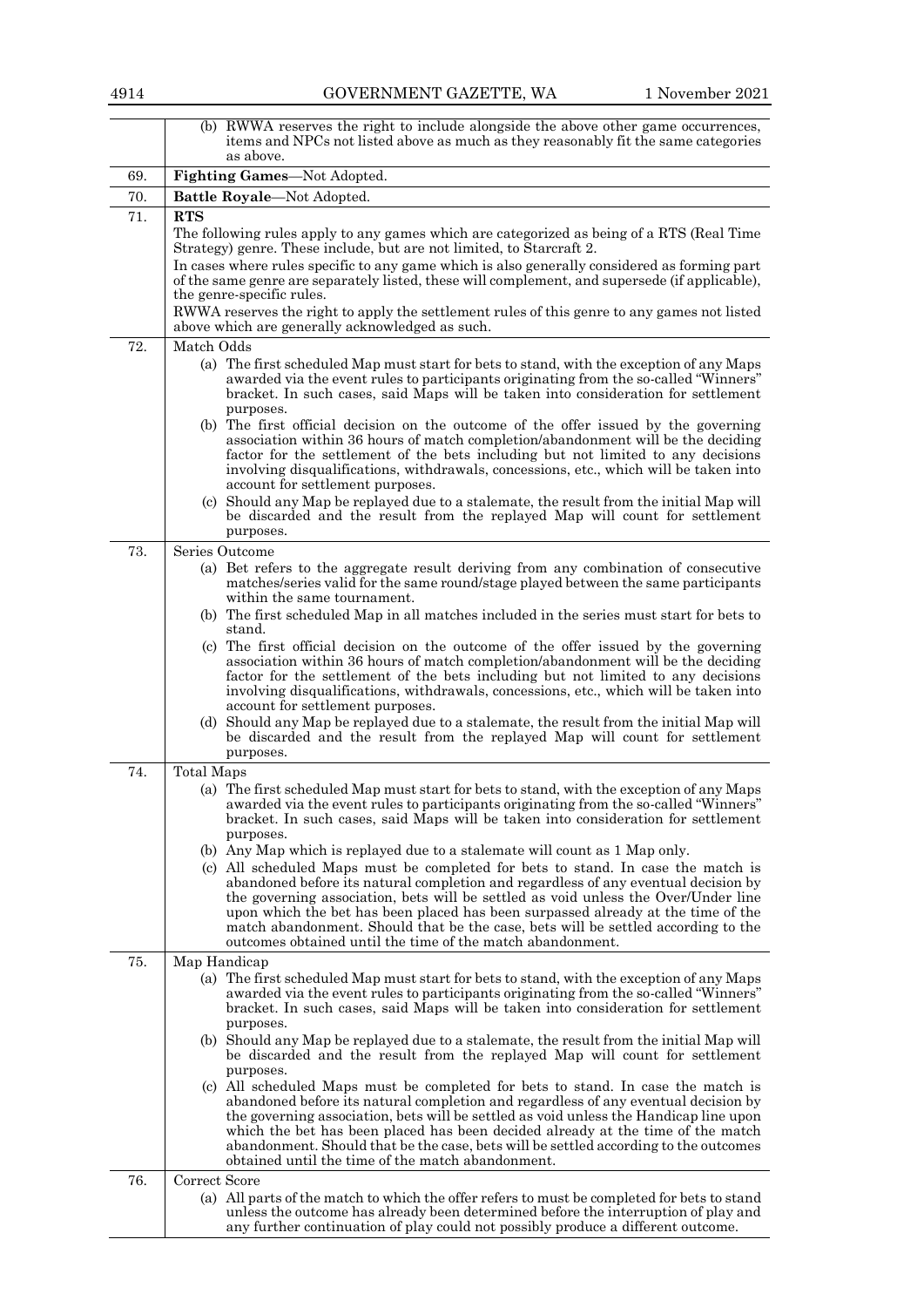|     | (b) Should any Map be replayed due to a stalemate, the result from the initial Map will<br>be discarded and the result from the replayed Map will count for settlement                                                                                                                                                                                                                                                                                                                                                                                                                                                                                                                                                                                                                                                                                                                  |
|-----|-----------------------------------------------------------------------------------------------------------------------------------------------------------------------------------------------------------------------------------------------------------------------------------------------------------------------------------------------------------------------------------------------------------------------------------------------------------------------------------------------------------------------------------------------------------------------------------------------------------------------------------------------------------------------------------------------------------------------------------------------------------------------------------------------------------------------------------------------------------------------------------------|
|     | purposes.                                                                                                                                                                                                                                                                                                                                                                                                                                                                                                                                                                                                                                                                                                                                                                                                                                                                               |
| 77. | Duration<br>(a) All parts of the match to which the offer refers to must be completed for bets to stand<br>unless the outcome has already been determined before the interruption of play and<br>any further continuation of play could not possibly produce a different outcome.<br>(b) Should any Map be replayed due to a stalemate, the result from the replayed Map<br>will be discarded and only the outcome from the initial Map will be used for                                                                                                                                                                                                                                                                                                                                                                                                                                |
|     | settlement purposes.<br>(c) Any Map awarded via the event rules to participants originating from the so-called<br>"Winners" bracket will be considered as "0" (zero) minutes for settlement purposes.                                                                                                                                                                                                                                                                                                                                                                                                                                                                                                                                                                                                                                                                                   |
| 78. | Map X<br>(a) The listed Map must be completed for bets to stand.<br>(b) Should any Map be replayed due to a stalemate, the result from the initial Map will<br>be discarded and the result from the replayed Map will count for settlement<br>purposes.<br>(c) All parts of the match to which the offer refers to must be completed for bets to stand<br>unless the outcome has already been determined before the interruption of play and                                                                                                                                                                                                                                                                                                                                                                                                                                            |
|     | any further continuation of play could not possibly produce a different outcome.                                                                                                                                                                                                                                                                                                                                                                                                                                                                                                                                                                                                                                                                                                                                                                                                        |
| 79. | First $X /$ First to $X$<br>(a) Bet refers to which of the participants is the first to be credited as having<br>accomplished/reached the listed amount of a predefined occurrence. Unless a drawn<br>outcome (aka neither team) has been offered, should neither of the participants<br>reach the listed amount, stakes will be refunded.<br>(b) Should any Map be replayed due to a stalemate, the result from the replayed Map<br>will be discarded and only the outcome from the initial Map will be used for<br>settlement purposes.                                                                                                                                                                                                                                                                                                                                               |
| 80. | <b>Card Games</b>                                                                                                                                                                                                                                                                                                                                                                                                                                                                                                                                                                                                                                                                                                                                                                                                                                                                       |
|     | The following rules apply to any games which are categorized as being of a card game genre.<br>These include, but are not limited to, Heathstone.<br>In cases where rules specific to any game which is also generally considered as forming part<br>of the same genre are separately listed, these will complement, and supersede (if applicable),                                                                                                                                                                                                                                                                                                                                                                                                                                                                                                                                     |
|     | the genre-specific rules.<br>RWWA reserves the right to apply the settlement rules of this genre to any games not listed<br>above which are generally acknowledged as such                                                                                                                                                                                                                                                                                                                                                                                                                                                                                                                                                                                                                                                                                                              |
| 81. | Match Odds<br>(a) The first official decision on the outcome of the offer issued by the governing<br>association within 36 hours of match completion/abandonment will be the deciding<br>factor for the settlement of the bets including but not limited to any decisions<br>involving disqualifications, withdrawals, concessions, etc., which will be taken into<br>account for settlement purposes.<br>(b) Should any Game be replayed due to a draw, the result from the initial Game will<br>be discarded and the result from the replayed Game will count for settlement<br>purposes.                                                                                                                                                                                                                                                                                             |
| 82. | Total Games<br>(a) The first scheduled Game must start for bets to stand, with the exception of any<br>Games awarded via the event rules to participants originating from the so-called<br>"Winners" bracket. In such cases, said Games will be taken into consideration for<br>settlement purposes.<br>(b) Any Game which is replayed due to a draw will count as 1 Game only.<br>(c) All scheduled Games must be completed for bets to stand. In case the match is<br>abandoned before its natural completion and regardless of any eventual decision by<br>the governing association, bets will be settled as void unless the Over/Under line<br>upon which the bet has been placed has been surpassed already at the time of the<br>match abandonment. Should that be the case, bets will be settled according to the<br>outcomes obtained until the time of the match abandonment. |
| 83. | Games Handicap<br>(a) The first scheduled Game must start for bets to stand, with the exception of any<br>Games awarded via the event rules to participants originating from the so-called<br>"Winners" bracket. In such cases, said Games will be taken into consideration for<br>settlement purposes.<br>(b) Should any Game be replayed due to a stalemate, the result from the initial Game<br>will be discarded and the result from the replayed Game will count for settlement<br>purposes.<br>(c) All scheduled Games must be completed for bets to stand. In case the match is<br>abandoned before its natural completion and regardless of any eventual decision by<br>the governing association, bets will be settled as void unless the Handicap line upon                                                                                                                   |
|     | which the bet has been placed has been decided already at the time of the match<br>abandonment. Should that be the case, bets will be settled according to the outcomes<br>obtained until the time of the match abandonment.                                                                                                                                                                                                                                                                                                                                                                                                                                                                                                                                                                                                                                                            |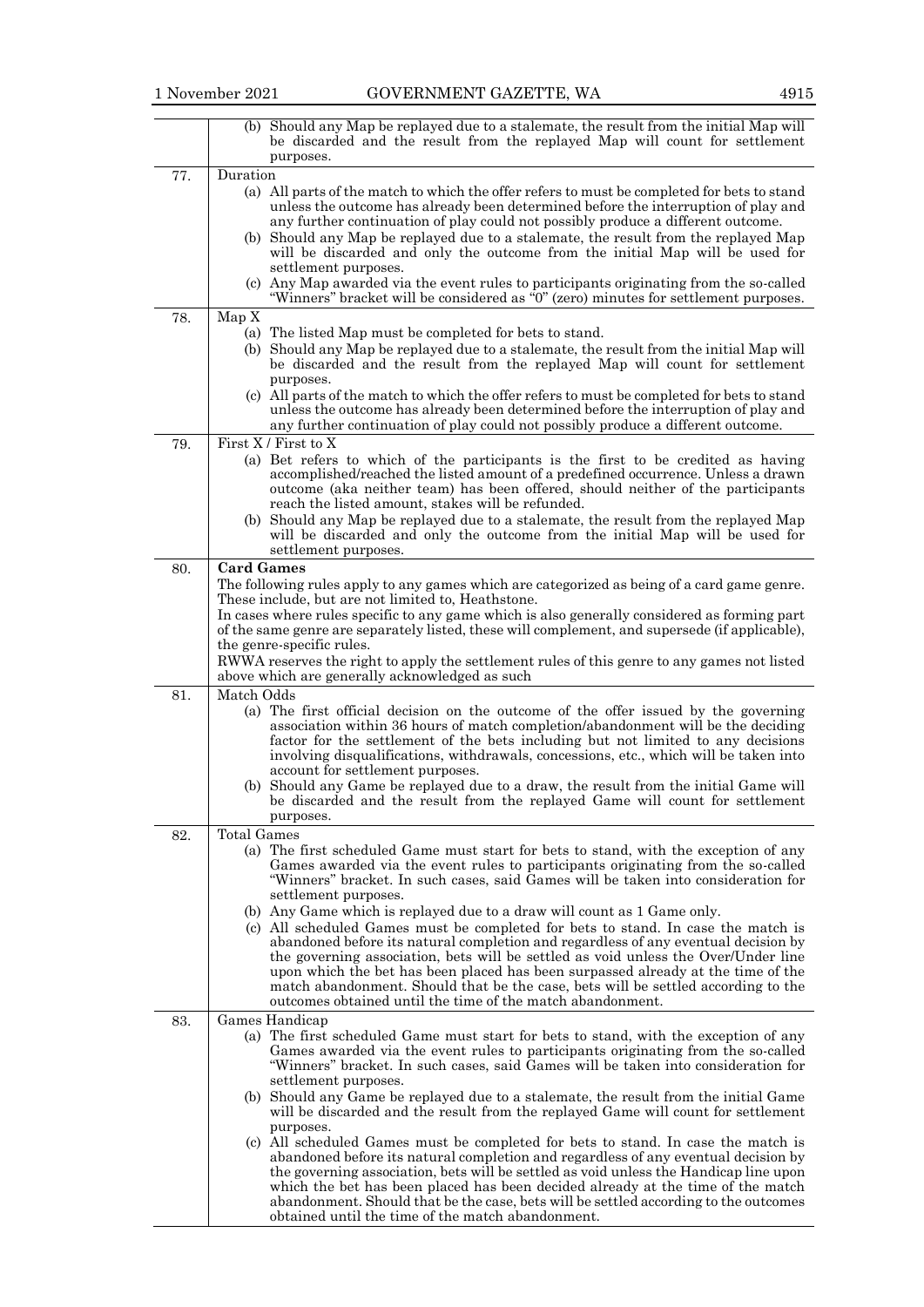| CS:GO<br>85.<br><b>Total Rounds</b><br>(a) Should Overtime/extra Rounds be needed to decide the outcome of the offer (or any<br>the added play will be taken into account for settlement purposes.<br>abandoned before its natural completion and regardless of any eventual decision by<br>the governing association, bets will be settled as void unless the Over/Under line<br>upon which the bet has been placed has been surpassed already at the time of the<br>outcomes obtained until the time of the match abandonment.<br>(c) Should any reference be made within the offer to "Full Buy", the "Full Buy" must be<br>accomplished for bets to stand.<br>(d) Any Map awarded via the event rules to participants originating from the so-called<br>"Winners" bracket will be considered as "0" (zero) rounds for settlement purposes.<br>86.<br>Round Handicap<br>the added play will be taken into account for settlement purposes.<br>(b) All scheduled Rounds must be completed for bets to stand. In case the match is<br>abandoned before its natural completion and regardless of any eventual decision by<br>the governing association, bets will be settled as void unless the Handicap line upon<br>obtained until the time of the match abandonment.<br>(c) Should any reference be made within the offer to "Full Buy", the "Full Buy" must be<br>accomplished for bets to stand.<br>Round X<br>87.<br>(a) Should Overtime/extra Rounds be needed to decide the outcome of the offer (or any<br>the added play will be taken into account for settlement purposes.<br>(b) Should any reference be made within the offer to "Full Buy", the "Full Buy" must be<br>accomplished for bets to stand.<br>The listed Round must be completed for bets to stand.<br>(c)<br>Kills<br>88.<br>between rounds.<br>DOTA <sub>2</sub><br>89.<br>Rampage / Ultra-kill<br>(a) All bets related to Rampage/Ultra-Kill will only be considered as having happened<br>should it be announced in the match.(or the part of it, to which the bet refers to) via<br>the on-screen banner.<br>unless the outcome has already been determined before the interruption of play and<br>any further continuation of play could not possibly produce a different outcome.<br>90.<br>Assists<br>(a) All parts of the match to which the offer refers to must be completed for bets to stand<br>"Winners" bracket will be considered as "0" (zero) assists for settlement purposes.<br>91.<br><b>Buildings</b><br>(a) For settlement purposes, the following are classified as "Buildings" in the game: |                                                                                             |
|------------------------------------------------------------------------------------------------------------------------------------------------------------------------------------------------------------------------------------------------------------------------------------------------------------------------------------------------------------------------------------------------------------------------------------------------------------------------------------------------------------------------------------------------------------------------------------------------------------------------------------------------------------------------------------------------------------------------------------------------------------------------------------------------------------------------------------------------------------------------------------------------------------------------------------------------------------------------------------------------------------------------------------------------------------------------------------------------------------------------------------------------------------------------------------------------------------------------------------------------------------------------------------------------------------------------------------------------------------------------------------------------------------------------------------------------------------------------------------------------------------------------------------------------------------------------------------------------------------------------------------------------------------------------------------------------------------------------------------------------------------------------------------------------------------------------------------------------------------------------------------------------------------------------------------------------------------------------------------------------------------------------------------------------------------------------------------------------------------------------------------------------------------------------------------------------------------------------------------------------------------------------------------------------------------------------------------------------------------------------------------------------------------------------------------------------------------------------------------------------------------------------------------------------------------------------------------------------|---------------------------------------------------------------------------------------------|
|                                                                                                                                                                                                                                                                                                                                                                                                                                                                                                                                                                                                                                                                                                                                                                                                                                                                                                                                                                                                                                                                                                                                                                                                                                                                                                                                                                                                                                                                                                                                                                                                                                                                                                                                                                                                                                                                                                                                                                                                                                                                                                                                                                                                                                                                                                                                                                                                                                                                                                                                                                                                | (a) The listed Game must be completed for bets to stand.                                    |
|                                                                                                                                                                                                                                                                                                                                                                                                                                                                                                                                                                                                                                                                                                                                                                                                                                                                                                                                                                                                                                                                                                                                                                                                                                                                                                                                                                                                                                                                                                                                                                                                                                                                                                                                                                                                                                                                                                                                                                                                                                                                                                                                                                                                                                                                                                                                                                                                                                                                                                                                                                                                |                                                                                             |
|                                                                                                                                                                                                                                                                                                                                                                                                                                                                                                                                                                                                                                                                                                                                                                                                                                                                                                                                                                                                                                                                                                                                                                                                                                                                                                                                                                                                                                                                                                                                                                                                                                                                                                                                                                                                                                                                                                                                                                                                                                                                                                                                                                                                                                                                                                                                                                                                                                                                                                                                                                                                |                                                                                             |
|                                                                                                                                                                                                                                                                                                                                                                                                                                                                                                                                                                                                                                                                                                                                                                                                                                                                                                                                                                                                                                                                                                                                                                                                                                                                                                                                                                                                                                                                                                                                                                                                                                                                                                                                                                                                                                                                                                                                                                                                                                                                                                                                                                                                                                                                                                                                                                                                                                                                                                                                                                                                | part of it), and unless otherwise stated within the offer, the outcomes deriving from       |
|                                                                                                                                                                                                                                                                                                                                                                                                                                                                                                                                                                                                                                                                                                                                                                                                                                                                                                                                                                                                                                                                                                                                                                                                                                                                                                                                                                                                                                                                                                                                                                                                                                                                                                                                                                                                                                                                                                                                                                                                                                                                                                                                                                                                                                                                                                                                                                                                                                                                                                                                                                                                |                                                                                             |
|                                                                                                                                                                                                                                                                                                                                                                                                                                                                                                                                                                                                                                                                                                                                                                                                                                                                                                                                                                                                                                                                                                                                                                                                                                                                                                                                                                                                                                                                                                                                                                                                                                                                                                                                                                                                                                                                                                                                                                                                                                                                                                                                                                                                                                                                                                                                                                                                                                                                                                                                                                                                | (b) All scheduled Rounds must be completed for bets to stand. In case the match is          |
|                                                                                                                                                                                                                                                                                                                                                                                                                                                                                                                                                                                                                                                                                                                                                                                                                                                                                                                                                                                                                                                                                                                                                                                                                                                                                                                                                                                                                                                                                                                                                                                                                                                                                                                                                                                                                                                                                                                                                                                                                                                                                                                                                                                                                                                                                                                                                                                                                                                                                                                                                                                                |                                                                                             |
|                                                                                                                                                                                                                                                                                                                                                                                                                                                                                                                                                                                                                                                                                                                                                                                                                                                                                                                                                                                                                                                                                                                                                                                                                                                                                                                                                                                                                                                                                                                                                                                                                                                                                                                                                                                                                                                                                                                                                                                                                                                                                                                                                                                                                                                                                                                                                                                                                                                                                                                                                                                                |                                                                                             |
|                                                                                                                                                                                                                                                                                                                                                                                                                                                                                                                                                                                                                                                                                                                                                                                                                                                                                                                                                                                                                                                                                                                                                                                                                                                                                                                                                                                                                                                                                                                                                                                                                                                                                                                                                                                                                                                                                                                                                                                                                                                                                                                                                                                                                                                                                                                                                                                                                                                                                                                                                                                                | match abandonment. Should that be the case, bets will be settled according to the           |
|                                                                                                                                                                                                                                                                                                                                                                                                                                                                                                                                                                                                                                                                                                                                                                                                                                                                                                                                                                                                                                                                                                                                                                                                                                                                                                                                                                                                                                                                                                                                                                                                                                                                                                                                                                                                                                                                                                                                                                                                                                                                                                                                                                                                                                                                                                                                                                                                                                                                                                                                                                                                |                                                                                             |
|                                                                                                                                                                                                                                                                                                                                                                                                                                                                                                                                                                                                                                                                                                                                                                                                                                                                                                                                                                                                                                                                                                                                                                                                                                                                                                                                                                                                                                                                                                                                                                                                                                                                                                                                                                                                                                                                                                                                                                                                                                                                                                                                                                                                                                                                                                                                                                                                                                                                                                                                                                                                |                                                                                             |
|                                                                                                                                                                                                                                                                                                                                                                                                                                                                                                                                                                                                                                                                                                                                                                                                                                                                                                                                                                                                                                                                                                                                                                                                                                                                                                                                                                                                                                                                                                                                                                                                                                                                                                                                                                                                                                                                                                                                                                                                                                                                                                                                                                                                                                                                                                                                                                                                                                                                                                                                                                                                |                                                                                             |
|                                                                                                                                                                                                                                                                                                                                                                                                                                                                                                                                                                                                                                                                                                                                                                                                                                                                                                                                                                                                                                                                                                                                                                                                                                                                                                                                                                                                                                                                                                                                                                                                                                                                                                                                                                                                                                                                                                                                                                                                                                                                                                                                                                                                                                                                                                                                                                                                                                                                                                                                                                                                |                                                                                             |
|                                                                                                                                                                                                                                                                                                                                                                                                                                                                                                                                                                                                                                                                                                                                                                                                                                                                                                                                                                                                                                                                                                                                                                                                                                                                                                                                                                                                                                                                                                                                                                                                                                                                                                                                                                                                                                                                                                                                                                                                                                                                                                                                                                                                                                                                                                                                                                                                                                                                                                                                                                                                |                                                                                             |
|                                                                                                                                                                                                                                                                                                                                                                                                                                                                                                                                                                                                                                                                                                                                                                                                                                                                                                                                                                                                                                                                                                                                                                                                                                                                                                                                                                                                                                                                                                                                                                                                                                                                                                                                                                                                                                                                                                                                                                                                                                                                                                                                                                                                                                                                                                                                                                                                                                                                                                                                                                                                | (a) Should Overtime/extra Rounds be needed to decide the outcome of the offer (or any       |
|                                                                                                                                                                                                                                                                                                                                                                                                                                                                                                                                                                                                                                                                                                                                                                                                                                                                                                                                                                                                                                                                                                                                                                                                                                                                                                                                                                                                                                                                                                                                                                                                                                                                                                                                                                                                                                                                                                                                                                                                                                                                                                                                                                                                                                                                                                                                                                                                                                                                                                                                                                                                | part of it), and unless otherwise stated within the offer, the outcomes deriving from       |
|                                                                                                                                                                                                                                                                                                                                                                                                                                                                                                                                                                                                                                                                                                                                                                                                                                                                                                                                                                                                                                                                                                                                                                                                                                                                                                                                                                                                                                                                                                                                                                                                                                                                                                                                                                                                                                                                                                                                                                                                                                                                                                                                                                                                                                                                                                                                                                                                                                                                                                                                                                                                |                                                                                             |
|                                                                                                                                                                                                                                                                                                                                                                                                                                                                                                                                                                                                                                                                                                                                                                                                                                                                                                                                                                                                                                                                                                                                                                                                                                                                                                                                                                                                                                                                                                                                                                                                                                                                                                                                                                                                                                                                                                                                                                                                                                                                                                                                                                                                                                                                                                                                                                                                                                                                                                                                                                                                |                                                                                             |
|                                                                                                                                                                                                                                                                                                                                                                                                                                                                                                                                                                                                                                                                                                                                                                                                                                                                                                                                                                                                                                                                                                                                                                                                                                                                                                                                                                                                                                                                                                                                                                                                                                                                                                                                                                                                                                                                                                                                                                                                                                                                                                                                                                                                                                                                                                                                                                                                                                                                                                                                                                                                |                                                                                             |
|                                                                                                                                                                                                                                                                                                                                                                                                                                                                                                                                                                                                                                                                                                                                                                                                                                                                                                                                                                                                                                                                                                                                                                                                                                                                                                                                                                                                                                                                                                                                                                                                                                                                                                                                                                                                                                                                                                                                                                                                                                                                                                                                                                                                                                                                                                                                                                                                                                                                                                                                                                                                | which the bet has been placed has been decided already at the time of the match             |
|                                                                                                                                                                                                                                                                                                                                                                                                                                                                                                                                                                                                                                                                                                                                                                                                                                                                                                                                                                                                                                                                                                                                                                                                                                                                                                                                                                                                                                                                                                                                                                                                                                                                                                                                                                                                                                                                                                                                                                                                                                                                                                                                                                                                                                                                                                                                                                                                                                                                                                                                                                                                | abandonment. Should that be the case, bets will be settled according to the outcomes        |
|                                                                                                                                                                                                                                                                                                                                                                                                                                                                                                                                                                                                                                                                                                                                                                                                                                                                                                                                                                                                                                                                                                                                                                                                                                                                                                                                                                                                                                                                                                                                                                                                                                                                                                                                                                                                                                                                                                                                                                                                                                                                                                                                                                                                                                                                                                                                                                                                                                                                                                                                                                                                |                                                                                             |
|                                                                                                                                                                                                                                                                                                                                                                                                                                                                                                                                                                                                                                                                                                                                                                                                                                                                                                                                                                                                                                                                                                                                                                                                                                                                                                                                                                                                                                                                                                                                                                                                                                                                                                                                                                                                                                                                                                                                                                                                                                                                                                                                                                                                                                                                                                                                                                                                                                                                                                                                                                                                |                                                                                             |
|                                                                                                                                                                                                                                                                                                                                                                                                                                                                                                                                                                                                                                                                                                                                                                                                                                                                                                                                                                                                                                                                                                                                                                                                                                                                                                                                                                                                                                                                                                                                                                                                                                                                                                                                                                                                                                                                                                                                                                                                                                                                                                                                                                                                                                                                                                                                                                                                                                                                                                                                                                                                |                                                                                             |
|                                                                                                                                                                                                                                                                                                                                                                                                                                                                                                                                                                                                                                                                                                                                                                                                                                                                                                                                                                                                                                                                                                                                                                                                                                                                                                                                                                                                                                                                                                                                                                                                                                                                                                                                                                                                                                                                                                                                                                                                                                                                                                                                                                                                                                                                                                                                                                                                                                                                                                                                                                                                |                                                                                             |
|                                                                                                                                                                                                                                                                                                                                                                                                                                                                                                                                                                                                                                                                                                                                                                                                                                                                                                                                                                                                                                                                                                                                                                                                                                                                                                                                                                                                                                                                                                                                                                                                                                                                                                                                                                                                                                                                                                                                                                                                                                                                                                                                                                                                                                                                                                                                                                                                                                                                                                                                                                                                | part of it), and unless otherwise stated within the offer, the outcomes deriving from       |
|                                                                                                                                                                                                                                                                                                                                                                                                                                                                                                                                                                                                                                                                                                                                                                                                                                                                                                                                                                                                                                                                                                                                                                                                                                                                                                                                                                                                                                                                                                                                                                                                                                                                                                                                                                                                                                                                                                                                                                                                                                                                                                                                                                                                                                                                                                                                                                                                                                                                                                                                                                                                |                                                                                             |
|                                                                                                                                                                                                                                                                                                                                                                                                                                                                                                                                                                                                                                                                                                                                                                                                                                                                                                                                                                                                                                                                                                                                                                                                                                                                                                                                                                                                                                                                                                                                                                                                                                                                                                                                                                                                                                                                                                                                                                                                                                                                                                                                                                                                                                                                                                                                                                                                                                                                                                                                                                                                |                                                                                             |
|                                                                                                                                                                                                                                                                                                                                                                                                                                                                                                                                                                                                                                                                                                                                                                                                                                                                                                                                                                                                                                                                                                                                                                                                                                                                                                                                                                                                                                                                                                                                                                                                                                                                                                                                                                                                                                                                                                                                                                                                                                                                                                                                                                                                                                                                                                                                                                                                                                                                                                                                                                                                |                                                                                             |
|                                                                                                                                                                                                                                                                                                                                                                                                                                                                                                                                                                                                                                                                                                                                                                                                                                                                                                                                                                                                                                                                                                                                                                                                                                                                                                                                                                                                                                                                                                                                                                                                                                                                                                                                                                                                                                                                                                                                                                                                                                                                                                                                                                                                                                                                                                                                                                                                                                                                                                                                                                                                |                                                                                             |
|                                                                                                                                                                                                                                                                                                                                                                                                                                                                                                                                                                                                                                                                                                                                                                                                                                                                                                                                                                                                                                                                                                                                                                                                                                                                                                                                                                                                                                                                                                                                                                                                                                                                                                                                                                                                                                                                                                                                                                                                                                                                                                                                                                                                                                                                                                                                                                                                                                                                                                                                                                                                | (a) Settlement will include any kills happening after a bomb explodes or is defused         |
|                                                                                                                                                                                                                                                                                                                                                                                                                                                                                                                                                                                                                                                                                                                                                                                                                                                                                                                                                                                                                                                                                                                                                                                                                                                                                                                                                                                                                                                                                                                                                                                                                                                                                                                                                                                                                                                                                                                                                                                                                                                                                                                                                                                                                                                                                                                                                                                                                                                                                                                                                                                                |                                                                                             |
|                                                                                                                                                                                                                                                                                                                                                                                                                                                                                                                                                                                                                                                                                                                                                                                                                                                                                                                                                                                                                                                                                                                                                                                                                                                                                                                                                                                                                                                                                                                                                                                                                                                                                                                                                                                                                                                                                                                                                                                                                                                                                                                                                                                                                                                                                                                                                                                                                                                                                                                                                                                                |                                                                                             |
|                                                                                                                                                                                                                                                                                                                                                                                                                                                                                                                                                                                                                                                                                                                                                                                                                                                                                                                                                                                                                                                                                                                                                                                                                                                                                                                                                                                                                                                                                                                                                                                                                                                                                                                                                                                                                                                                                                                                                                                                                                                                                                                                                                                                                                                                                                                                                                                                                                                                                                                                                                                                |                                                                                             |
|                                                                                                                                                                                                                                                                                                                                                                                                                                                                                                                                                                                                                                                                                                                                                                                                                                                                                                                                                                                                                                                                                                                                                                                                                                                                                                                                                                                                                                                                                                                                                                                                                                                                                                                                                                                                                                                                                                                                                                                                                                                                                                                                                                                                                                                                                                                                                                                                                                                                                                                                                                                                |                                                                                             |
|                                                                                                                                                                                                                                                                                                                                                                                                                                                                                                                                                                                                                                                                                                                                                                                                                                                                                                                                                                                                                                                                                                                                                                                                                                                                                                                                                                                                                                                                                                                                                                                                                                                                                                                                                                                                                                                                                                                                                                                                                                                                                                                                                                                                                                                                                                                                                                                                                                                                                                                                                                                                |                                                                                             |
|                                                                                                                                                                                                                                                                                                                                                                                                                                                                                                                                                                                                                                                                                                                                                                                                                                                                                                                                                                                                                                                                                                                                                                                                                                                                                                                                                                                                                                                                                                                                                                                                                                                                                                                                                                                                                                                                                                                                                                                                                                                                                                                                                                                                                                                                                                                                                                                                                                                                                                                                                                                                | (b) All parts of the match to which the offer refers to must be completed for bets to stand |
|                                                                                                                                                                                                                                                                                                                                                                                                                                                                                                                                                                                                                                                                                                                                                                                                                                                                                                                                                                                                                                                                                                                                                                                                                                                                                                                                                                                                                                                                                                                                                                                                                                                                                                                                                                                                                                                                                                                                                                                                                                                                                                                                                                                                                                                                                                                                                                                                                                                                                                                                                                                                |                                                                                             |
|                                                                                                                                                                                                                                                                                                                                                                                                                                                                                                                                                                                                                                                                                                                                                                                                                                                                                                                                                                                                                                                                                                                                                                                                                                                                                                                                                                                                                                                                                                                                                                                                                                                                                                                                                                                                                                                                                                                                                                                                                                                                                                                                                                                                                                                                                                                                                                                                                                                                                                                                                                                                |                                                                                             |
|                                                                                                                                                                                                                                                                                                                                                                                                                                                                                                                                                                                                                                                                                                                                                                                                                                                                                                                                                                                                                                                                                                                                                                                                                                                                                                                                                                                                                                                                                                                                                                                                                                                                                                                                                                                                                                                                                                                                                                                                                                                                                                                                                                                                                                                                                                                                                                                                                                                                                                                                                                                                |                                                                                             |
|                                                                                                                                                                                                                                                                                                                                                                                                                                                                                                                                                                                                                                                                                                                                                                                                                                                                                                                                                                                                                                                                                                                                                                                                                                                                                                                                                                                                                                                                                                                                                                                                                                                                                                                                                                                                                                                                                                                                                                                                                                                                                                                                                                                                                                                                                                                                                                                                                                                                                                                                                                                                | unless the outcome has already been determined before the interruption of play and          |
|                                                                                                                                                                                                                                                                                                                                                                                                                                                                                                                                                                                                                                                                                                                                                                                                                                                                                                                                                                                                                                                                                                                                                                                                                                                                                                                                                                                                                                                                                                                                                                                                                                                                                                                                                                                                                                                                                                                                                                                                                                                                                                                                                                                                                                                                                                                                                                                                                                                                                                                                                                                                | any further continuation of play could not possibly produce a different outcome.            |
|                                                                                                                                                                                                                                                                                                                                                                                                                                                                                                                                                                                                                                                                                                                                                                                                                                                                                                                                                                                                                                                                                                                                                                                                                                                                                                                                                                                                                                                                                                                                                                                                                                                                                                                                                                                                                                                                                                                                                                                                                                                                                                                                                                                                                                                                                                                                                                                                                                                                                                                                                                                                | (b) Any Map awarded via the event rules to participants originating from the so-called      |
|                                                                                                                                                                                                                                                                                                                                                                                                                                                                                                                                                                                                                                                                                                                                                                                                                                                                                                                                                                                                                                                                                                                                                                                                                                                                                                                                                                                                                                                                                                                                                                                                                                                                                                                                                                                                                                                                                                                                                                                                                                                                                                                                                                                                                                                                                                                                                                                                                                                                                                                                                                                                |                                                                                             |
|                                                                                                                                                                                                                                                                                                                                                                                                                                                                                                                                                                                                                                                                                                                                                                                                                                                                                                                                                                                                                                                                                                                                                                                                                                                                                                                                                                                                                                                                                                                                                                                                                                                                                                                                                                                                                                                                                                                                                                                                                                                                                                                                                                                                                                                                                                                                                                                                                                                                                                                                                                                                |                                                                                             |
|                                                                                                                                                                                                                                                                                                                                                                                                                                                                                                                                                                                                                                                                                                                                                                                                                                                                                                                                                                                                                                                                                                                                                                                                                                                                                                                                                                                                                                                                                                                                                                                                                                                                                                                                                                                                                                                                                                                                                                                                                                                                                                                                                                                                                                                                                                                                                                                                                                                                                                                                                                                                | Barracks, Shrines and Towers. "Denied" destruction of any of the aforementioned             |
| buildings will also be considered for settlement purposes.                                                                                                                                                                                                                                                                                                                                                                                                                                                                                                                                                                                                                                                                                                                                                                                                                                                                                                                                                                                                                                                                                                                                                                                                                                                                                                                                                                                                                                                                                                                                                                                                                                                                                                                                                                                                                                                                                                                                                                                                                                                                                                                                                                                                                                                                                                                                                                                                                                                                                                                                     |                                                                                             |
|                                                                                                                                                                                                                                                                                                                                                                                                                                                                                                                                                                                                                                                                                                                                                                                                                                                                                                                                                                                                                                                                                                                                                                                                                                                                                                                                                                                                                                                                                                                                                                                                                                                                                                                                                                                                                                                                                                                                                                                                                                                                                                                                                                                                                                                                                                                                                                                                                                                                                                                                                                                                | (b) All parts of the match to which the offer refers to must be completed for bets to stand |
|                                                                                                                                                                                                                                                                                                                                                                                                                                                                                                                                                                                                                                                                                                                                                                                                                                                                                                                                                                                                                                                                                                                                                                                                                                                                                                                                                                                                                                                                                                                                                                                                                                                                                                                                                                                                                                                                                                                                                                                                                                                                                                                                                                                                                                                                                                                                                                                                                                                                                                                                                                                                | unless the outcome has already been determined before the interruption of play and          |
| 92.<br>Game occurrences, items and NPCs                                                                                                                                                                                                                                                                                                                                                                                                                                                                                                                                                                                                                                                                                                                                                                                                                                                                                                                                                                                                                                                                                                                                                                                                                                                                                                                                                                                                                                                                                                                                                                                                                                                                                                                                                                                                                                                                                                                                                                                                                                                                                                                                                                                                                                                                                                                                                                                                                                                                                                                                                        | any further continuation of play could not possibly produce a different outcome.            |
|                                                                                                                                                                                                                                                                                                                                                                                                                                                                                                                                                                                                                                                                                                                                                                                                                                                                                                                                                                                                                                                                                                                                                                                                                                                                                                                                                                                                                                                                                                                                                                                                                                                                                                                                                                                                                                                                                                                                                                                                                                                                                                                                                                                                                                                                                                                                                                                                                                                                                                                                                                                                | (a) For settlement purposes, the offers related to the following items, game occurrences    |
|                                                                                                                                                                                                                                                                                                                                                                                                                                                                                                                                                                                                                                                                                                                                                                                                                                                                                                                                                                                                                                                                                                                                                                                                                                                                                                                                                                                                                                                                                                                                                                                                                                                                                                                                                                                                                                                                                                                                                                                                                                                                                                                                                                                                                                                                                                                                                                                                                                                                                                                                                                                                | and NPCs require all parts of the match to which the offer refers to, to be completed       |
|                                                                                                                                                                                                                                                                                                                                                                                                                                                                                                                                                                                                                                                                                                                                                                                                                                                                                                                                                                                                                                                                                                                                                                                                                                                                                                                                                                                                                                                                                                                                                                                                                                                                                                                                                                                                                                                                                                                                                                                                                                                                                                                                                                                                                                                                                                                                                                                                                                                                                                                                                                                                | for bets to stand unless the outcome has already been determined before the                 |
|                                                                                                                                                                                                                                                                                                                                                                                                                                                                                                                                                                                                                                                                                                                                                                                                                                                                                                                                                                                                                                                                                                                                                                                                                                                                                                                                                                                                                                                                                                                                                                                                                                                                                                                                                                                                                                                                                                                                                                                                                                                                                                                                                                                                                                                                                                                                                                                                                                                                                                                                                                                                |                                                                                             |
| interruption of play and any further continuation of play could not possibly produce                                                                                                                                                                                                                                                                                                                                                                                                                                                                                                                                                                                                                                                                                                                                                                                                                                                                                                                                                                                                                                                                                                                                                                                                                                                                                                                                                                                                                                                                                                                                                                                                                                                                                                                                                                                                                                                                                                                                                                                                                                                                                                                                                                                                                                                                                                                                                                                                                                                                                                           |                                                                                             |
| a different outcome.<br>$\bullet$ Aegis                                                                                                                                                                                                                                                                                                                                                                                                                                                                                                                                                                                                                                                                                                                                                                                                                                                                                                                                                                                                                                                                                                                                                                                                                                                                                                                                                                                                                                                                                                                                                                                                                                                                                                                                                                                                                                                                                                                                                                                                                                                                                                                                                                                                                                                                                                                                                                                                                                                                                                                                                        |                                                                                             |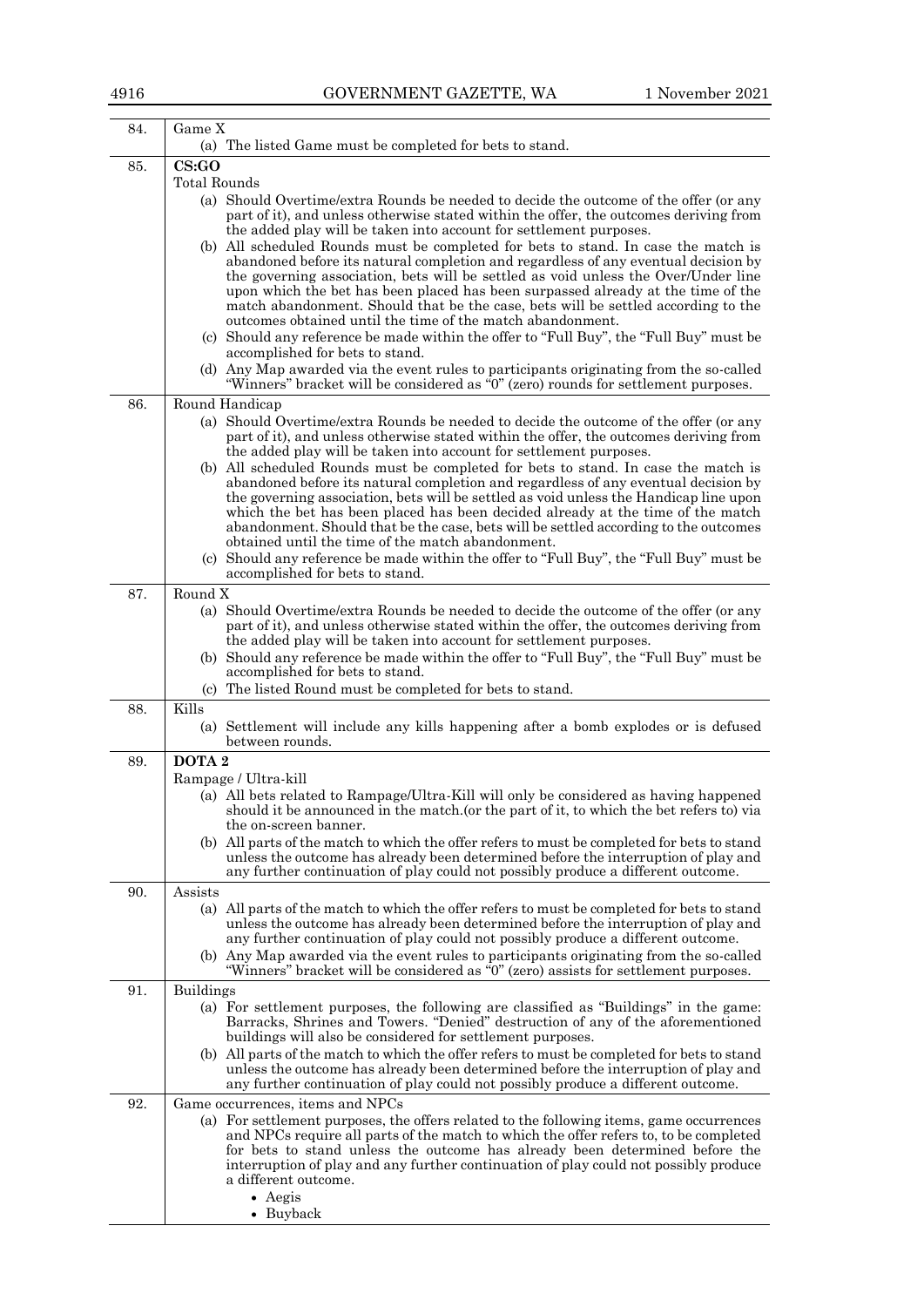|      | • Courier<br>• Divine Rapier                                                                                                                                                      |
|------|-----------------------------------------------------------------------------------------------------------------------------------------------------------------------------------|
|      | • Mega-creeps                                                                                                                                                                     |
|      | • Reaching the level cap                                                                                                                                                          |
|      | • Roshans                                                                                                                                                                         |
|      | (b) RWWA reserves the right to include alongside the above other game occurrences,                                                                                                |
|      | items and NPCs not listed above as much as they reasonably fit the same categories                                                                                                |
|      | as above.                                                                                                                                                                         |
| 93.  | <b>FIFA</b><br>Match Odds                                                                                                                                                         |
|      | (a) Results will be settled based on the outcomes achieved during Regular Time. Unless                                                                                            |
|      | otherwise stated within the offer, outcomes obtained during Extra Time will not be                                                                                                |
|      | considered settlement purposes.                                                                                                                                                   |
|      | (b) The first official decision on the outcome of the offer issued by the governing                                                                                               |
|      | association within 36 hours of match completion/abandonment will be the deciding<br>factor for the settlement of the bets including but not limited to any decisions              |
|      | involving disqualifications, withdrawals, concessions, etc., which will be taken into                                                                                             |
|      | account for settlement purposes.                                                                                                                                                  |
|      | (c) In cases where the offer ends in a drawn outcome, with said outcome not having                                                                                                |
|      | been available as a possible outcome for betting purposes, stakes will be refunded.                                                                                               |
| 94.  | Team to go through                                                                                                                                                                |
|      | (a) Should Extra Time be needed to decide the outcome of the offer, and unless<br>otherwise stated within the offer, the outcomes deriving from the added play will be            |
|      | taken into account for settlement purposes.                                                                                                                                       |
|      | (b) The first official decision on the outcome of the offer issued by the governing                                                                                               |
|      | association within 36 hours of match completion/abandonment will be the deciding                                                                                                  |
|      | factor for the settlement of the bets including but not limited to any decisions<br>involving disqualifications, withdrawals, concessions, etc., which will be taken into         |
|      | account for settlement purposes.                                                                                                                                                  |
| 95.  | <b>Total Goals</b>                                                                                                                                                                |
|      | (a) Results will be settled based on the outcomes achieved during Regular Time. Unless                                                                                            |
|      | otherwise stated within the offer, outcomes obtained during Extra Time will not be                                                                                                |
|      | considered settlement purposes.                                                                                                                                                   |
|      | (b) All parts of the match to which the offer refers to must be completed for bets to stand<br>unless the outcome has already been determined before the interruption of play and |
|      | any further continuation of play could not possibly produce a different outcome.                                                                                                  |
| 96.  | Handicap                                                                                                                                                                          |
|      | (a) Results will be settled based on the outcomes achieved during Regular Time. Unless                                                                                            |
|      | otherwise stated within the offer, outcomes obtained during Extra Time will not be<br>considered settlement purposes.                                                             |
|      | (b) All parts of the match to which the offer refers to must be completed for bets to                                                                                             |
|      | stand.                                                                                                                                                                            |
| 97.  | Correct Score                                                                                                                                                                     |
|      | (a) Results will be settled based on the outcomes achieved during Regular Time. Unless                                                                                            |
|      | otherwise stated within the offer, outcomes obtained during Extra Time will not be<br>considered settlement purposes.                                                             |
|      | (b) All parts of the match to which the offer refers to must be completed for bets to                                                                                             |
|      | stand.                                                                                                                                                                            |
| 98.  | <b>League Of Legends</b>                                                                                                                                                          |
|      | Ace                                                                                                                                                                               |
|      | (a) Bet refers to whether a single participant is credited with killing the last living                                                                                           |
|      | champion of the opposing team.<br>(b) All parts of the match to which the offer refers to must be completed for bets to stand                                                     |
|      | unless the outcome has already been determined before the interruption of play and                                                                                                |
|      | any further continuation of play could not possibly produce a different outcome.                                                                                                  |
| 99.  | Assists                                                                                                                                                                           |
|      | (a) All parts of the match to which the offer refers to must be completed for bets to stand                                                                                       |
|      | unless the outcome has already been determined before the interruption of play and<br>any further continuation of play could not possibly produce a different outcome.            |
|      | (b) Any Map awarded via the event rules to participants originating from the so-called                                                                                            |
|      | "Winners" bracket will be considered as "0" (zero) assists for settlement purposes.                                                                                               |
| 100. | <b>Buildings</b>                                                                                                                                                                  |
|      | (a) For settlement purposes, the following are classified as "Buildings" in the game:                                                                                             |
|      | Turrets and Inhibitors, and any destruction of said buildings will always be<br>considered as having been inflicted by the opponents.                                             |
|      | (b) All parts of the match to which the offer refers to must be completed for bets to stand                                                                                       |
|      | unless the outcome has already been determined before the interruption of play and                                                                                                |
|      | any further continuation of play could not possibly produce a different outcome.                                                                                                  |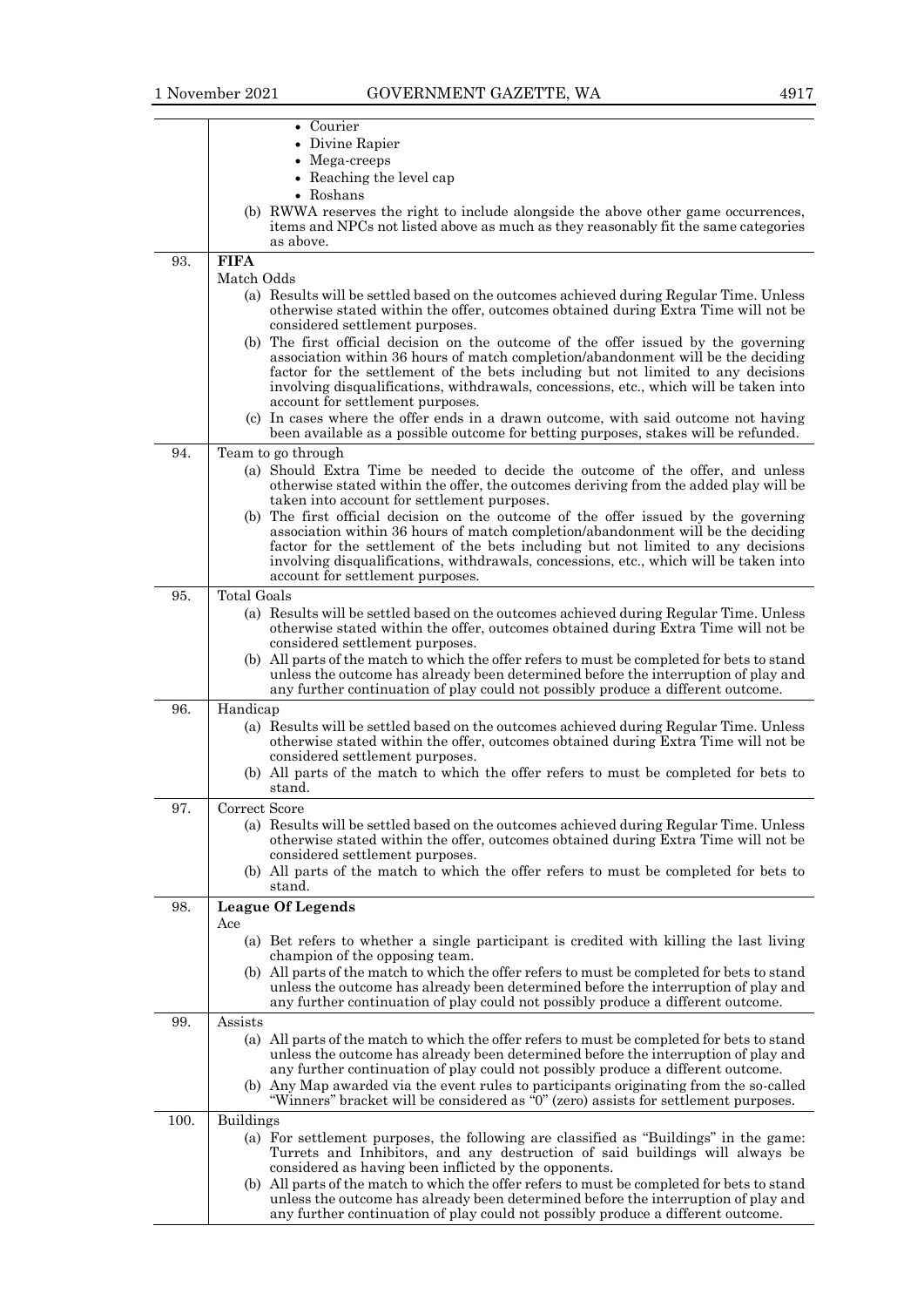| 4918 | GOVERNMENT GAZETTE, WA                                                                                                                                                                                                                                                                                                                                                                   | 1 November 2021 |
|------|------------------------------------------------------------------------------------------------------------------------------------------------------------------------------------------------------------------------------------------------------------------------------------------------------------------------------------------------------------------------------------------|-----------------|
| 101. | Game occurrences, items and NPCs<br>(a) For settlement purposes, the offers related to the following items, game occurrences                                                                                                                                                                                                                                                             |                 |
|      | and NPCs require all parts of the match to which the offer refers to, to be completed<br>for bets to stand unless the outcome has already been determined before the<br>interruption of play and any further continuation of play could not possibly produce<br>a different outcome.                                                                                                     |                 |
|      | • Barons<br>• Dragons                                                                                                                                                                                                                                                                                                                                                                    |                 |
|      | • Reaching the level cap                                                                                                                                                                                                                                                                                                                                                                 |                 |
|      | • Rift Herald<br>(b) RWWA reserves the right to include alongside the above other game occurrences,                                                                                                                                                                                                                                                                                      |                 |
|      | items and NPCs not listed above as much as they reasonably fit the same categories<br>as above.                                                                                                                                                                                                                                                                                          |                 |
| 102. | <b>Rocket League</b>                                                                                                                                                                                                                                                                                                                                                                     |                 |
|      | Match Odds                                                                                                                                                                                                                                                                                                                                                                               |                 |
|      | (a) Should Overtime be needed to decide the outcome of the match (or any part of it),<br>and unless otherwise stated within the offer, the outcomes deriving from the added<br>play will be taken into account for settlement purposes.                                                                                                                                                  |                 |
|      | (b) The first official decision on the outcome of the offer issued by the governing<br>association within 36 hours of match completion/abandonment will be the deciding<br>factor for the settlement of the bets including but not limited to any decisions<br>involving disqualifications, withdrawals, concessions, etc., which will be taken into<br>account for settlement purposes. |                 |
|      | (c) In cases where the offer ends in a drawn outcome, with said outcome not having<br>been available as a possible outcome for betting purposes, stakes will be refunded.                                                                                                                                                                                                                |                 |
| 103. | Series Outcome                                                                                                                                                                                                                                                                                                                                                                           |                 |
|      | (a) Should Overtime be needed to decide the outcome of the offer, and unless otherwise<br>stated within the offer, the outcomes deriving from the added play will be taken into<br>account for settlement purposes.                                                                                                                                                                      |                 |
|      | (b) The first official decision on the outcome of the offer issued by the governing<br>association within 36 hours of match completion/abandonment will be the deciding<br>factor for the settlement of the bets including but not limited to any decisions<br>involving disqualifications, withdrawals, concessions, etc., which will be taken into<br>account for settlement purposes. |                 |
| 104. | <b>Total Goals</b>                                                                                                                                                                                                                                                                                                                                                                       |                 |
|      | (a) Should Overtime be needed to decide the outcome of the match (or any part of it),<br>and unless otherwise stated within the offer, the outcomes deriving from the added<br>play will be taken into account for settlement purposes.                                                                                                                                                  |                 |
|      | (b) All parts of the match to which the offer refers to must be completed for bets to stand<br>unless the outcome has already been determined before the interruption of play and<br>any further continuation of play could not possibly produce a different outcome.                                                                                                                    |                 |
| 105. | Handicap                                                                                                                                                                                                                                                                                                                                                                                 |                 |
|      | (a) Should Overtime be needed to decide the outcome of the match (or any part of it),<br>and unless otherwise stated within the offer, the outcomes deriving from the added<br>play will be taken into account for settlement purposes.                                                                                                                                                  |                 |
|      | (b) All parts of the match to which the offer refers to must be completed for bets to<br>stand.                                                                                                                                                                                                                                                                                          |                 |
| 106. | Correct Score                                                                                                                                                                                                                                                                                                                                                                            |                 |
|      | (a) Should Overtime be needed to decide the outcome of the match (or any part of it),<br>and unless otherwise stated within the offer, the outcomes deriving from the added<br>play will be taken into account for settlement purposes.                                                                                                                                                  |                 |
|      | (b) All parts of the match to which the offer refers to must be completed for bets to<br>stand.                                                                                                                                                                                                                                                                                          |                 |
| 107. | NBA 2K<br>Match Odds                                                                                                                                                                                                                                                                                                                                                                     |                 |
|      | (a) Unless otherwise stated within the offer, outcomes obtained during eventual<br>Overtime will be considered settlement purposes.                                                                                                                                                                                                                                                      |                 |
|      | (b) The first official decision on the outcome of the offer issued by the governing<br>association within 36 hours of match completion/abandonment will be the deciding<br>factor for the settlement of the bets including but not limited to any decisions<br>involving disqualifications, withdrawals, concessions, etc., which will be taken into<br>account for settlement purposes. |                 |
|      | (c) In cases where the offer ends in a drawn outcome, with said outcome not having                                                                                                                                                                                                                                                                                                       |                 |

108. Team to go through (a) Should Overtime be needed to decide the outcome of the offer, and unless otherwise stated within the offer, the outcomes deriving from the added play will be taken into account for settlement purposes.

been available as a possible outcome for betting purposes, stakes will be refunded.